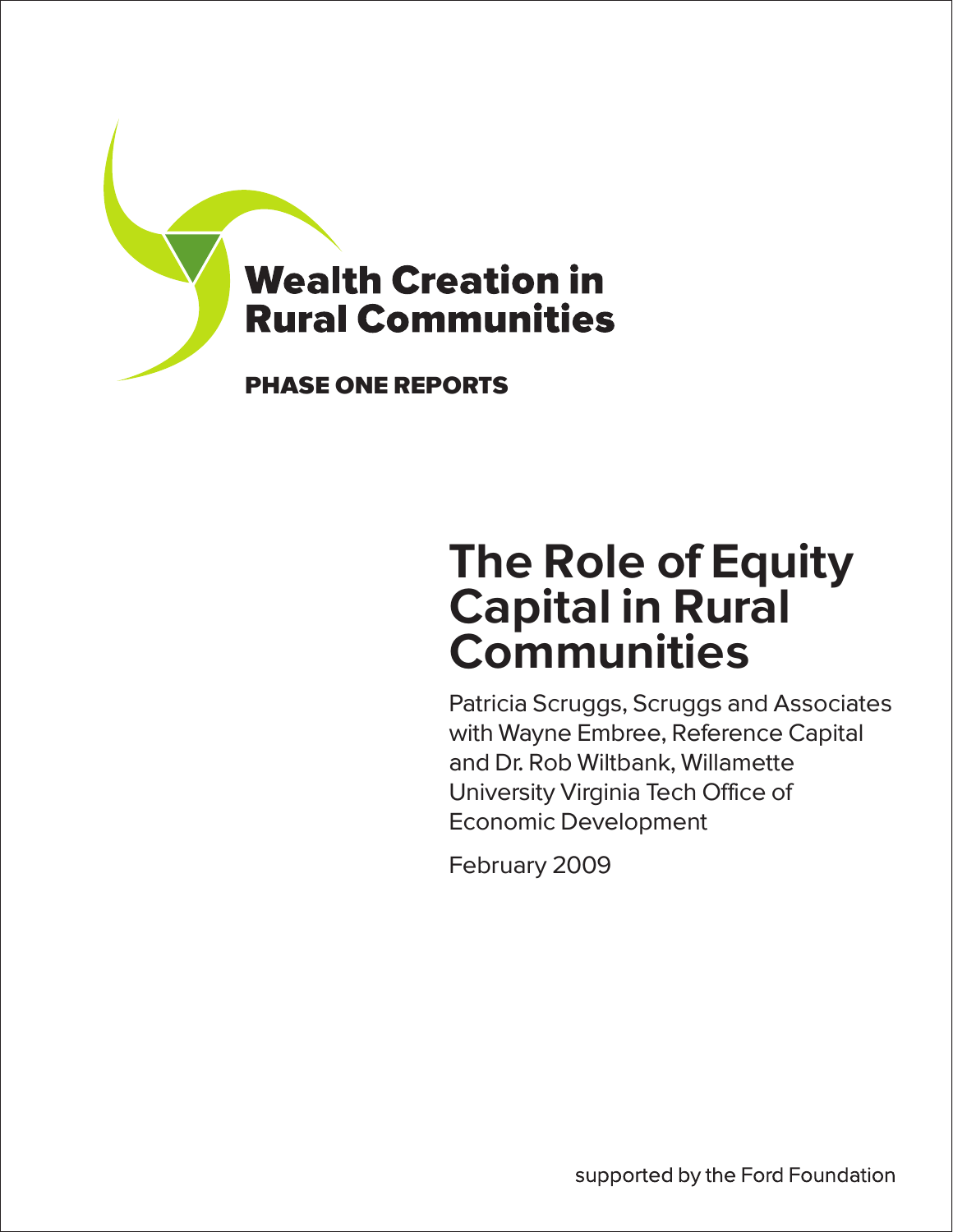# Wealth Creation in Rural America

This report is part of the Wealth Creation in Rural America initiative, funded by the Ford Foundation. The aim of the initiative is to help low-wealth rural areas overcome their isolation and integrate into regional economies in ways that increase their ownership and influence over various kinds of wealth. The initiative has produced nine previous papers, which can be found at [http://www.yellowwood.org/wealthcre](http://www.yellowwood.org/wealthcreation. aspx)[ation. aspx.](http://www.yellowwood.org/wealthcreation. aspx) The goal of this report is to advance the initiative's broad aim of creating a comprehensive framework of community ownership and wealth control models that enhance the social, ecological, and economic well-being of rural areas.

# Author Organizations

**Scruggs and Associates, LLC** provides strategic planning services for technologybased economic and workforce development to state and local governments, universities, industry groups, economic development organizations and workforce development boards.

Contact: 145 Parkview Street Davidson, NC 28036 Phone: (704) 425-8313 E-mail: info@patscruggs.com Web Site: [patscruggs.com](www.sustainablefoodlab.org)



Wealth Creation In Rural Communities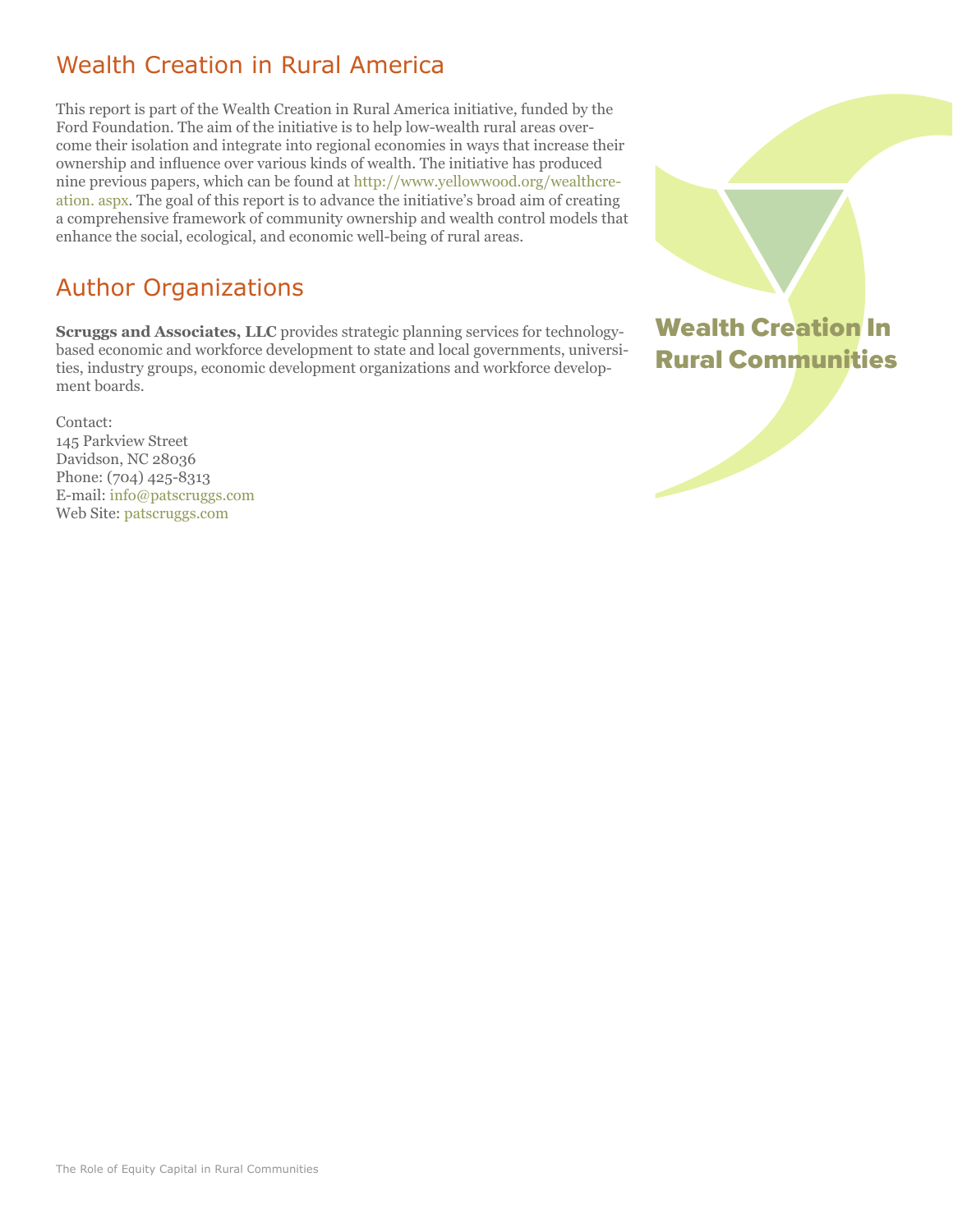## **TABLE OF CONTENTS**

| Understanding the Operations and Challenges of Equity Funds in Rural and Underserved Areas. 18 |
|------------------------------------------------------------------------------------------------|
| Advisory Services Delivered to Businesses Outside of the Investment Fund  26                   |
|                                                                                                |
|                                                                                                |
|                                                                                                |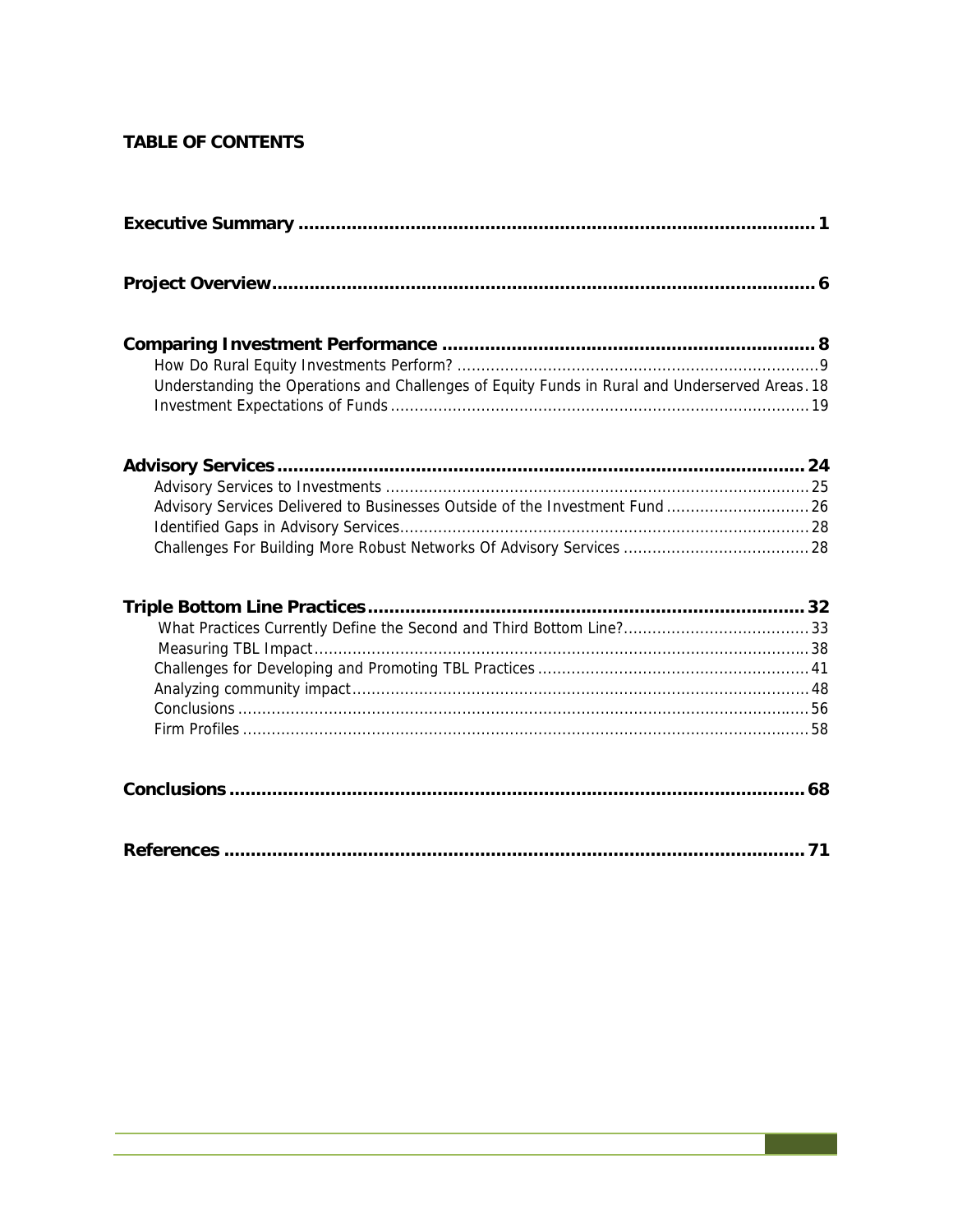# **Executive Summary**

The Ford Foundation, under its Wealth Creation in Rural Communities effort, is supporting a set of projects that explore various means by which communities can create and sustain economic, social and natural capital including the role of entrepreneurship, local ownership models, industry clusters and value chains. This particular project seeks to examine the role of equity capital in rural and underserved areas. In particular, our research focuses on:

- The impact that venture or patient capital has on rural economies;
- How patient capital funds can promote a triple bottom line (TBL) in their rural investments (an approach which integrates economic, social and environmental considerations) and
- How practices with positive impact can be scaled and or replicated in other regions.

## **Findings**

For decades, equity-based angel and venture capital (VC) operations have provided a source of patient capital to businesses, especially start-up businesses and businesses in early or rapid growth stages that may have difficulty obtaining traditional debt capital. In recent times, this venture capital has been concentrated in only a handful of states (primarily California and Massachusetts), fueled by a general perception that the "best" investments are those in technology-heavy metropolitan areas. Whereas, rural states have experienced an environment where it is increasingly difficult to raise funds. We explored the dynamics of rural equity investment to understand the role patient capital plays in supporting business development in less populated regions.

Performance and Impact of Equity Capital: Comparing differences in states with various levels of venture capital, the states with lower than average deployment of venture capital (VC "lite" states) tend to have smaller funds and more individual investment per venture than VC heavy states. The average investment in a VC lite state is just over \$6 million, while investments in California or Massachusetts average about \$12 million. Even though the size of the investment was different, the return on investment and associated performance measures showed almost no variation among geographic location. In fact, in terms of average multipliers, exit types, job creation, and holding periods, there were no statistical differences in investment performance between those in urban areas and those in rural/underserved areas (for both angel or venture capital). What might this mean? High performing equity investments are found in all parts of the country; and smaller, more rural regions can have ventures that perform on par with those in Silicon Valley.

We did find that the movement within the VC industry to larger and later stage investments has left a significant investment gap in start-ups or businesses needing more limited amounts of capital. Despite the number of businesses included in this smaller scale category, operational factors in the existing VC model including limited management fees, the time it takes for a company to reach a viable exit point, and investors' expectations for returns have pushed funds towards companies in more mature growth stages or with significant upward potential. With the downturn in recent VC performance and a stagnant economy, there is now a renewed dialogue in the investment community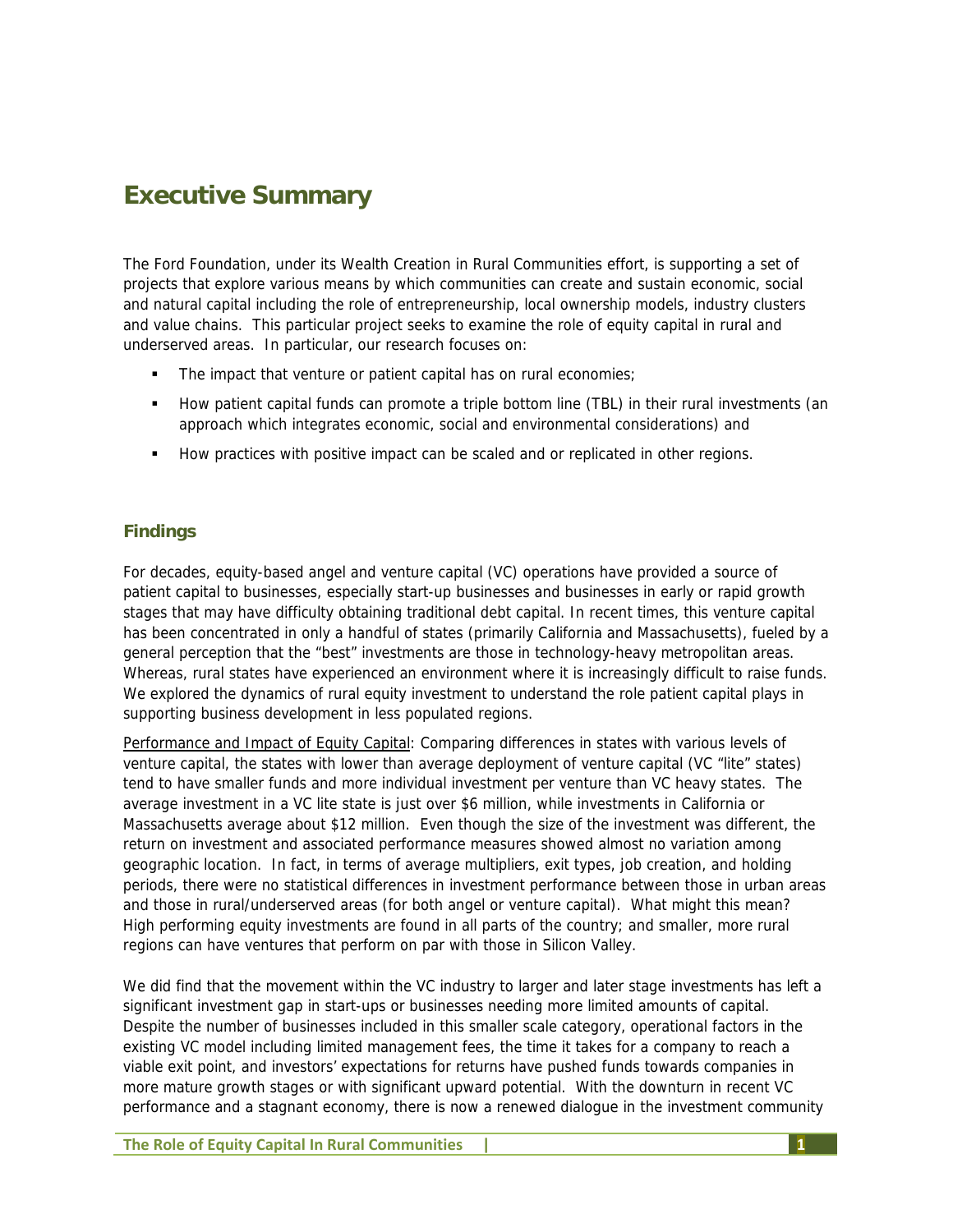to once again establish funds that can fill this gap. Given that startup investments can require just as much time and resources as later stage investments, modifications to operational structures would be needed. We believe a focus on smaller-scale ("entrepreneurial" capital) alongside traditional VC would greatly benefit rural communities.

Since equity investments are selected for their potential high rates of return, it is not surprising to see high rates of job creation. In a sample of 65 investments in rural and underserved areas, the median rate of job creation was over 100 percent in investments with an average holding period of five years. Even those investments considered to "fail" (in terms of financial returns to the fund) increased their job base by 90 percent from the time of initial investment. Our results are similar to the National Venture Capital Association's 2008 report on the industry that noted venture-backed companies grew jobs at rates eight times the US average between 2006-2008.

Equity investments have potential for broad community impact. A detailed examination of different investments indicated that in addition to the direct influx of capital, impacts from equity investments included increases in local purchasing and value chain development, infrastructure improvements, employee training and skills development, above average healthcare benefits, and support of local cultural and community spaces. We also noted that while the potential for such community impact existed, many investments did not fully realize their potential due to factors such as the lack of awareness about TBL based business practices or limited resources among funds for providing the level of technical or operating assistance to help their investments implement these business practices.

#### *Performance & Impact Take‐aways*

- Equity and near equity funds have a niche role in providing capital to businesses with high growth potential; these businesses can and do exist in rural regions.
- Investments in rural and underserved areas show the same level of performance as their metro counterparts.
- There is a need for small scale, entrepreneurial capital to augment larger scale venture capital.
- Equity‐back companies are significant job creators, and appear to create jobs with the same efficiency as other economic development tools.
- The ripple effect of equity capital includes investments in local supply chains, workers' benefits and training, and community assets and infrastructure, yet is under‐realized in most cases.

Advisory Services: There was one finding in this project that had clear and significant benefit to rural communities: the need for advisory services along side capital. Advisory services in rural regions fill critical knowledge gaps and help companies build the internal capacity to grow and effectively utilize capital. We found a number of successful models for, and quantifiable benefits of, advisory services provided to businesses within and outside of investment portfolios. We also discovered that advisory services were instrumental in developing more robust business service networks that linked local providers to each other and to national expertise.

Advisory services are not cheap, and management fees do not cover the expense that most advisory services require. Consequently, managers devote significant amounts of time to raising additional resources to develop and deploy these services. Funds look towards government programs such as New Market Tax Credits or establishing a separate nonprofit organization as ways to expand their advisory services. Many advisory services have high unit costs due in part to each organization developing their own set of services rather than establishing a network of expertise or centers of

**The Role of Equity Capital In Rural Communities | Executive Summary 2**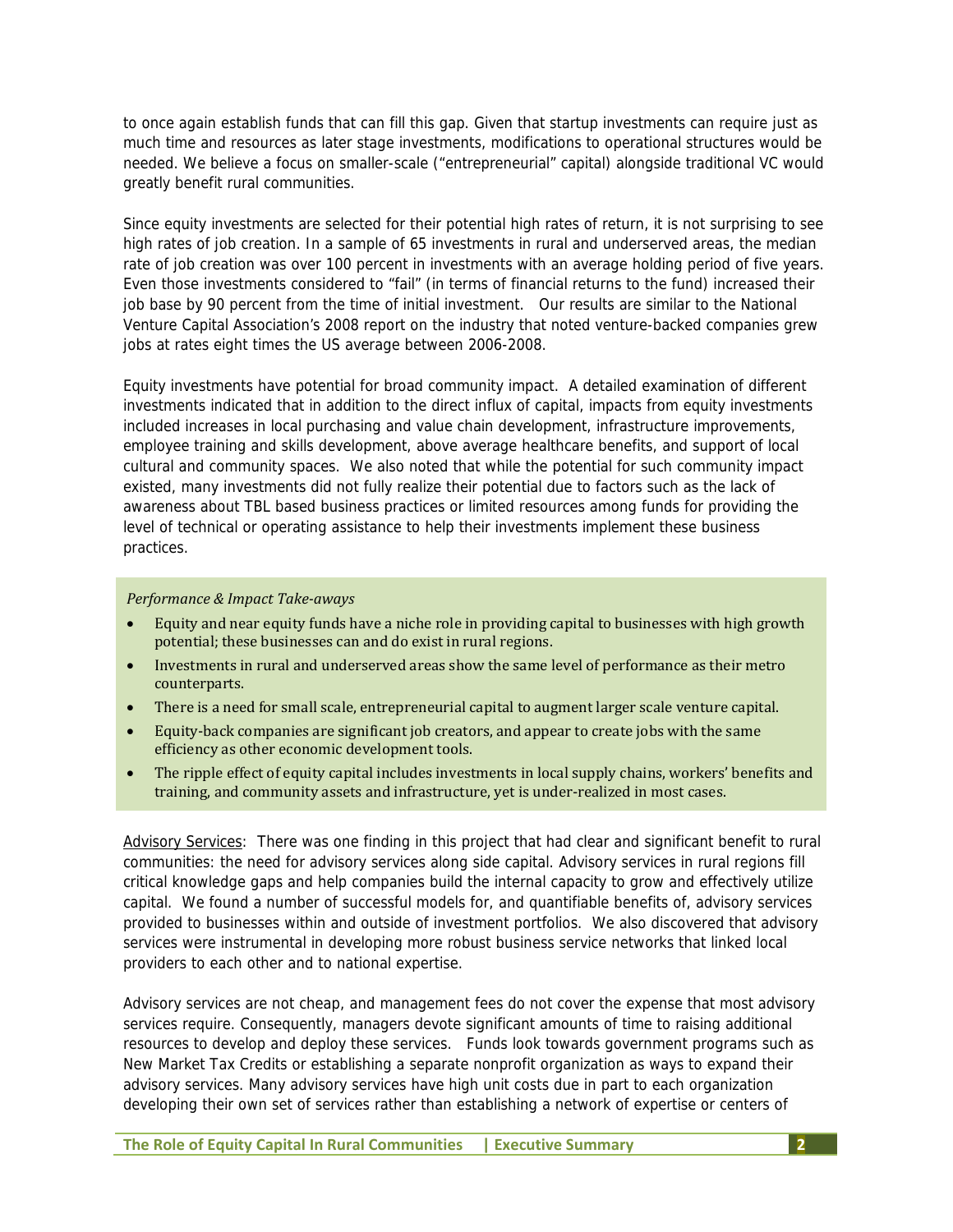excellence. The apparent lack of learning infrastructures, along with a sense of competitiveness among some funds, has limited the ability of best practices to be shared within the industry.

Yet, we did discover ways that operational models and specialized expertise among advisory organizations could be more effectively linked and scaled to help rural regions access leading edge knowledge and practices. Building a cost-effective and scalable advisory services will require investment in a network approach and a more sustainable funding model that recognizes that services go hand-in-hand with capital.

#### *Advisory Services Take‐aways*

- Advisory services play a key role in turning capital into smart money, helping businesses to be more efficient with their capital and to optimize their operations.
- Advisory services are effectively applied to investments and alongside, but independent of, financing activities.
- The standard process for delivering these practices remains high‐touch with a high unit cost that needs to be streamlined.
- While some funds have developed expertise and scalable operational models, the industry lacks intermediaries and infrastructure to share best practices.

Triple Bottom Line (TBL) Practices: Triple bottom line or impact investing seeks to pursue social and environmental benefits along side financial and economic returns. While there is growing interest by businesses and funds to enhance social and environmental outcomes, there are still few funds with intentional and consistent triple bottom line (TBL) practices. Most funds we interviewed considered TBL investing as an "add-on" to their financial model, adopting specific TBL practices as needed or when requested by businesses. A few funds used a more integrated approach where they helped businesses prior to and throughout their investment period adopt progressive business practices. The add-on approach will continue to face market pressures since any TBL practices need to be translated to a finance model in order to be validated. Yet, with only a handful of funds using an integrated TBL model achieving a tipping point for a new investment model will take time.

Regardless of which operating model is used, funds indicate similar market forces working against the ability to readily deploy TBL practices--namely investors that want to play it safe because they are unsure if funds can "do good and do well" at the same time, and the need to raise additional funds since management fees simply do not cover the expanded services required to facilitate the adoption of TBL practices inside business operations. Even when funds have interest in or resources to deploy triple bottom line investing, many noted limited channels by which they could learn about or share expertise and practices. Traditional industry intermediaries, such as associations have played a limited role in developing or promoting TBL practices, and only a few funds have taken advantage of national and international business associations that are actively engaged in advancing TBL and sustainability. In addition, we found foundations and others interested in TBL historically have funded individual organizations rather than learning infrastructures or networks that promote and share best practices.

Not surprisingly, there is little standardization or widespread use of TBL assessment tools or metrics. Due to efforts through organizations like the Community Development Venture Capital Association, a set of social impact measures have been developed, yet limited resources have prevent distribution beyond immediate members. Environmental or conservation measures are much less consistent and tend to be input measures (does the company have a recycling program?) rather than outputs or outcome metrics (the amount of waste diverted from landfills). Many funds seem to measure what investors have asked them to measure, rather than applying a consistent, industry-wide framework.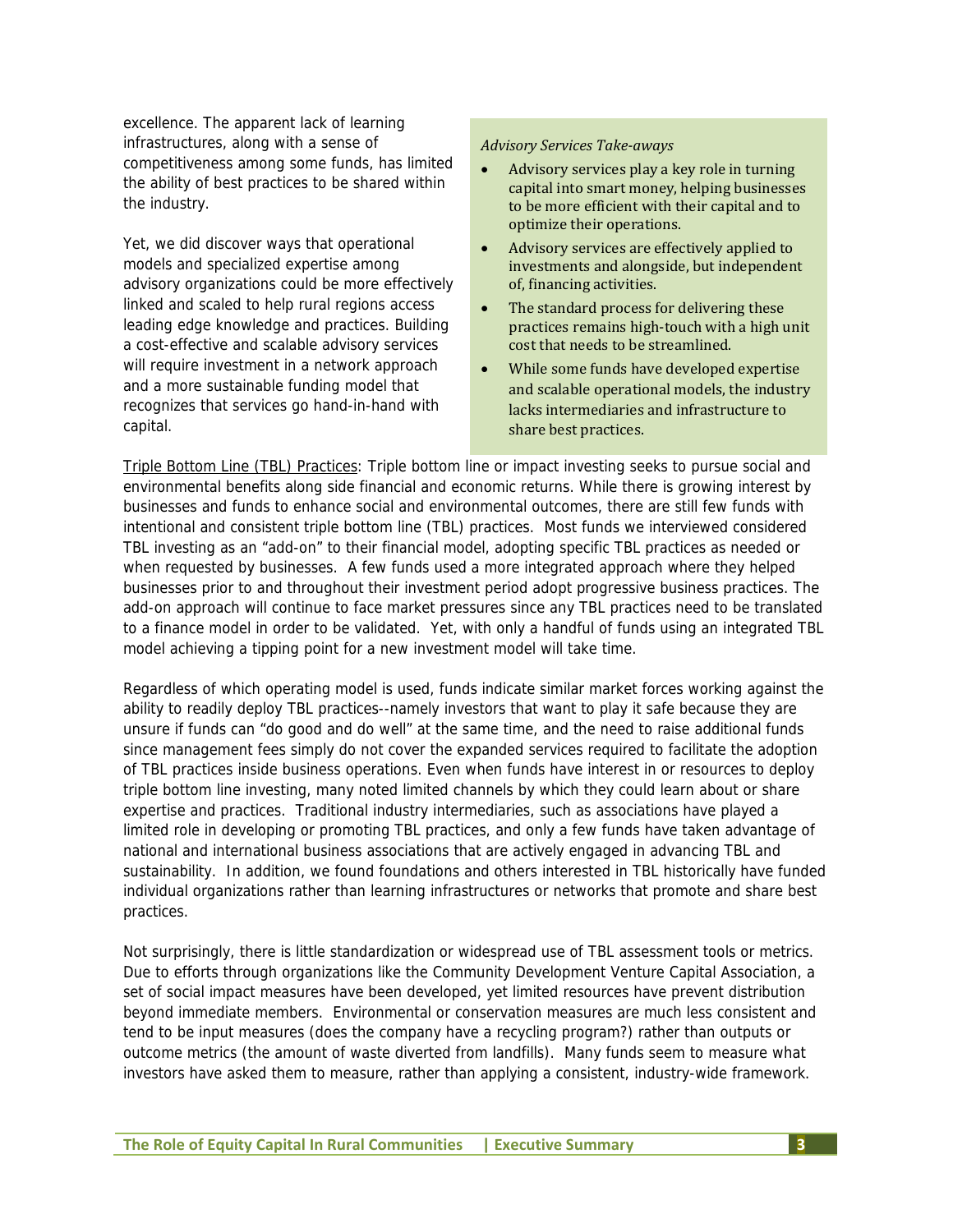There are examples of funds that have comprehensive assessment and measurement tools for impact investing, however, they report difficultly in finding ways to share the tool or bring it to scale.

#### *TBL Investment Practice Take‐aways*

- There is growing interest by funds, businesses and investors in providing capital that can 'do well and do good,' yet market and institutional forces inhibit widespread adaptation.
- There are two basic approaches used by funds: most funds "add" social and environment onto a financial model; and some funds consider economic, social and natural capital in a more integrated approach.
- There are a handful of leading‐edge funds with successful models, yet there is a lack of intermediaries and infrastructure that can accelerate the deployment of these efforts.
- While there are a few excellent examples, most measurement tools for TBL are static snapshots rather than dynamic assessment and continuous improvement tools.

## **Addressing Identified Challenges**

Equity capital is a long-term strategy, for investors, funds and communities. While each fund is an independent operation, over time organizations with multiple funds build staff expertise, external contacts and operating efficiencies. Being able to share this expertise and base of practice (whether for enhanced financial returns or deploying TBL practices) will be important in building wealth in rural communities.

This project discovered that many funds in rural and underserved areas are not just a financial organization, they are also a professional services organization. These funds, especially those promoting TBL practices do three things: 1) provide capital, 2) enhance operations and the competitiveness of businesses, and 3) build community capacity for economic development. The extent to which all three elements play a role in any given fund appears to be related to the attitude of fund managers toward TBL and the extent to which advisory services have a consistent model for funding and deployment.

Equity capital can have a broad impact on rural communities, especially for investments where capital is combined with services. Our research also illustrated that the impact or ripple effect of equity capital, as well as the adoption of TBL practices, were maximized when funds or businesses were aware of the triple bottom line practices at the start of an investment. This may indicate more focus on pre-investment services and education, and increased support for sharing TBL investment models that use an integrated assessment and investment system.

Given the findings that venture capital in rural and underserved areas perform favorably with all venture investments and can have significant impact on creating community wealth, then the following conclusions can be drawn:

- More should be done to actively promote patient capital in rural and underserved areas and focus on capital efficiency as well as capital allocation.
- Advisory services should be developed into working models that can be efficiently deployed and scaled in rural and underserved communities.
- Structural issues inhibiting the development and adoption of TBL practices need to be addressed.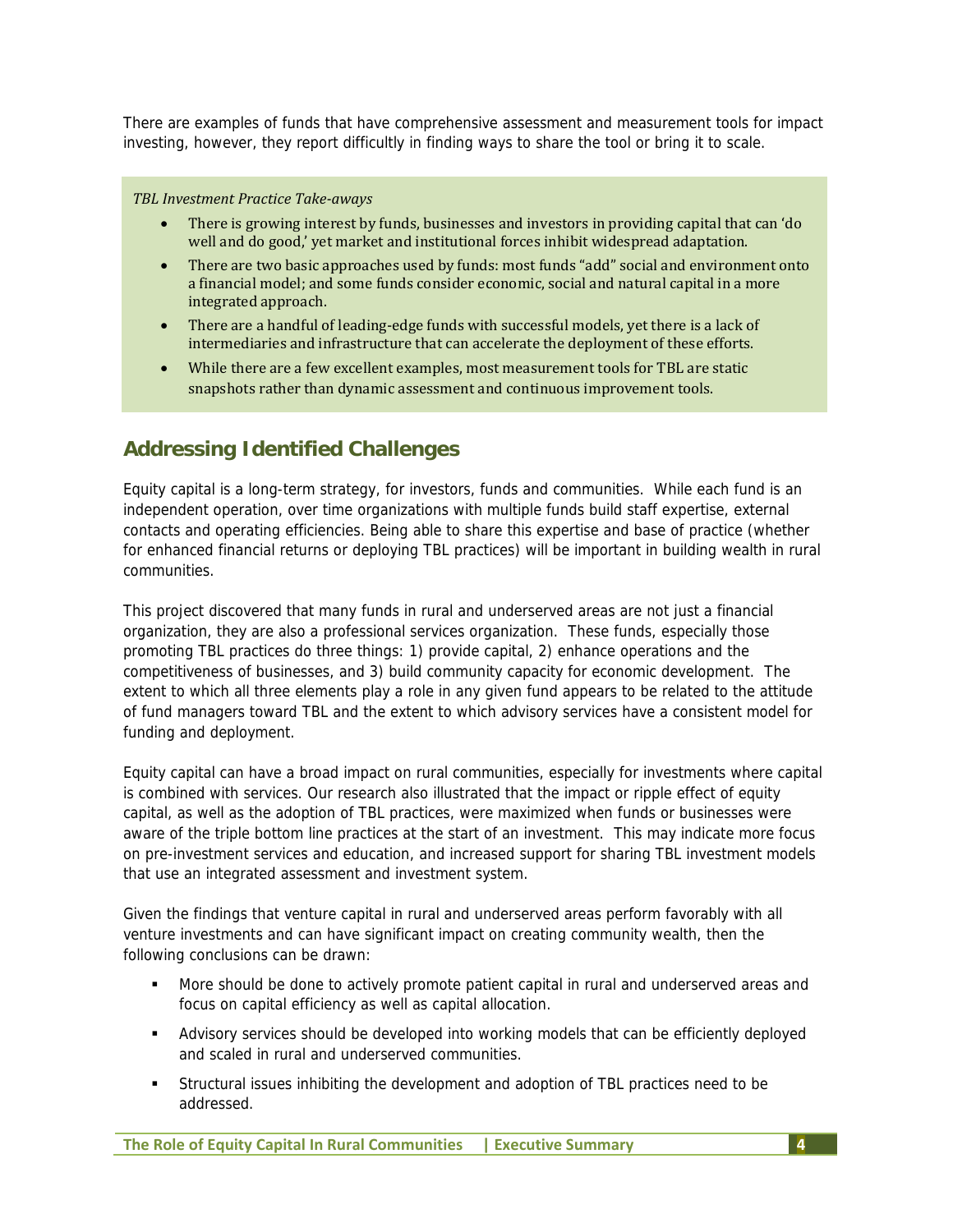This project has identified three broad opportunities that could enhance the impact of equity capital on rural communities and accelerate the promotion of TBL practices.

| <b>Opportunity</b>                                                                                               | <b>Possible Interventions</b>                                                                                                                                                                                                                              |  |  |
|------------------------------------------------------------------------------------------------------------------|------------------------------------------------------------------------------------------------------------------------------------------------------------------------------------------------------------------------------------------------------------|--|--|
| Increase the availability of patient<br>capital at various levels of<br>investment.                              | Capital Allocation: Help institutional VC raise<br>competitive size funds that have enough dry powder<br>to realize returns; develop industry information that<br>illustrates performance and impact of equity capital<br>in underserved areas.            |  |  |
|                                                                                                                  | Capital Efficiency: Pilot the concept of<br>entrepreneurial capital (a pull system) that provides<br>small scale patient capital to start-ups and high<br>impact businesses with limited equity capital<br>requirements.                                   |  |  |
| Make advisory services an integral<br>and sustained aspect of patient<br>capital funds.                          | Develop a Knowledge Exchange: Inventory and<br>identify industry and partner expertise and centers<br>of excellence that can be linked in a 'knowledge<br>exchange' of services and information expanding<br>reach and reducing the unit cost of delivery. |  |  |
|                                                                                                                  | Expand 'upstream' advisory services models that<br>help build business capacity and build awareness of<br>TBL practices prior to investments.                                                                                                              |  |  |
|                                                                                                                  | Refine funding models for advisory services such as<br>matching management fees that provide funds with<br>adequate resources to provide expanded services in<br>rural areas.                                                                              |  |  |
| Significantly enhance the ability to<br>develop, deploy and evaluate triple<br>bottom line investment practices. | Focus on the development or adaptation of TBL<br>investing models and assessment tools that move<br>the practice from an "add-on" to an integrated<br>framework.                                                                                           |  |  |
|                                                                                                                  | Increase investment in existing working models that<br>can be scaled throughout rural regions and enhance<br>the learning infrastructure to share and replicate<br>these best practices.                                                                   |  |  |
|                                                                                                                  | Standardize metrics and establish an exchange of<br>model and legal documents (e.g. model stock option<br>plans) to facilitate the consistent provision of<br>advisory services.                                                                           |  |  |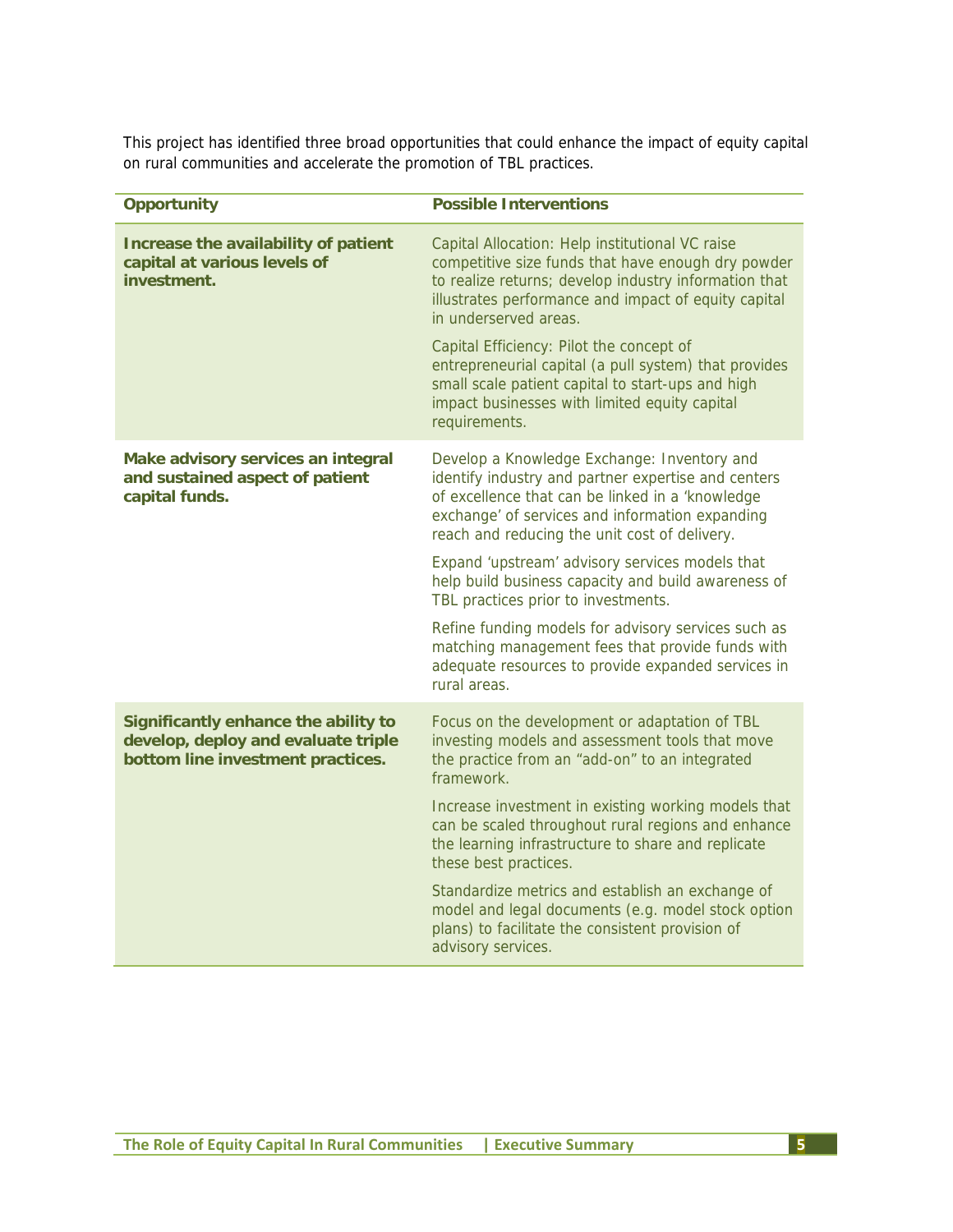# **Project Overview**

## **Purpose & Methodology**

Multiple studies indicate that regional economic prosperity will be increasingly dictated by the ability of local entrepreneurs to turn assets, ideas and opportunity into new or expanding businesses. This is especially true in rural communities where limited assets may be better suited for a "grow your own" course of economic development, rather than a recruitment focus where odds of attraction are small. With this in mind, access to capital, especially patient capital, is a critical element for rural economies. Venture capital (VC) and other forms of patient capital may offer a viable pathway that augments other forms of entrepreneurial and economic development.

In December 2008, the Ford Foundation embarked on a year-long project that conducted a series of research and assessments, and engaged an advisory council of fund practitioners and professionals to:

- Examine and understand the impact that venture or patient capital has on rural economies;
- Explore how patient capital funds can promote a triple bottom line (TBL) in their rural investments; and
- Identify how practices with positive impact can be scalable to or replicated in other regions.

From December through April the project explored the dynamics of three selected organizations that managed six venture funds. The purpose was to understand their operations and to identify best practices or challenges that should be explored in more depth. In particular, this phase used an initial set of funds to examine how equity investments attempted to create stickiness (staying power both financially and geographically), and to identify the challenges and opportunities for creating a more robust entrepreneurial environment and active network of assistance in rural communities.

A key focus of this project was to examine the application of triple bottom line (TBL) practices in equity investments, therefore, the majority of funds selected for interviews were considered to be community development venture capital or mission-based venture funds. While these funds are still considered "niche" markets within the VC industry, and for the most part, have smaller funds (in total value and average size of investment amount), they also represent some of the industry's leading funds in terms of practices that promote impact or TBL investing.

From May through September the project used the results of the previous phase to expand the comparison of rural and urban angel and venture funding on a national scale, to examine the impact that venture capital funds and their investments had on rural communities, and develop a better understanding of how specific TBL practices could be replicated and scaled.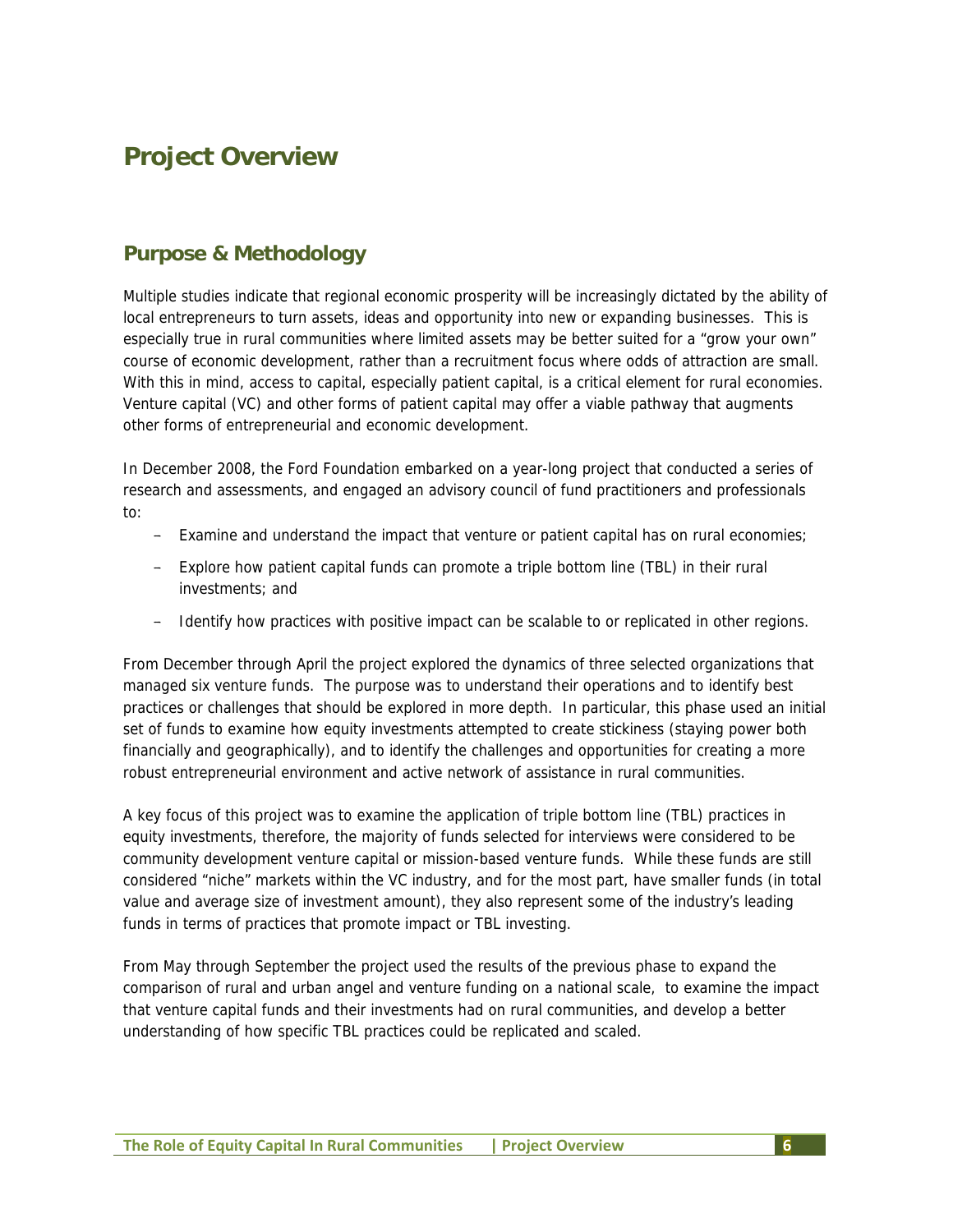This report is divided into two primary sections. The main section contains key findings and recommendations, while the appendix contains details of supporting data and research. Key findings are summarized in six chapters:

- The Executive Summary
- The Performance of Rural Equity Capital
- The Use of Advisory Services
- The Promotion of Triple Bottom Line Practices
- The Resulting Impact of Equity Capital on Rural Communities
- Overall Conclusions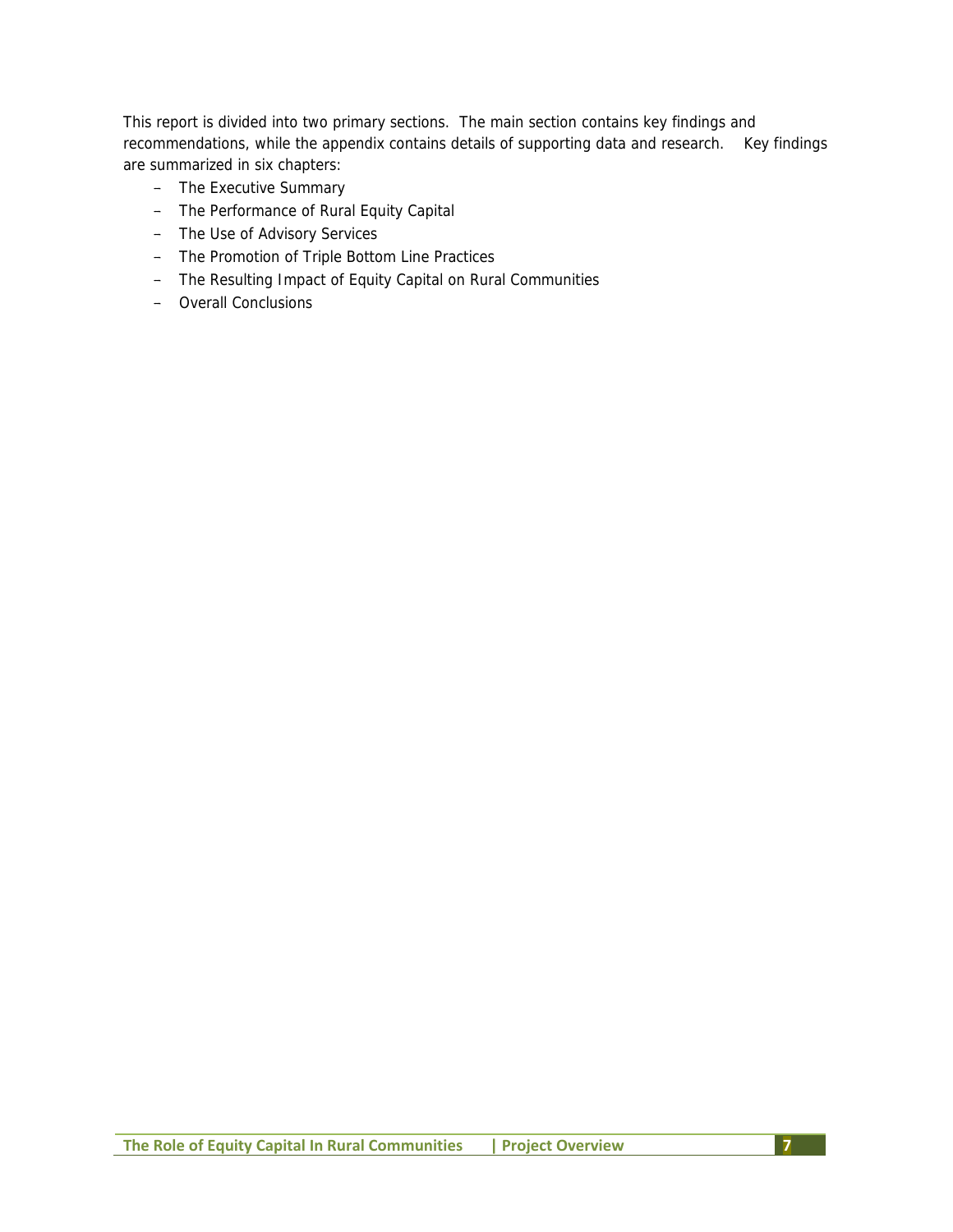# **Comparing Investment Performance**

One of the project's primary elements examined how equity investments perform and contribute to the economic environment of rural communities. We compared key data between urban and rural investments, and also interviewed multiple funds with rural investments to understand what helped investments be successful in their rural setting.

Venture capital has been in the spotlight for decades. The historic returns on investment attract investors, and its job creation potential attract economic development organizations. The National Venture Capital Association notes that between 1970 and 2008 approximately \$456 billion was invested in 27,000+ companies. While this represents only a small fraction of all US firms, it represents 11 percent of all jobs and 21 percent of revenue as a percent of GDP. Moreover, these number do not include angel investments that have over the last decade or more matched total venture capital investments, and which have also distributed this investment among as many as 10 times the number of companies.

Reviewing the history of the venture capital markets helps to explain today's current set of dynamics. The venture capital market has gone through severe of ups and downs. In 1976 the venture capital (VC) industry was \$49 million and rose to \$406 billion by 1986, with the number of venture capital firms increasing from just over 200 to 674. During this same time period business angel investments were estimated at \$10 billion invested in close to 30,000 start-ups. Such

#### *Key finding:*

*Returns on equity investments in rural or VC 'lite' regions perform on par with urban investments, indicating that there is no bias on performance due to location.*

overheated supply-side of equity capital came to a rather abrupt stop with a plummeting disk drive market (the golden child of VC investments). The VC industry went into an accelerated contraction with total dollars declining to \$1.1 billion by 1990, and funding only 1,900 ventures.<sup>1</sup>

Fast-forward ten years and the cycle begins again- this time with the dot.com explosion. From 1995 to 2000 the VC market experienced a 15-fold increase from \$6.3 billion to over \$100 billion with average annual returns ranging from 20-38 percent. Yet by 2003, the dot.com implosion took the market back to \$20 billion in deals. From 2003 to 2008, venture investments have slowly increased from just over \$4.8 billion per quarter to approximately \$7.5 billion. In the past three quarters investments are down again, due to a tightening in supply of VC dollars.

While the amount of venture capital investment has gone through multiple cycles of ebbs in flows in terms of the number of deals and amount funded each year, another trend has taken place that may have more significant impact on rural and underserved areas of the country. Venture deals are becoming larger and later stage. Currently the average deal in California and Massachusetts is over \$12million, and even in states with very little history of VC investing, the average deal is over \$6 million. Today, an exit from one fund is as likely to be a buy-out by another fund as it is an acquisition by another company. In many ways, the current model is primarily one of financial return with little or no economic development mission of days past to nurture new and promising 'ventures'.

-

<sup>&</sup>lt;sup>1</sup> Journal of private equity, Spring 2003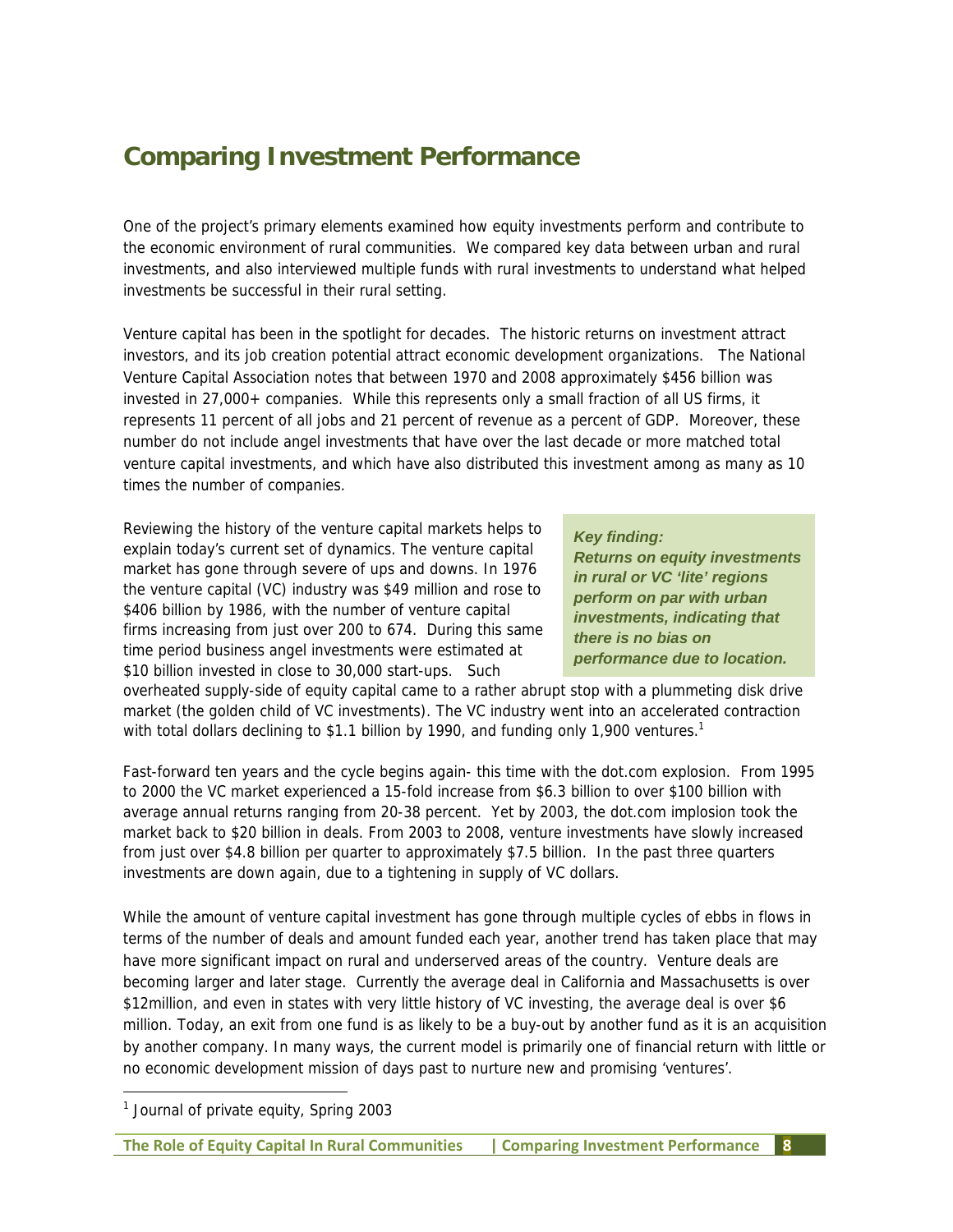Interviews for this project and other research suggest that the trend toward larger fund size and investments is a result of several factors working together. Management fees have been squeezed over time and now average about 2.5% of the fund. For smaller funds, this makes it nearly impossible to have a diversification of investments and pay fund managers market rates. Seed and start-up companies also require as much or more work per investment and the investment is typically much smaller. Overlaying this fund structure is the expectation for the fund to be closed in ten years, meaning that investments are expected to exit in that time period. So with a limited fee structure and pressures to exit, operations are typically optimized through investments in larger deals that have already made it through the first few sets of hurdles.

This history helps to understand that the volume of deals will likely continue their ups and downs as key industry sectors and national and global economic conditions change. What is important to note, and that which may have influence on how rural communities benefit, are changes in the VC model itself-the scale and size of investments, the number of follow-on rounds, and the types of exits.

#### **How Do Rural Equity Investments Perform?**

Over the last several decades, venture capital has increasingly been concentrated among a handful of states, whereby California and Massachusetts account for over half of all VC dollars. This project explored the question of whether or not equity capital could be effectively deployed in underserved areas (primarily rural). Specifically, can funds that invest in rural or low-income areas be as successful as those in tech-oriented metropolitan regions? The short answer is yes. An analysis of angel and venture capital investments indicate that by standard investment measures there is little or no difference among key variables such as the size of investment, type of industry funded, length of investment, and investment performance.

Two different analyses were performed to examine this issue: angel investments data collected by Willamette University that represented investments from 1996 to 2007, and 1990-2008 venture capital level data from VentureSource ™. Using both sources of data provided insights into early-stage investments as well as equity investments in growth and expansion stage businesses.

For venture capital, the data indicate that while the average deal size and concentration of deals (inputs) in rural geographies may be less than that of urban regions, there is little difference in the performance of a rural investment in terms of multipliers, jobs, or exit types (outcomes). For angel investment there was little difference between rural and urban locations in both inputs and outcomes where size of deal as well as performance of the investment were statistically comparable in almost every category. There was also little difference in terms in the profile of the angel investor with regards to age, entrepreneurial experience, and other characteristics.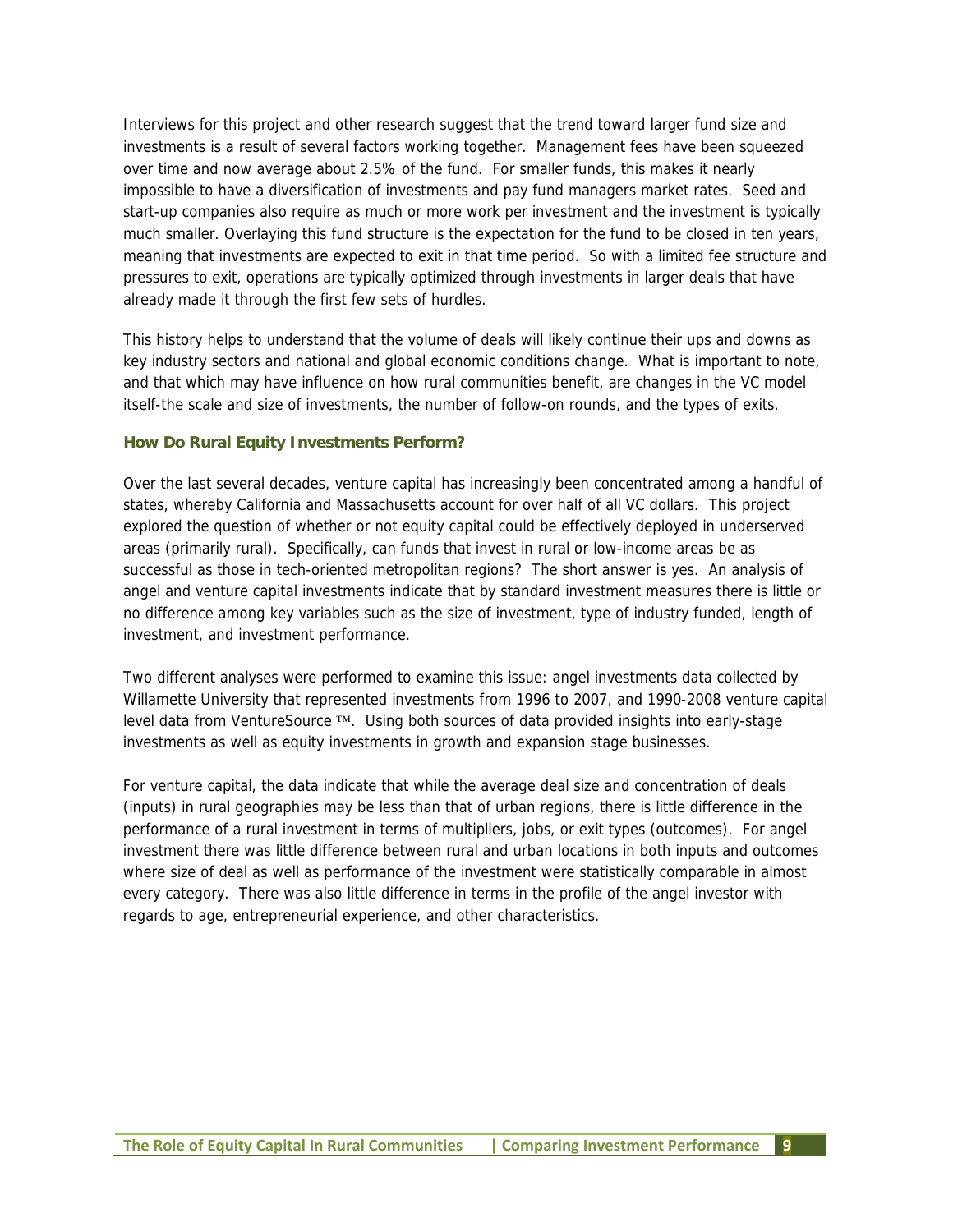### **Analysis Summary: Venture Capital Activity and Outcomes by Location** Rob Wiltbank, Willamette University

As part of the efforts of the Willamette University Venture Investment Program, we've been exploring the question of whether there are meaningful differences in the activity and outcomes of VC backed ventures in Venture Capital "Heavy" vs. Venture Capital "Lite" states? This is part of a broader exploration into the topic of whether venture investment returns actually vary by geography, in both formal and informal (angel) venture capital. The following points highlight the findings of a review of data from Venture Source on venture capital backed firms from 1990 to 2008.

The primary screen is to create groups of VC states that one might consider "heavy" and "lite." California, and Massachusetts occupy their own group, with a group of highly active VC states [WA, TX, CO] then a group of active VC mid Atlantic states [VA, MD, DC, NY, NJ, PA], followed by VC lite states ("everyone else"). California makes up 39 percent of the sample, the "all others" category makes up 23 percent. We then simply identify differences across these groups in terms of equity dollars raised, the nature of their exits (positive and negative), dollars generated by their exits, valuations, their overall 'multiple', and their employment patterns.

#### **Raising Equity:**

*Total Equity Only Raise* is a measure of equity investment in these ventures, which is a combination of formal venture capital investment (90 percent of the total amount), individual investment, and corporate investment. The primary difference in equity raising across the heavy to lite state categories is that the skew increases in the lite states. This suggests that in the states with less overall VC activity, one finds fewer firms raising large amounts of equity, with a set of firms raising much smaller amounts. In the VC heavy states, all firms tend to raise more substantial amounts of equity. The overall mean amount raised in the sample is \$21.9M (median: \$10M) while CA ventures have a mean of \$25.2M (median: \$12.9M) and the "everyone else" category has a mean of \$16.1M (median: \$6.6M).

Also interesting, significantly more individual money is raised by ventures in the VC lite states. (\$190K mean per venture in CA, \$280K mean per venture in the 'everyone else' group.) (See *Equity Raised from Individuals* on data table)

#### **Cashed raised in exits:**

In this data, the cash raised from positive exits is almost entirely data from IPO's (very little data on acquisition pricing). The over mean per positive exit is \$50.4M (median: \$37.4M) and it is important to note that that is in nominal, not real dollars. An 18‐year data window, will require inflation adjustments for normalization. What's interesting, however, is that this amount varies little across the state categories. The amount of cash raised in these exits is very stable, although the Mid Atlantic state group overachieves with a mean of \$63M. (See *Exit Raise* on data table)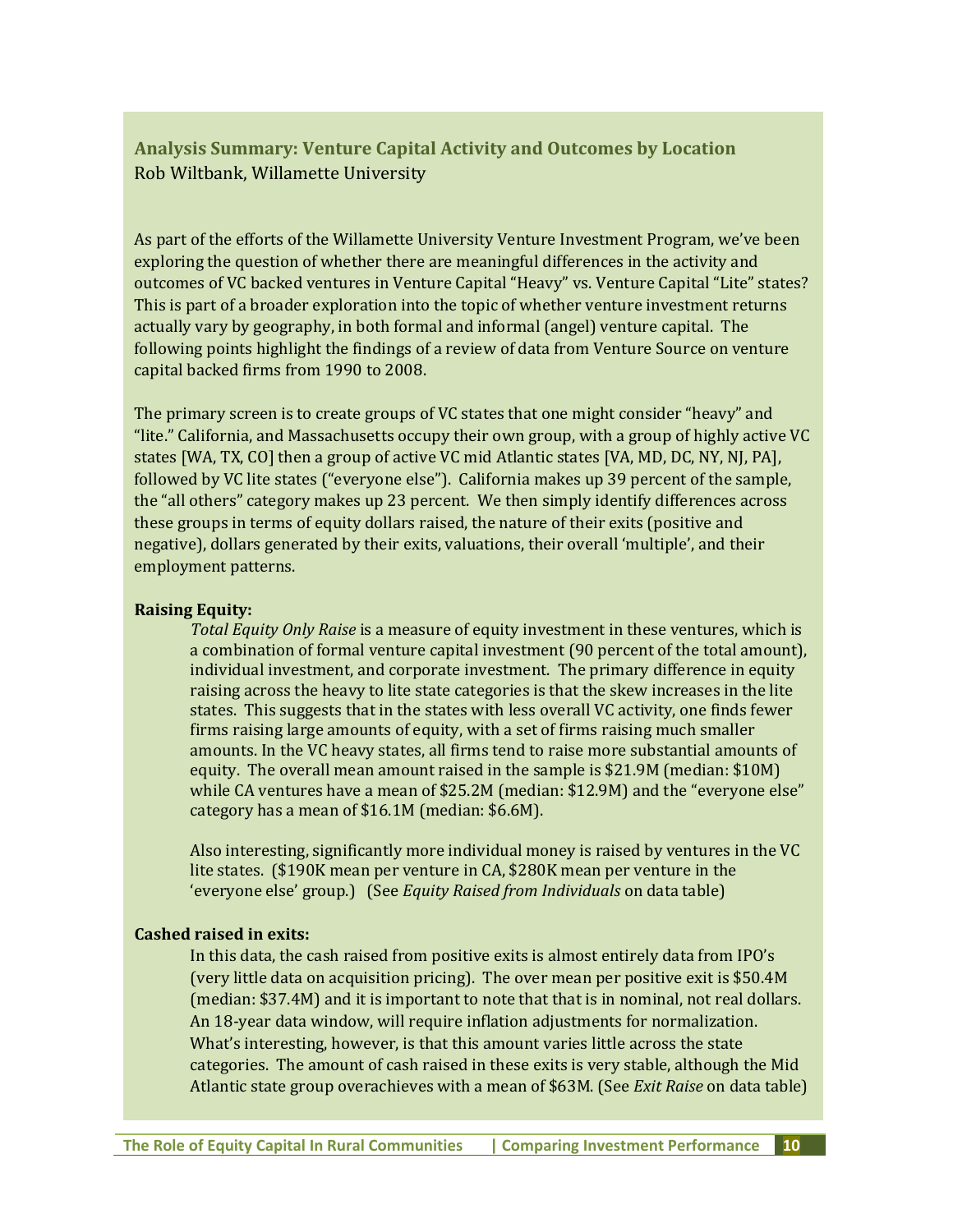#### **Valuations**

We looked at valuations of ventures simply by evaluating their highest post money valuation in any round, including any positive exit events. ('*Max Round Post'* on table) We find significantly lower valuations in the VC lite states. The mean valuation in the sample is \$118M (median: \$37M), while CA and MA were at \$137M and \$123M respectively, with the 'everyone else' category at a mean of \$88M (median: \$28M).

#### **Overall Multiple on all equity raised**

We created a measure that estimates the *cash to cash multiple* by state category. It is merely an estimate because virtually all of the "cash returned" data is just IPO data, and not acquisition proceeds. We use the IPO cash proceeds as a proxy for the cash proceeds from acquisitions. Because IPO proceeds are usually higher than acquisition proceeds, this advantages the states with a higher ratio of IPO's.

We find no evidence that the multiples are more attractive in the VC 'heavy' state categories, or that the multiple in the 'everyone else' category is less attractive. Because of the estimations of these multiples, it is too fuzzy to know if the differences that do exist are statistically significant. That said, the smaller dollar denominator in the 'everyone else' category, makes their multiple the second highest of the categories, behind the mid‐Atlantic group, which is strong because of their high mean on the dollar amount raised in positive exits.

#### **Employees**

Looking at the headcount of the ventures, it is very comparable across states, with every category at a mean between 30 and 33 *employees*, and a median in the mid  $20's.$ 

#### **Types of Exit**

We also looked into the simple distribution of *outcome types*, which avoids the estimation issues when evaluating multiples, looking at the rates of Out of Business, Acquired, and IPO's in each category. In addition to this end point outcomes, about 8,000 ventures are still 'on going' in the data set.

The distribution of outcomes across the categories is very stable overall. In this data, a mean of 36% of the venture have gone out of business, 47% were acquired, and 17% went into public markets. A significant portion of the 8,000 ventures still rated as 'ongoing' are probably actually out of business, as this particular outcome is the least discrete of the 3 events and therefore the hardest to measure precisely. Overall, the 'everyone else' category is right in line with the VC heavy states in both their overall distribution, as well as their ratio of acquisitions to IPO's. (This ratio minimizes any differences in errors estimating "out of business" ventures.)

The overall take away from this initial review would suggest that while the inputs are different across these categories, in terms of amount raised and overall number of ventures, the outcomes are essentially comparable. **There is very little evidence that the VC 'lite' states have less attractive outcomes**. It isn't clear how that would change if investments in those states increase significantly; it may or may not be 'scalable' which is a hypothesis that merits further exploration.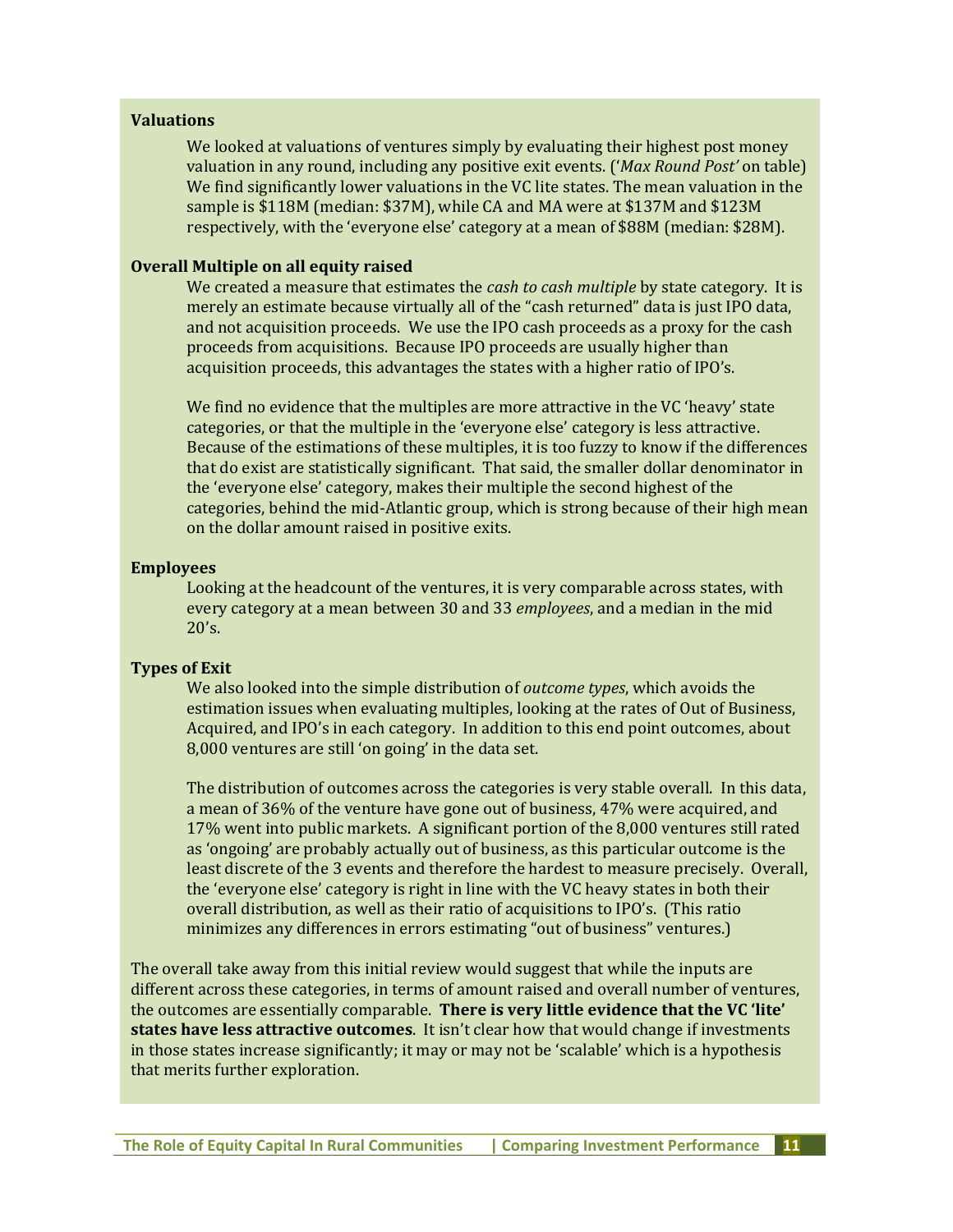| Table A: Venture Capital Activity and Outcomes by Location |
|------------------------------------------------------------|
|------------------------------------------------------------|

|          |           |                 |           |                  |        |           |        | Estimated       |
|----------|-----------|-----------------|-----------|------------------|--------|-----------|--------|-----------------|
|          |           |                 |           |                  |        |           |        | cash to<br>cash |
|          |           | Total<br>Equity | VC        | Equity<br>Raised |        |           | Max    | multiple on     |
|          |           | Only            | Equity    | from             | Exit   |           | Round  | equity          |
|          |           | Raise           | Raised    | Individuals      | Raise  | Employees | Post   | raised          |
| OVERALL  | # Valid   | 18,933          | 18,933    | 18,933           | 1,541  | 16,027    | 11,358 |                 |
|          | # Missing |                 |           |                  | 17,392 | 2,906     | 7,575  |                 |
|          | Mean      | \$21.9          | \$20.4    | \$0.22 m         | \$50.4 | 32        | \$118  | 0.84            |
|          | Median    | \$10.0          | \$9.3     |                  | \$37.4 | 25        | \$37   |                 |
|          | Sum       | \$413,808       | \$385,931 | \$4,186 m        |        | 509,952   |        |                 |
| CA       | # Valid   | 7,419           | 7,419     | 7,419            | 621    | 6,309     | 4,565  |                 |
|          | # Missing |                 |           |                  | 6,798  | 1,110     | 2,854  |                 |
|          | Mean      | \$25.2          | \$23.6    | \$0.19           | \$48.1 | 33        | \$137  | 0.71            |
|          | Median    | \$12.9          | \$12.0    |                  | \$38.4 | 26        | \$46   |                 |
|          | Sum       | \$187,143       | \$174,954 | \$1,413          |        | 207,864   |        |                 |
| MA       | # Valid   | 1,984           | 1,984     | 1,984            | 176    | 1,732     | 1,259  |                 |
|          | # Missing |                 |           |                  | 1,808  | 252       | 725    |                 |
|          | Mean      | \$23.4          | \$22.1    | \$0.13           | \$43.9 | 33        | \$123  | 0.77            |
|          | Median    | \$12.5          | \$12.0    |                  | \$37.0 | 25        | \$43   |                 |
|          | Sum       | \$46,390        | \$43,776  | \$258            |        | 56,661    |        |                 |
| TX/WA/CO | # Valid   | 2,093           | 2,093     | 2,093            | 157    | 1,801     | 1,284  |                 |
|          | # Missing |                 |           |                  | 1,936  | 292       | 809    |                 |
|          | Mean      | \$23.7          | \$21.9    | \$0.23           | \$56.8 | 32        | \$108  | 0.86            |
|          | Median    | \$10.2          | \$9.7     |                  | \$38.0 | 25        | \$35   |                 |
|          | Sum       | \$49,568        | \$45,795  | \$475            |        | 57,152    |        |                 |
| VA/MD/DC | # Valid   | 3,151           | 3,151     | 3,151            | 240    | 2,633     | 1,746  |                 |
| NY/NJ/PA | # Missing |                 |           |                  | 2,911  | 518       | 1,405  |                 |
|          | Mean      | \$19.6          | \$18.0    | \$0.26           | \$63.4 | 30        | \$118  | 1.07            |
|          | Median    | \$8.0           | \$7.1     |                  | \$42.0 | 23        | \$32   |                 |
|          | Sum       | \$61,681        | \$56,680  | \$830            |        | 79,532    |        |                 |
| Everyone | # Valid   | 4,286           | 4,286     | 4,286            | 347    | 3,552     | 2,504  |                 |
| Else     | # Missing |                 |           |                  | 3,939  | 734       | 1,782  |                 |
|          | Mean      | \$16.1          | \$15.1    | \$0.28           | \$46.2 | 31        | \$88   | 0.99            |
|          | Median    | \$6.6           | \$6.0     |                  | \$33.9 | 24        | \$28   |                 |
|          | Sum       | \$69,025        | \$64,725  | \$1,211          |        | 108,743   |        |                 |

All dollars in million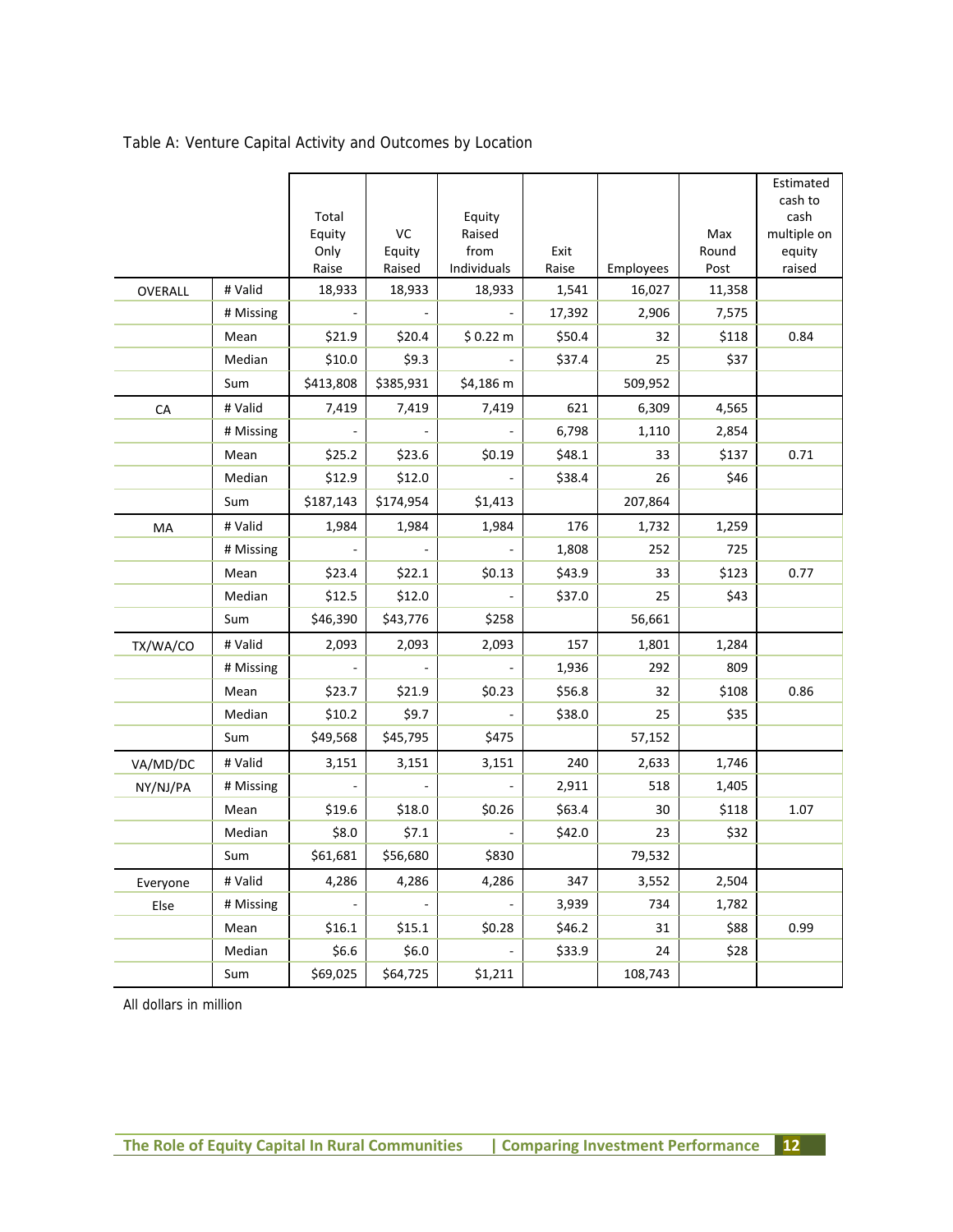|                | Count of<br>Outcome<br><b>Type</b> | Outcome<br>Type | Rate of<br>outcome | ACQ to IPO<br>Ratio |
|----------------|------------------------------------|-----------------|--------------------|---------------------|
| <b>OVERALL</b> | 3,799                              | <b>OOB</b>      | 36%                |                     |
|                | 4,992                              | <b>ACQ</b>      | 47%                | 2.7                 |
|                | 1,863                              | <b>IPO</b>      | 17%                |                     |
| CA             | 1,606                              | OOB             | 37%                |                     |
|                | 1,974                              | <b>ACQ</b>      | 45%                | 2.5                 |
|                | 782                                | <b>IPO</b>      | 18%                |                     |
| MA             | 356                                | <b>OOB</b>      | 30%                |                     |
|                | 594                                | <b>ACQ</b>      | 51%                | 2.7                 |
|                | 224                                | <b>IPO</b>      | 19%                |                     |
| TX/WA/CO       | 444                                | <b>OOB</b>      | 37%                |                     |
|                | 559                                | <b>ACQ</b>      | 47%                | 2.9                 |
|                | 193                                | <b>IPO</b>      | 16%                |                     |
| VA/MD/DC       | 605                                | OOB             | 37%                |                     |
| NY/NJ/PA       | 776                                | <b>ACQ</b>      | 47%                | 2.9                 |
|                | 265                                | <b>IPO</b>      | 16%                |                     |
| Everyone       | 788                                | <b>OOB</b>      | 35%                |                     |
| Else           | 1,089                              | <b>ACQ</b>      | 48%                | 2.7                 |
|                | 399                                | <b>IPO</b>      | 18%                |                     |

Table B: Type of Venture Capital Exit Outcome By Location

#### **Angel Investment Data**

Eleven key factors were explored using data on 238 valid exits with angel investments. In this sample 69 exits were rural/underserved and 169 were urban. For this sample rural/underserved was defined as an investment that was outside of a larger metropolitan statistical area (as opposed to relying on the population of the town itself that could be within a metropolitan area).

The data indicated that there is very little difference between performances of investments:

- Overall multiples for angel investment exits are statistically equal; rural investments returned 3.43 times the capital invested and urban returned 3.81 times the capital invested.
- Holding periods were the same, approximately three years to fail and six years to win.
- Rural exits had somewhat fewer "failures" defined as investments where the return (multiple) was less than the original investment (1X); 52 percent of rural investments failed versus 60 percent for urban areas.
- The revenues at time of investment were the same—just over half of the investments had at least \$100,000 in revenues at the time of investment, with a median of \$125,000 for either region. Both areas made some investments in large revenue firms, such that the mean revenue for urban investors was \$2.25 million and \$1.79 million for rural investors.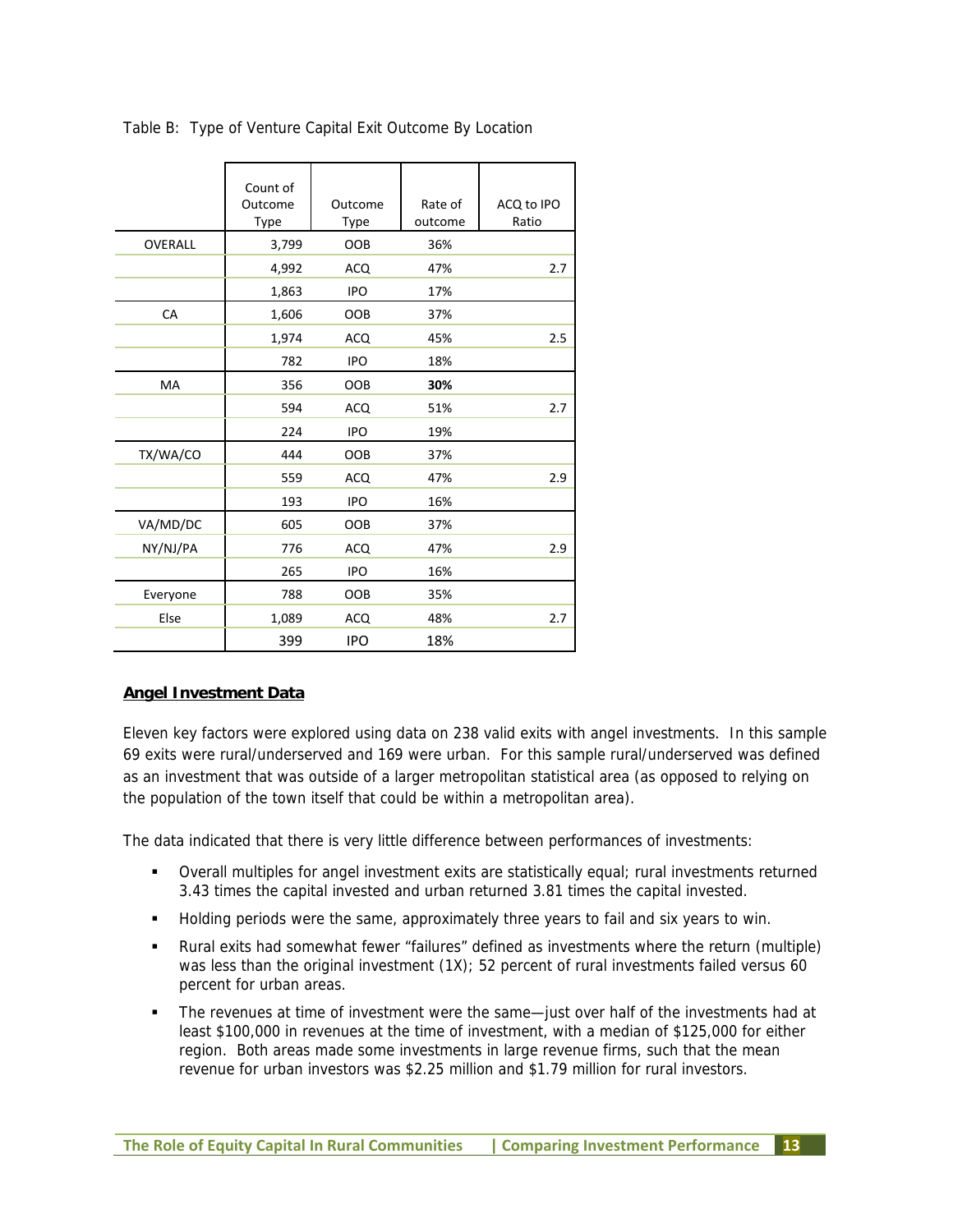- The average age of a company for an urban investment was 1.9 years old, whereas rural area investments were on average 2.3 years old.
- There was a slight difference in the cashout concentration of deals. The top 10 deals accounted for 91 percent of the cashout value in rural areas, whereas the top 10 deals accounted for 79 percent in rural areas. Both regions, however, were very reliant on "homerun" deals.

In addition to investment performance, characteristics of angel investors were also analyzed.

- The mean age of an angel investor was 50 years old in both urban and rural areas. Investors in both regions have comparable amounts of entrepreneurial experience.
- The percent of wealth held in investments were also statistically equivalent: rural angels held 12.7 percent of their wealth in such investments, whereas urban angels held 15.4 percent.
- Urban investors, however, have made significantly more investments; 16.78 investments for urban investors versus 9.1 investments for rural investors, and 7.3 versus 2.7 for exits, per investor. Given that angels tend to invest in close geographic proximity, this underscores the difference in the concentration of deals in less populated areas.
- Angels in both rural and urban areas have comparable mix of industry experience in the deals in which they invest, suggesting that rural investors are still able to find ventures related to their experience.
- Angels in both regions generally included co-investors of four to five people in their investments.

#### **Can Equity Capital be an Effective or Efficient Contributor to Job Creation?**

In addition to return on investment, many philanthropic organizations also have interest in the broader economic and community impact of equity funding. From an economic development perspective, there is a question of how effective equity capital can be at creating jobs compared to other economic tools that may be used in a community (workforce training grants, tax incentives/holidays, etc.).

We examined 65 investments from six equity funds to estimate the job creation potential of equity capital. Deals from these funds had at least two years of investment history and job information at the time of investment as well as current job levels or jobs at the time of an exit. Some funds had a geographic focus and some were specific to specific industry sectors; two funds focused on companies with double or triple bottom line products or services. Of the 65 investments, 27.5 percent were in low-income or underserved large metro regions, 27.5 percent in rural and multi-site regions; 42 percent in small underserved metro areas, and 3% that could not be classified. The average size of an investment by individual funds was \$768,000 (a mean of \$684,000). The total investment in a venture ranged from \$500,000 to over \$6,000,000. The types of industries reflected national investment trends with the exception of slightly fewer biotechnology investments. The general composition of this sample is very consistent with other data analysis of angel and community development venture capital that included all types of equity funds, not just a sample of missionbased funds. This would suggest that job creation numbers for other funds might follow similar patterns as described below.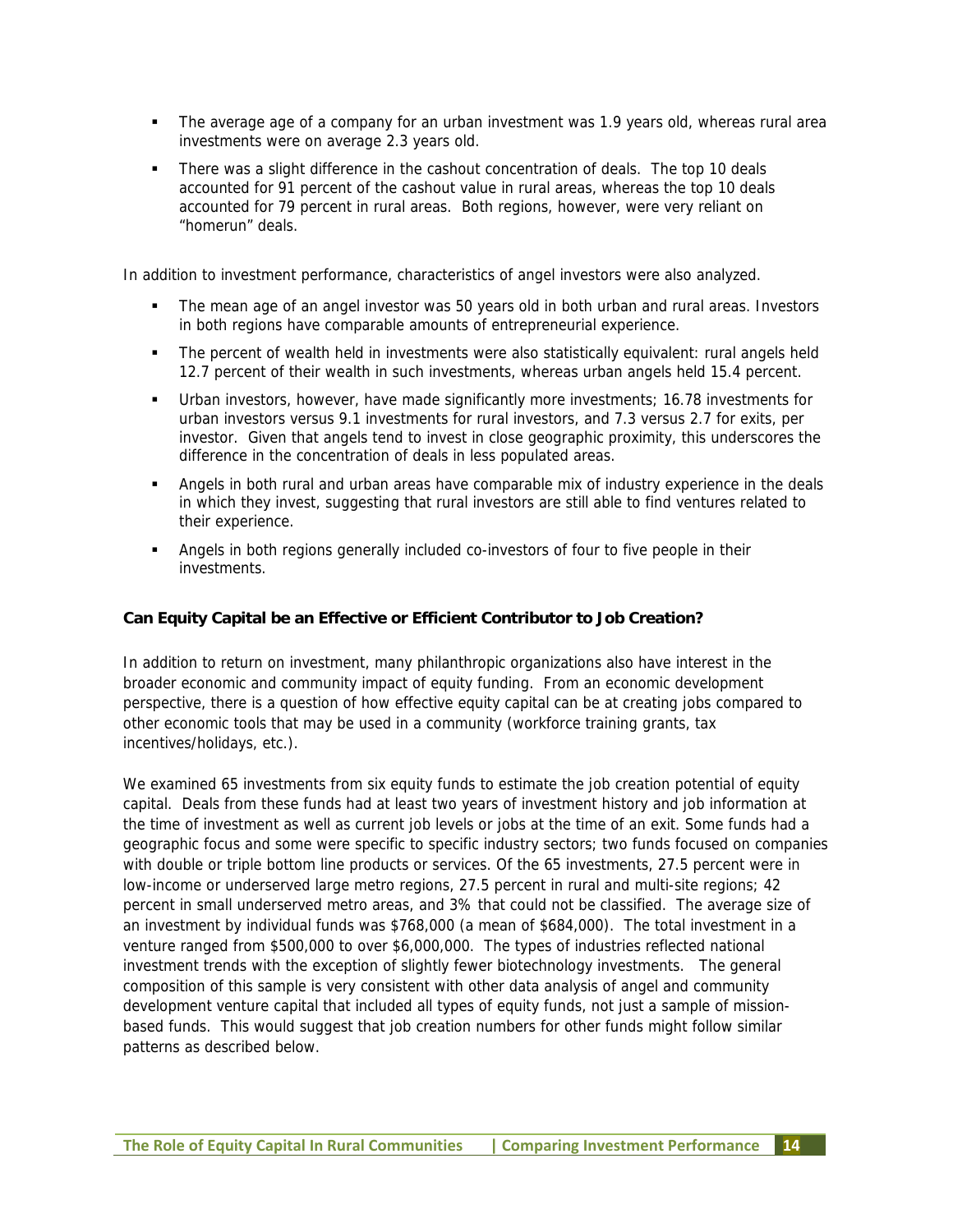Note about job creation estimates: There are inherent issues that influence statistical certainty of this analysis; therefore findings should be viewed as general insights about the job creation potential of equity capital.

- Equity investments, by their nature are focused on high growth businesses. While all may not be high job creators, there is a strong correlation between the revenue and job potential of a company. Compared to other businesses, we should expect higher than average job growth with equity investments.
- The business stage of a company can affect the growth rate of jobs. Companies, especially those in technology-dependent industries, often require significant amounts of start-up capital before jobs are created. Depending on the business stage of an equity investment, the job growth could be underestimated. In this sample there were a range of start-up, growth and expansion investments that would minimize this bias.
- Funding per job created was estimated by the investment from each fund rather than the total investment per venture. In many of these investments, two to three funds were involved in a deal. We chose to use investment at the fund level to reflect the similar level of co-investment that takes place in other economic tools (e.g. )where tax incentives or grants are part of, yet not all, of the funding package.

#### Investment Per Job

Overall, these investments created new jobs at a rate of just under \$11,000 per job, and just over \$7,300 per job created or retained. This is very competitive with other economic tools like tax incentives or workforce funds for recruitment and expansion where typically \$10,000-\$20,000 is expended per job created or retained.<sup>2</sup>

- Investments in large metro areas tended to be more efficient at creating jobs (just over \$5,500 per job) while small metros and rural areas averaged \$7,800 to \$14,000 per job retained or created.
- Investments of less than \$500,000 were most efficient at creating new jobs and retaining existing jobs.

|                             | Total      | Job at     | Jobs at exit/ | <b>Net</b> | \$/total |             |
|-----------------------------|------------|------------|---------------|------------|----------|-------------|
|                             | investment | Investment | 4Q 08         | Jobs       | jobs     | \$/net jobs |
| Rural/multi-site with rural | 17,177,500 | 523        | 1,206         | 683        | \$14,243 | \$25,150    |
| Small metro                 | 19,795,501 | 926        | 2,432         | 1,506      | \$8,140  | \$13,144    |
| Large metro                 | 13,707,540 | 811        | 3,269         | 2,458      | \$4,193  | \$5,577     |
| Investments $< $500,00$     | 6,254,726  | 918        | 2,328         | 1,410      | \$2,687  | \$4,436     |
| Investments \$500,000-      |            |            |               |            |          |             |
| \$1,000,000                 | 14,745,313 | 834        | 1.705         | 871        | \$8,648  | \$16,929    |
| Investments $> $1,000,000$  | 28,681,000 | 541        | 2,858         | 2,317      | \$10,035 | \$12,379    |
|                             |            |            |               |            |          |             |

Table C: Investment Per Job

 $^2$  Studies in Michigan, Oregon and Ohio indicate that \$5,000 to \$50,000 of state tax credits is expended for each job created by the targeted incentive package. Federal grants from EDA typically ranged from \$7,000 to \$12,000 per job match by other funds that raised the cost per job to almost \$20,000.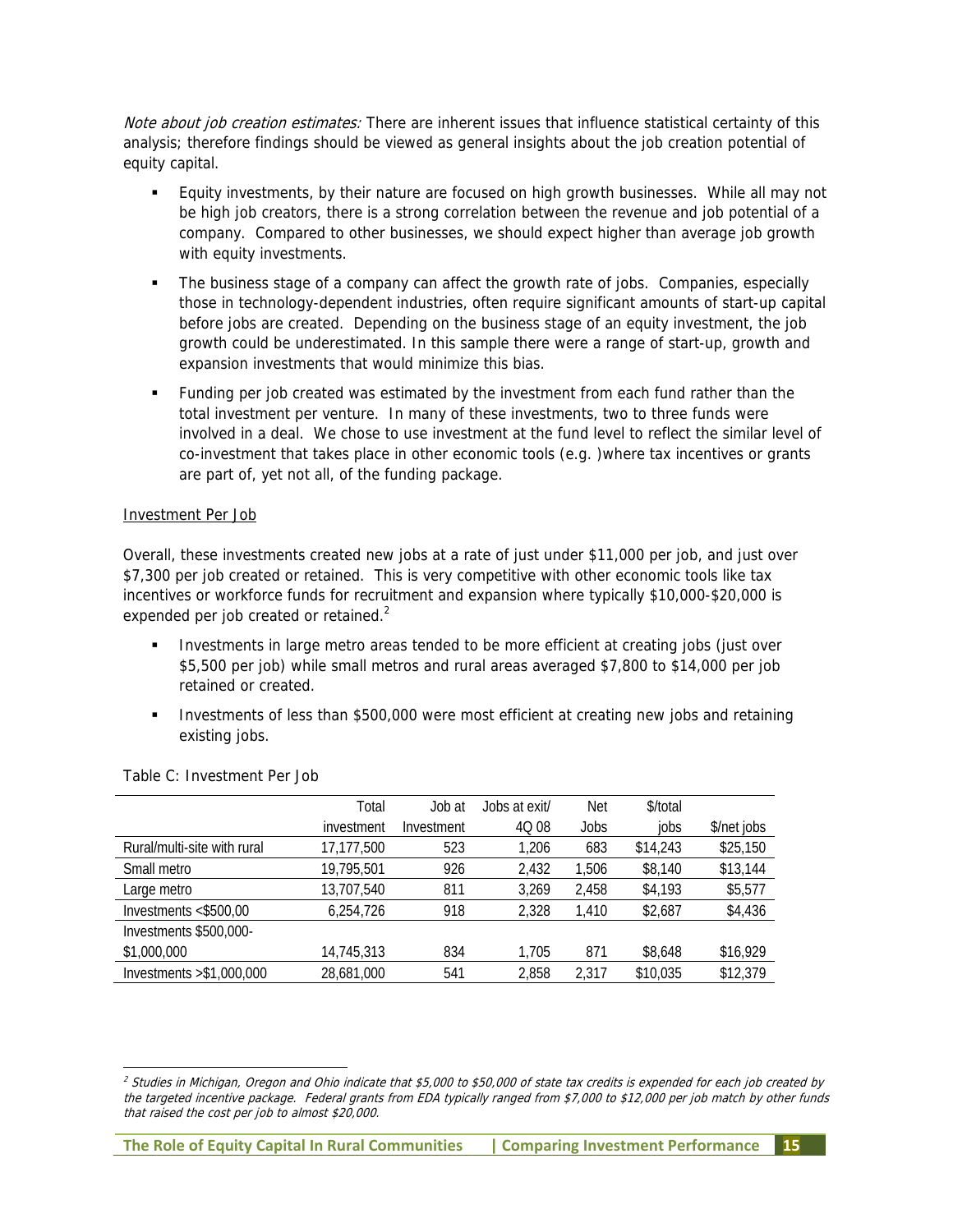#### Job Growth

The median job growth for a company from initial investment to exit or fourth quarter 2008 was 100 percent, with an average of over 200 percent (driven primarily by several companies with explosive growth). The average length of investment (holding period) or this sample was five years, equating to just over 18 percent per year in annual job creation. There was little variation among the rate of job creation in regards to investment size or type of industry.

Top performing investments. 16 of the 65 investments had proceeds or valuations of at least twice the initial investment. The average job growth rate of these top performers was over 400 percent- lead by one investment that experienced a 70-fold increase in its job base. When this investment was removed, the top performers experienced a job growth of 140 percent.

Low performing investments. 17 of the 65 sample investments were written off (10 investments) or had valuation of \$0 in the fourth quarter of 2008. Of these investments, 59 percent had positive job growth, even though the company had failed or was failing as an investment. The average job growth of these 17 "failed" investments was over 90 percent, almost double the number of jobs from the time of initial investment.

While economic development is not the primary purpose of equity funding, patient capital appears to be a competitive tool for creating jobs. What is most interesting is that job creation happens at a significant rate even when the company is considered to have poor investment returns. This may indicate that the act of providing equity capital and the services and advice that is a part of that funding has economic impact regardless of the return to investors. This may be an area where a more comprehensive study could further refine the economic development factors associated with equity funds.

#### **A Gap in Small Scale & Start-up Capital**

It has been long held that successful venture capital investments develop disruptive technologies and dominating size businesses. To increase the likelihood of achieving outsized returns through such investments, most venture capitalists adopted a model driven by the axiom: "go big or go home".

Looking at two different time periods, the move to larger and later stage deals is apparent. From 1994 to 2001, the average deals grew from \$2.1 million to \$12.1 million. From 2001 to 2008, the average size of a deal almost tripled to \$7.5 million.<sup>3</sup> Keeping in mind that a typical venture-backed company has, on average, three separate rounds of financing, such firms can easily consume \$25 - \$30 million from inception to liquidity. As a result, many note that venture capital has become more about the size of the deal rather than a craft of aiding entrepreneurs to build great companies.

There is a large gap in available start-up and small scale equity financing. In 2000, less than 3 percent of the capital and 7 percent of the deals were considered seed or start-up. From 2001 to 2008, the percent of investments in start ups ranged from less than 1 percent to just over 2.5 percent of deals with a slight increase in 2008. Still in 2008, venture capital firms made only 440 investments in startups nationally. Part of this gap has been filled by angel investors—in 2008, even with a recession,

-

<sup>&</sup>lt;sup>3</sup> Pricewaterhouse Coopers Moneytree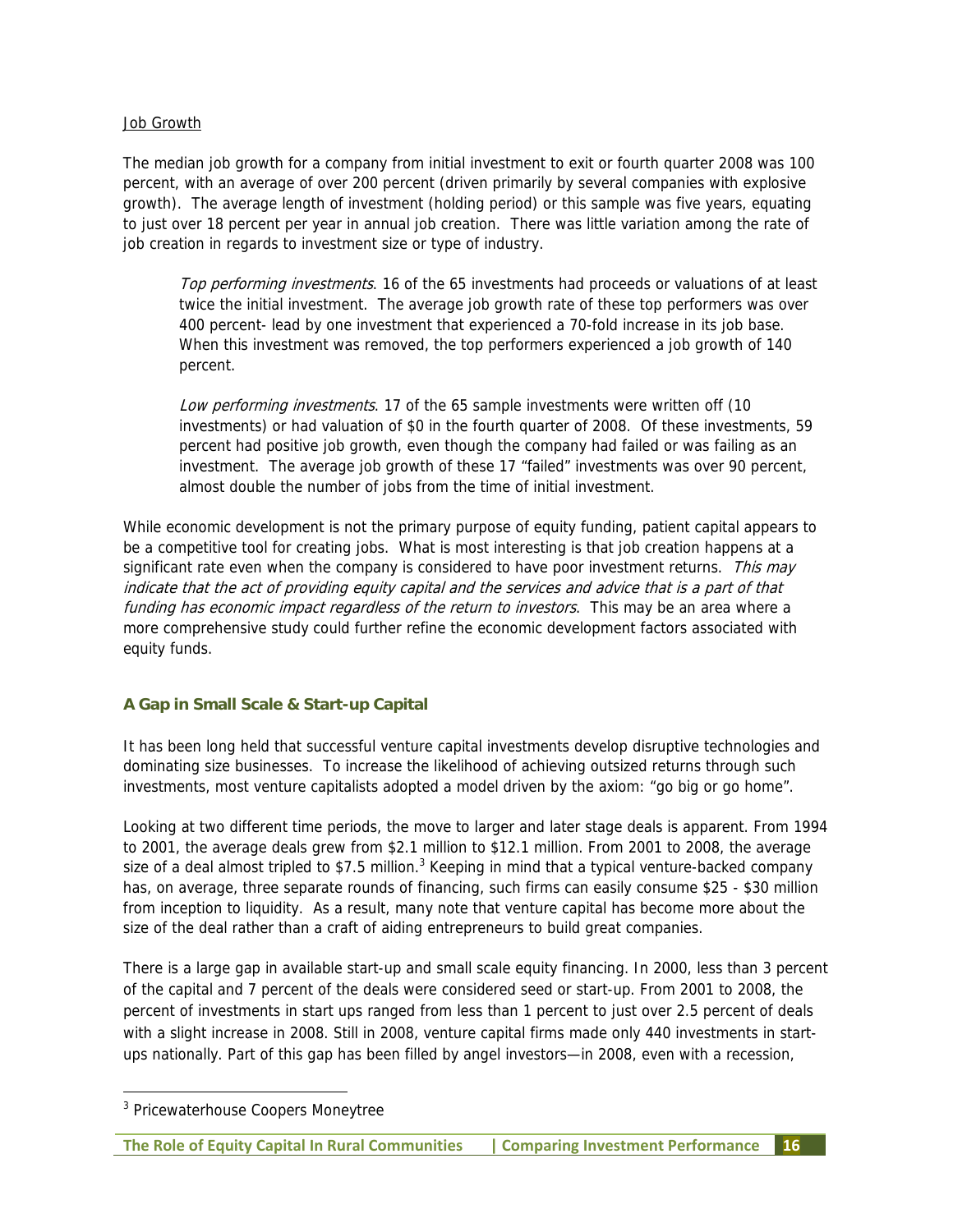angels spent \$19.2 billion on over 55,000 deals<sup>4</sup> (an average of \$350,000 per deal). Despite this angel investment, a great need remains in small scale or early stage patient capital.

This raises questions for rural and underserved economies—does the trend toward larger and later stage deals eventually limit the number of rural equity investments? Do larger deals push rural based business towards location decisions in metro areas? Are high value businesses that require less capital being pushed out of a viable financing option? As one interview noted, "There are few rural businesses that can efficiently use financing rounds of \$7 million dollars or more, or have markets that can grow from \$10 million to \$100 million, as compared to the number of businesses that require just a few million or less or can sustain their operations by growing from \$2 million to \$20 million in sales." While rural communities can offer opportunities for both types of businesses, the scale of rural economies typically mean there are more smaller scale investments available.

Analysis performed by Robert Wiltbank, PhD, Associate Professor of Strategic Management at Willamette University, reveals the effectiveness of small investments, or more appropriately, entrepreneurial capital. These firms are characterized by how much is accomplished with small dollars. Dr. Wiltbank analyzed the performance of more than 2,000 privately funded companies acquired by public companies between 1996 and 2007. Of these 2,000 plus acquisitions, 1,530 produced profits for investors.

While the range of investment across the companies is quite broad – from a few hundred thousand dollars to over \$100 million – the results break down nicely into two categories: those firms which consumed less than \$5 million from inception to acquisition and those that consumed \$5 million or more. The full effect is illustrated in the table below.

| <b>Total Round</b>     | Less than \$5 million | \$5 million or more |
|------------------------|-----------------------|---------------------|
| Profitable Exits       | 1,208                 | 322                 |
| Avg. Investment / Deal | \$770,000             | \$24,000,000        |
| Avg. Profit / Deal     | \$24,000,000          | \$83,000,000        |
| Avg. Multiple          | 31 times              | 3.5 times           |

Table D: Deal Performance by Investment Size

-

These results clearly beg the question: If small investments have such demonstrably better performance, why aren't more institutional investors demanding this approach and why aren't more venture capitalists practicing it? The simple answer is scale. Institutional investors – pension funds, endowments, etc – need large funds to manage their sizeable investments and fund managers need large funds to optimize management fees. Also, most institutional investors are not convinced that the entrepreneurial capital model is viable.

Yet there is another aspect of scale that is rarely addressed- the ability to scale capital allocation and capital efficiency. If smaller scale investments perform better and they have a broader reach to more businesses, then isn't there an advantage to developing a complementary approach of small-scale patient capital funds to service start-up businesses and businesses with limited equity capital needs? While it is apparent that traditional management fees would not suffice to fund operations, there are

<sup>&</sup>lt;sup>4</sup> Bowers, Brent; In Pitching to Angels Investors, Preparation Tops Zeal; New York Times, June 11, 2009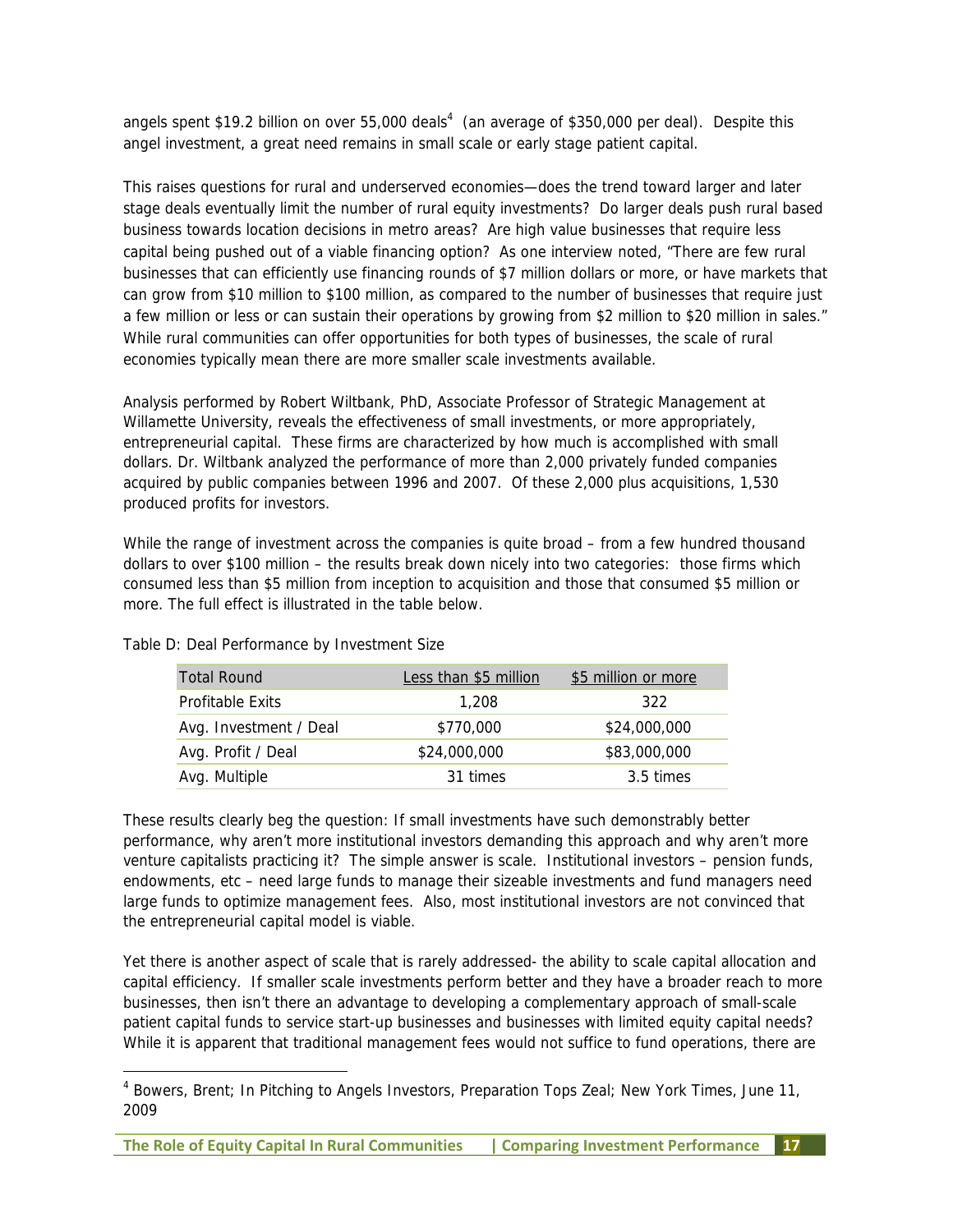plenty of other economic development and financing programs that provide overhead models appropriate to this size effort.

The observation about filling this investment gap is not limited to this project. Multiple presentations at the most recent annual National Association of Seed and Venture Fund Conference called for more small-scale funds that "focused on why most of us got into the business-to help 'ventures'." The potential benefit is significant since these funds could be deployed and scaled in more regions. And unlike CDFIs, these funds would be financing options of choice, rather than last resort.

Our findings point to a real need to demonstrate the value of entrepreneurial capital by establishing multiple funds that are subject to full life-cycle observation and analysis.

#### **Understanding the Operations and Challenges of Equity Funds in Rural and Underserved Areas**

One of the first activities in this project was to interview several equity capital funds that make investments in underserved areas to understand their funding model and to identify what's working and what challenges they face. Three organizations representing six funds were initially interviewed: Kentucky Highland Investment Corporation's Southern Appalachian and Meritus Funds; CEI Ventures Funds I and II, and SJF Ventures Funds I and II. Four funds were managed within a structure that included a larger parent organization, and two funds were part of a federal government program (New Market Tax Credit and Rural Business Investment Company).

Each fund interviewed had a similar growth path for funds. Many firms started out with small equity funds of \$5-10 million, and with investments ranging from \$100,000 to \$500,000. Their second fund was typically three to four times larger (\$20-40 million) and made investments ranging from \$500,000 – \$1,500,000. While the current funds are significantly larger than previous funds, they still remain less than half the size of traditional venture funds.

#### Key Observations:

- There are experienced entrepreneurs and good deals in rural areas; the methods to mine these potential deals tend to be more extensive than in metro areas.
- Historical returns are the same in rural areas compared to metro areas, and there is no indication that rural investments perform any less well than urban investments.
- **There is no indication that equity investments move out of a rural area at rates faster than** other equity investments—there are, however, business characteristics that contribute to and can enhance the stickiness of an investment.

Since the basic investment model for equity capital is consistently applied across rural and metro regions, we examined the factors of scale or fit that can differ by location or mission of the fund. Four issues were explored:

- Expectations for investment performance and return
- Available deal flow and fundable entrepreneurs
- Characteristics of a "good deal" and
- Factors that influence stickiness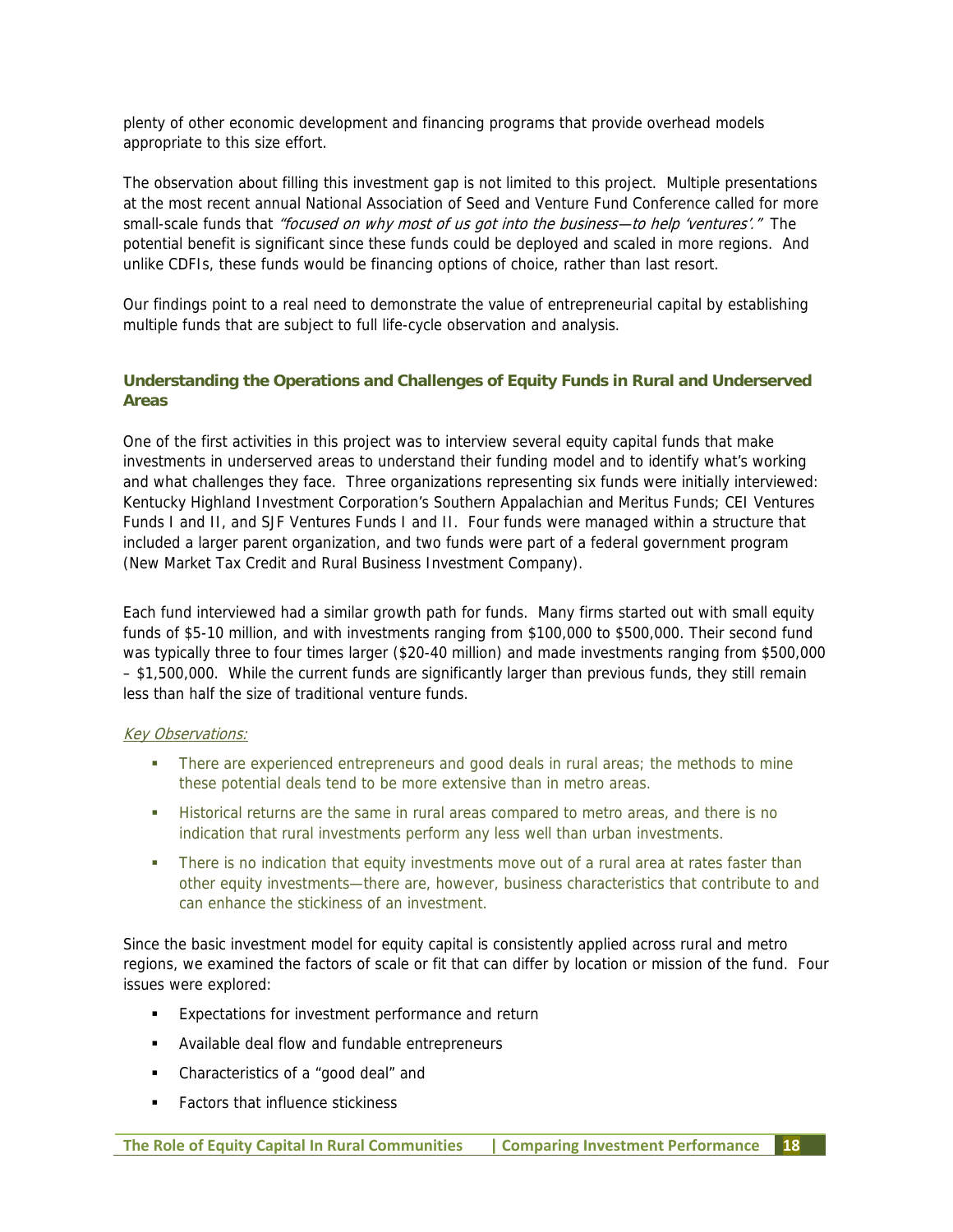#### **Investment Expectations and Deal Flow of Funds**

Earlier studies on community development and mission-based venture funds<sup>5</sup> suggested that these funds were expected to have lower returns on investment given their "dual mission" or location. Our interviews did not come to the same conclusion: while there were definitely challenges associated with growing rural companies, equity investments were expected to perform at the same market rate of other venture funds and with the same holding periods.

- One fund manager indicated that because there is a perception of lower performance from rural investments, a business must be an even higher performer (not just an average equity investment) to illustrate an advantage to their rural location.
- Self-assessment of fund managers indicated that their funds performed on average at the mid-point or slightly below mid-point compared to the market average. Deal Flow and Fundable Entrepreneurs

Previous studies on community development venture capital<sup>6</sup> indicated rural areas lacked deal flow or investment-worthy entrepreneurs. Our interviews explored this issue with funds. In the subset of funds interviewed, there does not appear to be a significant lack of deal flow or experienced entrepreneurs, rather a density issue (more geographic territory to cover to obtain the same level of activity in the pipeline).

- Earlier studies on rural equity funds noted the need to "create" deals by investing in early stage companies. We did not see an overwhelming need to invent deals. In a few cases, funds did pull together deals. These deals, however, were closely tied to entrepreneurs that were a 'known commodity' in the region**.** In the funds we examined, the majority of rural investments were for growth and expansion deals, as opposed to newer start-up companies.
- While metro-based equity firms get a large portion of deal flow from other fund referrals, rural-based funds also conducted a significant amount of prospecting to build their pipeline of deals. Funds we talked to found deals by keeping abreast of development trends within regions, having close connections to regional economic development organizations and small business development offices, examining trade journals, and attending trade shows. Those funds with extended partnerships appeared to have less concerns about the quality or quantity of deal flow--underscoring the value of rural networks.
- While some investments were in industries with 'hot' VC markets, most investments reflected the economic history of the region. There was an "organic" nature to each fund, reflective of the comparative economic advantage in each region: natural foods in Maine, manufacturing in Kentucky, agricultural products in the Midwest, etc. Given the distance to research institutions, the skill level of the resident workforce, and the community infrastructure, it is not surprising that investments tended to be in traditional industries rather than highly technical or scientific sectors. Few rural-based companies had intellectual property (IP) or were a spinout from a research facility.

-

**The Role of Equity Capital In Rural Communities | Comparing Investment Performance 19**

<sup>&</sup>lt;sup>5</sup> Julia Sass Rubin, Financing Rural Innovation with Community Development Venture Capital: Models, Options & Obstacles. Federal Reserve Bank of San Francisco

<sup>&</sup>lt;sup>6</sup> Julia Sass Rubin, Community Development Venture Capital Funds; and the Community Development Venture Capital Association, A Report to the Industry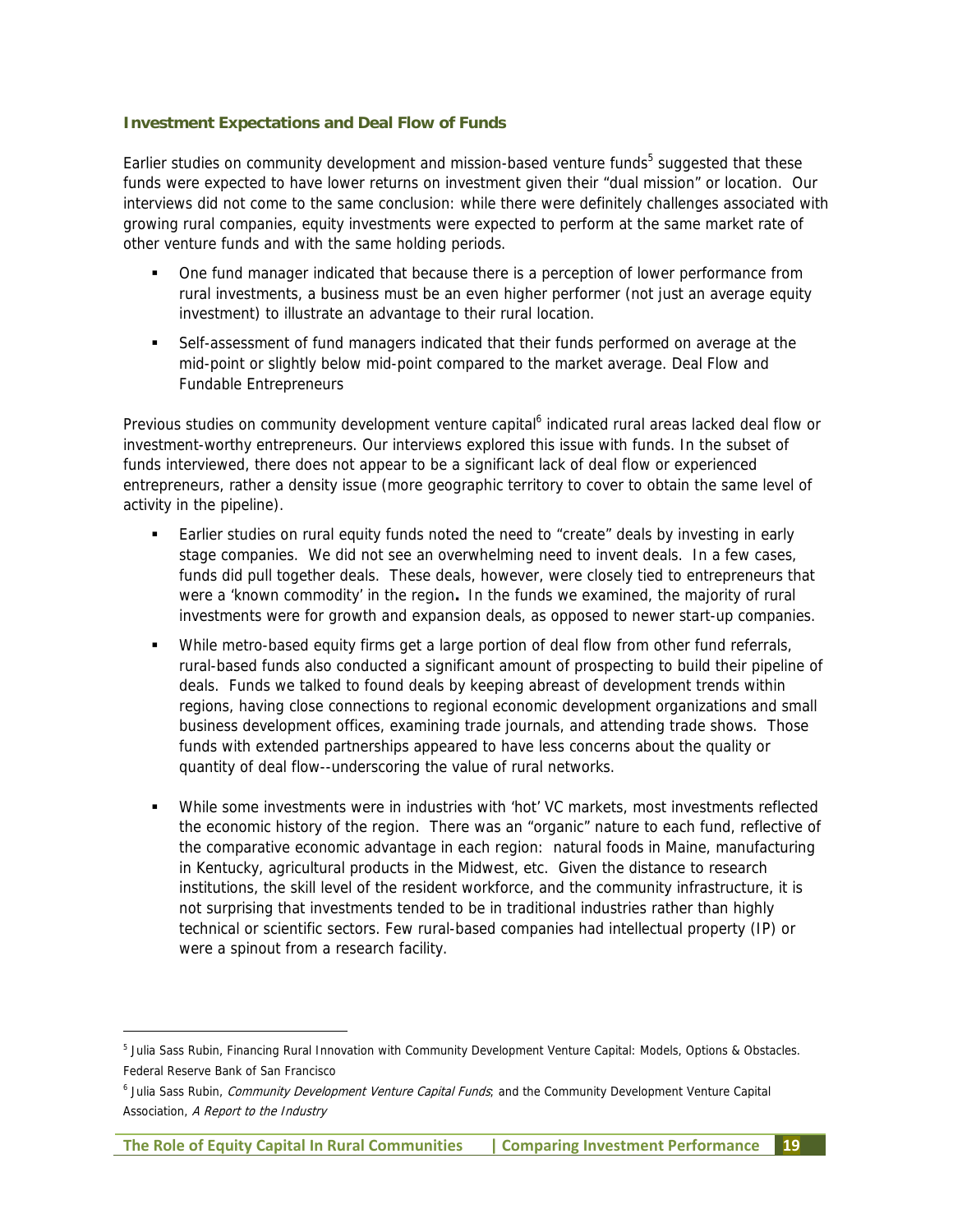Funds also noted more entrepreneurs returning to the region in which they were raised or went to school, increasing the number of rural entrepreneurs with experience and connections with urban resources.

**A Snapshot of Financial Returns for Community Development Venture Funds**  Information developed by CDVCA, 2007

The community development venture capital industry is young, and therefore definitive return information is not yet available. The CDVCA database contains information on 292 investments made since 1972. The majority of those investments, however, are quite recent, and only three larger funds have been investing for more than10 years, which is the minimum typical life span of venture capital funds, and most funds extend for significantly longer.

In an effort to develop preliminary return information for the industry, CDVCA analyzed the portfolios of three of the oldest funds in the industry, which had relatively mature investment portfolios. The early funds were all organized as evergreen funds, and two of the three were organized as nonprofit corporations. To create a pool of investments that were, for the most part, fully exited, we looked at relatively mature investments, made prior to 1997. Of these, 32 had been exited. These included 25 in which at least some return had been realized and 7 that were written off.

Analyzing the exit data for these three funds shows a 15.5% gross internal rate of return (IRR) on all investments, including write-offs. In total, these deals accounted for cash-on-cash returns of 2.2 times capital invested and the average holding period was 6.1 years from the time of the first round investment.

The fact that these three funds were evergreen means that they did not have pressure to exit as rapidly as possible. Slower exits generally lower internal rates of return. Because they were either not-for-profit funds or a for-profit fund with highly social investors, they were not subject to the same pressure to earn high returns to which current, traditionally structured CDVC funds are subject. Much of their capital was provided through grants from government and foundations that were more interested in creating jobs in very low income areas than with financial outcomes. Finally, funds in the industry have simply become more experienced over the past 10 years, and the practice of community development venture capital has evolved considerably. For all of these reasons, we expect returns for the more recently formed, traditionally structured funds to be higher than their pioneering predecessors.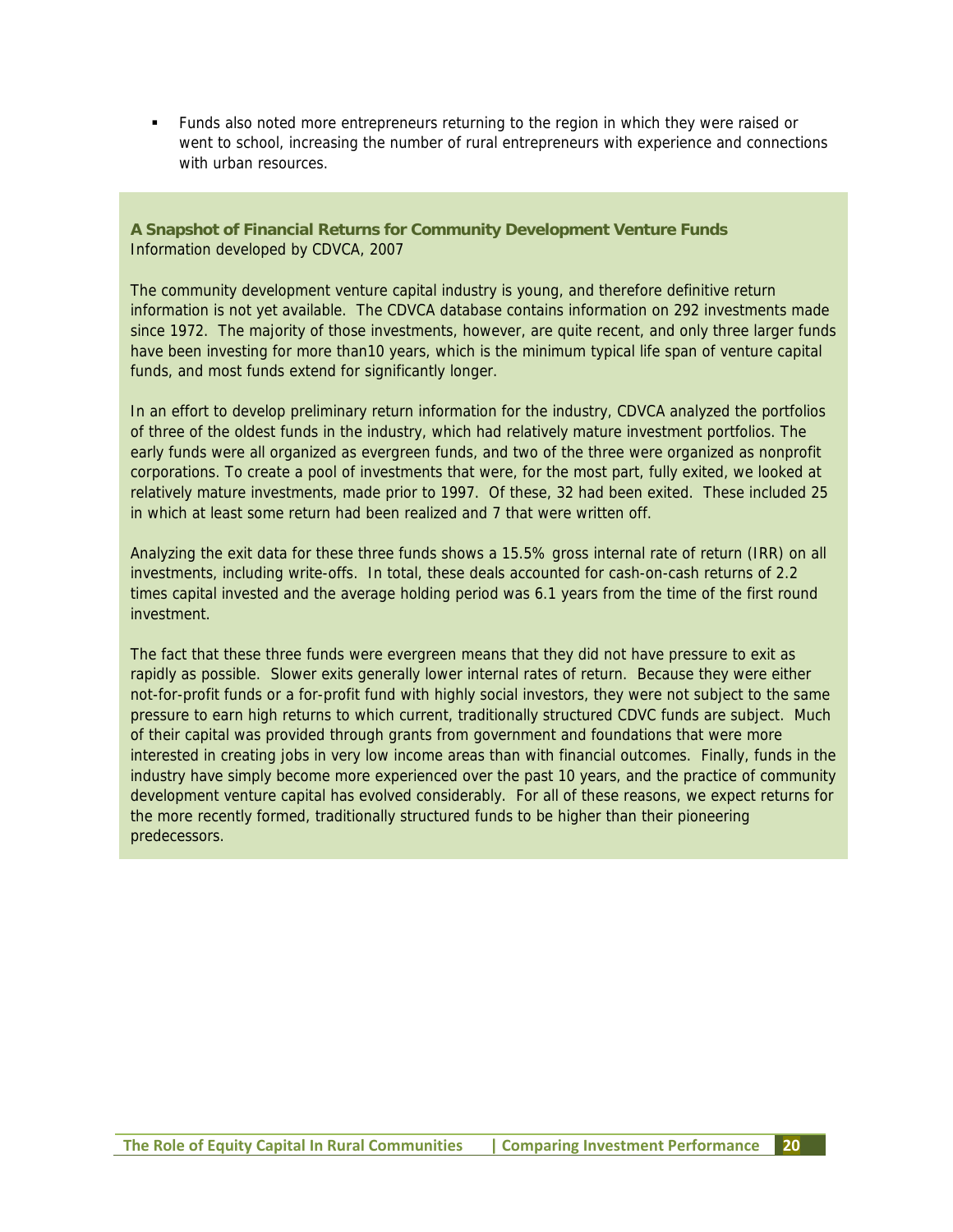#### **Characteristics of a "Good Deal"**

When funds sifted through the deal flow to find potential investments, they did so in a manner that was consistent with most venture funds. For the most part they evaluated:

The company's business model: The extent to which the business was a good candidate for equity capital, and the ability to secure other necessary finance.

The attitude and experience of the CEO. Like most equity funds, the CEO was the lynchpin to the investment. All funds mentioned the CEO's openness to take advice, and depending on the deal itself, experience and/or "fire in the belly" was often cited as the key characteristic of an entrepreneur. Local or rural ties made the CEO an even stronger candidate.

The ability to innovate in growing or changing markets. The product itself needed to be in a market with projected growth, or one that provided a clear innovative alternative to products or services already on the market. Many funds mentioned that the original product or service that the company had when it sought investment was not the same one that ultimately went to market. Investors said they looked for "potential rather than perfection."

Available talent: Interviews noted the drivers of rural economic development are not always the same as those in metro areas. Many rural areas are losing population, and workers staying having lower overall educational attainment than metro residents. People with extended ties in rural communities, however, tend to be place based, providing what many note as a "hard-working" labor force with lower turnover. Therefore, it was important that the business could utilize the workforce skills and talent readily available in the area, and there is enough capacity (through existing workforce or recruitment) to grow talent to levels needed for a successful exit from the investment.

#### **Characteristics of Fit and Stickiness**

Another question explored in this project was the "stickiness" of investments in rural areas. Do investments leave once they are successful? Are there fund practices or community characteristics that would make them sticky?

There is a general perception among the public that when an equity-backed business is sold to an outside investor/company it moves away. Our interviews did not find that rural companies left a region at rates any greater than equity investments in other regions. For the most part, rural equity investments tend to stay in their region. They may move to a larger facility within the region, or even establish additional facilities outside the region to reach key markets, but few funds or investments examined for this project moved completely out of the region when bought by another company or investor.

We did find that the mission of the fund or the attitude/experience of the fund manager did have a lot to do with investments that were selected for their potential stickiness. In some cases, funds seemed to have an intentional goal of investing in companies that had a dual purpose of creating jobs in their region and providing financial returns to the fund. Other funds were primarily return driven, looking for deals that could easily reach an exit point, with local economic impact as a secondary issue. We believe this is an important distinction and one that influences the stickiness of an investment.

Our evaluation of nine companies that stayed after an exit appeared to have the following characteristics that contributed to their stickiness:

Having a CEO that is connected to the region or comes from a similar rural community.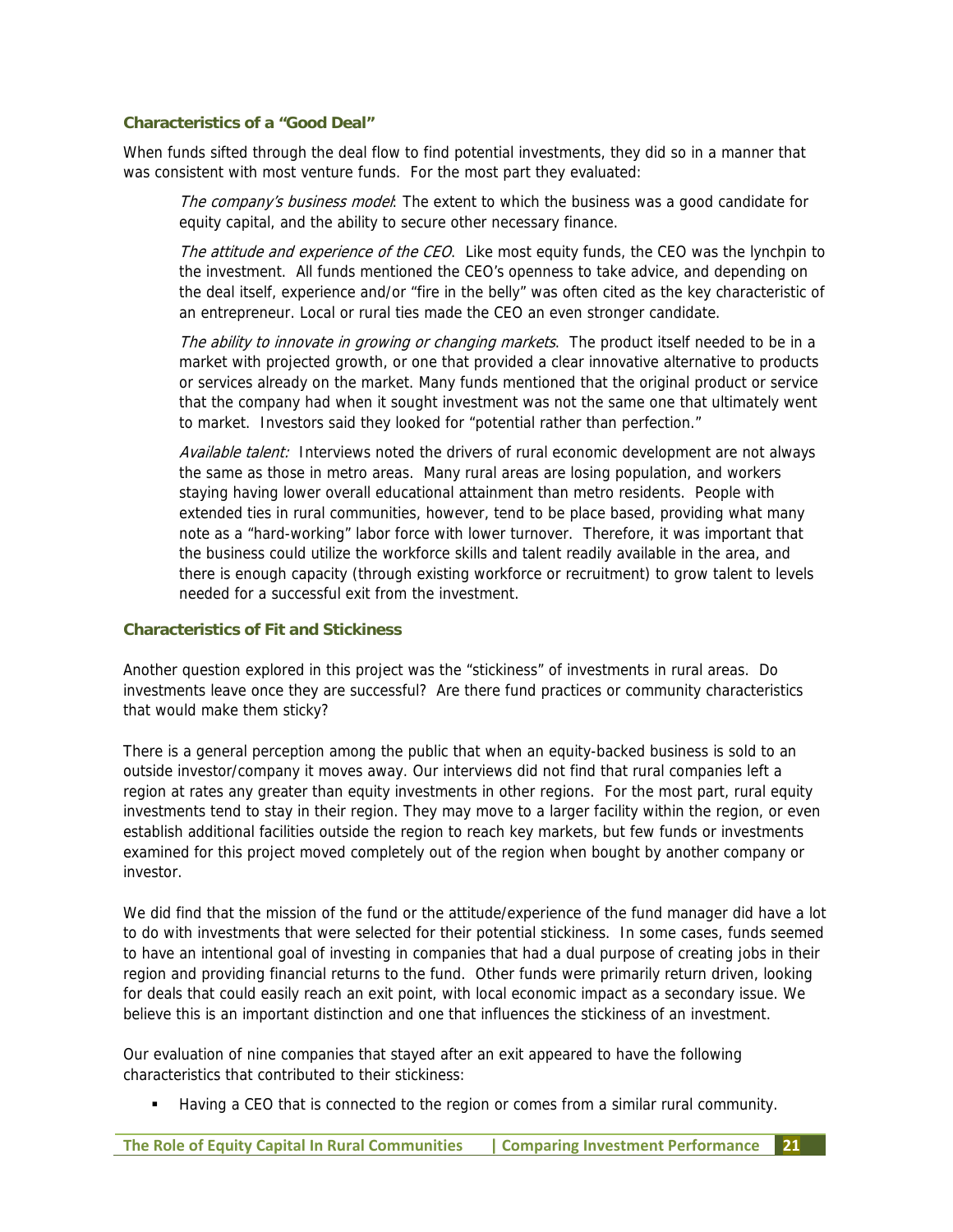- Receiving "extended" advisory services or technical assistance from a fund: A large amount of technical assistance goes into each rural project. Having staff and contractors to provide these services have been an essential part of the process. This assistance goes deep helping with human resource issues, adopting environmental policies, completing grant applications, finding qualified tax incentives, etc.
- Having a geographic advantage to why the business should exist in a rural region or a specific rural location (e.g. access to natural resources, available and affordable workforce, presence of a federal lab with specific expertise, etc.) Businesses noted it was also important to be close enough to larger metro regions to capitalize on an expanded value chain and to attract additional management and technical talent.
- Using equity with other forms of finance: In many organizations like Kentucky Highlands Investment Corporation (KHIC) or CEI Ventures, equity capital was just one finance tool among an array of other loans, grants, and federal and state programs. At KHIC, even after an exit, many companies continue to use the organization for loans, lines of credit, etc—and not just for the money. CEOs liked having ongoing access to the staff expertise and advice. Even when using debt and other non-equity instruments, the investment staff was able to evaluate the companies as if they were making equity investments.
- Having investment staff with explicit and tacit knowledge of rural regions that knows how an investment "fits" beyond the business' financial statement.

The primary reason that companies moved after an exit was the same as those in metro areas—they moved to be near targeted markets or closer to specialized expertise or capital. Since the equity capital model is an investment vehicle that seeks returns for its investors, it is the fund manager's job to find business opportunities that offer potential returns. In some cases, these businesses have strong products or services in industries where their rural location would be a disadvantage to their current investment stage. Examples of these firms included software/IT companies or life/bio science companies with specialized markets.

There was one observation made during this project where several companies were moved to a specific location (a low-income census track) at the time of investment in order to meet a condition of the New Market Tax Credit Program. Companies said they did this to receive funding, but it was not something they would have chosen to do on their own, nor did they think it offered any other strategic advantage besides its qualification for funding. There is a concern that without a set of other factors contributing to a company's 'stickiness,' this form of temporary location to rural or lowincome areas is no different than other equity funds requesting companies to move to meet their preferences. This may or may not have unintended consequences for rural and underserved areas, but may be a point of further research.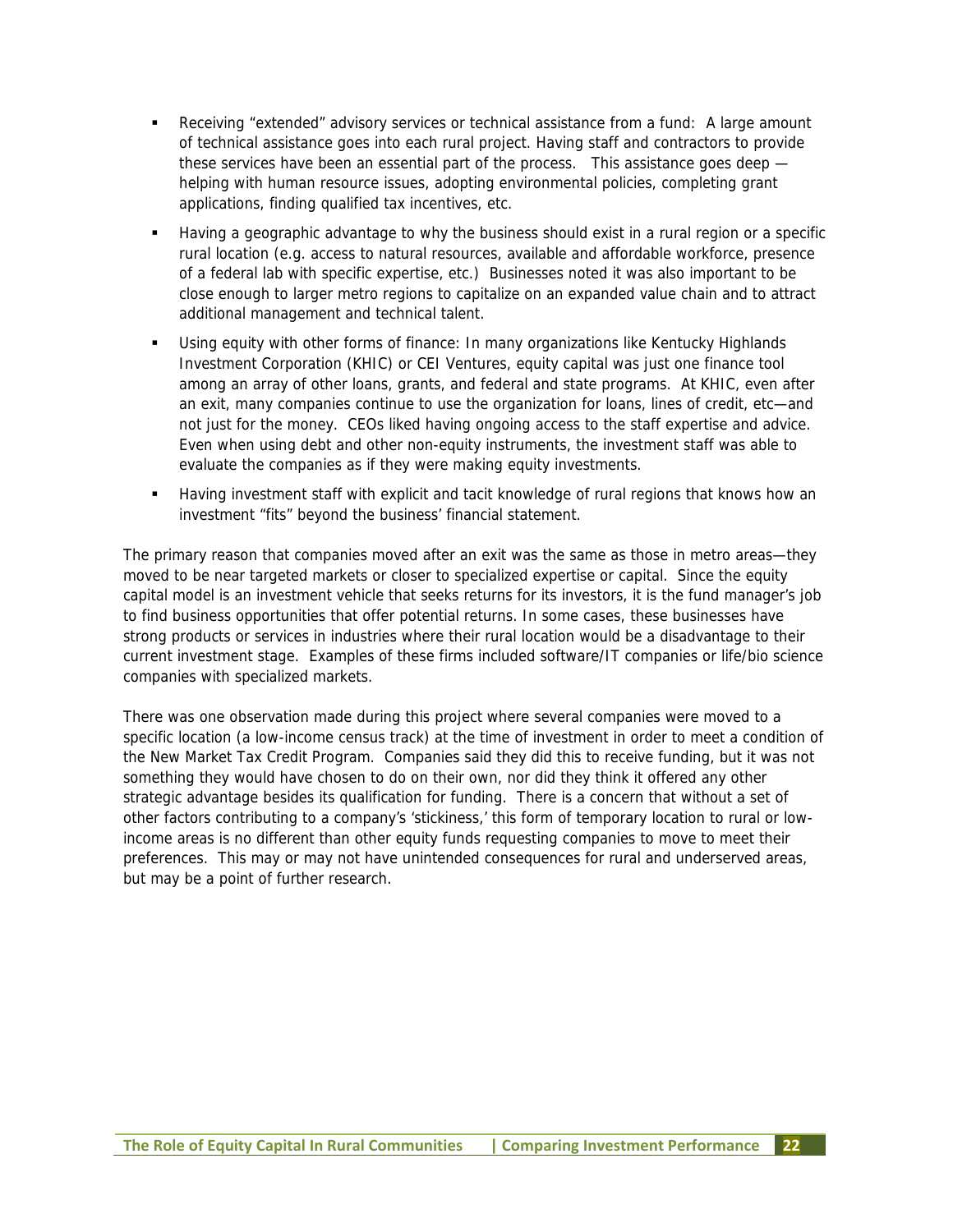## **A Case Study in Connecting Advisory Services and Investing**

Advisory Services along side capital is shown to increase the stickiness and performance of an investment. An example of this can be illustrated through **Pacific Community Ventures** (PCV) approach they call *Development Investment Capital* that provides investment alongside other capacity-building resources to small businesses in economically disadvantaged areas of California. PCV focuses on companies with revenues of \$5 to \$30m. Through their Business Advisory Program, PCV advisors are carefully matched with portfolio company entrepreneurs to provide business advice and guidance on issues related to the company's growth and development. They provide additional services including business roundtables, CEO forums, and employee onramp initiatives to help companies develop peer networks and to build wealth among workers.

PCV augments business services with equity financing through PCV Investment Partners I, II and III, which make investments in high-potential companies in underserved industry sectors. The funds invest in private companies that provide good jobs with marketable skills, benefits, wealth creation vehicles (e.g. stock option and profit sharing plans) and job skills training in low/moderate income communities. In all of its investments, PCV seeks "double bottom line returns of both financial return and non-financial return".

www.pacificcommunityventures.org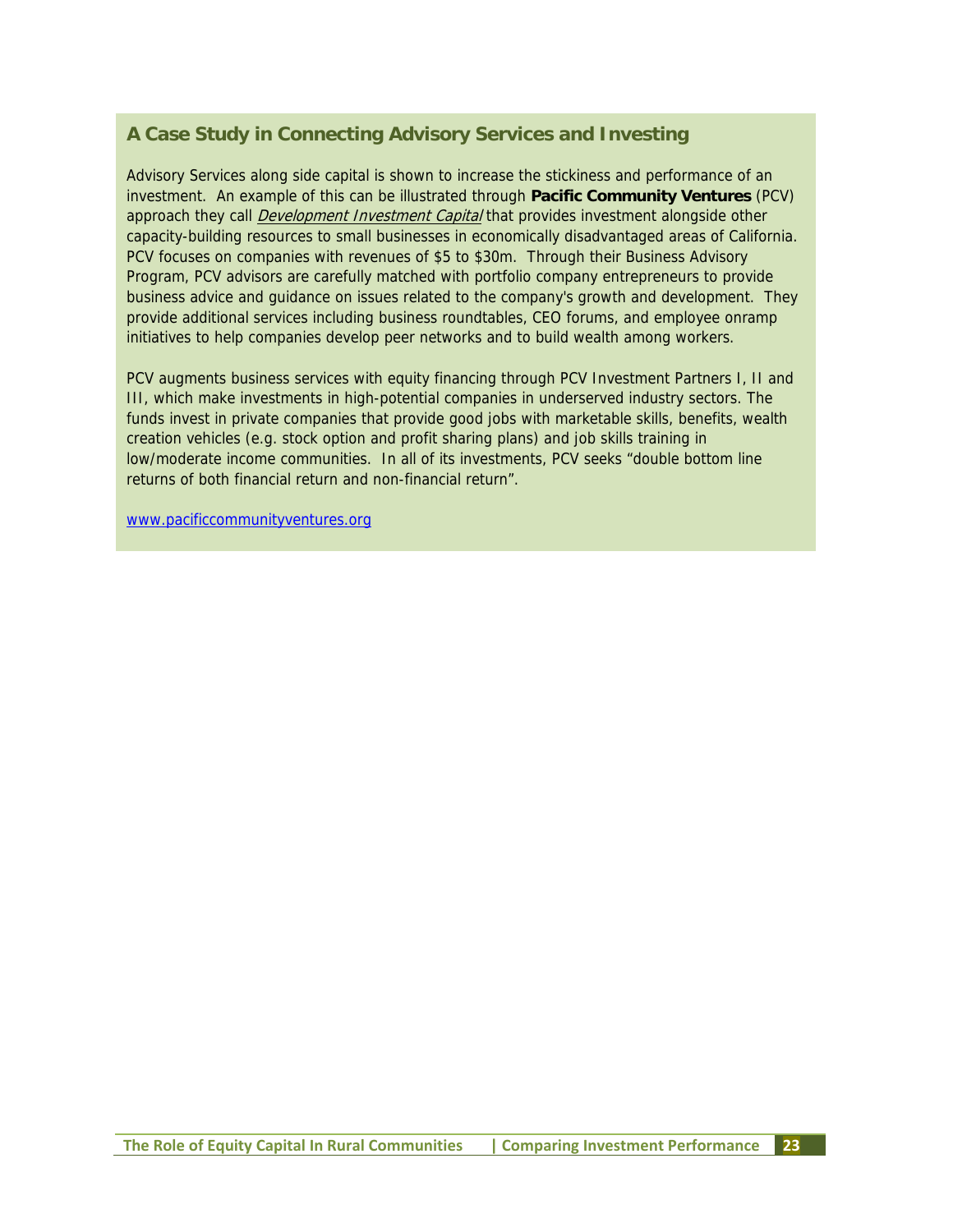# **Advisory Services**

Compared to urban areas, rural communities often lack professional resources that support the development of businesses. We found that services play a critical role. More than just general advice, they help build the capacity of ventures and communities. As Jarratt Applewhite of New Mexico Community Capital notes, "Capital of course is important, but our experience in New Mexico makes us believe that capital cannot come into play until the organization develops the internal capacity to manage its growth."

To fill this gap in assistance, venture and other patient capital funds have developed various levels of advisory services (also known as technical or operational assistance). For the most part, funds provide advisory services to:

- Increase the working knowledge of the company's management team and to enhance company operations, and
- Enhance the quality of companies in their 'deal' pipeline. Positioning businesses to be stronger companies when seeking investment.

Funds with dual and triple bottom line missions also provide advisory services to:

- Promote specific business practices, especially social and environmental practices that provide additional business and community benefit.
- Create local networks of expertise that can benefit the broader business community and build entrepreneurial capacity in rural areas. Some funds believed that helping other companies strengthen their operations to the point of being good investments for any investor or lender is a valuable outcome.

The low concentration of business resources in rural areas can restrict the formal and informal knowledge exchange among companies and with business advisors. Having a network of advisory services has shown to positively influence the growth or success of a business. Therefore, the importance of creating these networks of people and services is an essential component in developing rural economies.

Key Observations

- The funds interviewed for this project have extensive technical assistance services. Advisory services typically start before investment and continue until or after an exit, adjusting the type of assistance as the business grows and matures.
- Since current management fees do not cover the majority of these services, many are currently being delivered through one of two options: using federal programs with assistance funds such as New Market Tax Credits and/or through separate nonprofit advisory services set up by the fund or parent organization.
- Several funds have advisory services distinct from their financing activities where clients do not have an inside track to funding. These programs are intensive and disciplined efforts to help a business build capacity for growth and be able to efficiently utilize subsequent financial investments.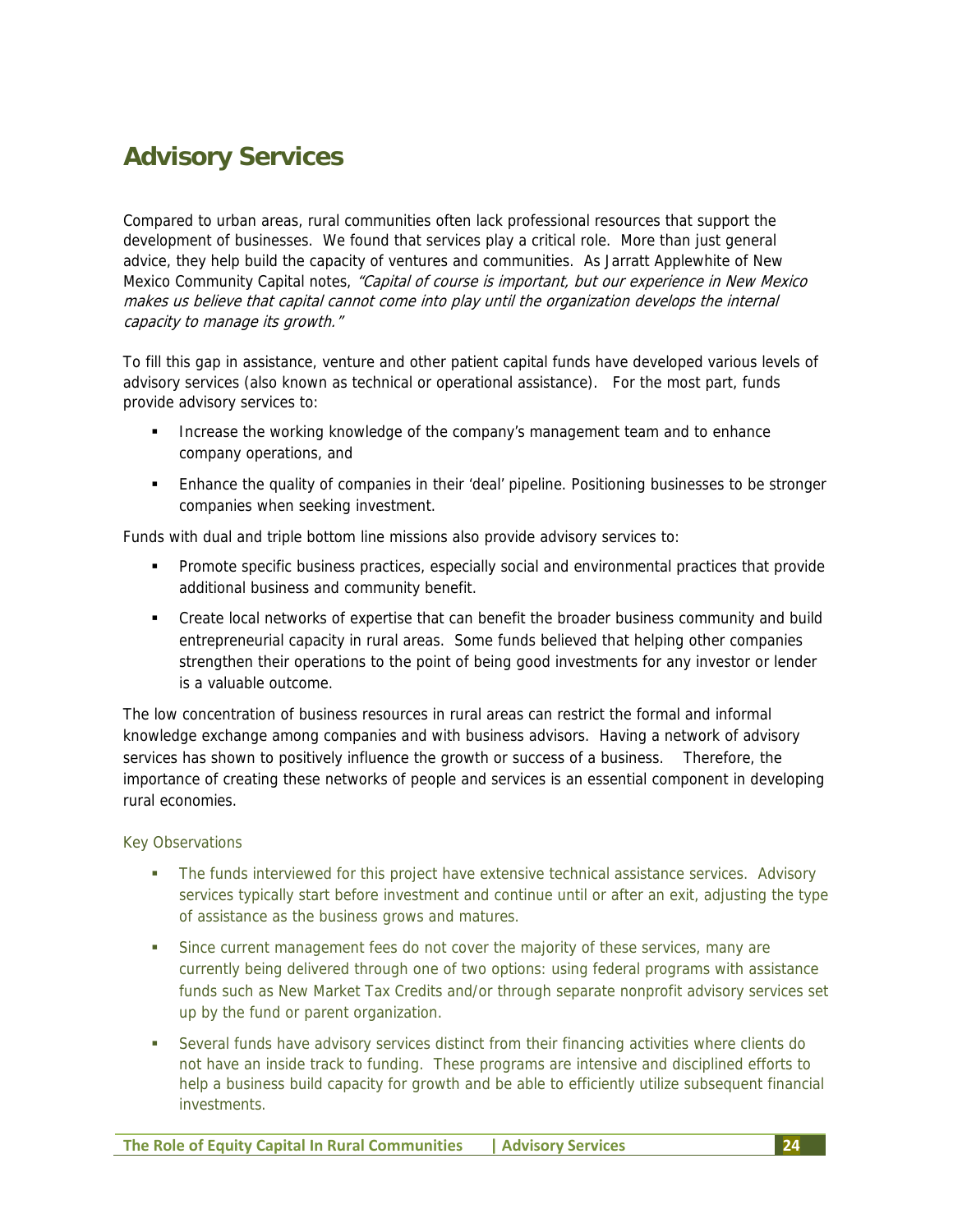- Some organizations (through their non-profit) invest in their region's broader entrepreneurial and workforce base: they run a business incubator/accelerator, host entrepreneur bootcamps, have webinars, equity capital workshops, host industry symposiums, etc.
- **Advisory services that were geographic-based tended to be well connected to their local** economic and community development organizations. Many times these organizations were partners in technical assistance and community education measures, underscoring the connection between equity capital and community capacity.
- Since equity-backed businesses have characteristics that are different than most local businesses (high growth potential, national and international markets, specialized technologies or scientific applications, etc.) they view the services available by small business development centers or organizations like SCORE as insufficient for their needs. The advisory services covered in this report refer to the higher impact assistance most relevant to companies that can be defined as high impact or high growth.

## **What Defines Advisory Services?**

Virtually all equity funds provide advisory services to their investments. Some funds provide additional services to potential investments, and a limited number of funds provide advisory services to the broader business community.

#### **Advisory Services to Investments**

Expanded advisory services are provided to investments with the intent to improve the financial and market performance of the company. Even practices that are considered to be triple bottom line (with social and environmental benefit) are implemented because they are also strong business practices that can help improve employee retention and product/service quality, or reduce costs or risk. As companies search for a competitive edge or market niche to differentiate them from others, these expanded practices are likely to become a larger part of assistance offered by funds.

**Core Advisory Services** (provided by virtually all funds engaged in this project and mostly through the funds management fees)

- Capital planning: developing strategies for capital efficiency and helping to obtain other debt and equity funding, tax credits, government supported loans and other financing options to grow operations.
- Financial and operational assistance: helping to establish financial goals, accounting systems and other feedback controls to maximize operations.
- Management strategies: helping to determine, and putting in place, management talent that can take a company to the next level of growth.
- **Depational Enhancements:** improvements to operational productivity and costs.
- Technology development: connecting to resources that can assist with developing technologies and/or protecting intellectual property.

**Operational Assistance** (provided by many funds and which can be partially covered with management fees but are typically funded through additional government programs or grants)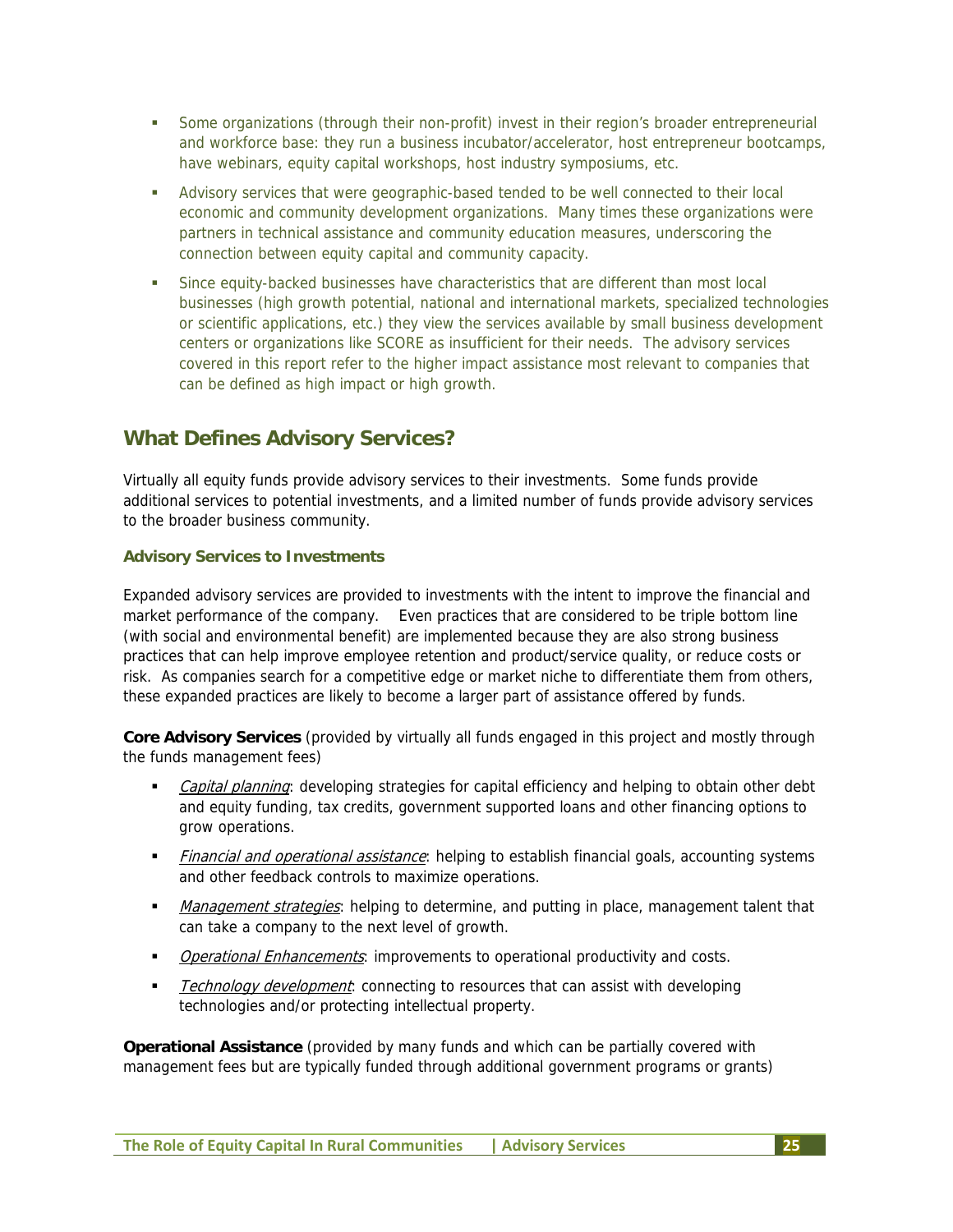- Marketing and branding: providing research, developing strategies and connecting to strategic partners that can access markets and build brand.
- Human resource development: establishing benefit packages, retirement plans, and other employment practices to attract and retain employees.
- Value or supply chain development: helping to identify and secure critical suppliers and professional resources, often connecting to suppliers within the region.

**Specialized Advisory Services** (provided by a limited number of funds and typically delivered through grant funding or outside resources)

- **Employee wealth building programs:** providing information and assisting with evaluating employee programs such as profit-sharing, broad base stock options, ESOPs, etc. which have shown to increase employee retention and product or service quality.
- **Environmental and resource conservation plans:** connecting to resources that can provide assistance with establishing recycling, energy and material conservation, and/or toxic use reduction programs that can minimize risk and save money.
- Workforce development: connecting with local workforce organizations and education institutions to help companies develop training programs, access skill development tools for employees, etc.

#### (See the section on Triple Bottom Line for additional services)

#### **Advisory Services Delivered to Businesses Outside of the Investment Fund**

Increasingly, and to the benefit of rural communities, many of these services are also being offered to other high impact businesses in a region that are not a part of the fund's investments. These programs can serve hundreds of entrepreneurs and companies, building individual and intellectual capital in the community.

Additional advisory services have been established in part because these funds have recognized the value of having businesses throughout their region with capacity to seek and manage growth. Funds also use advisory services as a way to promote progressive business practices including double and triple bottom line programs. Most funds work with other community partners including community colleges or universities, economic development council or workforce organizations. Almost all of these expanded efforts are funded through grants provided by foundations and governments.

While most of these advisory services are topic-specific efforts, a few funds like Pacific Community Ventures and New Mexico Community Capital run comprehensive advisory services providing a business with an advisor that is backed by a local team of expertise. Programs were established because funds reported that many of their most compelling financing opportunities were often with companies or entrepreneurs that were inexperienced or not yet in a position to effectively use an influx of capital. These types of programs are especially valuable in rural communities where an extensive network of partners can build the capacity of the business and the community.

Some funds are not geographic focused and offer services to entrepreneurs throughout the country. SJF Ventures, while primarily a clean tech investment fund, has an advisory service organization that reaches well beyond companies in green markets. Their "Get Ready for Equity" training, webinars, and one-on-one advisory services are open to an array of entrepreneurs, including a significant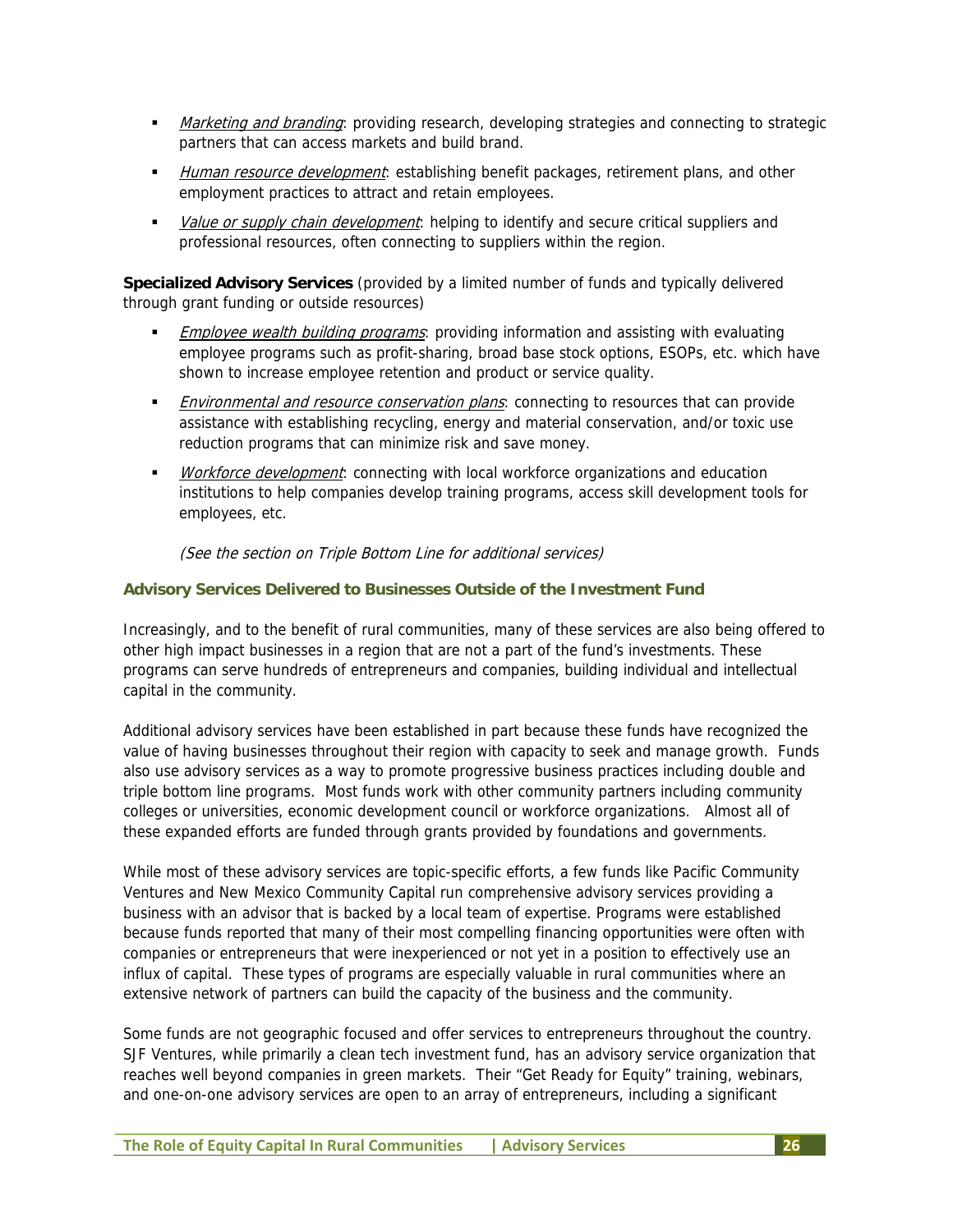number in rural communities. These services tend to complement the intensive capacity building programs described above and help entrepreneurs to learn more about specific topics or markets.

Examples of advisory services and technical assistance offered to businesses outside of a fund's investment portfolio include:

- **Business plan development**
- **Advice on specific business and financing strategies**
- Advice on business structures and employee engagement programs
- Coaching on how to present to funders
- CEO panels on issues such as clean tech, workforce development, etc.
- Advice on how equity funding works and how it compares to other financing options
- **Referrals to potential business professionals, funders and fundraising networks**
- Webinars on specific topics,
- Multi-session group trainings (e.g. entrepreneurial bootcamps)
- Comprehensive advisory services to build organizational and operational capacity of businesses.

Community-based services not only bring in expertise that otherwise would not be available to businesses in rural areas, this knowledge is transferred to the region's economic and community development service providers that can then share this knowledge with even more businesses.

#### **Impact of Advisory Services to Companies Outside the Investment Portfolio**

The impact of advisory services to businesses outside of the investment portfolio was examined through two independent surveys that interviewed businesses that received various types of advisory services ranging from referral to one-on-one counseling to group training. The surveys included 24 businesses in rural communities with populations from 600 to 25,000.

Examples of direct impact of these services included:

- Expansion into new markets that resulted in increased revenues and product placement.
- Changes in business operation models that resulted in increased revenues
- New funding in terms of finding available debt, research grants, and seed level equity funding.
- Increased financial controls leading to cost containment and productivity improvements.

Other impacts of these services included:

- Enhanced network of advisors and peer businesses that companies could tap after services were completed.
- The confidence to "seek out help and not do things alone" as multiple interviews noted.
- **More awareness and coordination of other business providers that lead to a more robust** regional network of assistance.

One key finding of these evaluations is the **direct correlation between the depth of service and the impact to the business.** As a service increased in terms of the total length of time a business received advice and the number of times they interfaced with the advisor, the impact of the service on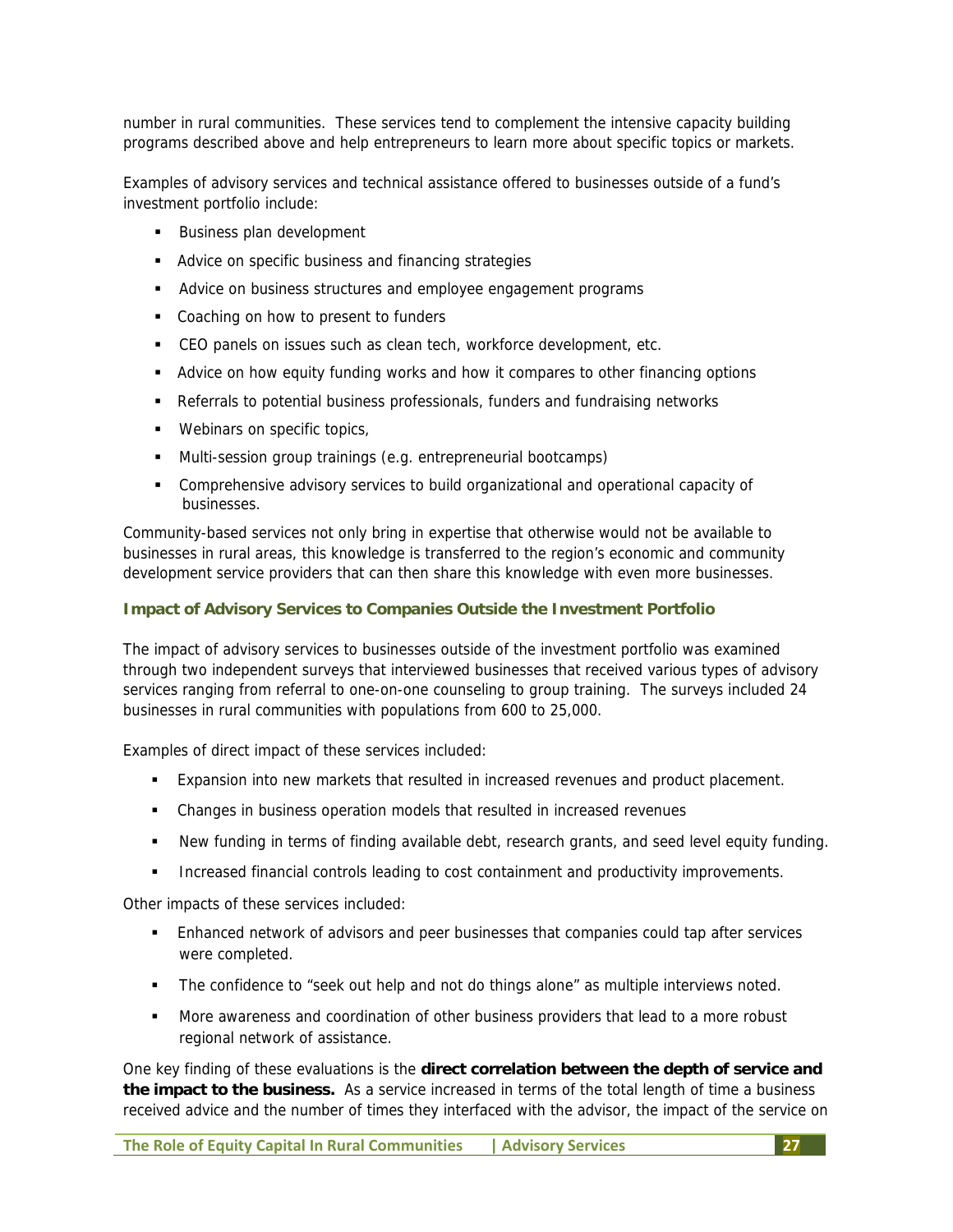the business also increased. Businesses receiving three or less hours of services in one-to-one contacts had the lowest impact rating, while businesses with six or more hours and multiple contact points had the highest level of impact.

#### **Connections Between Advisory Services and Triple Bottom Line**

There is a strong connection between advisory services and how funds are or have the potential to promote triple bottom line practices (TBL) as part of their funding activities. Funds without separate nonprofit organizations or those under programs like New Market Tax Credits appear to be limited in their ability to provide services beyond specified types of assistance. Funds with nonprofit affiliates are well positioned and appear to be leading the industry in the application of TBL practices within an equity framework, yet must raise additional support to cover program expenses. Improving the efficiency and reach of successful TBL models will be required to reach a tipping point of funds that incorporate social and environmental considerations into their investment framework.

#### **Identified Gaps in Advisory Services**

While advisory services are designed to fill business development needs, there continue to be noticeable gaps. The first gap is the availability of these high impact services in more rural areas. Programs like those run by Pacific Community Ventures or New Mexico Community Capital have shown they can be scaled in other regions, yet resources to expand working models have been limited. The use of technology has enabled businesses to take advantage of short-term advice through webinars and on-line resources, but significant gaps remain in more in-depth advice. In particular, businesses mentioned the need for:

- Advisors that can serve on and help develop Board of Directors
- On-going mentoring advice for start-up and early stage growth,
- Local/regional banks that understand and can work with various forms of equity and near equity arrangements.

The second gap is the limited subject matter offered by most rural advisory services. Businesses noted that services for enhancing financial operations were common, yet more specific operational assistance or business practices leading to social or environmental benefits were harder to find. Businesses noted several specific types of practices lacking in rural areas:

- Human resource programs that ranged from extended benefits to profit sharing to other forms of employee assistance,
- Information on "green" markets and operations; getting through the hype and really understanding whether or not there were ways to make their own operations more efficient (a cost and risk issue) as well as develop products or services for growing green markets, and
- Operational controls including data mining of customer information, tracking systems and project management tools to maximize the efficiency of capital and human resources.

#### **Challenges For Building More Robust Networks Of Advisory Services**

#### **A relatively high-touch, high unit cost**

Currently, most funds develop their own set of expertise to deliver advisory services, whether through their staff or those of partners. There is little sharing or exchange of expertise across funds for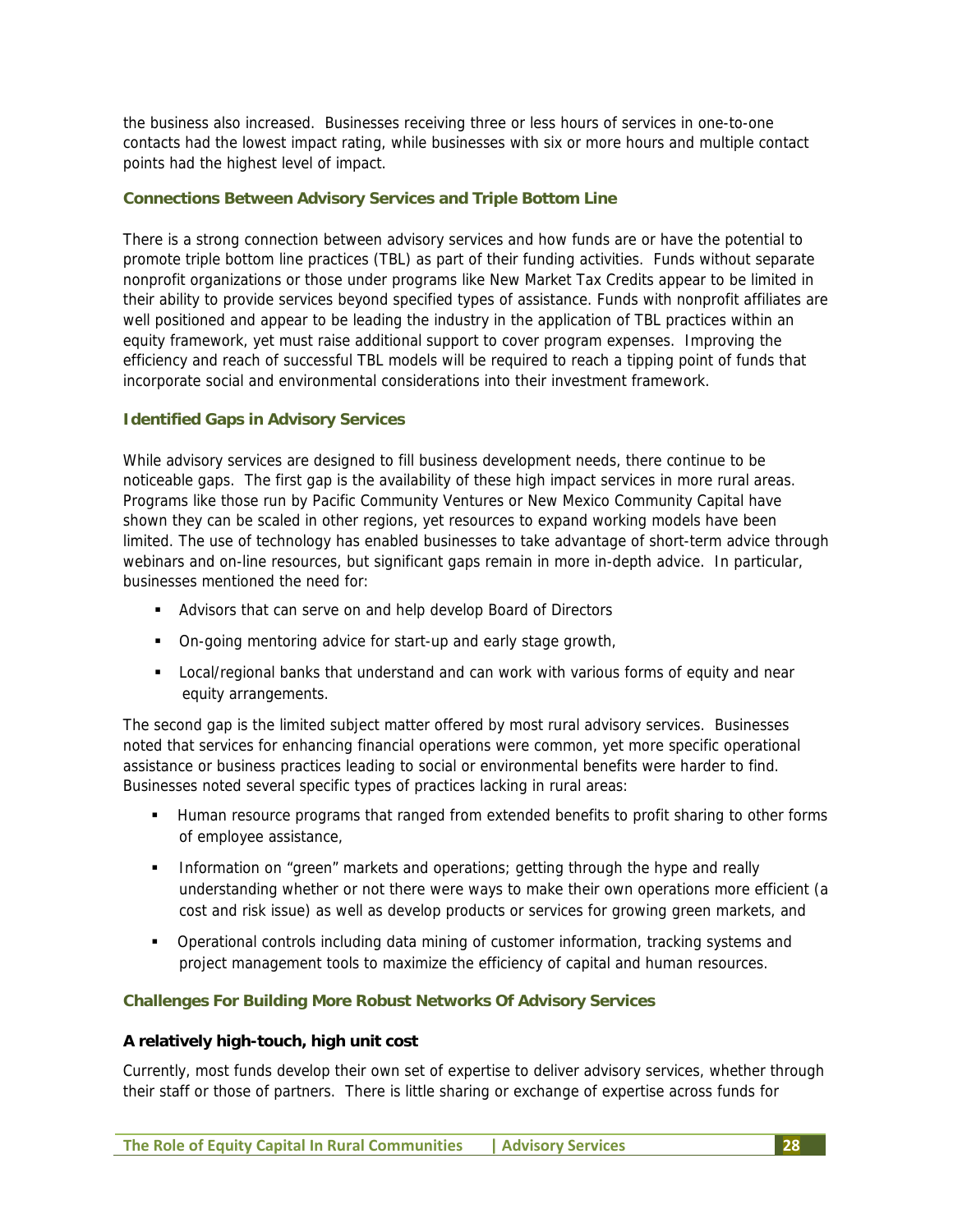practices that may need specific expertise on an occasional basis. As a result, specialized resources are either not offered or are duplicated creating excess capacity and contributing to high unit costs of services and a fragmented delivery system.

In other industries or services, centers of excellence among industry leaders are often created to help efficiently develop and refine practices and expand networks that offer expertise (the distribution of knowledge) to others as needed. Centers of excellence can also provide comprehensive evaluations and use evaluations to continuously improve the field of practice. To the extent that there are equity funds that have developed specific expertise (e.g. SJF Advisory Services' in-depth knowledge of employee wealth models such as ESOPs/broad based stock options, and Pacific Community Ventures' ADVANCE program), the industry has the potential to develop a linked set of expertise that could increase the knowledge transfer and application of advisory services.

#### **A lack of a system to develop and share new or working best practices**

The lack of a coordinated system to develop and share models of advisory services has resulted in mostly ad-hoc practices by funds. Funds learn about new practices or advances in existing practices primarily through conferences or periodic working groups of associations. Funds noted most information was either communicated through white papers or presentations, with a handful of slightly more interactive one-time workshops or webinars. With the exception of disseminating core financial practices, the equity capital industry does not appear to have systems in place that could share expanded advisory service expertise. There have been several occasions where organizations like CDVCA have developed tool kits around specific subjects such as workforce development. While these efforts were of value to the funds involved, resource limitations kept participation to members of a specific organization rather than a process open to all funds with interest or experience in the subject.

Funds noted several approaches which they believe would improve the information flow and knowledge sharing among funds:

- More intentional development (R&D) of leading edge operations and practices to establish service models that can be easily scaled or adopted to an array of funds or geographies.
	- Supporting leading-edge funds in expanding and scaling their operational models to other regions. These organizations have already spent significant time and resources in developing an advisory service model with proven benefit, therefore, providing funds for scaling their model and training other funds could be a cost-effective method to accelerate the replication of best practices.
	- Establishing user groups around specific topics (modeled after user groups that are common learning networks for information technology, human resources, and other industries) to develop, refine and share practices on a more proactive basis.
- Strategic partnerships to share expertise. Developing a service or knowledge exchange by which one advisory service organization with specific expertise could be contracted to provide specialized services to other funds. This service exchange would not only provide a more cost-effective manner by which funds could access resources, it would also connect businesses and the communities in which they operate with national expertise that might otherwise not be available.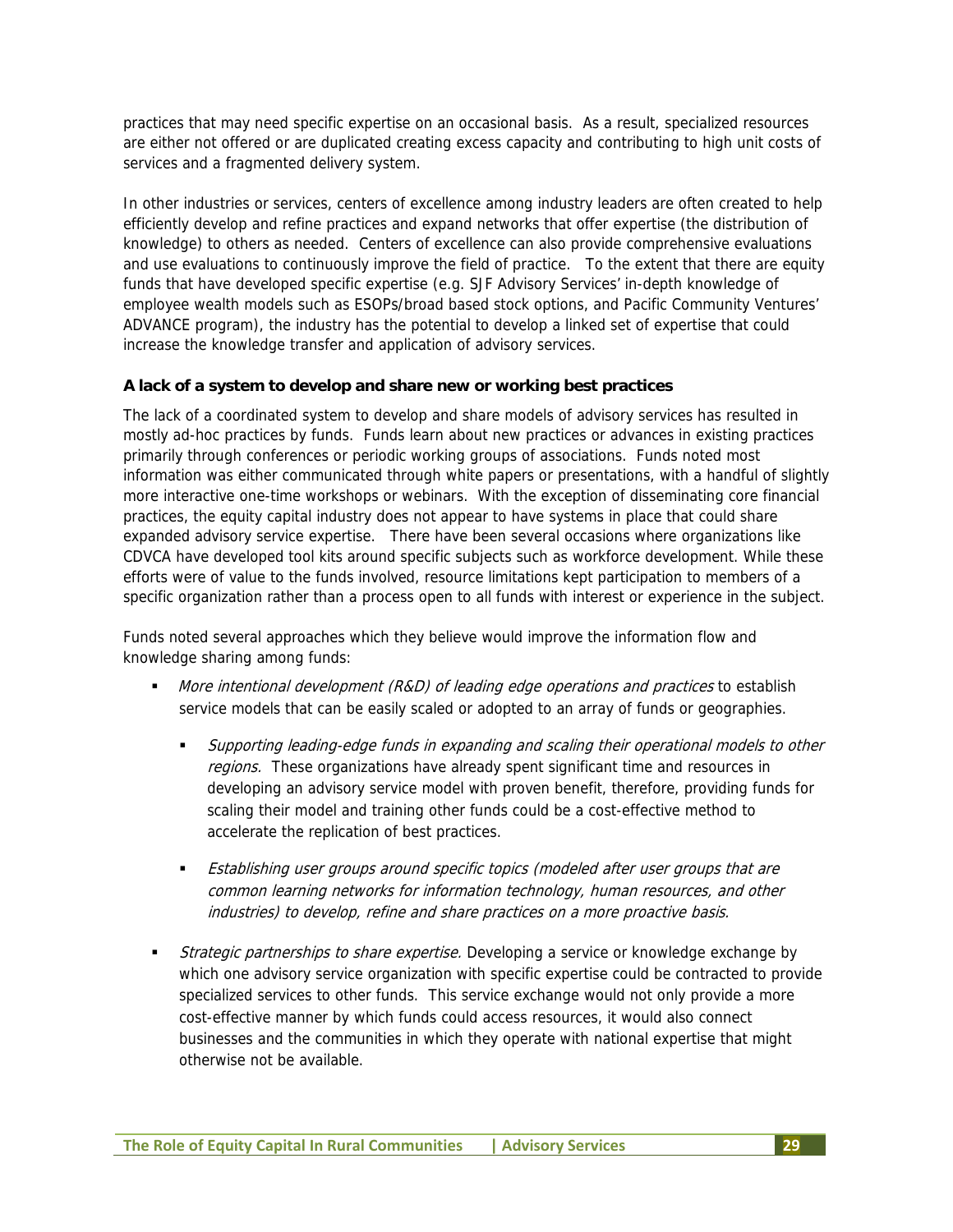Industry-wide evaluation of specific practices. Currently, most funds that receive grant funding for specific services conduct their own evaluation. Since many of these services are similar (employee wealth building programs, environmental conservation practices, etc.) a more centralized approach to evaluation could provide a more cost effective and comprehensive way to compare variations, impacts and outcomes among practices. Funds believed they would learn more from evaluation of a group of programs rather than just analyzing their own effort.

#### **The need for additional funding structures**

While the need for advisory services, especially in rural areas, seems apparent, the ability to fund additional services is marginal at best. To provide more than a minimal set of services covered by management fees, organizations must establish their fund as a part of a government program with limits on investments and type of technical assistance provided, or establish an affiliated nonprofit organization and seek grant funds, typically from sources different from the investors in their fund.

There is a clear need to establish more effective means to fund advisory services. Knowing that rural areas lack many business resources, it would prove beneficial to support venture funds that offer extended services to their investments and/or region. Several funding options were repeatedly suggested by organizations involved in this project:

- Establish a "matching management fee" whereby investors or foundations would match all or part of the base management fee for funds that invest in underserved areas and provide expanded services. For mission-based investors, the match could also be related to the degree by which services promote triple bottom line practices.
- Ensure that funding for advisory services also include adequate resources to transfer practices to the field. Many funds noted the resources they currently receive only pay for the delivery of services to a limited number of companies or within a specific geography, with virtually no resources to share expertise or knowledge with others.

#### **Summary**

Advisory services are an integral part of equity funding, filling resource gaps and expanding the intellectual capital and knowledge network in a region. They are provided to both investments and to businesses outside of the investment pipeline. Research indicates that these services are most effective when they offer more than just a one-time, one-hit session with an advisor. The availability of more comprehensive and ongoing advisory services in rural areas should be considered a critical part of any rural economic or community development effort.

We found that most funds thought of advisory services as various types of technical assistance that is applied as requested, or as needed, by an investment. There were a few funds which viewed advisory services as a more strategic, comprehensive package. The funds that took a more comprehensive approach were also those more likely to be promoting triple bottom line investing. We also found that services independent of investments had significant value to rural and underserved communities--building the internal capacity of businesses to a point where they could effectively use an influx of either debt of equity capital.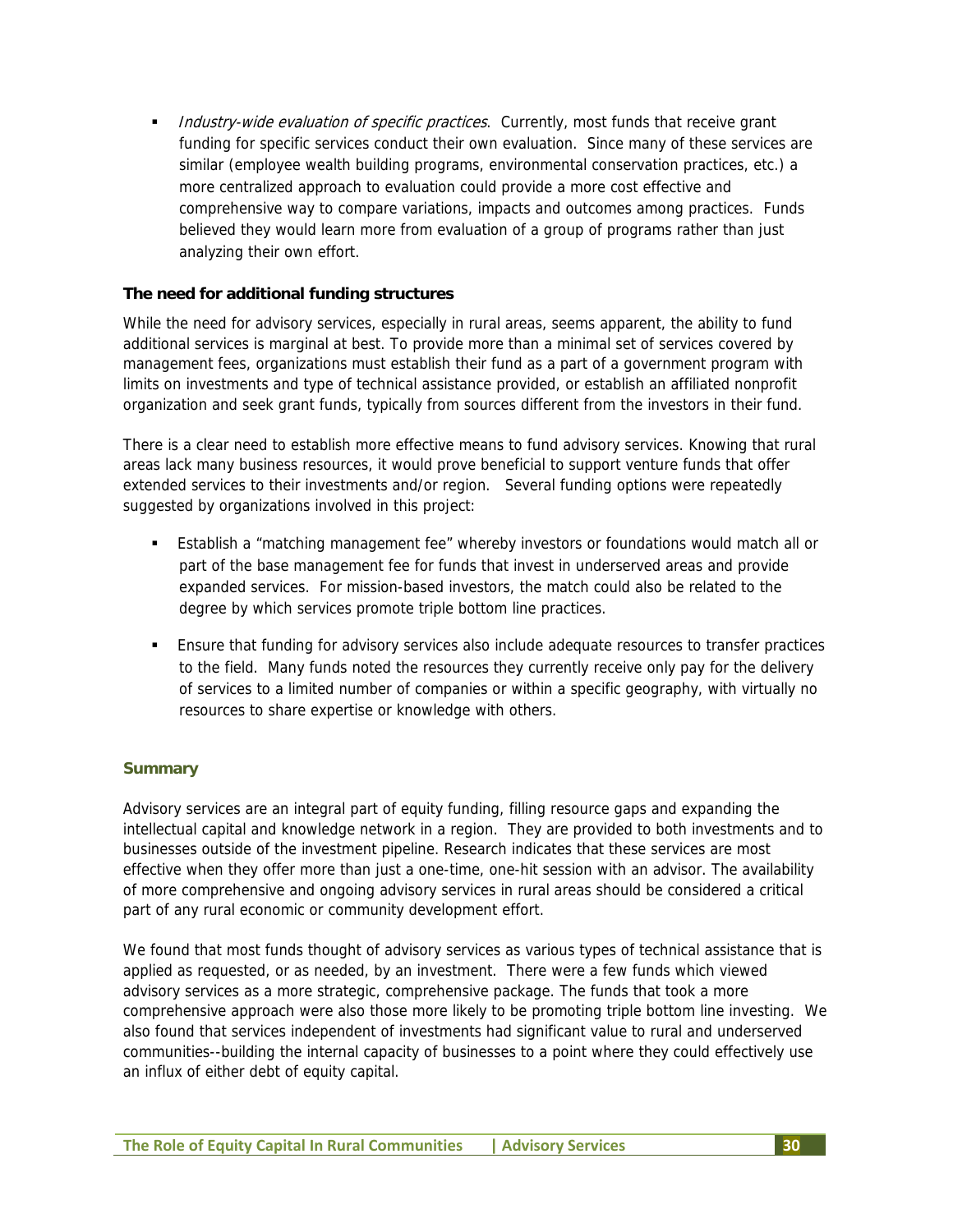To bring advisory services to scale, three key issues will need to be addressed:

- Expand the knowledge base of practices: Support the development and dissemination of leading edge practices that go beyond the financial operations, especially those that can help rural based businesses enhance their own operations in order to effectively use capital. Take advantage of working models that can be scaled and replicated to other rural communities.
- **Increase efficiency:** Encourage efforts like knowledge or service exchanges among funds and regional partners to expand the reach and minimize the cost of delivering services. This also creates urban-rural bridges to resources and expertise that otherwise is not available in many rural areas.
- Stabilize Funding: Explore and support models for more fully integrating advisory services into the initial investments of patient capital funds.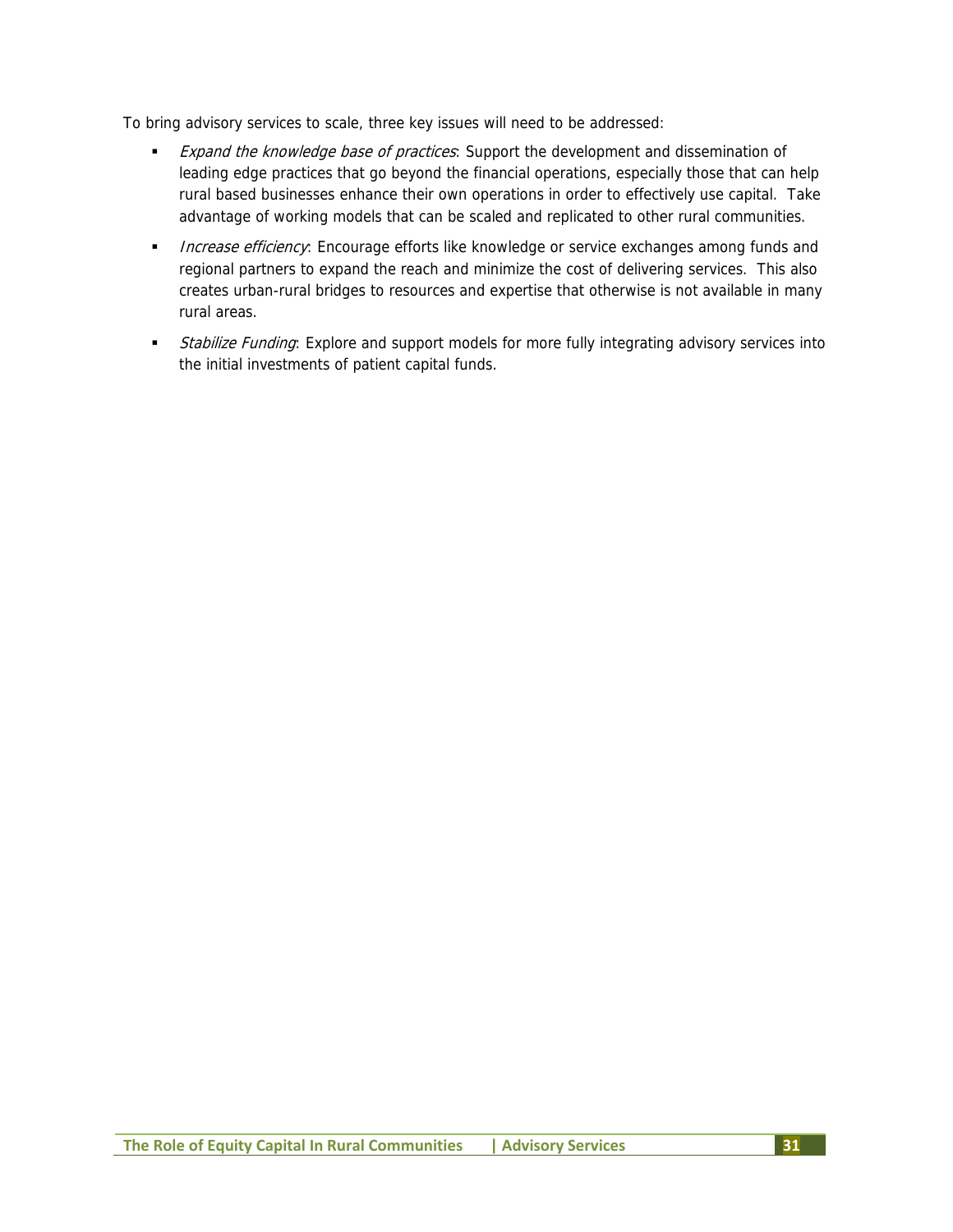# **Triple Bottom Line Practices**

This section describes specific triple bottom line (TBL) investment practices and impact measures being used by equity funds and explores the challenges associated with replicating or scaling the practices across the industry.

Triple bottom line investment is referred to by many names. Most common is 'impact investing,' yet mission-based investing, socially responsible investing, values-based

Triple Bottom Line Definition: A balanced approach to development that benefits the economy, the environment and social inclusion simultaneously.

investing are also terms used to describe investment practices that seek to have simultaneous returns on financial, social and environmental capital. From an investment practice, it is relatively new and as the 2009 Monitor Institute Report noted, *"the pressing question is whether impact investing will* remain a small, disorganized, and underleveraged niche or whether leaders will come together to make this a major complementary force for providing capital."

The research in TBL or impact investing also suggests two processes at play in today's investment community. One approach takes the current finance-based return model and overlays social and environmental elements to the extent possible; it optimizes financial returns with a floor for social and environmental impact. The other approach uses an integrated model that seeks to optimize social and environmental impact with a floor for financial returns. This distinction is important because the types of investors, size of investment, expectations for returns, etc. can differ between the two models.

In this project, almost every fund interviewed approached TBL investing from a financial return with a social and environmental overlay, as opposed to an integrated model. In other words, these funds viewed TBL as a set of discrete practices that are incorporated into investments as needed. We also found that unlike community development venture capital, funds interested in more comprehensive impact investing are disbursed among various industry associations and have no single intermediary that represents a critical mass of funds.

Key Observations:

- Funds are reporting more businesses and investors interested in adopting social and environmental policies and practices that can allow them to "do good and do well."
- While there are social and environmental benefits to TBL practices, funds and businesses noted their primary reason for implementing such practices was to improve performance, quality or costs.
- Given limited resources, funds tend to focus on a handful of specific TBL practices (typically two to three practices in a particular fund). Practices outside a fund's focus tend to be referred to other providers.
- The funds promoting TBL practices use their advisory services and/or partnerships with other organizations. And like general advisory services, the costs for such effort are not covered in management fees and must be raised through separate means. This appears to be a limiting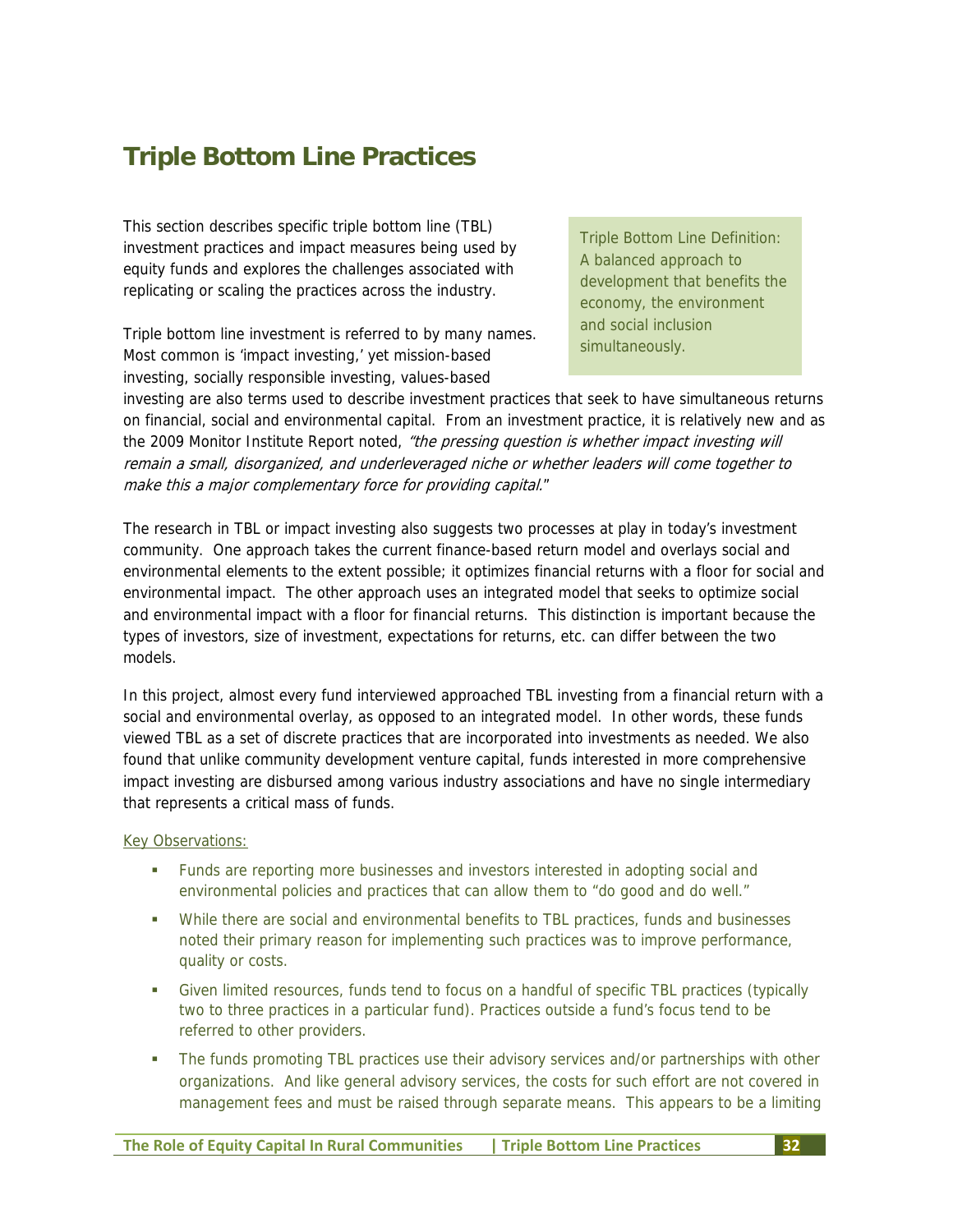factor for funds interested in providing TBL practices on a consistent basis to companies in their portfolio or region.

- Most funds collaborate with each other on financial tools, however, there is less collaboration among funds for expanded technical assistance. Most practices are disseminated "passively," through written reports or presentation. Few interactive methods (workshops, webinars, etc.) for sharing practices are deployed on a regular basis.
- There are many organizations (funders, funds, businesses, policymakers) interested in TBL/impact investment, yet for the most part, these dialogues and learning communities are uncoordinated. While thought leaders and best practices are emerging, there are few intermediaries and virtually no social infrastructure identified by funds that connect those interested in TBL practices.

## **What Practices Currently Define the Second and Third Bottom Line?**

#### **Social Impact Measures**

With community development venture capital and government programs focused on issues such as low and moderate income jobs, we found a fairly consistent set of measures for social capital. Whereas, environmental measures were much less common and far less consistent in their application. Working groups in organizations like the Community Development Venture Capital Association (CDVCA) have developed an Impact Tool Kit that outlines various financial and social measures (and to a much lesser extent, environmental) and illustrates how funds can collect data to measure various factors. While the CDVCA Tool Kit is comprehensive and well documented, limited resources for distribution have limited its reach primarily to its members.

**Expanded Benefits**: While most funds work with companies to provide basic benefit packages to companies, some funds actively promote expanded benefit packages that can include (in order of most commonly used practices):

- Establishing health care packages that are above industry standards and which have significant employer contributions.
- Offering life and disability insurance, or
- Offering employee assistance programs

Funds that promoted expanded benefit packages to their investments believed these resulted in the attraction of higher caliber workers, greater employee retention and less absenteeism, and a sense of loyalty from employees.

**Workforce Development**: Some funds were actively engaged in various workforce development efforts including both employee training and recruitment practices such as:

- Establishing educational benefit packages for employees that included on-site training for issues and/or off-site or on-line education utilizing tuition reimbursement and other similar tools.
- Working with educational institutions and other workforce organizations to secure training grants for companies. These services were typically provided through community partners under a government-supported program.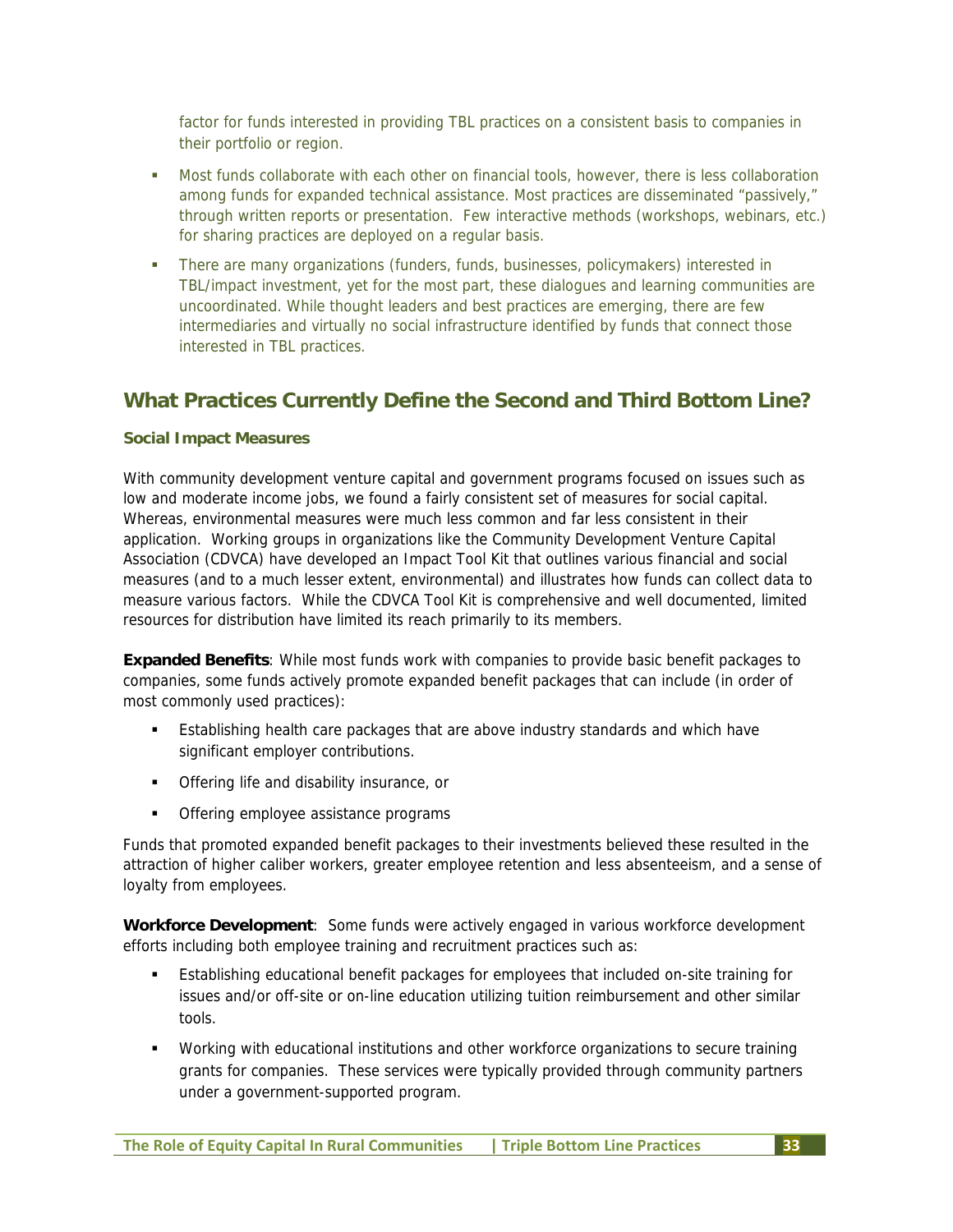Working with local workforce organizations to hire workers with disability or those from lowincome communities. This was typically a focus for companies with a workforce that had a considerable number of low to medium skill jobs, rather than in businesses with a high percent of workers with technology or scientific skills.

#### **The Effect of ESOPs on Company Performance (Excerpts from the National Center for Employee Ownership)**

In the largest and most significant study to date of the performance of ESOPs in closely held companies, in 2000 Douglas Kruse and Joseph Blasi of Rutgers University found that ESOPs increase sales, employment, and sales/employee by about 2.3% to 2.4% per year over what would have been expected absent an ESOP. ESOP companies are also somewhat more likely to still be in business several years later. This is despite (or perhaps because of) the fact that ESOP companies are substantially more likely than comparable companies to offer other retirement benefit plans along with their ESOP.

Kruse and Blasi obtained files from Dun and Bradstreet on ESOP companies that had adopted plans between 1988 and 1994. They then matched these companies to non-ESOP companies that were comparable in size, industry, and region. They then looked for which of these companies had sales and employment data available for a period three years before the plan's start and three years after. The sales and employment growth data were then compared for each year for each paired company. They also checked the companies' filings with the Department of Labor to determine which of the companies had other retirement-oriented benefit plans. Finally, they looked to see what percentage of the companies remained in business in the 1995 through 1997 period.

| Difference in Post-ESOP to Pre-ESOP Performance |          |
|-------------------------------------------------|----------|
| Annual sales growth                             | $+2.4\%$ |

| Alliludi Sales yruwuli              | TZ.470  |
|-------------------------------------|---------|
| Annual employment growth            | $+2.3%$ |
| Annual growth in sales per employee | $+2.3%$ |

The relative growth numbers might seem small at first glance, but projected out over 10 years, an ESOP company with these differentials would be a third larger than its paired non-ESOP match.

#### **The New York and Washington Studies**

Economist Gorm Winther and colleagues in New York and Washington State followed up the NCEO study, using the same research design but different samples, one of 25 employee ownership firms in New York State and one of 28 employee ownership companies in Washington State. In both studies, employee ownership per se had little or no impact on corporate performance, but a substantial impact when combined with participative management. In Washington, companies that combined ownership and participation grew in employment 10.9% per year more than would have been expected. Sales grew 6% per year more. The New York results used correlations and cannot be compared directly, but the results were in the same direction. In Washington, majority employee-owned firms that were participatively managed did even better. The Washington study also found that the synergistic effect of ownership and participation was not diminished even when the control group companies had no employee ownership, but had profit sharing and participation programs.

#### **The GAO Study**

In 1987, the U.S. General Accounting Office (GAO) did a before and after study using a similar methodology, but covering 110 firms and focusing on productivity and profitability. The measures the GAO used were controversial because they assumed that employee ownership firms did not increase overall compensation when they set up an ESOP. In fact, it appears that about half of all ESOP companies do increase compensation, and few decrease it. The GAO results are probably too conservative because of this assumption. The GAO study found that ESOPs had no impact on profits, but that participatively managed employee ownership firms increased their productivity growth rate by 52%.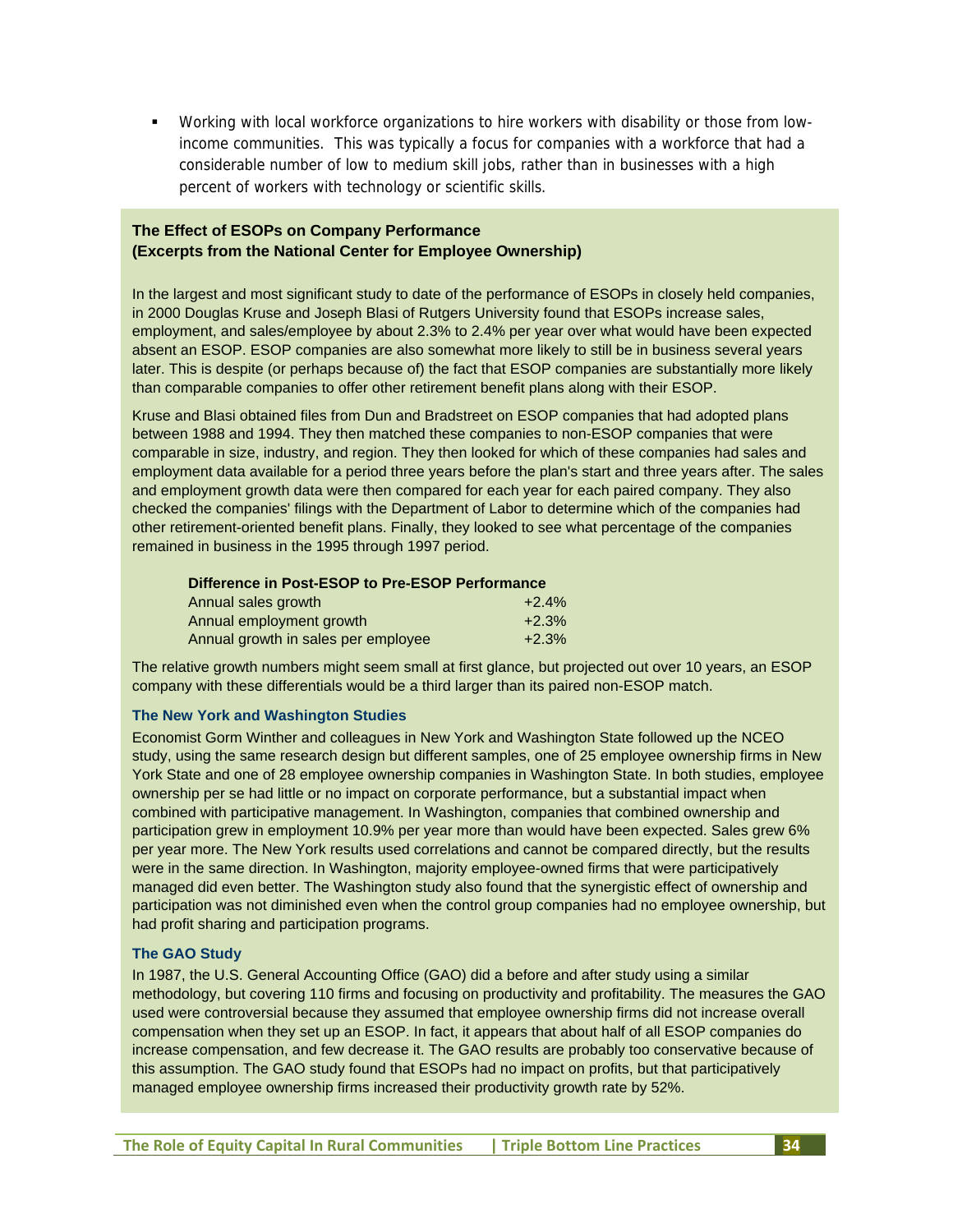**Employee Wealth Building**: Several funds have been active in promoting the use of wealth building tools to help their investments increase performance. Employee wealth building programs can offer companies tax benefits as well as increase employee performance. With an expanding body of research showing direct benefit of these practices, they appear to be an area with growing interest by other funds:

- **Establishing 401(k) plans, which are increasingly a part of a company's basic benefit package.**
- Establishing profit-sharing programs that range from those for specific classes of management to profit sharing that includes all employees.
- Establishing employee stock ownership plan (ESOPs). An ESOP is a type of employee benefit plan in the U.S. that buys and holds company stock for the benefit of a broad group of employees. ESOPs are most commonly used to provide a market for the shares of departing owners, to motivate and reward employees, or to take advantage of incentives to borrow money for acquiring new assets in pretax dollars.
- Establishing equity compensation plans that could include stock options, employee stock purchase plans (ESPPs), restricted stock, restricted stock units, phantom stock, stock appreciation rights (SARs), direct stock grants, performance shares, and similar vehicles. (Very few funds were engaged in this practice.)

Funds promoting employee wealth models typically worked with national and regional organizations focused on social capital including the National Association for Employee Ownership, the Foundation for Enterprise Development, the Beyster Institute, Winning Workplaces, and state and regional Workforce Investment Councils/Boards.

# **Environmental Practices**

With growing public interest in clean technology and green markets, equity funds are increasing investments within this market space. Much of the current focus of equity funds, however, are centered around the selection of companies with a "green" market or product focus, as opposed to helping companies in more traditional industries with being as energy and resource efficient as possible. Funds note the greatest challenge in deploying conservation efforts was the lack of expertise and resources within their existing network of providers. Environmental practices being promoted by funds include:

- Assisting companies with product redesign for entering or expanding green markets: Assisting companies with qualifying for and obtaining environmental or sustainable certifications
- Promoting the use of recycling and basic conservation efforts. In funds we examined, recycling tended to be concentrated in office operations rather than a comprehensive recycling program throughout the operation.
- Establishing energy conservation measures for operations and facilities: Most funds limit this practice to the recommendation of basic steps like an energy audit. Some provide general information on LEED standards for facilities. Only a few funds take a systematic approach in assisting a business with developing a comprehensive conservation plan that includes the reduction of energy used in facilities and operations, the purchasing of green energy, installation of renewable power, etc.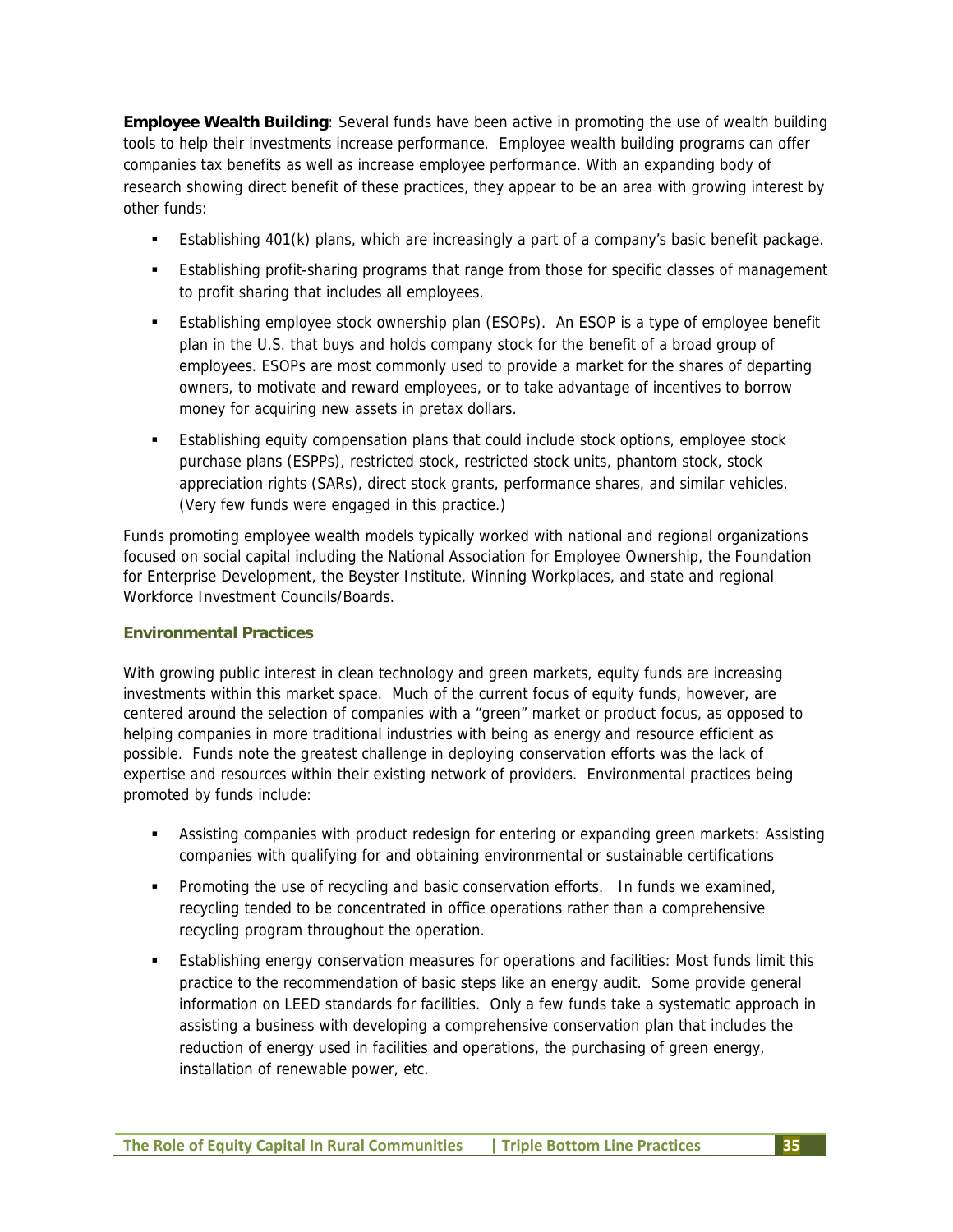- Providing connections to resources or expertise to help companies establish a pollution prevention or toxic use reduction program. Only one fund we interviewed was found to have any focus on helping businesses to take more aggressive steps in systematically reducing the use or emissions of toxics and greenhouse gases.
- Establishing environmental management or assessment systems like ISO14001, strategic environmental assessments (SEA), sustainability impact assessments (SIA) and integrated sustainability assessments (ISA). While these national and international standards have been available for years, only a few funds have linked their assistance programs to resources that set up enterprise wide environmental systems or help companies expand environmental practices to their supplier base.

Unlike the alliances with groups promoting social capital, there was the noticeable absence of partnerships with other business organizations that have lead efforts to promote sustainability or environmental practices in the business community including the US Council on Sustainable Businesses, the Zero Waste Alliance, the Natural Step and others.

#### **The Impact of Voluntary Environmental Programs on Business Performance**

A recent study by Portland State University, Oregon State University and the University of Oregon provided insights on the extent to which businesses adopted environmental programs and practices. The purpose of the study was to "test the influences of firm, industry, and regulatory and voluntary program factors on firms' environmental performance; and infer the 'voluntary' program elements (i.e., policies and practices) and other factors that significantly improve firm environmental performance." Almost 700 companies participated in the study covering 30 out of 36 counties in Oregon and representing an array of manufacturing, construction, service and retail sectors. Like most businesses in the state, 95% had fewer than 250 employees, 69% with fewer than 50 workers.

Findings indicated that companies with voluntary environmental programs (VEP) showed significantly higher environmental performance than companies that were driven only by regulatory requirements:

- Among respondents that reported participating in at least one voluntary program, nearly 80% reported improved performance in at least one area of impact, compared to 54% of nonparticipants.
- A greater proportion of voluntary participants, 57%, reported over-compliance with regulatory requirements compared with 33% of non-participants.
- A greater proportion of VEP participants had implemented environmental practices than nonparticipants. In addition, VEP participants had implemented a significantly higher number of practices on average than non-participants.
- Impact-specific results indicate that VEP participants recycle at significantly higher rates than nonparticipants (59% versus 44%). In addition, in the construction sector, VEP participants installed significantly more energy-efficient equipment and built significantly more projects to green building standards than non-participants (28% versus 9%).

While current and potential regulatory conditions influenced the extent of environmental practices, the commitment to environmental policies/practices (EMPs) was shaped most heavily by upper management attitudes and market pressures, (e.g. competitors, investors). The size of facility or industry sector had little effect on whether environmental practices were implemented. In other words, the study implies that attitude and awareness of management mattered, and along with the pressures from investors and competitors, had a positive effect on a business' environmental performance.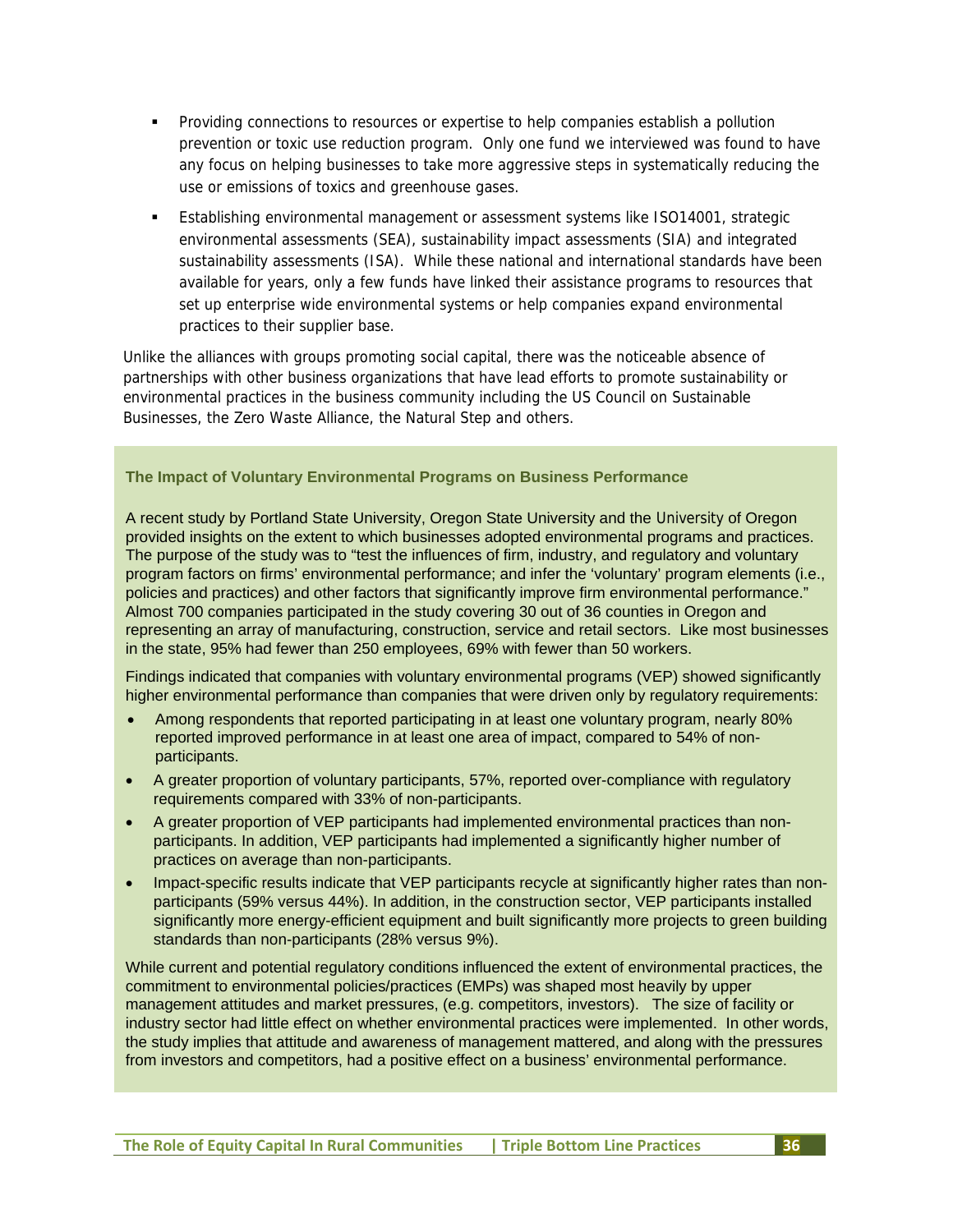#### **Characteristics of Leading-Edge Funds**

As we have noted, there are relatively few funds that use an integrated TBL approach (financial, social and environmental) in their investment operations and services. Yet, for those firms leading the industry in this respect, we found some common characteristics among their operations and management team.

**Intention**: These fund managers not only understand the possibilities of TBL practices, but also have a commitment or intention to consistently promote these practices to their investments and other businesses that they advise. These funds seek businesses with an open attitude toward progressive business practices and help companies define and reach their potential for financial, social and environmental goals.

**Capacity**: Funds have systematically built capacity to deploy practices to businesses in their service area, whether through their own organization or affiliate or regional partners. For the most part, this capacity includes the establishment of assessment tools and measurement systems, integrated TBL financial systems, and complementary advisory services.

**Leadership**: Funds leading the development and implementation of TBL practices in equity investment have not waited for organizations or industry association to lead the charge. These funds have taken proactive steps to share their expertise and operating models through their own webinars, conferences and white papers. They are, however, limited in their outreach since the majority of their funding is intended to cover their investments or a specific services area of a grant provider.

#### **Does Intention Make a Difference?**

Can equity funds that promote social and environmental practices illustrate that their intent makes a difference? We first searched for issues where there was national data on the average percent of business participation in a given subject. We then reviewed data from the funds we have interviewed in this project to see if we could find comparable measures. Three of the funds kept detailed data on health care, retirement plans, and the use of environmental practices that goes beyond compliance. When we compared the reported participation from these funds to US averages we found that there was a clear distinction between the funds that actively promoted certain business practices and the national average for all businesses.

> 100% 80%

67% 73% 67% 45%<sup>8</sup>

|                                               | Average for Fund US Average |        |
|-----------------------------------------------|-----------------------------|--------|
| <b>Health Care with Employer Contribution</b> |                             |        |
| <b>Fund A</b>                                 | 89%                         | $62\%$ |
| <b>Fund B</b><br>$\sim$ $^{\circ}$            | 100%                        |        |

#### **Table E: A Comparison of Business Participation in Selected TBL Practices**

<sup>7</sup> Kaiser Family Foundation, 2008

‐ **Fund C** 

**Retirement Plans**  ‐ **Fund A**  ‐ **Fund B**  ‐ **Fund C** 

-

<sup>8</sup> US Bureau of Labor Statistics, National Compensation Study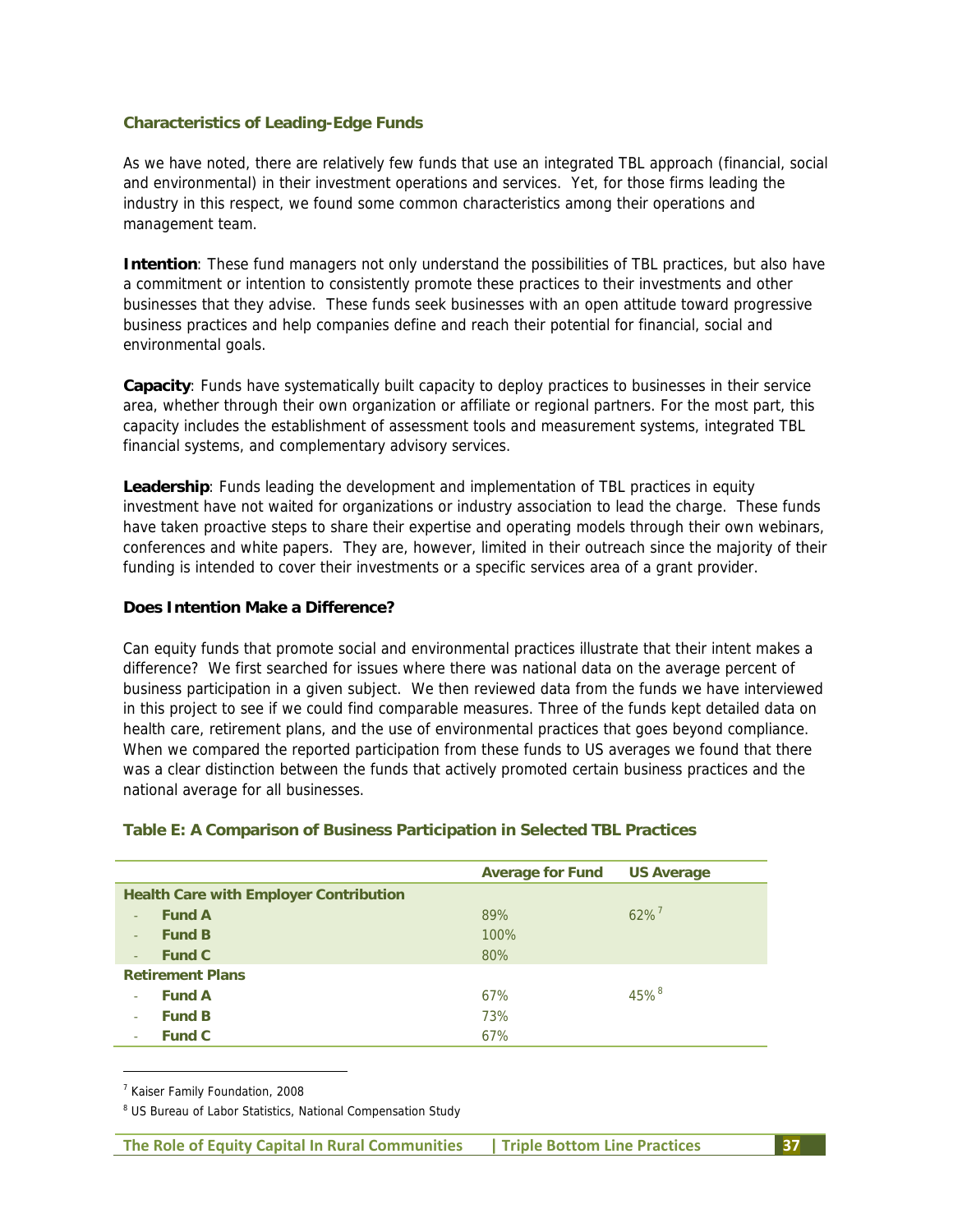|          | <b>Environmental Practices</b> |      |                          |
|----------|--------------------------------|------|--------------------------|
| $\sim$ . | <b>Fund A</b>                  | 84%  | $54 - 60\%$ <sup>9</sup> |
| $\sim$ . | <b>Fund B</b>                  | 100% |                          |
| $\sim$   | <b>Fund C</b>                  | 71%  |                          |

# **Measuring TBL Impact**

Triple bottom line or impact investing within the equity/patient capital industry is not well defined; there is little common language and only few cases of standard practices. While there appears to be a tipping point of interest on the horizon, most efforts are still in exploratory or early collaboration stages. The inconsistency in measuring TBL impact also underscores the lack of standard practices within the industry.

Most funds measure and report impacts on financial performance and job creation. There are a handful of funds that have developed impact reports or comprehensive metrics to provide insights on the social and environmental outcomes of their investments. We examined measurement systems used by five funds with community development or impact investing missions.

- Impact measures tend to be a mix of input, outputs and outcomes. The lack of standard TBL practices in equity capital is apparent in the variation of measures used by funds. Economic indicators tend to be more focused on outcomes (e.g. number of jobs created), while initial social and environmental measures remain focused on inputs (e.g. number of low-income people served by a specific program or the number of business with a recycling program).
- In some areas measures are fairly consistent, especially for economic and social metrics. This appears to be influenced by a CDVCA working group on measuring impact which collaborated for over a year on developing a measurement and reporting "Impact Tool Kit."
- For some aspects of TBL, especially environmental, finding consistent and available data can be a challenge. This is particularly true in measures that seek to go beyond compliance issues.
- Different priorities and preferences of funders (including foundations) appeared to account for a significant amount of the variation in how funds measured impact.

#### **How funds use impact measures**

-

- Four funds reported using impact measures and impact reports as a way to raise awareness about triple bottom line practices and benefits. In many cases, the use of TBL indicators served dual purposes of education and evaluation. To most funds, an impact report was used as a basis for dialogue between potential investments and funder, as an internal assessment tool for expanding advisory services, and finally as an audit tool for fund performance and adherence to their mission.
- Four funds had complementary advisory services (typically managed by a nonprofit arm) that intentionally promoted TBL practices. Each of the four funds had staff dedicated to evaluating impact as a matter of policy that went beyond the reporting requirements for government or

<sup>&</sup>lt;sup>9</sup> statistics from three state studies of companies using at least one environmental practice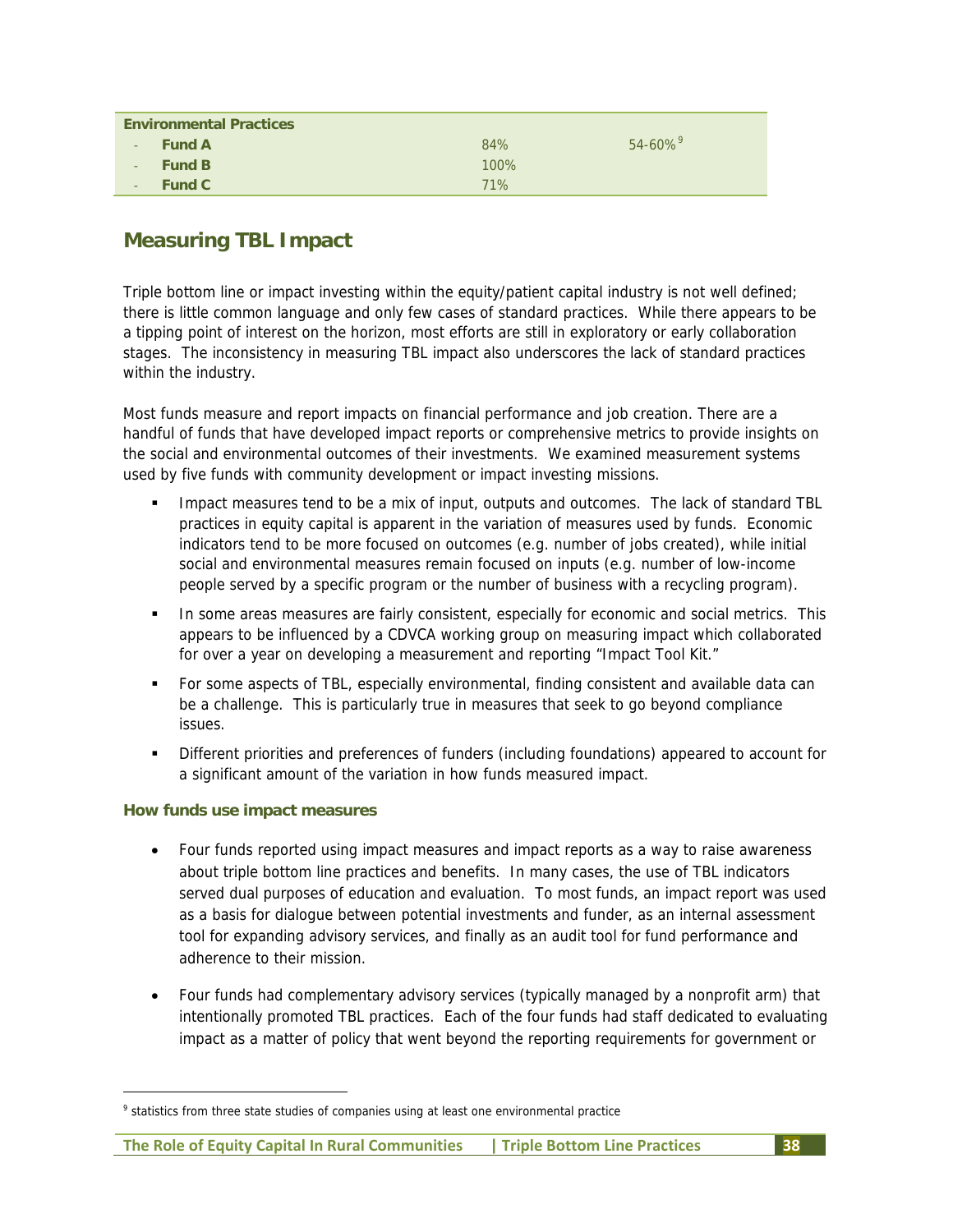funding sources. Funds reported this additional assessment function as being very valuable in terms of determining the impact their funds and services had on specific goals.

- Four institutions published a separate annual impact report as part of their operations to highlight the community impact of their investments and to promote an overall TBL approach to financing. Another included their impact as part of their annual report.
- Most of the TBL impact measures and reports appear to be a static snapshot of a given time period. In most cases, there was little information about the progression of these measures over time. Therefore, it was difficult to understand whether TBL conditions were already in place at the time of investment or if the use of TBL practices was influenced by the fund.
- One institution uses their metric system as an evaluation and continuous improvement tool, working with businesses each year to track progress and to identify TBL gaps in their operations. The tool, which included an operational assessment as well as measurement protocol, uses easy-to-read graphics that illustrate a business' progress and remaining challenges.

#### **What funds measured**

Funds tend to measure between nine and fifteen different indicators divided among the economic, social and environmental domains--most using three to four measures per domain. While many studies related to the measurement of TBL impact consist of far more indicators (in many cases, ten to twelve measures per domain), funds that use a TBL approach question the practicality and value to having more measures. Fund and advisory service managers we spoke to wanted to see a set of approximately ten measures that were focused on outputs of outcomes and which continually kept pace with changing industry standards.

In our limited sample, there appears to be a direct connection between a fund's approach to TBL investing (more integrated and earlier assessments) for investments and the measurement systems they use to promote ongoing progress toward sustainability. While we encountered several funds measuring more than just financial impact, the use of TBL measures is underutilized as a continuous improvement tool. The information collected by these funds can be useful information to encourage businesses to go to the next step of their sustainability journey. However, most funds have not set up measures to capture a baseline and continually measures progress towards desired outcomes. Therefore, most impact information is viewed as a passive rather than active communication model. This suggests that efforts to establish a shared set of metrics for TBL investment need to be more than a rollup of current practices. They need to be driven from the perspective of what do we need to measure to promote continuous and significant progress toward sustainability?

The following table represents metrics being used by the funds evaluated in this project. The measures are divided into three domains (economic, social and environmental). Each domain has a set of "aspects" that relate to an area of focus within each domain. Measures for each aspect are broken down into two tiers: Tier 1 illustrates basic measures that are commonly used by funds. Tier 2 measures are not as common, yet represent outcome measures that funds use to measure specific TBL goals and/or to measure more advanced levels of TBL performance.

#### **Table F: TBL measures used by patient capital institutions**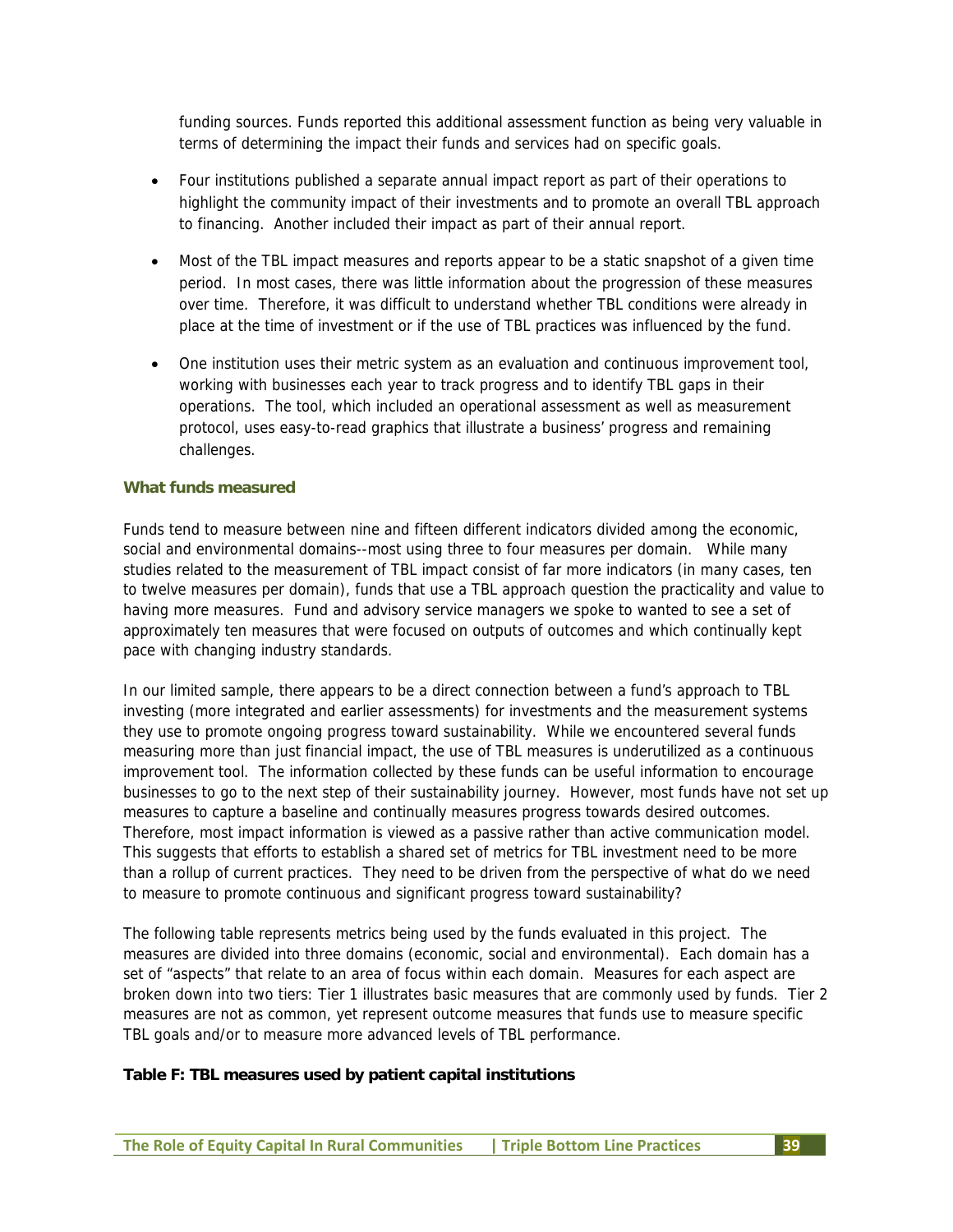| <b>TBL Domain</b>                                                                            | Aspect                            | <b>Basic "Tier 1" Measures</b>                                                                                  | "Tier 2" Measures                                                                                                                                                                               |
|----------------------------------------------------------------------------------------------|-----------------------------------|-----------------------------------------------------------------------------------------------------------------|-------------------------------------------------------------------------------------------------------------------------------------------------------------------------------------------------|
| Overall                                                                                      |                                   |                                                                                                                 | Has a company policy or code of conduct<br>for TBL/sustainability that is<br>communicated to employees, investors,<br>and customers                                                             |
| Economic                                                                                     | Jobs                              | Jobs created (net)<br>Job retained                                                                              | <b>LMI or Target Jobs</b><br>Turnover rate                                                                                                                                                      |
|                                                                                              | Investment leverage               | Implied leverage                                                                                                |                                                                                                                                                                                                 |
|                                                                                              | Sales/revenue growth              |                                                                                                                 | Sales at exit compared to sales at<br>investment                                                                                                                                                |
|                                                                                              | Wages                             | Average wage (compared to<br>regional wage)                                                                     | Total payroll contribution                                                                                                                                                                      |
|                                                                                              | Local<br>Ownership/Purchasing     |                                                                                                                 | Percent of goods/services purchased<br>regionally                                                                                                                                               |
|                                                                                              |                                   |                                                                                                                 | Percent of company controlled by<br>local/regional ownership                                                                                                                                    |
| Social                                                                                       | Benefits for hourly<br>workers    | Percent of investments with health<br>plans for non-management workers;<br>percent eligible & enrolled in plans | Percent of investments with other benefits<br>including paid personal time/sick leave,<br>life insurance, disability, etc.                                                                      |
|                                                                                              | Employee<br>asset/wealth building | Percent of investments offering<br>retirement plans; percent of<br>workforce participating                      | Percent of investments offering profit<br>sharing, stock options, structured bonuses                                                                                                            |
|                                                                                              |                                   |                                                                                                                 | Percent of investments offering financial<br>literacy training to workforce                                                                                                                     |
|                                                                                              | Training& Education               | Percent of investments offering paid<br>training to non-management workers                                      | Percent of investments with education<br>assistance programs including career<br>ladders, tuition reimbursement, etc.                                                                           |
|                                                                                              | <b>Diversity</b>                  | Percent of investments founded by<br>women/minorities                                                           | Percent of executive management that<br>are women/minorities                                                                                                                                    |
|                                                                                              | Quality workplace                 | Percent of investments that promote<br>or are active in community &<br>charitable efforts                       | Percent of investments that have active<br>employee engagement/involvement<br>programs                                                                                                          |
| Environmental                                                                                | Overall                           |                                                                                                                 | Percent of investments with a well-<br>document environment policy/goals that<br>goes beyond compliance and is regularly<br>audited                                                             |
|                                                                                              | Waste & toxic use<br>reduction    | Percent of investments with<br>recycling programs                                                               | Percent of waste diverted from<br>landfill/waste stream; Percent of waste<br>recycled or reused on site                                                                                         |
|                                                                                              |                                   | Percent of investments that buy<br>environmentally sensitive products<br>or have a toxic use reduction plan     | Percent reduction (or pounds) of<br>chemicals and solvents; Percent of<br>investments that have design processes<br>that intentionally seek to reduce the use of<br>chemicals, energy or water. |
|                                                                                              | Energy<br>efficiency/conservation | Percent of investments with an<br>energy efficiency/ conservation<br>program                                    | Energy saving in KWs and \$ (net of<br>capital costs); KWs of power from green<br>power or renewable energy systems                                                                             |
| The Role of Equity Capital In Rural Communities<br><b>Triple Bottom Line Practices</b><br>40 |                                   |                                                                                                                 |                                                                                                                                                                                                 |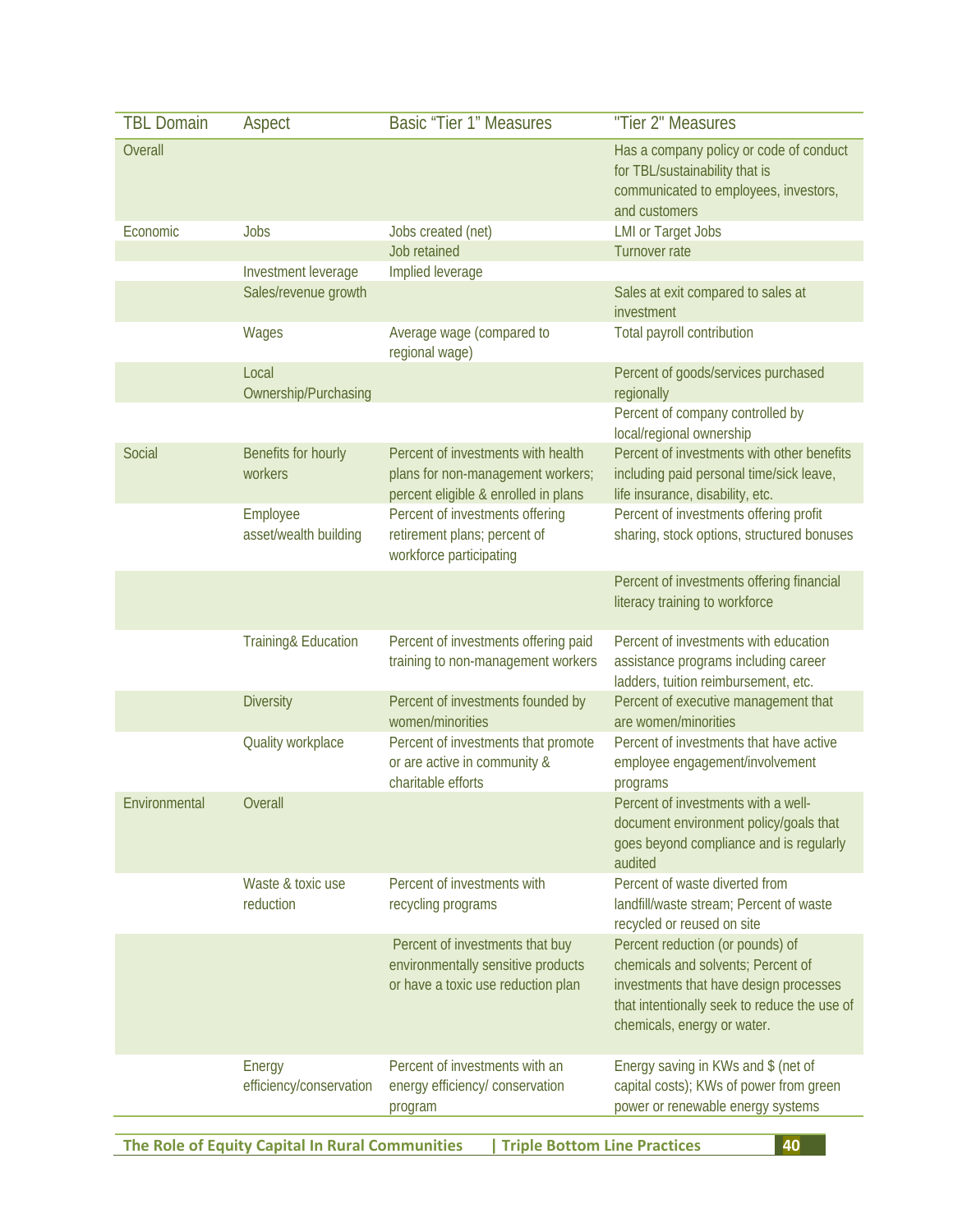|                                                                  |                                                                                                                               | Percent of investments that use low<br>impact design or LEED construction<br>principles for new or retrofit facilities |
|------------------------------------------------------------------|-------------------------------------------------------------------------------------------------------------------------------|------------------------------------------------------------------------------------------------------------------------|
| Land Use (primarily for<br>natural resource<br>based industries) | Percent of natural resource based<br>investments that use sustainable<br>land practices; Acres under<br>sustainable practices | Acres ecologically rehabilitated;<br>brownfields returned to ecological<br>function; Use of certification process      |
| Other                                                            |                                                                                                                               | Percent of firms that have environmental<br>standards for suppliers                                                    |

## **Challenges for Developing and Promoting TBL Practices**

While there is growing interest by businesses, and even funds, to enhance social and environmental outcomes, there are still few funds with intentional TBL practices. Interviews with funds indicate that there are market forces working against the ability to deploy TBL practices.

- While there appears to be a growing interest among individual investors, a large portion of institutional investors remain unaware, view TBL as a distraction for financial returns, or lack confidence that funds can invest in companies that "do good and do well." This perceived attitude of investors seems to be a key factor in limiting how aggressively funds promote TBL practices, even when fund managers understand the potential benefit of a TBL approach. Funds noted that there was little information to help them talk to investors; a lack of information that was summarized in a way easily understood by investors and businesses. While impact or performance information was sometimes available by specific practice (e.g. the Rudger study on ESOPs), our research could not find comprehensive summaries either.
- Another primary hindrance noted by most funds is the ability to support the development and deployment of TBL practices—much like the challenge facing general advisory services. Management fees simply do not cover the additional effort it takes to promote TBL practices, so funds must raise additional resources, often through different channels than their fund investors. To the extent that government programs like New Market Tax Credits provide additional funds for operational assistance, these funds are restricted in use to areas that are primarily focused on the financial bottom line, and therefore are not a significant resource for accelerating TBL practices.
- The venture capital industry appears to be slow in adopting TBL assessment tools and measurement systems. Traditional intermediaries such as venture capital associations have played a limited role in promoting practices that seek to enhance social and environmental conditions. There are, however, a growing number of TBL reporting structures (e.g. Global Reporting Initiative) and assessment tools for businesses (e.g. Green Plus, Bottomline3, or B-Labs) that are being used by other business and industry groups. Organizations like Shorebank Pacific has adopted these practices and developed an assessment tool especially for financing businesses. These tools offer a consistent measurement system that can be applied across various industry sectors at a relatively modest cost. Despite these benefits, promotion and use of TBL tools by equity funds appear to be very limited.
- Our efforts also uncovered the need to enhance the learning infrastructure and build capacity within organizations that can act as intermediaries to accelerate the awareness and deployment of TBL practices. Research from the Monitor Institute, Rockefeller Foundation,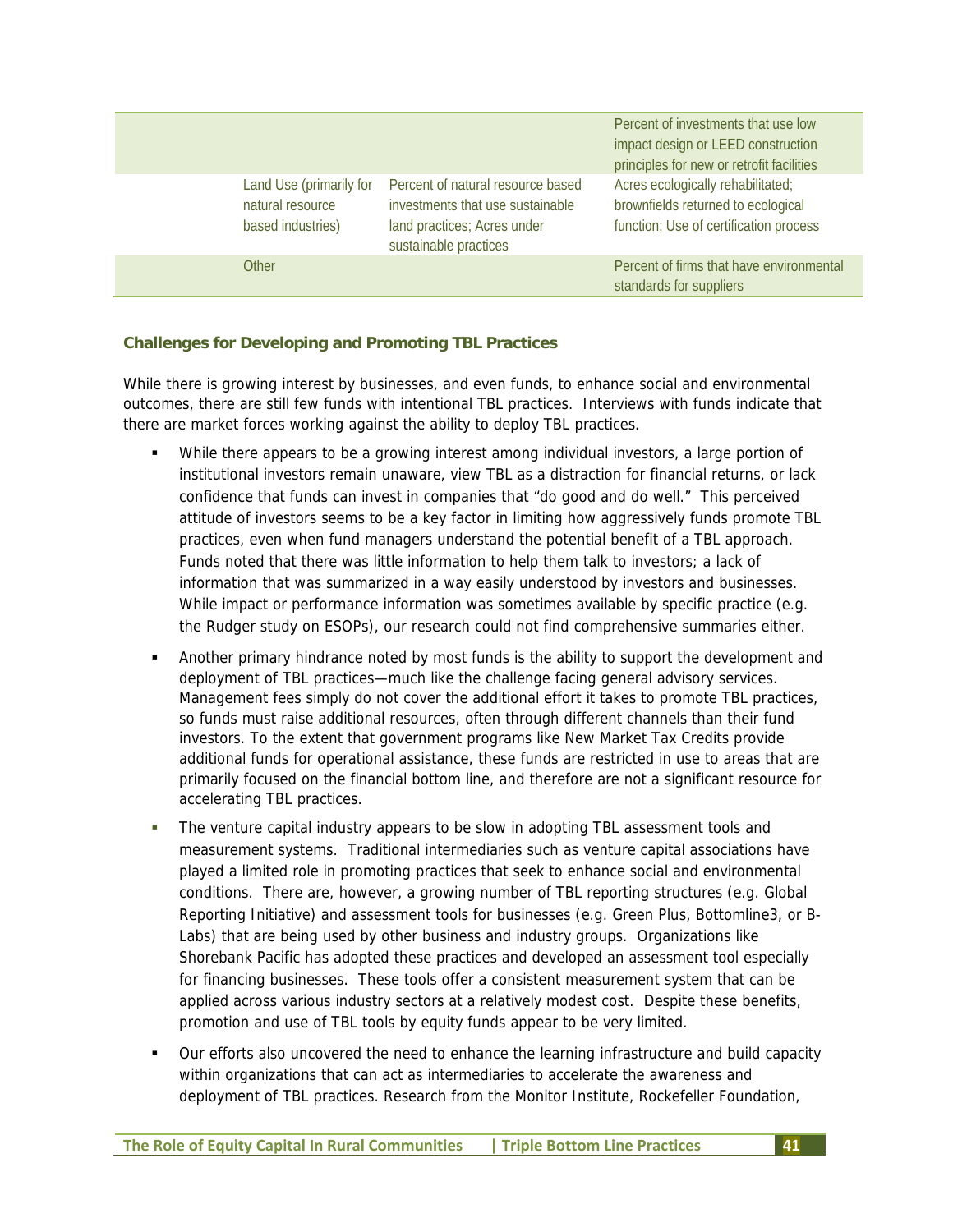and others have identified similar barriers. The Monitor Institute summarizes the key challenges as a lack of efficient intermediation (organizations that connect information and practices among funds and providers) combined with a compensation system that impedes small deals, and which has resulted in high search and transaction costs. They also note a lack of enabling infrastructure that allow people to share experiences and expertise along with few reliable metrics that can assess the trade-offs between financial and TBL benefits.

#### **A Case Study: An Integrated TBL System for Investments**

Few funds we examined strategically used all three elements of a triple bottom line approach to help select and manage their investments. **ShoreBank Pacific** was perhaps the most effective model we examined. ShoreBank Pacific utilizes the *Global Reporting Initiative (GRI*) and the *Natural Step* as its framework for sustainability reporting. What makes ShoreBank different from many funds we interviewed is that they started from a sustainability perspective in 1997, using a triple bottom line approach to serve natural resource based industries in the Pacific Northwest.

The Bank employs a science officer in their mix, and has a board of directors committed to sustainability. Their offices are LEED Gold and Silver with salvaged materials and gray water systems. While they do not provide equity capital, they do provide working capital, term, project and real estate financing for businesses. Like many equity funds they focus investments in specific industries: specialty agriculture, specialty fish, green building, green building materials, and renewable energy. To augment the financial vehicles, they offer consulting services in ecosystem and energy management, green building practices, wetlands delineation, organic and alternative farm management, zero waste practices, and wealth generation structures for employees.

Their **Mission Assessment Program** is a comprehensive evaluation system to measure customer's impact on the economy, community and environment. Each customer is evaluated as part of the initial loan process and then re-evaluated on a regular basis to track progress. The evaluation tool has three primary sectors each with three key elements (9 total elements). The business sector is assessed on scalability, risk and local business; the community sector contains elements of jobs, quality of life and necessities (e.g. health care); and the environment sector considers elements of energy, materials and land/water. Each element is scored on a scale of 0 to 3 where 0 is conventional, business as usual behavior and 3 demonstrates the leading edge in sustainability.

Bank staff works with businesses to identify priority areas for improvements and then works to connect them with resources to reach their goal. ShoreBank Pacific credits the assessment tool with providing strategic benefit to the company--noting that they learn a lot from their initial assessment of a business and it has informed their lending approach not only to a specific customer, but to their practice as a whole. It is not important for a business to have a high score initially; it is important, however, for the business to want to improve. While the bank has not completed a formal assessment on their loan portfolio, the president notes that he sees a strong correlation between businesses with steady sustainability progress and their financials. www.eco-bank.com/downloads/reports/sbp\_gri\_report.pdf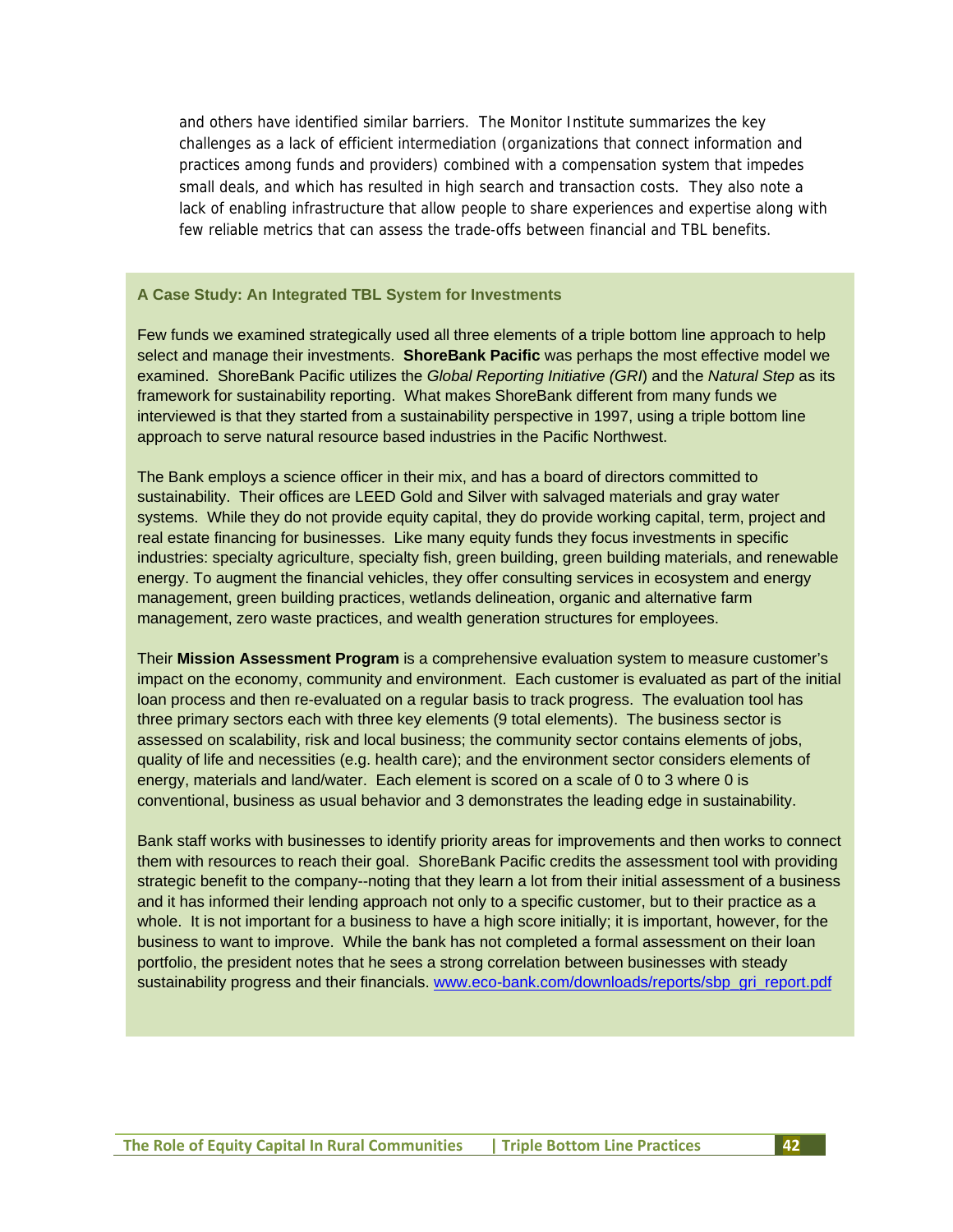# **Measuring Impact of Equity Capital**

This chapter contains a report developed by the Office of Economic Development at Virginia Tech University. Virginia Tech was contracted under this project to use their expertise in assessing the community impact of economic interventions to examine the direct and indirect ripples that equity capital can potentially have on a rural community. The report is printed in its entirety.

This section summarizes observations from Virginia Tech's research into the role of triple bottom line (TBL) patient capital investments in rural and small metropolitan communities. TBL is one of many terms commonly used to describe investments made with social impacts in mind, which has been described as a "Tower of Babel" of similar and overlapping conceptualizations.10 Many of these concepts and terms refer to practices that are hard to distinguish from what might have been termed simply good business practice in another era. However defined, TBL typically ties traditional economic impacts to measures of environmental impacts and social inclusion as a more comprehensive means of assessing the impacts of an investment on overall community wealth and the creation of various forms of capital.<sup>11</sup>

Using a case study method, we explored "strings and ripples," i.e. the direct and indirect impacts of investments in five communities with limited access to capital. Our charge was to enrich the understanding of returns to communities from investments by patient capital funds, as well as the potential impacts of the funds' TBL practices and advocacy.

Our research evaluated five investments located in Maine, North Carolina, Ohio, Tennessee, and West Virginia. The businesses that received the investments are in sectors that include consumer products manufacturing, distribution, energy, and life sciences. Four different lead funding partners provided debt or equity capital: CEI Ventures, Natural Capital Investment Fund (NCIF), Adena Ventures, and the Southern Appalachian Fund (SAF).

We examined each case primarily though a series of intensive interviews with key informants in the funds, the businesses, and the communities where these businesses are located. Interview subjects included fund managers, CEOs, CFOs, middle managers, front-line employees, local government officials, economic development organizations, and university programs supporting business development.

We observed funds and firms working in ways that were beneficial for communities. We found that although the TBL framework was a useful tool for framing this exploration, few funds or businesses used this language in day-to-day activities. As an alternative framework that provides more useful insights, this paper describes firm activities in terms of three alternative categories: investing in people; building local business assets in the community; and catalyzing development of local capacity or stimulating

-

<sup>&</sup>lt;sup>10</sup> Monitor Institute (2009). Investing for Social and Environmental Impact. http://www.monitorinstitute.com/impactinvesting/ (Accessed 9/27/09).

<sup>&</sup>lt;sup>11</sup> Bailey, Jason (2008) Assessment of Triple Bottom Line Financing Interventions. Berea, KY: Mountain Association for Community Economic Development. Porritt, Jonathon (2007), Capitalism As If the World Mattered. London: Earthscan. Ratner, Shanna (2009). Formulating a Sustainable Economic Development Process for Rural America. St. Albans, VT: Yellow Wood Associates.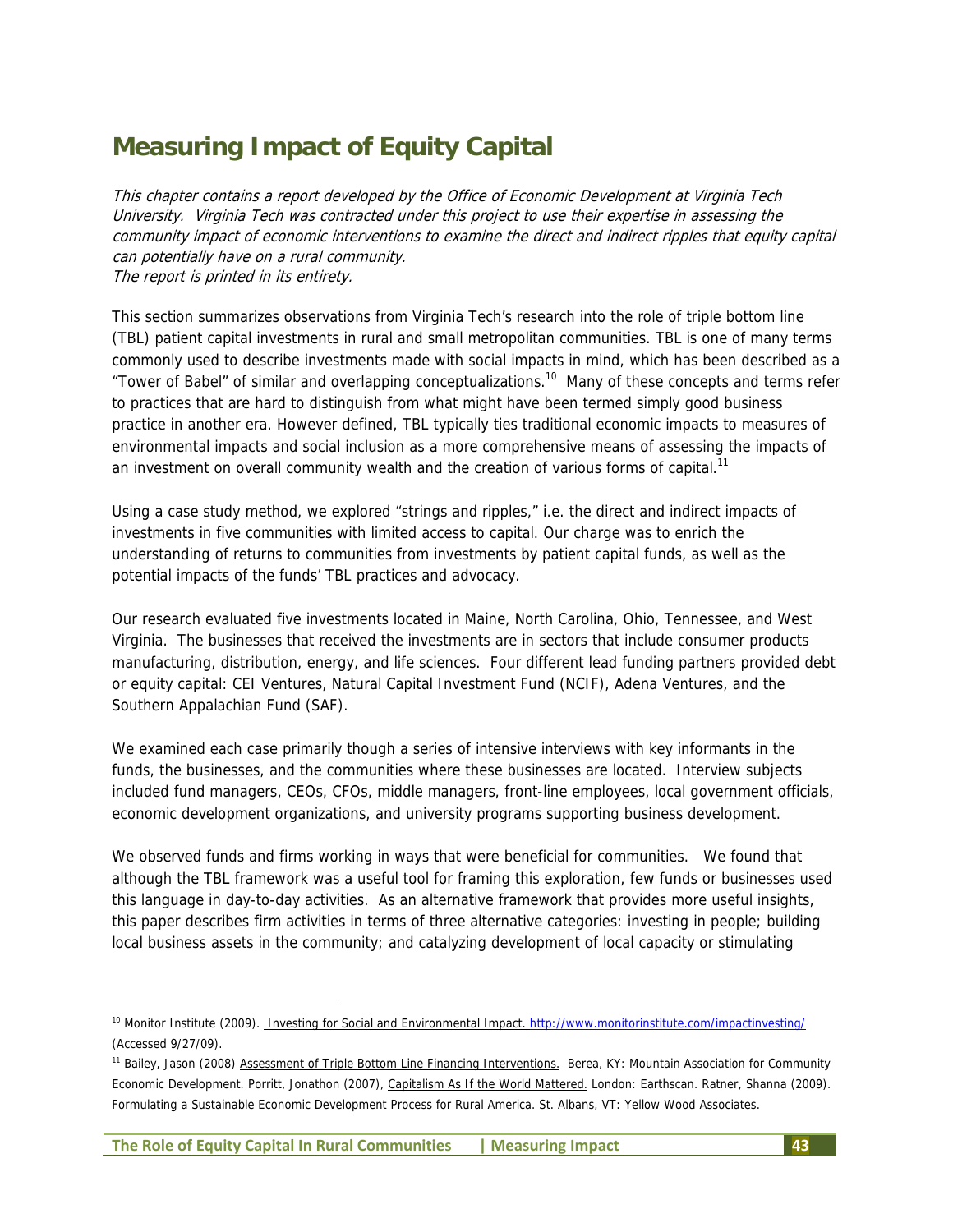institutional policy changes. We develop a series of indicators of community impact for each of these categories for use in efforts to assess the "strings and ripples" resulting from patient capital investment.

#### **Background**

Rural development has been a longstanding and central concern of the Ford Foundation's domestic programs. Ford has supported several research projects to identify practices that can stimulate sustainable wealth creation in rural communities, seeking to clarify a thicket of well-intentioned measures and terminology. Ford has turned towards a focus on entrepreneurial and business development strategies, which Colorado's Chris Gibbons terms "economic gardening" as a metaphor for the process by which small communities seek to grow their economic opportunities locally. This replaces traditional recruitment strategies that provide financial incentives to firms to induce them to relocate to a community, a type of "buffalo hunting" that has been yielding diminishing returns to communities in recent years.<sup>12</sup>

Our research for Ford specifically examines the use of triple bottom line (TBL) approaches to investing in rural communities and small metropolitan areas. The TBL framework typically ties traditional economic impacts to measures of environmental impacts and social inclusion as a means to gauge the true impact of investments and other economic activity on community wealth creation. The community capital framework elaborates on this idea by including the natural, social, human, manufactured, and financial capital of a community as factors for consideration.<sup>13</sup> In our analysis of patient capital investments and TBL practices, we sought to identify both direct impacts, where a clear "string" existed between the presence of the firm and community change, as well as indirect impacts, where the firm's contributions to the community were part of a larger "ripple" of change.

We conducted case study research in five communities where firms received equity or patient capital investments from mission-based funds whose concerns included TBL approaches. These case studies were developed primarily through interviews with executives, managers, and front-line employees at the firms, as well as representatives of local government, education and other community organizations. We acknowledge compromises inherent to this approach, forfeiting a large sample size for the opportunity to conduct more thorough interviews. With that tradeoff in mind, our intent is to offer our findings as a guide for future work by Ford and others interested in indicators of community returns on patient capital investment.

#### **Unpacking the terms**

-

As described by Porritt,<sup>14</sup> a community capital framework associates business and community capital with a range of business strategies familiar to TBL advocates. The following examples of business practices provide a sense of the nature of their relationships to a variety of types of community capital:

<sup>&</sup>lt;sup>12</sup> City of Littleton Colorado (2009). Economic Gardening. http://www.littletongov.org/bia/economicgardening/ (Accessed 9/27/09).

<sup>&</sup>lt;sup>13</sup> Bailey, Jason (2008) Assessment of Triple Bottom Line Financing Interventions. Berea, KY: Mountain Association for Community Economic Development. Porritt, Jonathon (2007), Capitalism As If the World Mattered. London: Earthscan. Ratner, Shanna (2009). Formulating a Sustainable Economic Development Process for Rural America. St. Albans, VT: Yellow Wood Associates.

<sup>&</sup>lt;sup>14</sup> Porritt, Jonathon (2007), Capitalism As If the World Mattered. London: Earthscan.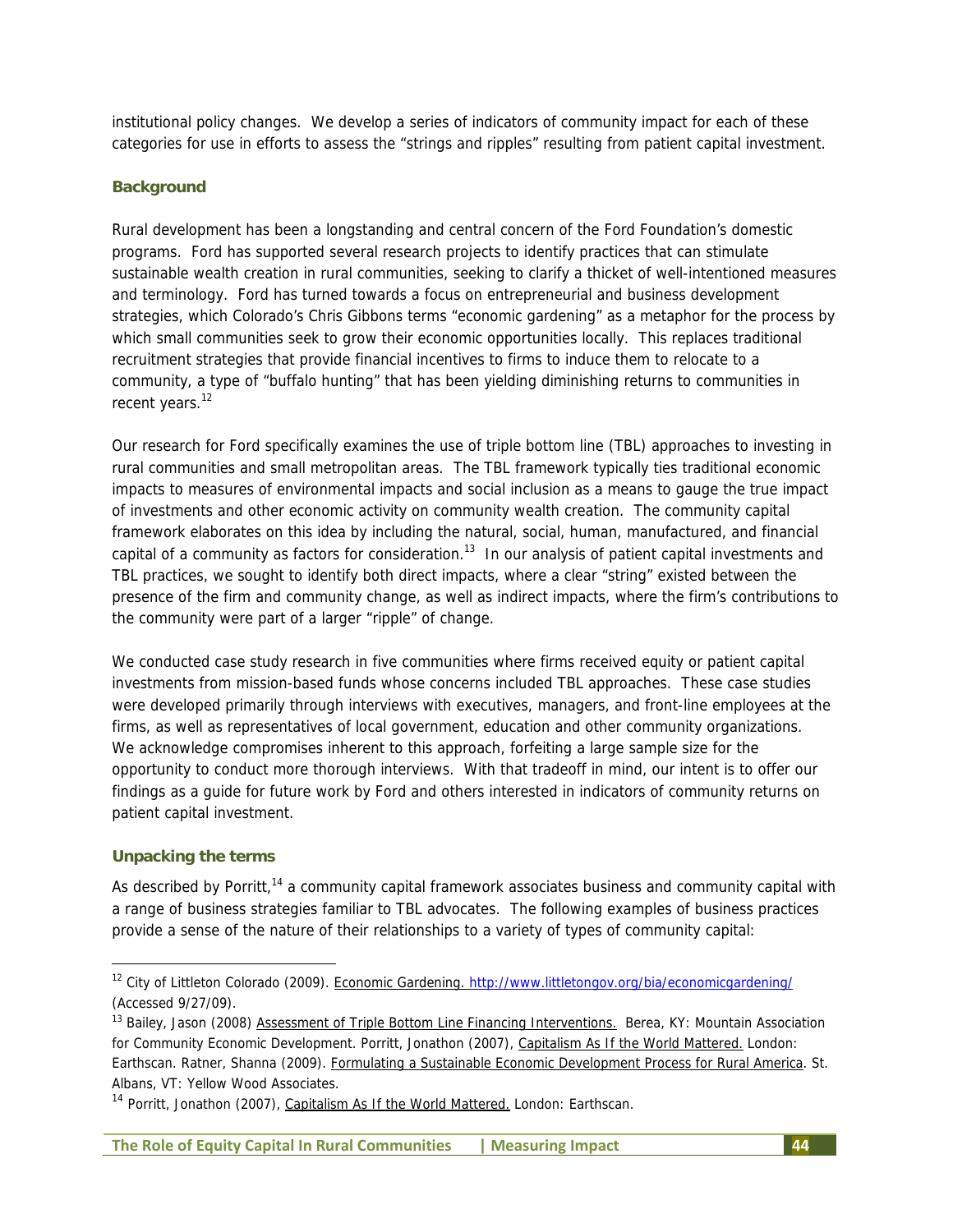- A region's natural capital increases through companies' efforts to design their operations or products to be environmentally sustainable, eco-efficient, or mindful of specific issues like climate change or biodiversity.
- A region's social capital increases through corporate investments in communities, or communication of company strategies for sustainability to community stakeholders.
- A region's human capital increases as companies implement strategies shaped by value-driven leadership, such as personal or professional development and the application of quality management concepts, both of which can result in process innovations.
- A region's technological capital increases as firms strategically invest in innovative or environmentally friendly technologies, such as closed-loop processes or modifications to energy intensive processes.
- A region's financial capital increases with implementation of business strategies such as performance measurement, increased transparency, increased accountability and corporate governance, as well as accounting that internalizes environmental and social costs.

In order to increase community capital through these activities, venture funds and other vehicles for investment can establish investment criteria that encourage firms to increase the extent to which they incorporate TBL practices into their business models. Table One on the following page presents several examples of TBL strategies that may work to increase each type of community capital, and describes their identifiable benefits. The examples represent a narrow slice of the diverse strategies practiced in a TBL context, which may have other direct and indirect benefits not listed on that table which aggregate over time. The benefits flowing from these strategies accrue value both to businesses and communities, although some benefits are more abstract than others. The next sections discusses the value for firms and communities as observed in our case study research, which leads to a detailed discussion of communities and the challenge of identifying useful indicators of community returns on patient capital investment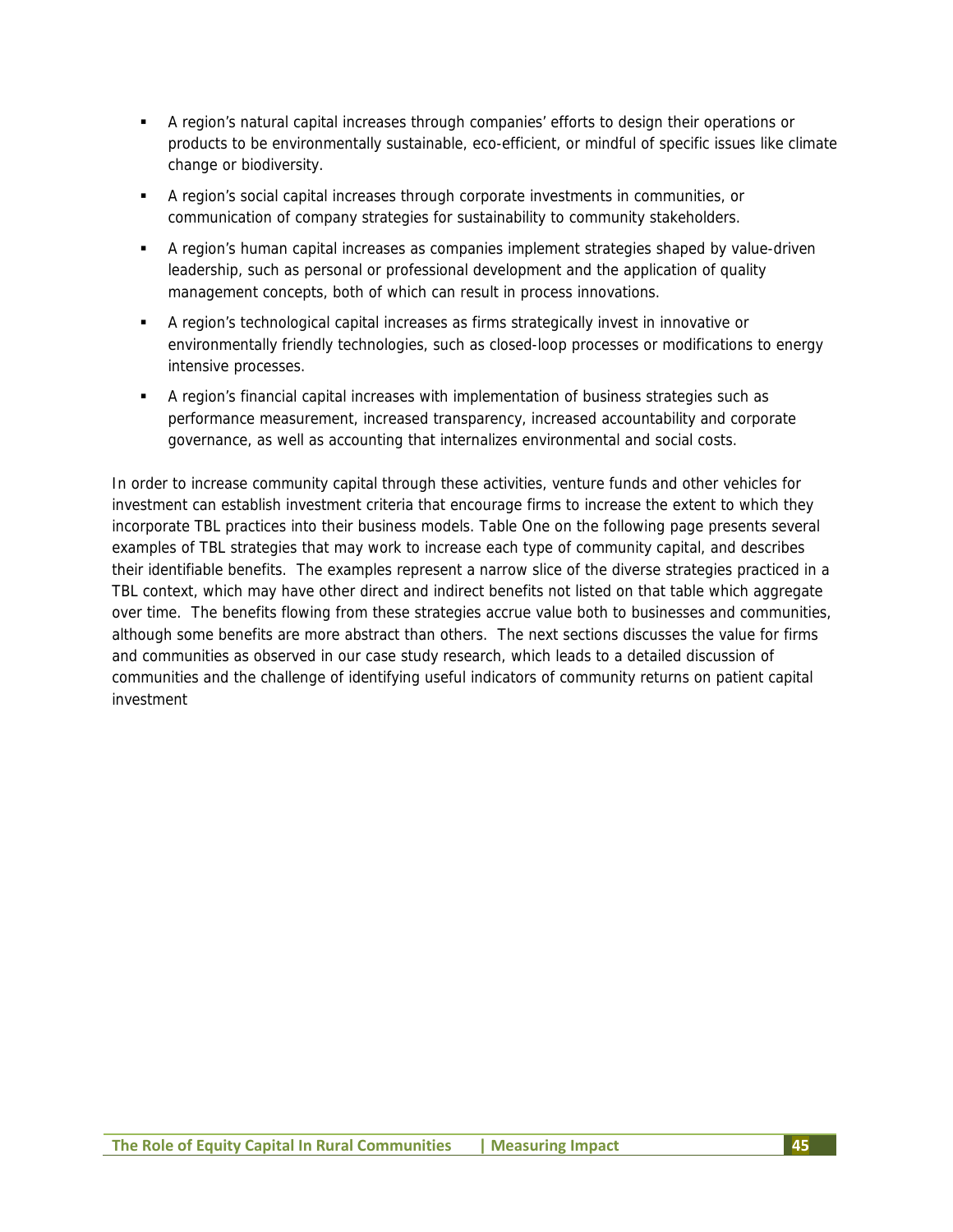**Table One: Select examples of TBL strategies and benefits associated with community capital framework** 

|                                 | <b>TBL business</b><br>strategies            | <b>Direct benefits</b>                                                                                                                                | <b>Indirect benefits</b>                                                                                                                                                                        | <b>Aggregate</b><br><b>benefits</b>                                                                                                                             |
|---------------------------------|----------------------------------------------|-------------------------------------------------------------------------------------------------------------------------------------------------------|-------------------------------------------------------------------------------------------------------------------------------------------------------------------------------------------------|-----------------------------------------------------------------------------------------------------------------------------------------------------------------|
| <b>Natural</b><br>capital       | Design for<br>sustainable<br>development     | <b>Businesses increase</b><br>eco-innovation<br>Communities enjoy<br>safer environments                                                               | <b>Businesses utilize</b><br>government<br>incentives<br>Communities<br>capture aesthetic or<br>recreational<br>benefits                                                                        | <b>Businesses</b><br>enhance their<br>reputation<br>Communities<br>secure social or<br>environmental<br>security                                                |
| <b>Social capital</b>           | Corporate<br>investments in<br>the community | <b>Business develop</b><br>links to local firms<br><b>Communities see</b><br>local economic<br>multipliers                                            | <b>Businesses lower</b><br>transaction costs<br>Community spirit<br>enhanced                                                                                                                    | <b>Businesses develop</b><br>stronger brand<br>Community<br>cohesion greater                                                                                    |
| <b>Human</b><br>capital         | Personal &<br>professional<br>development    | <b>Businesses develop</b><br>loyalty and staff<br>motivation<br><b>Communities see</b><br>expanded access to<br>training or learning<br>opportunities | <b>Businesses see</b><br>improved customer<br>service<br>Communities<br>develop a better<br>educated workforce<br>or society                                                                    | <b>Businesses develop</b><br>market advantage<br>Communities<br>improve the quality<br>of life enjoyed by<br>residents                                          |
| <b>Technological</b><br>capital | Reduced<br>energy<br>intensity               | <b>Businesses minimize</b><br>impact of new taxes<br>or charges<br><b>Communities find it</b><br>easier to reuse and<br>recycle                       | <b>Businesses develop</b><br>range of new<br>products and<br>services<br>Communities<br>reduce their<br>environmental or<br>social footprint                                                    | <b>Businesses reduce</b><br>risk from old<br>technology<br>Communities<br>expand access to<br>new economic<br>opportunities                                     |
| <b>Financial</b><br>capital     | Investment<br>criteria                       | <b>Businesses reduce</b><br>the cost of capital<br><b>Community members</b><br>are better informed<br>consumers or<br>investors                       | <b>Business gain</b><br>standing with<br>socially responsible<br>investors<br><b>Communities see</b><br>benefits as<br>economic or<br>employment<br>opportunities are<br>spreads more<br>widely | <b>Businesses</b><br>enhance their<br>responsiveness to a<br>changing world<br><b>Communities see</b><br>personal needs and<br>aspirations met for<br>residents |

Source: Porritt, Jonathon (2007), Capitalism As If the World Mattered. London: Earthscan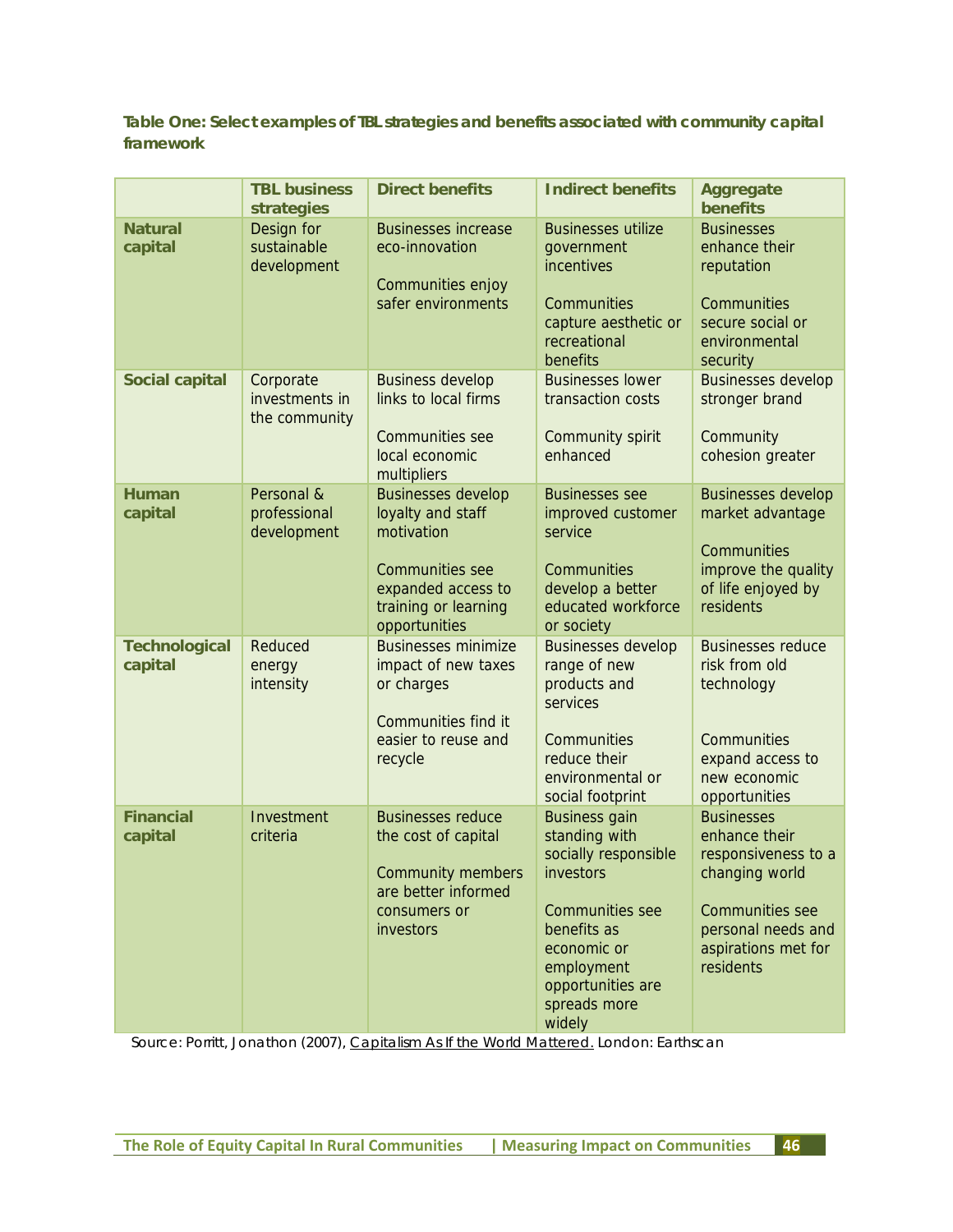#### **Value for firms**

From the perspective of individual businesses, patient capital investments have had obvious direct impacts in the form of access to capital in communities where it was not readily available otherwise. Further, the funds often provided formal operational assistance programs to businesses, as well as other forms of technical assistance to address particular needs, which directly impacted firms' prospects for growth. For example, Protein Discovery credited investment by SAF as the key factor that kept them from moving out of Knoxville when they were venture-ready.

Similarly, Coast of Maine Organic Products identified the combination of technical assistance and capital provided by CEI Ventures as critical to their very existence. CEI Ventures leverages a network of business and government connections across New England that was developed over the long history of its parent entity, Coastal Enterprises. CEI relied on these relationships to coordinate a program of technical assistance that helped launch Coast of Maine Organic Products.

Comparatively younger investment fund entities, like Adena Ventures and Southern Appalachian Fund,

were also particularly adept at networking within the local context of their investments, to the benefit of their companies and communities. For example, Adena has played a leading role in attracting state government funding to Southeast Ohio, which in turn has leveraged major commitments from Ohio University and others.

## **Value for communities**

For the communities we studied, the most obvious direct benefit from the investments is job creation, often in communities with limited employment options. In addition, the investments typically funded companies which contribute to the local tax base, in some instances representing a large percentage of local government revenue.

Often, the businesses' initiatives to build human capital had an identifiable impact on their communities, and funds often encouraged businesses to adopt progressive human resource policies. Although this encouragement was indirect at times, these policies directly impacted the businesses as well, eliciting low rates of employee

**Coast of Maine Organic Products** produces primarily organic soils, composts, mulches and fertilizers. The company bags, sells and distributes its products seasonally. Its production facility is operated in Washington County by 3 full time employees, while the company's sales and administrative staff is based in Portland.

**Location**: Portland and Machias, ME

**Employment**: 9 people full time, 5-7 seasonally

**2008 Revenues**: \$4M

**Venture Capital Investment**: \$600,000 in three tranches led by CEI Ventures and joined by Great Eastern Mussel Farms and the Small Growth Fund.

turnover, high loyalty, and high rates of productivity. Frequently, these businesses were employers of choice in their respective regions. Human resources policies in our study include a variety of practices:

- Paying higher wages relative to other businesses in their communities
- **•** Offering exceptionally strong benefit packages compared to other local firms
- Reinvesting in employees through training and education programs.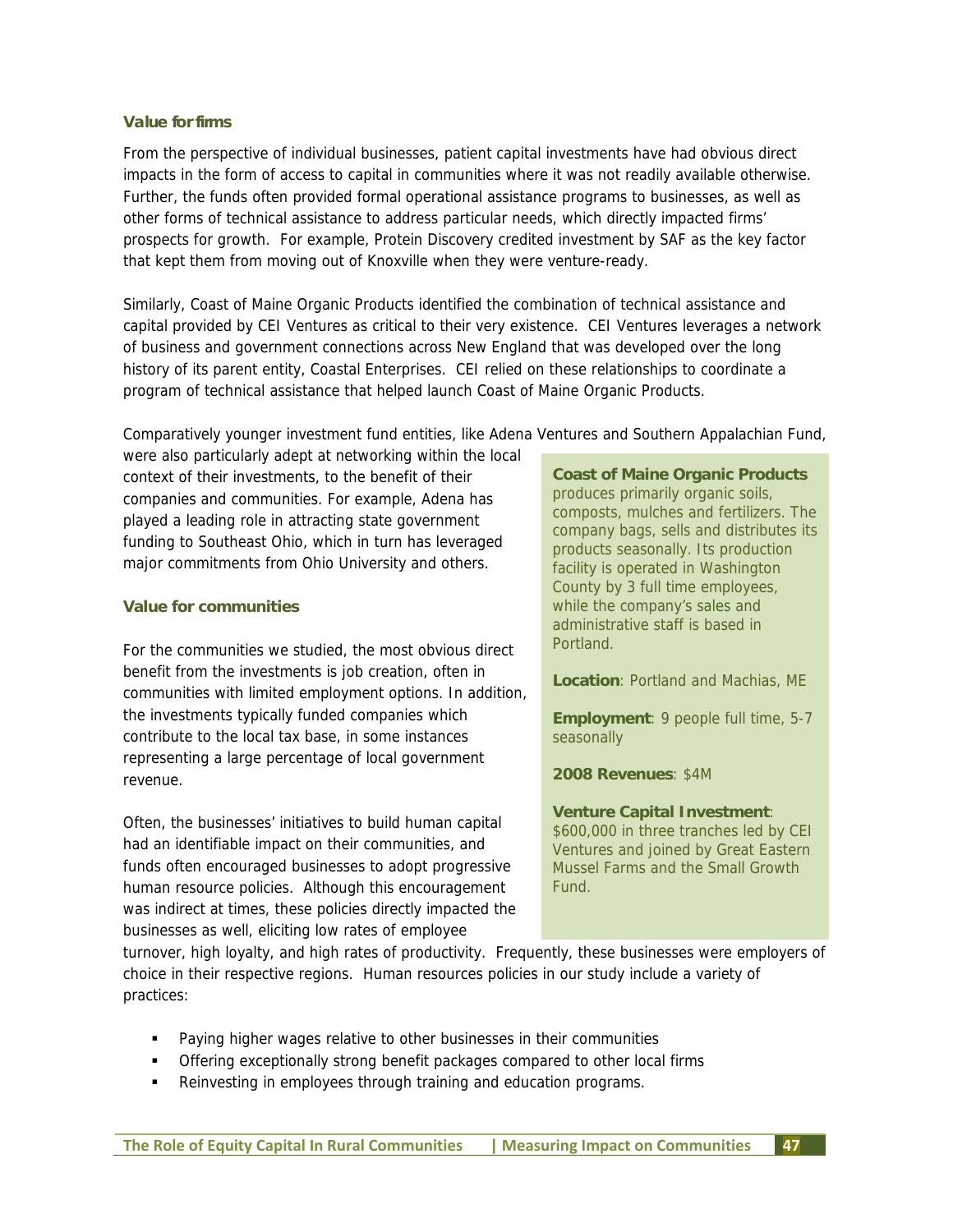Although these human resource policies are beneficial, we found just a few examples of the most progressive, such as matched retirement programs or employee stock ownership programs.

Very few examples of the adoption of new environmental practices were found in our study. One firm, Protein Discovery, did encourage suppliers to pursue the environmentally focused ISO 14001 certification. Others engaged in very straightforward examples of environmental practices, such as recycling in employee break rooms, while still others pursued approaches already embedded in the business models of their firms, like diversion of materials from the waste stream. Other indirect benefits for community were apparent from businesses activity as well:

- Some firms make investments in community capacity through grassroots community philanthropy and engagement. In the most aggressive examples, funds were committed to both major civic ventures in the arts, as well as smaller scale, employee-initiated activities like sports team sponsorships.
- Some firms create an infrastructure legacy, including structural upgrades, enhanced broadband and telecommunication systems, and utilization of state and federal grants and incentives to develop facilities in designated redevelopment areas.

## **Analyzing community impact**

Our research found benefits accruing to communities from the investments, with several funds achieving a broad level of impacts in their communities:

- Funds help intentionally build strategic alliances and value chains for business, including local suppliers and access to professional services
- Funds are part of a regional economic network across communities that provides a nurturing environment for businesses in the community
- Fund activity often provides the impetus for other community partners to implement relevant policy changes and programmatic investments, specifically those that support business growth and entrepreneurial development at the regional or community level.

In some cases, the community's location and local organizational capacity shaped the potential impact of an investment on a community. The community's proximity to the fund appears to correlate with the extent to which the fund influences or inspires local networks and value-chains, with funds in close proximity to their investments tending to have the most developed network of suppliers or strategic partners.

The community's capacity to conduct economic development activities shapes meaningful, proactive interactions with business. Communities were aware of fund investments and activities in most cases, but interaction with the fund or firm itself was often very limited. For example, company executives in one community reported almost no direct interaction with local officials until the firm announced it would consider a cross-county move. Soon after, the city repaved the road to their facility in order to address a longstanding problem.

In general, we found an overall lack of intentional promotion of TBL business practices by funds as a means to enhance the impact of their investment on communities: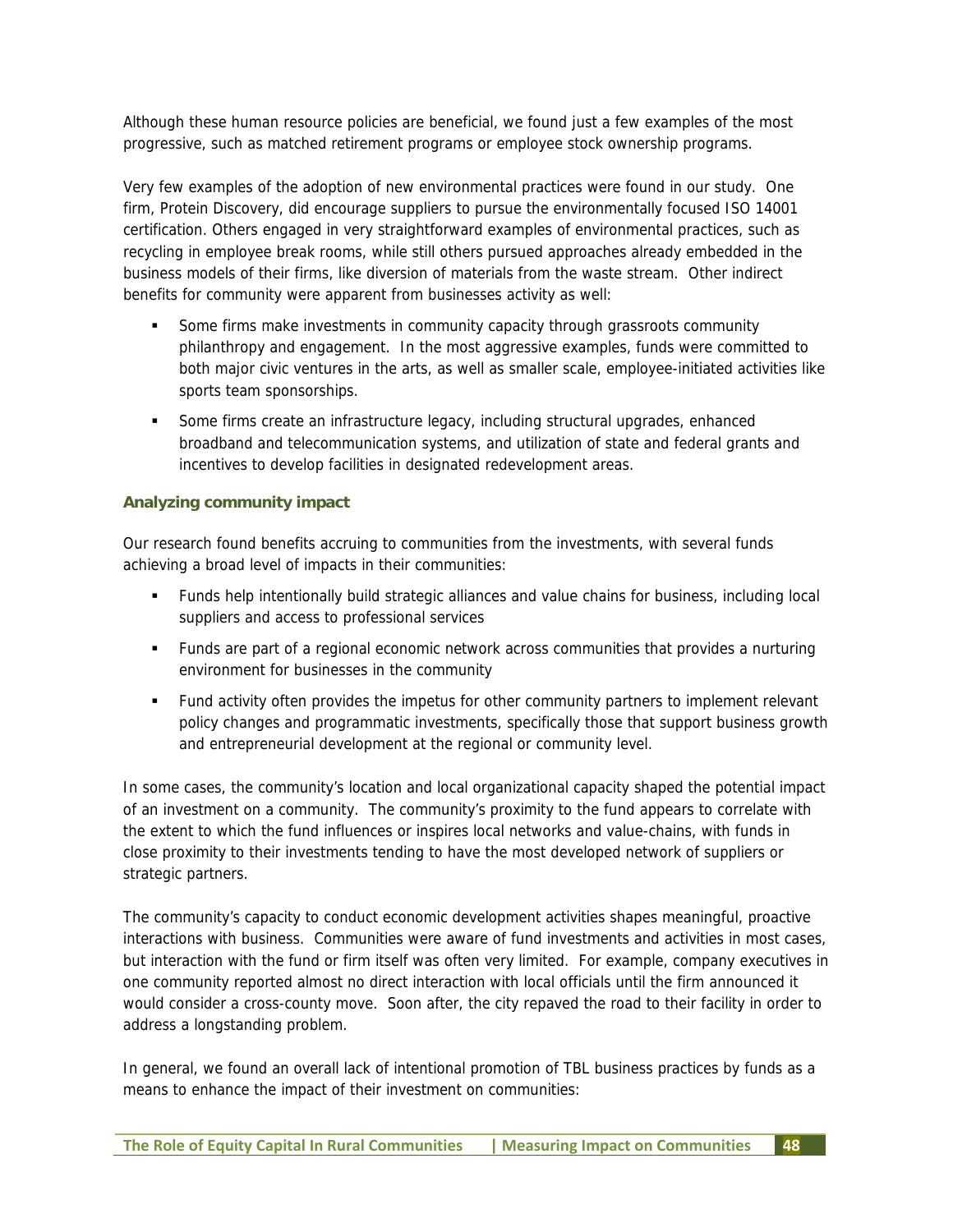- Funds' major investment considerations involving social and environmental issues relate to the selection of firms with environmentally sensitive business models, or firms located in targeted underserved communities.
- Funds appear to do very little explicit advocacy to expand firms' use of TBL practices beyond practices already imbedded in a firm's business model, or those which are simply good business practice. This advocacy primarily concerned human resources policies, which has obvious returns to the businesses.
- There is little direct sharing of practices among funds. This was true even in one syndicated deal involving different funds, which possessed expertise that could have been leveraged for additional business assistance.

The limited advocacy of TBL practices by funds, as well as uncertainty regarding the level of penetration of TBL practices among firms, create fundamental challenges for our core task of understanding returns to communities from investments that encourage TBL practices. In addition to this difficulty, our analysis of the interview data left us with two additional outstanding questions, which represent issues for consideration in future studies and programmatic or policy actions regarding rural capital investment.

First, are the relationships established in equity investments profoundly different from those developed in subordinated debt transactions or other forms of patient capital? In our limited sample, equity relationships were the most intense for the straightforward reason that equity funds tend to maintain an active role in a business' governance and operations. However, equity investments were also distinct from other types of investment because of their ability to provide forms of operational assistance that firms valued highly. In some examples, non-equity lenders were able to link businesses to existing services in their communities, but this was not necessarily the case where local business support networks were not well-developed. Greater access to funding allowed equity funds to look more broadly for such support.

Second, what is rural? Our research into the impacts from investments found that differences between small metropolitan areas and deeply rural communities in our sample greatly influenced the capacity of communities to capture the benefits of these investments. Differences in relative rurality affect such factors as industrial diversity, labor market size and diversity, community capacity to support business development activities directly or through the funds, and the scale of impact from equity or near-equity investments.

# **Towards a Framework for Community Impact**

Despite these unresolved questions, our analysis identified three broad categories that can provide useful measures of impacts on communities from patient capital investments and business activity:

 Investing in people: new jobs develop local human capital/productivity, e.g. providing higher than average wages or benefits, expanding local labor markets, reducing commuting costs, and improving quality of life.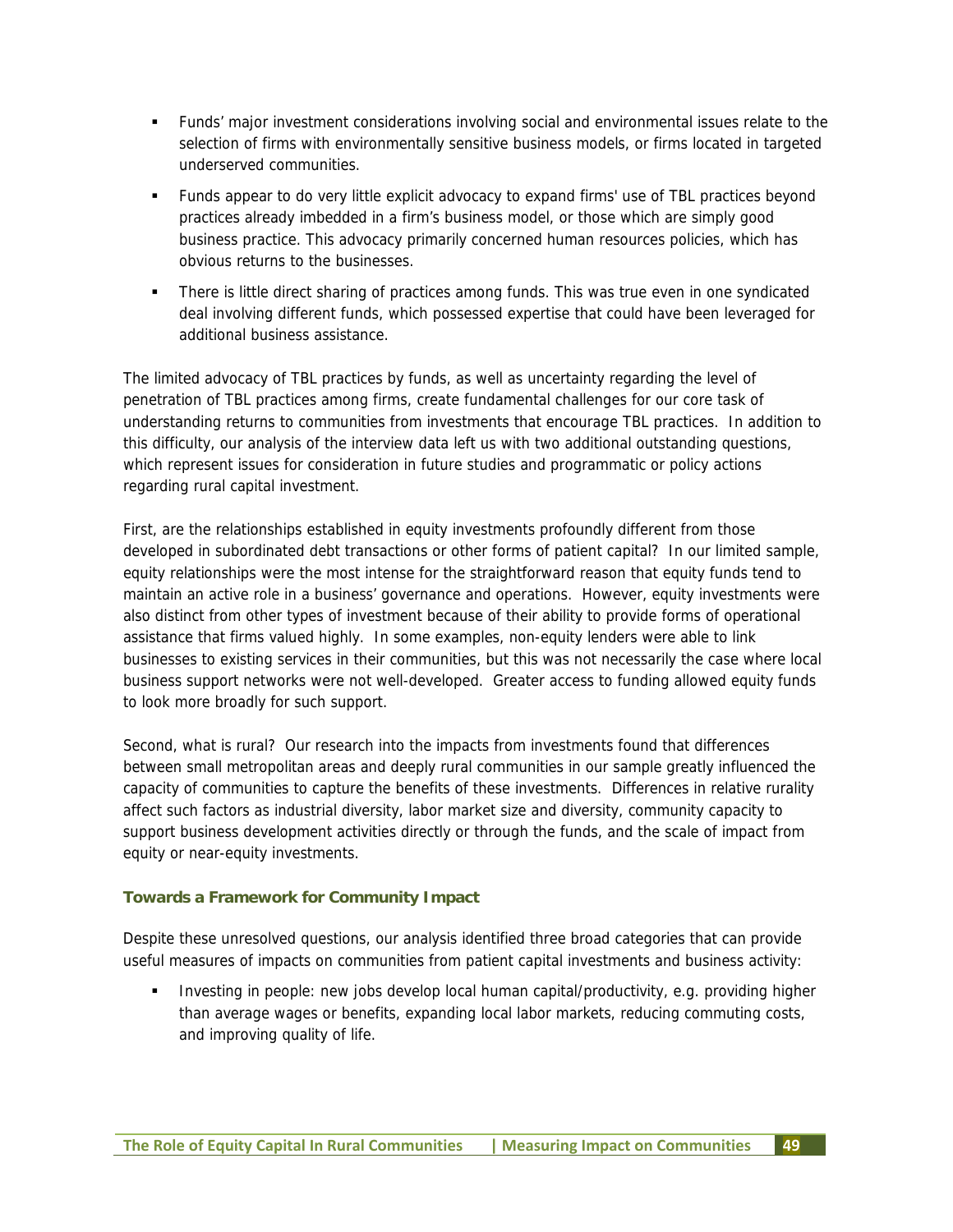- Building local assets: firms enhance the competitiveness of communities as they circulate capital and knowledge in the community, e.g. buyer-supplier networking and support of local philanthropy.
- Catalyzing community change: funds and firms stimulate the development of local programmatic capacity, institutional policy, and infrastructure throughout a community, e.g. increasing efforts to support entrepreneurial development.

These categories include TBL strategies associated with several facets of the community capital framework. In particular, they address practices and impacts that relate directly to the social, human, and financial capital aspects of communities, although their relevance to natural and technological capital is less clear. Within each category, we identify several indicators that are fully realized measures of community impacts, as well as other indicators that show great apparent potential for assessing impacts of investment in communities. Unlike other efforts to develop metrics for community impact which employ complex causal models, we see the indicators in these three categories as a useful framework for analyzing both direct impacts, where a causal "string" clearly links to the investment, as well as indirect impacts, where the "ripple" of change in the community can be associated with the investment. In any case, considering both direct and indirect impacts aids efforts to construct the strongest narrative explanation of the changes in a community that result from such investments.

#### **Investing in people**

At the surface, the idea that firms invest in people may provide the richest selection of impacts to document. These examples touch on aspects of social, human, and financial capital in a community.

Typically, rural and small metropolitan areas are hungry for jobs, but frequently they are less than discriminating about the quality of the jobs created. Nonetheless, all of the firms in our study were making noteworthy contributions to providing their communities with "good" jobs to employ local workers. Of course, the characteristics of "good" jobs for communities involve a composite of several factors, some of which are easier to quantify than others. As one obvious factor, firms in this study generally pay wages well above the norms in their communities. For example, some wages at Washington Homeopathic were as high as \$27 per hour, while averages in the region were only \$17.

**ED MAP** provides textbooks and other course materials along with program management and analysis services tailored for distance learning education. The company's clients include career colleges and institutions facilitating K-12 online programs, continuing education and corporate training.

**Location**: Nelsonville, OH

**Employment**: 108 people

**2008 Revenues**: \$4.8M

**Venture Capital Investment**: \$1.5M in 3 rounds led by Adena Ventures and OCA Ventures and joined by SJF Ventures.

Good wages are certainly a building block of community wealth creation, but these firms also enhanced worker productivity and community quality of life through generous benefits, such as flexible work arrangements, pensions, personal financial training, and healthcare. Private employers rarely offer substantial healthcare benefits to employees in many of these communities, so these firms have made unique investments in people, their productivity, and their quality of life by paying a large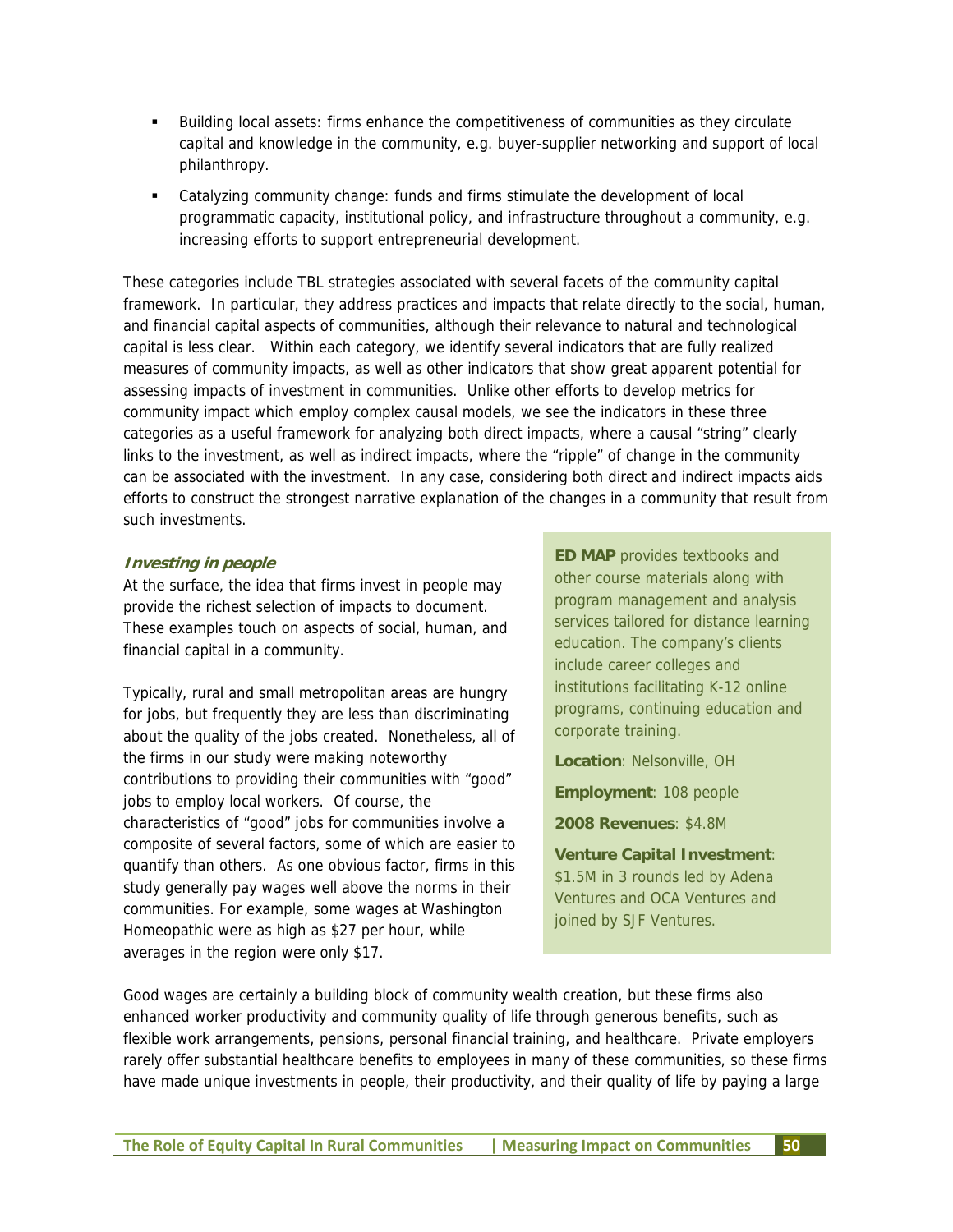portion of employee healthcare costs. One ED MAP employee identified the hip replacement surgery covered by these benefits as the key to her ability to remain in the productive workforce.

Some of the firms also provided in-house or off-site training opportunities to employees in order to develop additional skills that allow them to advance in their jobs. Training providers included local community colleges, universities or private providers. Many of the opportunities encouraged by management involved direct skills upgrades for front-line employees, adding directly to firm productivity. Others supported participation in managerial, sales, or technical training, as well as participation in trade or professional associations.

Several firms in the study were major employers in rural labor markets, which often have few alternatives to long commutes that create challenges for workers' work-life balance. With 108 employees, ED MAP is the largest employer in Nelsonville, Ohio, and one of the 15 largest employers in Athens County. ED MAP employees reported that comparable employment scenarios would involve substantial and costly commutes of up to an hour in order to work in the Columbus Metro area. Similarly, Coast of Maine Organic's production facilities are located in Washington County, Maine. At 2,568 square miles and 13 persons per square mile, employment options are limited and widely dispersed in the county.



**Figure 1: Examples of direct and indirect impacts of investing in people** 

From the examples in Figure 1 we derive several useful indicators of community impact:

- Wages and payroll above regional median. This indicator is perhaps the easiest indicator to quantify, but requires individual firms to release this data. Comparisons can be made with data available from a number of sources, including the Bureau of Labor Statistics, which provides quarterly updates to a monthly survey of establishments.
- Benefits above regional norms. This indicator is more difficult to quantify. Although the forthcoming US Economic Census will include the dollar value of benefits, these statistics are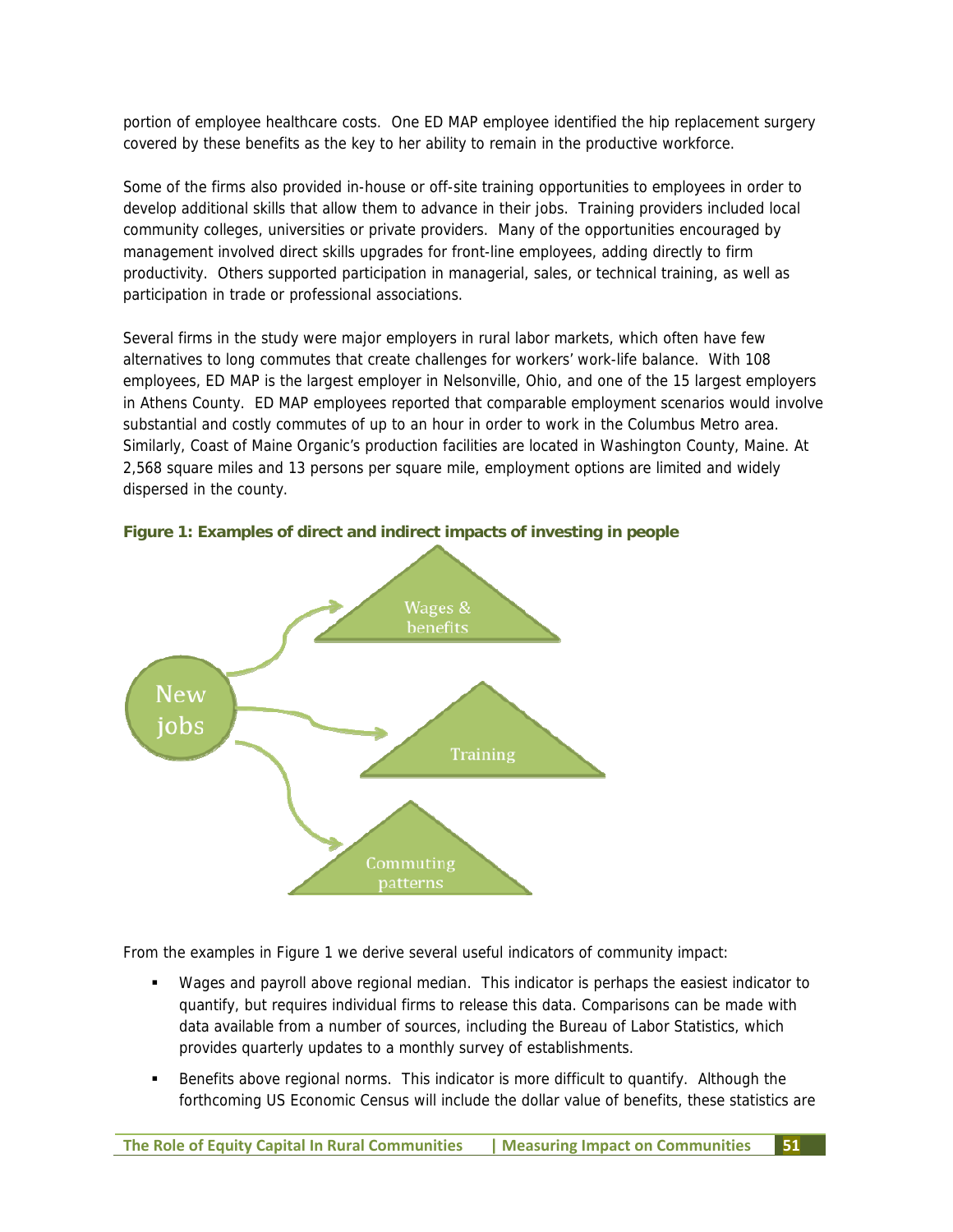reported only every five years. Often, data on benefits at the community level will often need to be collected through intensive interviews, as in this study.

- Investments by firms in employee training. As with employee benefits, this indicator is difficult to quantify through secondary sources, further emphasizing the importance of primary data from interviews for documenting community indicators.
- Expanded employment options and their impact on local commuting patterns. This indicator can be quantified from several public and private sources. One of the most accessible is the US Census Longitudinal Employer Household Dynamics "On the Map" online data mining tool. This tool blends data from several Census and economic sources to create maps at the zip code level which depict residential and workplace locations from and provide visual estimate of the density and character of job opportunities in a community.

**FLS Energy** plans, designs and installs solar hot water and solar electricity systems. Their clients are primarily corporations located in North Carolina, South Carolina, Tennessee and Virginia.

**Location**: Asheville, NC **Employment**: 40 people **2008 Revenues**: \$1.4M **Debt Investment**: \$100,000 by Natural Capital Investment Fund.

#### **Building local assets**

We also see firms investing in building local assets. These activities build social capital in communities, and contribute to the financial and natural capital of communities.

Local asset building can occur very directly though local sourcing. For example, ED MAP buys boxes and printing services from local suppliers in Athens County. Protein Discovery purchases electronics supplies from a source in Northeast Tennessee. FLS Energy obtains most basic supplies locally. These local input purchases by firms, along with local consumer purchases by firm employees, have secondary impacts that help expand opportunities and create wealth in local economies.

Some firms in the study engaged in various forms of philanthropy. Most were traditional, externallydriven investments in community organizations, like an Opera House or a Basketball Tournament in Nelsonville, Ohio, a volunteer fire department in Berkley Springs, West Virginia, or a community garden in Washington County, Maine. In an era of corporate instability, these investments by local companies are often a valuable legacy for the community.

ED MAP takes this legacy to another level with a conscious effort to provide support for individual employee events and activities. These investments create not only a company legacy in the community, but also a high level of employee loyalty and a reputation in the broader community as the employer of choice. If ED MAP continues with a possible move across the county, and as the company believes most current employees stay with the firm, Nelsonville may experience two types of impacts. Firm-driven philanthropic investments may move to the new location, while employee-driven philanthropic investments remain in Nelsonville.

Investment in local assets can occur indirectly as well, as business' local partners become part of a cluster or network of firms engaged in best practices that improve competitiveness of all the firms.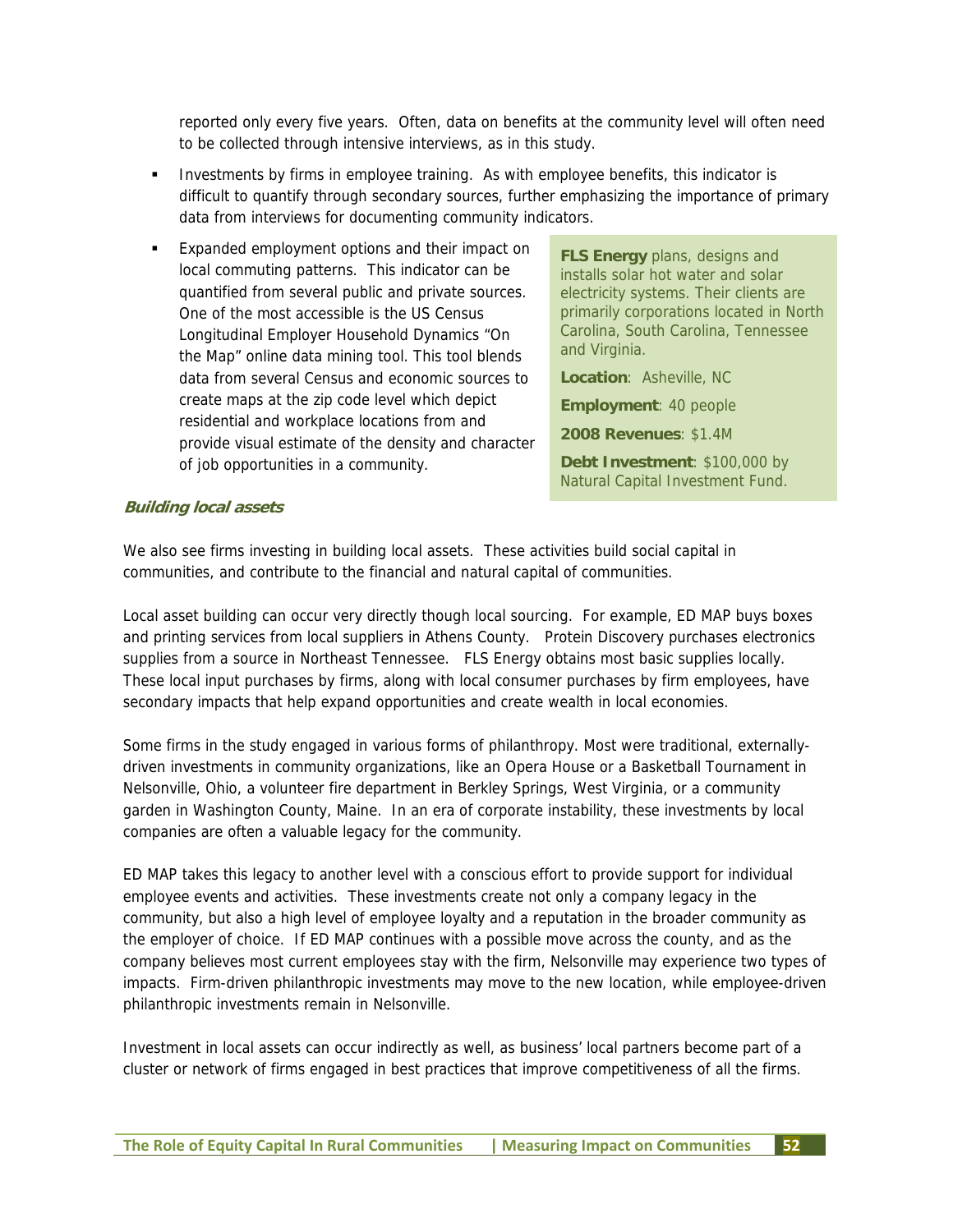For example, Coast of Maine Organic Products has been part of a technical assistance network and participates in a state-sponsored "Compost College" to promote best practices.

Such a network of model firms may play a role in diversifying a community's industrial base and increasing local flows of capital, accompanied by more diverse employment opportunities and an infusion of new skills and talent into the local labor market. This process is beginning in Knoxville, where Protein Discovery is a "poster child" for bringing technologybased workers and economic development activity to Downtown, with around some 40% of their scientific staff coming from outside the region. Their ability to attract high tech talent has put Knoxville on the map as an option for top-flight talent graduating from the region's research universities, who are increasingly interested in pursuing local employment. This process is allowing the region to grow and retain its own technology workforce.

This case is exceptional, however, as jobs at most firms were very good fits for the existing skills of the labor force in their communities. Most fill vacancies with

**Protein Discovery** develops and commercializes sample preparation technologies that enable more efficient mass spectrometry analysis. The company has developed three products: an original consumable and two instruments. Currently, Protein Discovery handles final assembly and sale of these products.

**Location**: Knoxville, TN

**Employment**: 18 people

**Venture Capital Investment**: \$1M by Memphis Biomed Ventures in 2003; \$600,000 with an \$184,000 extension by Southern Appalachian Fund (SAF) in 2006; \$10M led by Santé Ventures and joined by Memphis Biomed Ventures, SAF and Nashville Capital Network.

little effort, often through informal networks. For example, ED MAP employs many members of several extended families. ED MAP and FLS Energy also utilize local workforce centers to hire people with barriers to employment, many of whom advance to permanent positions with the firms.



**Figure 2: Examples of direct and indirect impacts of building local assets**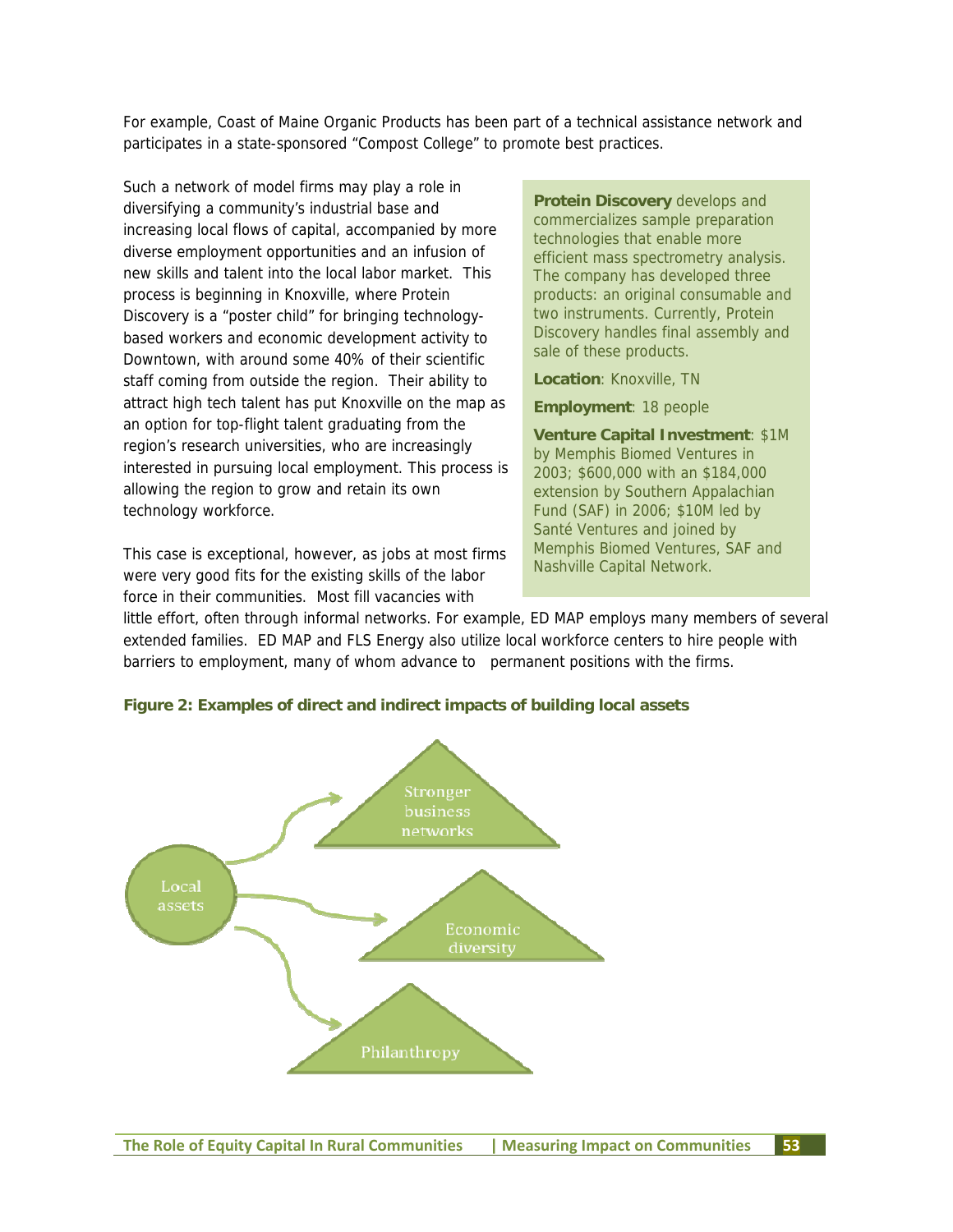From the examples in Figure 2 we derive several useful indicators of community impact:

- The extent and character of firms' effect on local business networks, both through local purchasing, as well as improvement of practices through buyer-supplier relationships. These indicators are highly firm-specific activities, requiring documentation primarily through interviews.
- The firm's impact on local economic diversity. This indicator is relatively complex, reflected for example in changing industry and occupational structures. Short-term impacts could be identified through interviews, but changes may be realized fully only after a number of years. The BLS quarterly employer survey provides an important and readily available data source for documenting long terms changes and impacts in industry and occupational structure.
- The specifics of philanthropic efforts. This indicator is sometimes very public and readily identifiable within communities, but can be hard to track even within the firms themselves. Efforts to document this indicator must rely largely on interviews as well.

#### **Catalyzing community change**

Lastly, firms serve as a catalyst for policy changes and investments by community partners, especially those that support both business growth and entrepreneurial or business development activities at the regional or community level. These activities impact social, human and financial capital in communities, as well as their stock of technological capital in some cases. Some of these activities involve soft changes, such as new networks, partnerships, or marketing strategies. Others involve hard commitments of cash invested in staff, capital projects, and physical infrastructure.

The presence of ED MAP and its lead funder Adena Ventures in Athens County stimulated the most dramatic policy changes we identified in our research. ED MAP has become a touchstone in Southeast Ohio, and a prime example used by government and university actors to illustrate their economic development initiatives. Since Adena invested in ED MAP, Athens County has replaced a traditional economic development organization with one focused on entrepreneurial development, and a regional angel investor network has been launched. In addition, Ohio University (OU) invested in entrepreneurship by launching an on-campus incubator and several new programs, some of which were funded by a \$400,000 grant to work with Adena to promote technology companies. OU also partnered with Adena Ventures to successfully pursue a \$15 million state grant to support operational assistance to firms and launch seed and angel funds in the region.

The close connections between Protein Discovery, its funder SAF, and informal and formal leadership

#### **Washington Homeopathic**

**Products** produces and distributes over 1,700 remedies to individuals, physicians and veterinarians. The company maintains a store front in addition to their production facility. Washington Homeopathic carries products of other homeopathic remedy manufacturers (both domestic and international), sells to over 50 distributers and does private labeling for more than 35 companies.

**Location**: Berkley Springs, WV

**Employment**: 38 people

2008 Revenues: \$2,345,350

**Debt Investment**: approximately \$400,000 contributed by WVEDA, Natural Capital Investment Fund subordinated, contributing \$310,000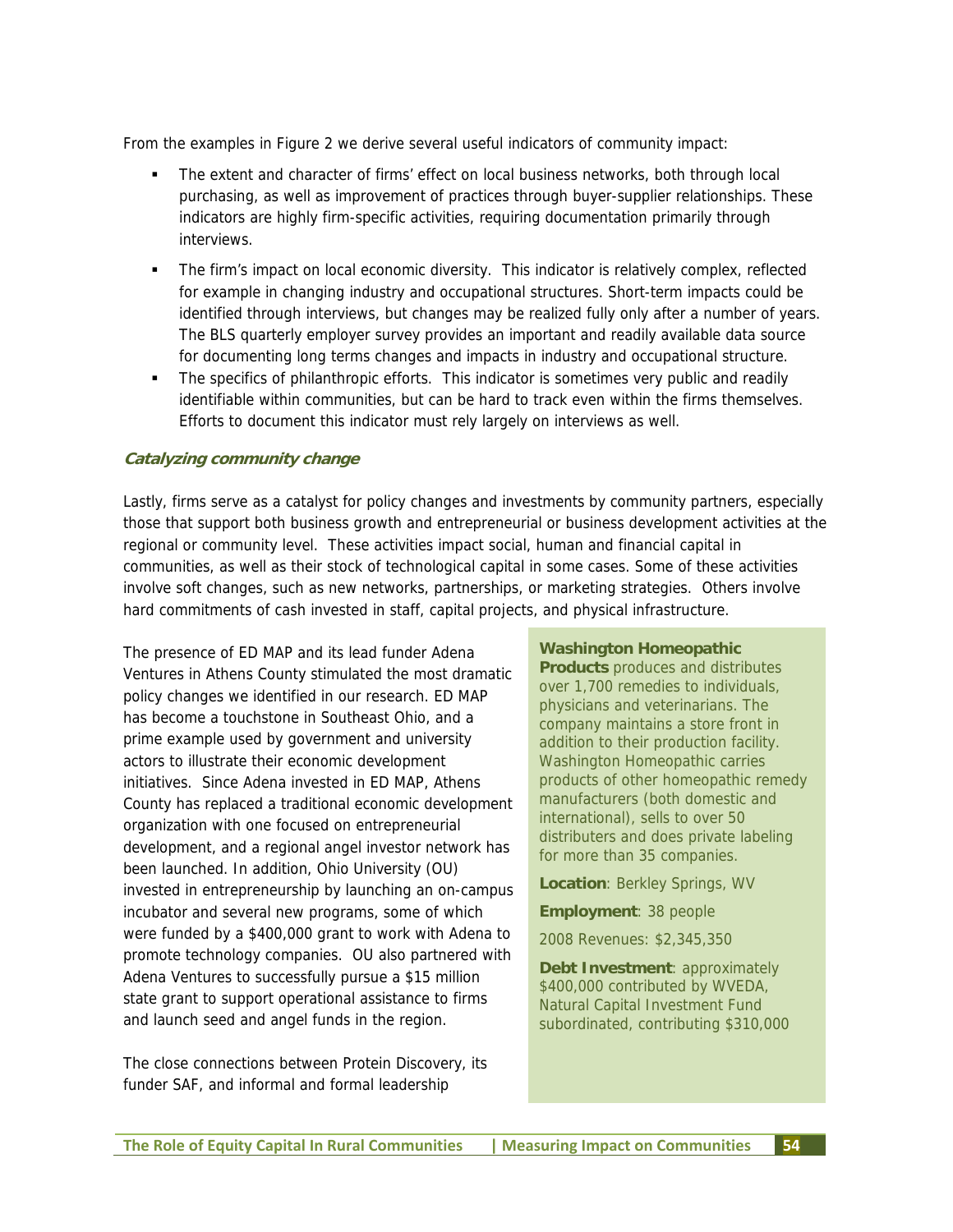networks around Knoxville, have placed the firm at the center of a new Knoxville. The downtown Knoxville area now serves an important role in the technology-based economic development activities that are increasingly important to the region. Washington Homeopathic's production of alternative medicines already fit with the existing spa-lifestyle marketing of Berkeley Springs. Local officials describe Washington Homeopathic's operations as an important contribution to that narrative.

Other communities partnered with firms to leverage a firm's presence to elicit private or public investments in upgraded infrastructure. Coast of Maine Organic Products received a Community Development Block Grant of nearly \$500,000 for construction of facilities. Protein Discovery's office and lab space in downtown Knoxville was created with \$200,000 leveraged from public sources. ED MAP's power and telecommunication needs led private utilities to make investments in the local electric grid and broadband fiber capacity, while ED MAP has substantially reinvested in its physical plant themselves. All of these investments, especially in infrastructure capacity, have durable impacts that extend well beyond the life of the firm.



**Figure 3: Examples of direct and indirect impacts building community capacity** 

From the examples in Figure 3 we derive several useful indicators of community impact:

- Policy or programmatic changes involving new commitments by organizations to "hard goods." Examples of this indicator include investments at the local level in new facilities or personnel that advance the community's capacity to support or promote business development. This indicator is identified readily through local sources of secondary data, but interviews are likely necessary to develop a detailed understanding of the scale and scope of these commitments.
- Community networks, which are the "soft" counterpoint to "hard" policy or programmatic commitments. Examples might include a change in attitude or priorities by existing organizations, or changes in practices at partner organizations undertaken to support new investments. These indicators are derived from local interviews with local stakeholders.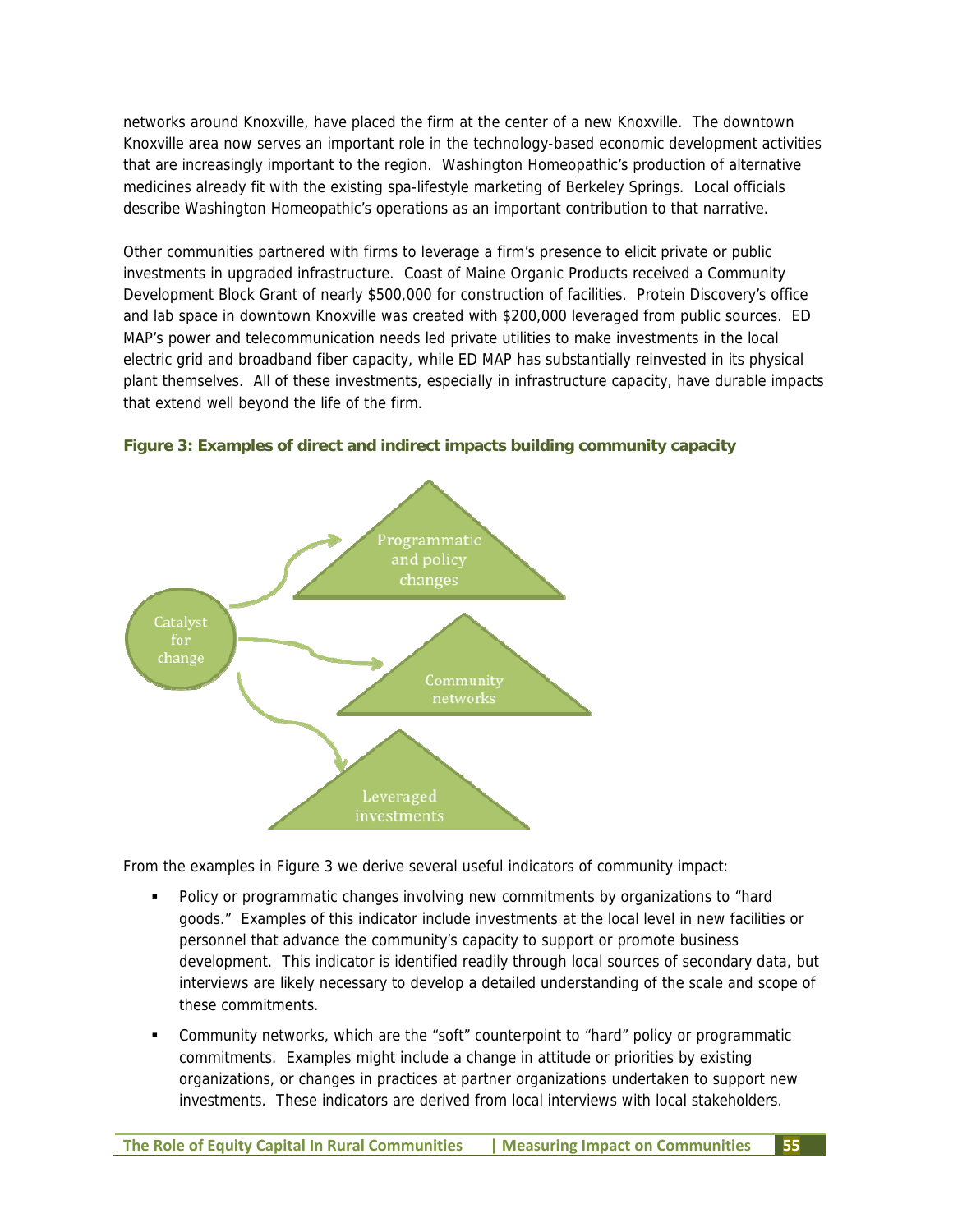Leveraged public or private investments resulting from the fund or business activity. One example is the new lab space for Protein Discovery. This indicator is perhaps easy to quantify but harder to spot. Secondary data on these investments can be found in a variety of sources, but again local interviews are key for uncovering data on these impacts.

## **Conclusions on Community Impact**

The triple bottom line (TBL) concept was useful both as a rhetorical device and as an organizational framework to begin our study of firms supported by venture or patient capital investments in rural and small metropolitan areas. However, we found a selection of TBL concepts related to investing in people, building local assets, and catalyzing community change to provide a more relevant classification of returns to community. In the cases we researched, the indicators within these categories suggest the investments returned benefits in most areas of the community capital framework.

Table Two displays a summary of the categorized indicators we describe: **investing in people**, through wages and benefits above local norms, investments by firms in training individual workers, and expanded employment options and their impact on local commutes; **building local assets** through firm actions that expanded local business networks, stimulated economic diversity, and advanced local philanthropy; **catalyzing community change** through policy or programmatic changes, strengthening of community networks and community capacity to interact with business, and leveraging firm and fund investments to stimulate public or private investments.

| <b>Categories</b> | <b>Indicator</b>                    | <b>Major data</b><br>sources             | <b>Primary relevance to</b><br>community capital framework |
|-------------------|-------------------------------------|------------------------------------------|------------------------------------------------------------|
| People            | <b>Wages and</b><br><b>benefits</b> | <b>BLS</b> data and<br><b>interviews</b> | Social, human, and financial                               |
|                   | <b>Training</b>                     | <b>Interviews</b>                        | Social, human, and financial                               |
|                   | <b>Commuting</b>                    | <b>Census LEHD</b><br>data               | Social, human, and financial                               |
| Local assets      | <b>Business</b><br>networks         | <b>Interviews</b>                        | Social and natural                                         |
|                   | <b>Fconomic</b><br>diversity        | <b>Interviews</b>                        | <b>Financial</b>                                           |
|                   | Local<br>philanthropy               | <b>Interviews</b>                        | <b>Social</b>                                              |
| Catalyzing change | <b>Policies and</b><br>programs     | <b>Interviews</b>                        | Social, human, and financial                               |

# **Table Two: Summarizing community indicators**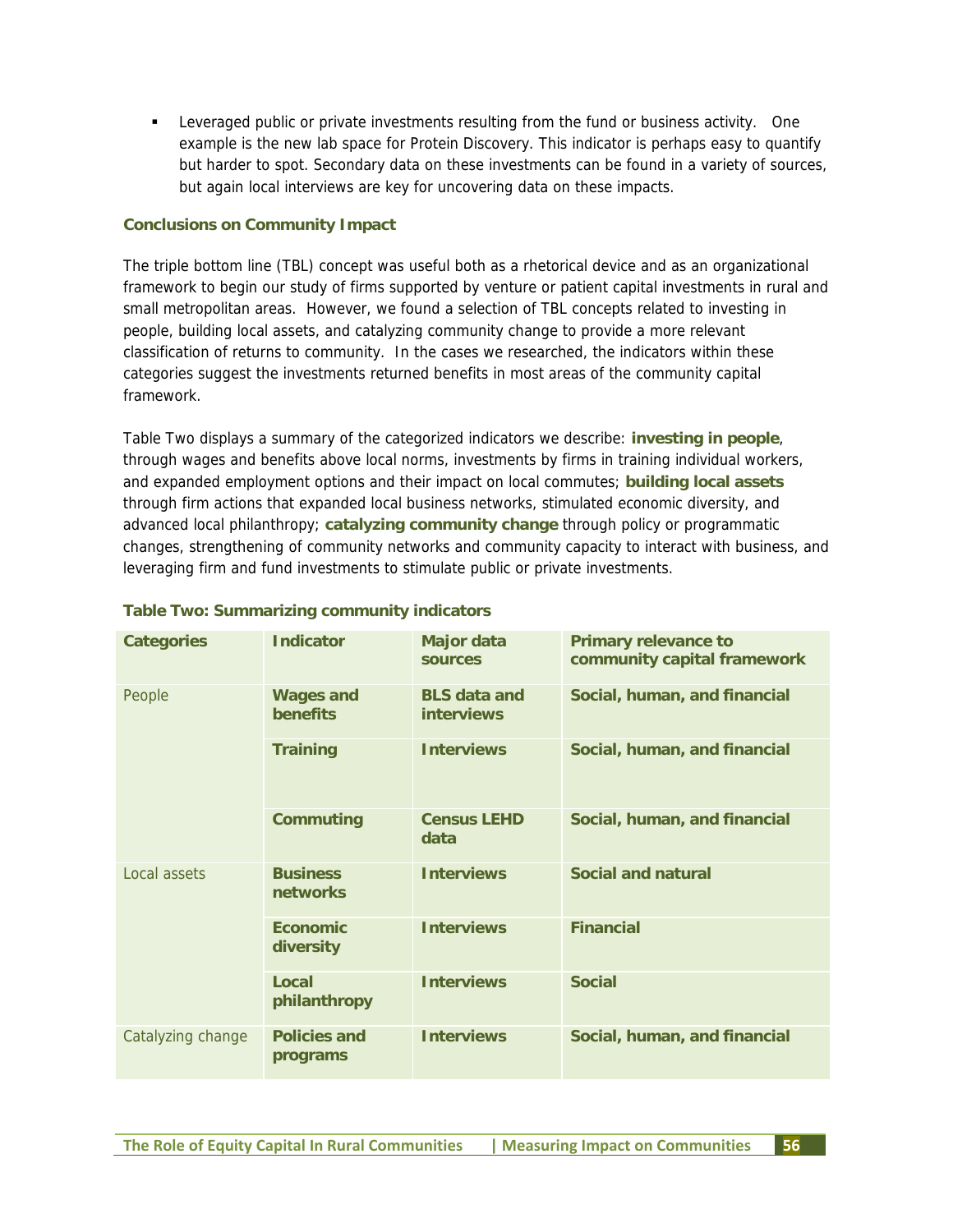| <b>Community</b><br>networks    | <b>Interviews</b> | Social, human, and financial |
|---------------------------------|-------------------|------------------------------|
| Leveraged<br><b>investments</b> | <b>Interviews</b> | <b>Technological</b>         |

The ability of foundations, investment funds, or communities to tell stories about the impact of businesses in rural and small metropolitan communities depends on their commitment and capacity to invest time and resources in accessing and developing this data. Development of most of these indicators requires data collection at the local level through an interview process, which reflects the intense activity on the local scale by many of the businesses in this study. This type of information typically does not appear in secondary data sources, and the identification of business and community networks in particular will require careful observation of formal and informal process at the local level.

While several firms in our study had important social and environmental considerations imbedded in their business model, we found few explicit efforts to drive a broader TBL agenda, particularly on environmental issues. Among the TBL concepts aligned with our categories and indicators, economic impacts clearly predominate. These are followed by social inclusion, followed by environmental impacts on the margins at best. This conclusion may have been influenced by the scale at which community was defined for our study. For instance, if larger regions had been the focus, rather than rural communities and small metropolitan areas, environmental or other indicators may have emerged through our discussions.<sup>15</sup>

The qualifications placed on our conclusions highlight a need for further research along these lines. For example, developing a significantly larger number of case studies could uncover firms with robust environmental programs and suggest stronger indicators for environmental impacts at the community level. As an alternative to such post-hoc analysis, communities might use these indicators to supplement job count and capital investment numbers, the metrics traditionally incorporated into performance agreements when launching partnerships or making investments.

-

<sup>&</sup>lt;sup>15</sup> CEI Ventures, for example has supported research into the environmental benefits for the State of Maine from Coast of Maine Organic.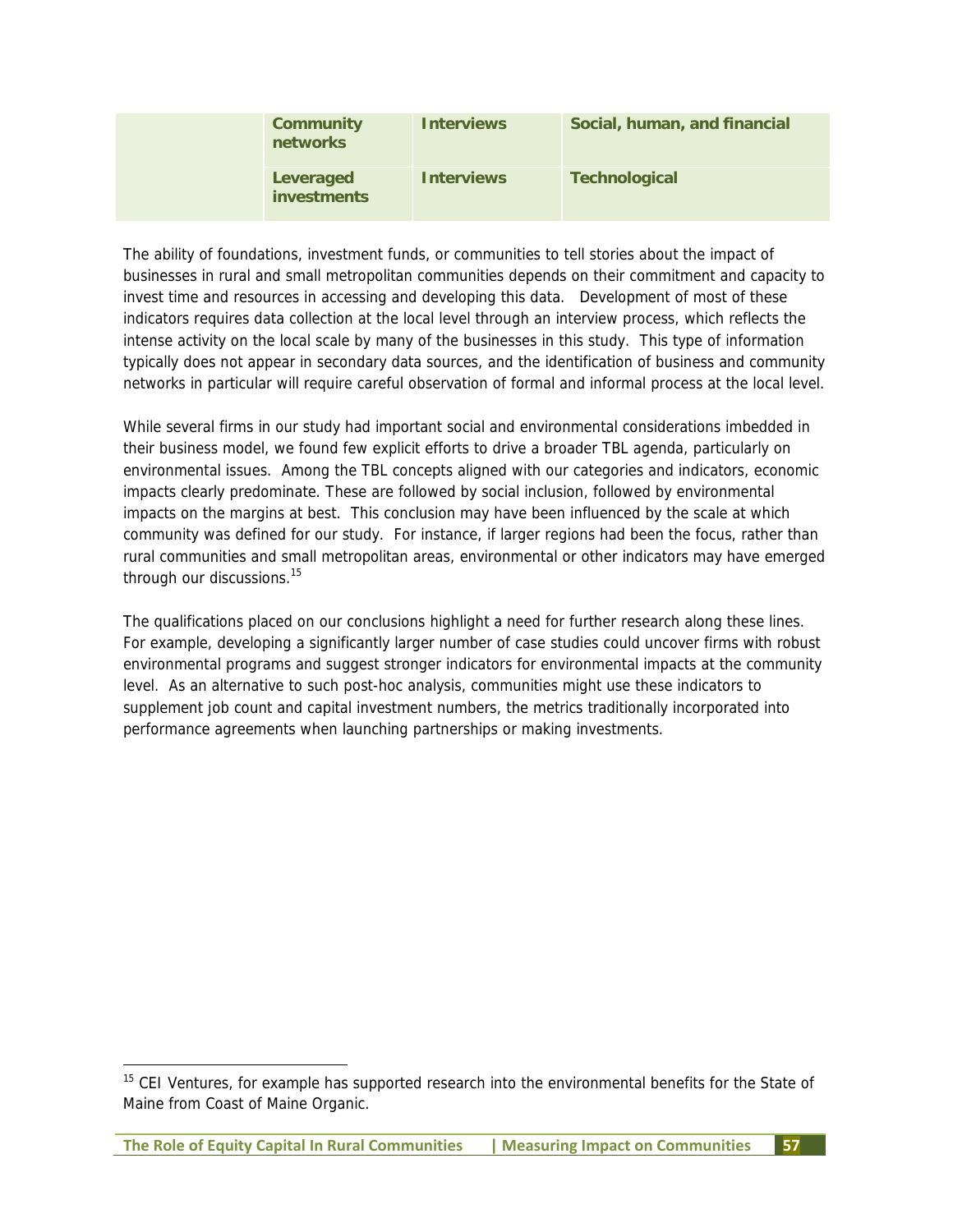#### **Firm Profiles**

#### **Coast of Maine Organic Products** produces organic soils, composts, mulches and fertilizers.

The company bags, sells and distributes its products seasonally. Its production facility is operated in Washington County by 3 full time employees, while the company's sales and administrative staff is based in Portland.

**Location**: Portland and Machias, ME

**Employment**: 9 people full time, 5-7 seasonally

**2008 Revenues**: \$4M

**Venture Capital Investment**: \$600,000 in three tranches, led by CEI Ventures and joined by Great Eastern Mussel Farms and the Small Growth Fund.

#### **Overview16**

-

Coast of Maine Organic Products (COM) was started as a venture company by Carlos Quijano and Great Easter Mussel Farms in 1996. CEI ventures provided a \$25,000 working capital loan which financed a feasibility study. The company's first commercial year was 1997. Originally, the company sold its products only in northeast New England, with sales at \$777,000 in 2001. Presently, COM distributes as far as Virginia with revenues greater than \$4M.

Over its first five years, COM raised \$600,000 from Great Eastern Mussel Farms, CEI Ventures, and Mr. Quijano. CEI Ventures' investment was critical to the formation of COM, and was primarily used as working capital. CEI provided little formal operational assistance to the company, but CEI Ventures has been active on the Coast of Maine board of directors and has engaged the company with substantial informal consult.

CEI Ventures' interest in COM stems from the company's ability to provide employment in low income areas of Maine. COM employs 3 people full time in Washington County, Maine's most rural county and also the county with the highest unemployment rate. Five people are employed full time in Portland, Maine in a low income census tract area. COM has received a \$500,000 Community Development Block Grant (CDBG) to create 5 jobs, and a Maine Department of Economic and Community Development Grant to pay for site cleanup, installation of environmental controls, and ongoing human resources work.

<sup>&</sup>lt;sup>16</sup> Information from company related interviews and http://www.coastofmaine.com/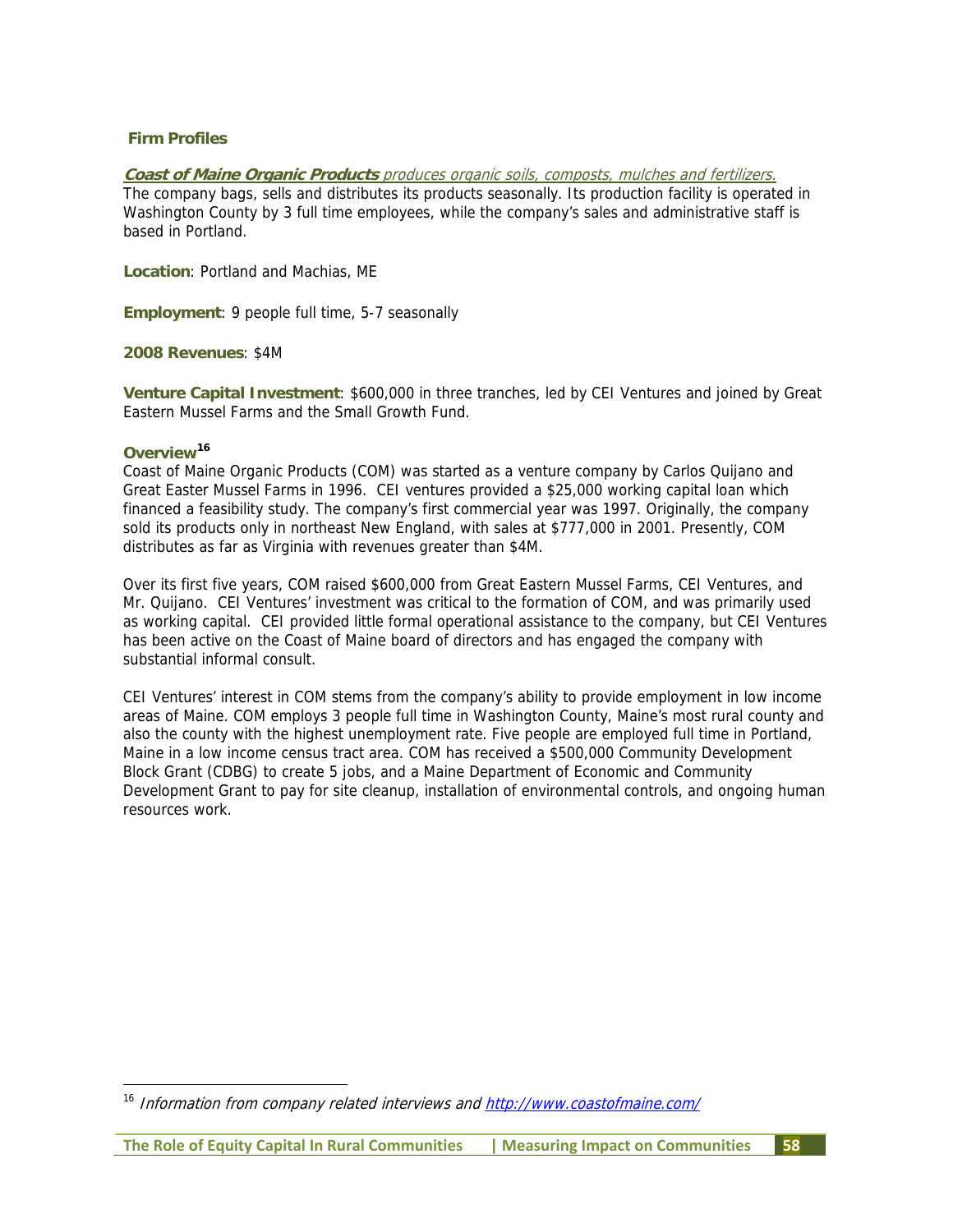# **Coast of Maine Organic Products Community Indicators**

| <b>Category</b>   | <b>Indicator</b>                       | Example(s)                                                                                                                                                                          |
|-------------------|----------------------------------------|-------------------------------------------------------------------------------------------------------------------------------------------------------------------------------------|
| People            | <b>Wages and</b><br><b>benefits</b>    | COM pays 80% of health benefits (including dental),<br>subsidizes a small life insurance plan, encourages<br>employee ownership and gives yearly bonuses.                           |
|                   | <b>Training</b>                        | Each employee of COM attends a week long session at<br>the Maine Compost School                                                                                                     |
|                   | <b>Commuting</b>                       | Employment options in Washington County are limited<br>and widely dispersed                                                                                                         |
| Local assets      | <b>Business networks</b>               | COM has been a part of a Maine technical assistance<br>network.                                                                                                                     |
|                   | <b>Economic</b><br>diversity           | Industry and skills needed already fit region, so an impact<br>on economic diversity was not apparent                                                                               |
|                   | <b>Local</b><br>philanthropy           | COM donates its product to community and municipal<br>gardens as well as organizations planting gardens for<br>cancer patients. COM sells its product to a food kitchen<br>at cost. |
| Catalyzing change | <b>Policies and</b><br>programs        | COM participates in the state-sponsored Maine Compost<br>School to promote best practices and promotes the<br>licensing and certification of compost products.                      |
|                   | <b>Community</b><br>networks           | COM has helped to establish and promote Maine's<br>Compost School.                                                                                                                  |
|                   | <b>Leveraged</b><br><b>investments</b> | COM has used a CDBG to increase their facility's<br>production capacity and create jobs. They are currently<br>applying for another CDBG.                                           |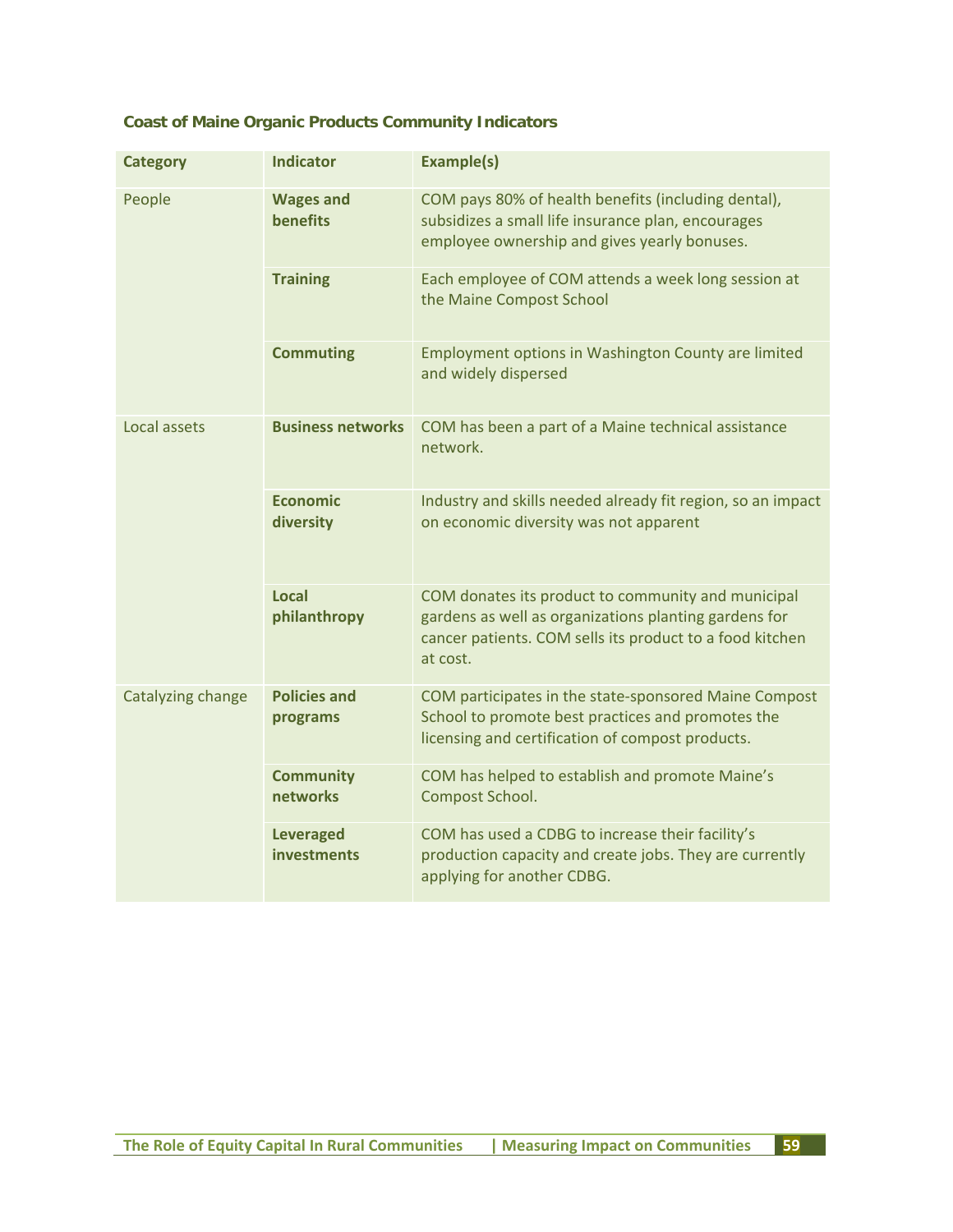#### **ED MAP** provides textbooks, educational materials and others services

**Location**: Nelsonville, OH

**Employment**: 108 people

**2008 Revenues**: \$4.8M

**Venture Capital Investment**: \$1.5M in 3 rounds led by Adena Ventures and OCA Ventures and joined by SJF Ventures.

#### **Overview17**

-

Dr. Michael Mark, co-founder and CEO of ED MAP, has been involved in textbook distribution for almost two decades. He and a number of colleagues established ED MAP, motivated by community colleges' need for a service oriented seller of textbooks and course materials. ED MAP has grown from an employer of 23 in 2004 to an employer of 108 this year. The company has grown steadily to reach \$4.8M in revenue. Its first major contract with the University of Phoenix represented 80 percent of the company's business in 2004, but now represents only 20-25 percent of ED MAP's revenue.

Adena Ventures and OCA Ventures joined with SJF Ventures to invest in ED MAP in 2004. The investment primarily allowed ED MAP to increase employment and effectively manage its growth. Additionally, Adena was able to offer ED MAP formal operational assistance through the New Market Tax Credit Program, which has been used to refine the company's business plan and assist its executive searches. ED MAP and Adena have collaborated to establish progressive HR policies, as both company and fund prioritize employee benefits. Such benefits include a tuition reimbursement program, employee training, 90-95 percent paid employee health insurance, an employee stock ownership plan for upper management, and 401k plans available for all employees.

As an extension of these benefits, ED MAP invests in employees' interests in the community. For example, ED MAP has supported sporting events, the March of Dimes, and a preschool; all at the request of its employees. In addition to these contributions to community endeavors, ED MAP's presence has promoted maintenance and expansion of public and private infrastructure in the town of Nelsonville. ED MAP's internet and electrical needs have improved the quality of services accessible for the entire town. Further, ED MAP's presence has promoted entrepreneurial activity as well as the understanding of equity capital throughout Athens County. Finally, Adena's investment in ED MAP has anchored its portfolio and thereby promoted its community influence beyond the technical assistance of its investments.

<sup>17</sup> Information from company related interviews and http://www.edmap.biz/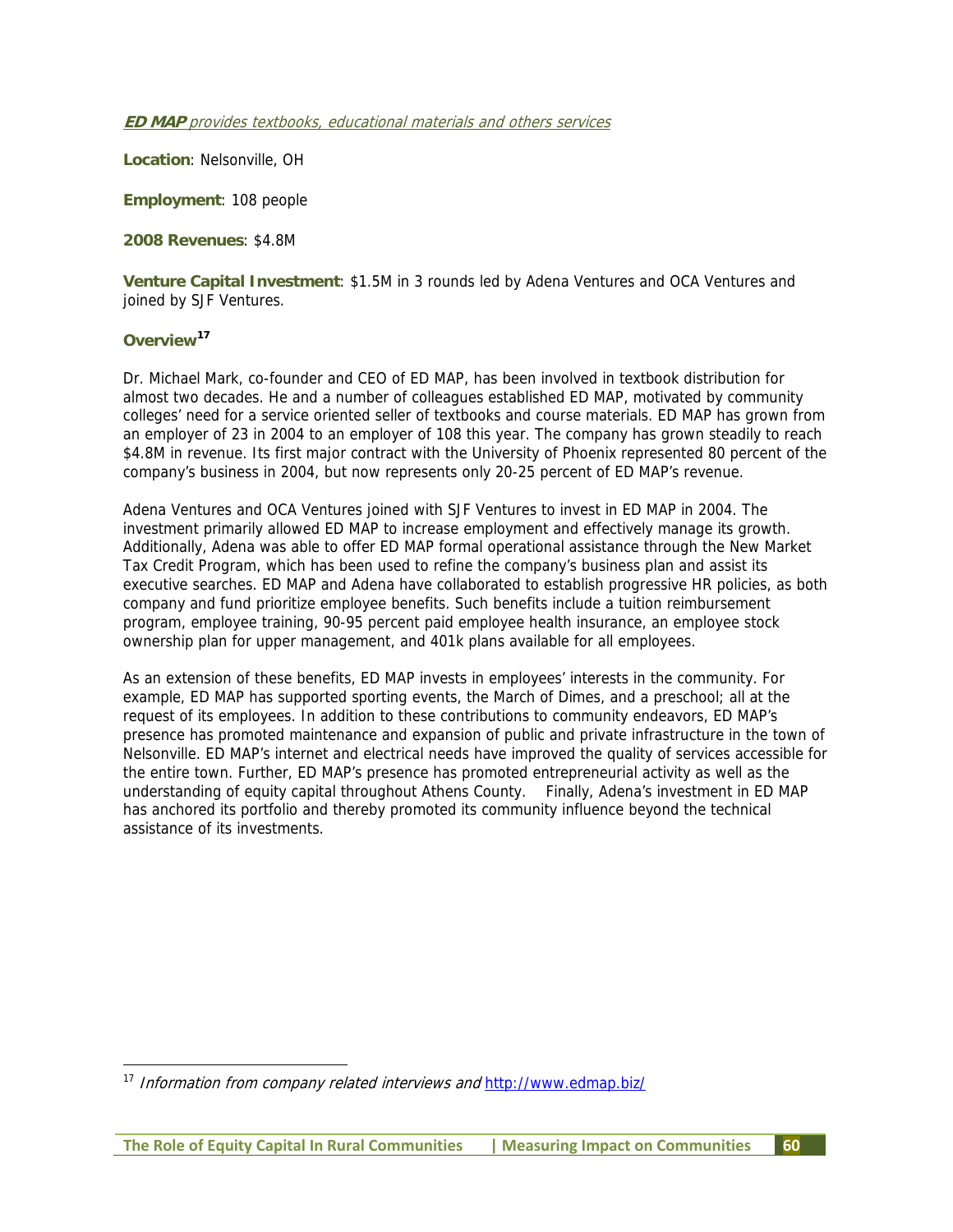# **ED MAP Community indicators**

| <b>Categories</b> | <b>Indicator</b>                       | <b>Example(s)</b>                                                                                                                                                        |
|-------------------|----------------------------------------|--------------------------------------------------------------------------------------------------------------------------------------------------------------------------|
| People            | <b>Wages and</b><br><b>benefits</b>    | ED MAP pays between 90-95% of health benefits,<br>matches 401k for all employees, and offers wages<br>averaging \$15/hour                                                |
|                   | <b>Training</b>                        | ED MAP pays for classes(e.g. software, accounting, etc)<br>on a case-by-case basis                                                                                       |
|                   | <b>Commuting</b>                       | There are no comparable private employers to ED MAP in<br>Nelsonville and few in Athens County                                                                           |
| Local assets      | <b>Business networks</b>               | ED MAP makes some local purchasing but not particularly<br>systematic or for high value-add inputs to firm                                                               |
|                   | <b>Economic</b><br>diversity           | Industry and skills needed already fit region so an impact<br>on economic diversity was not apparent                                                                     |
|                   | Local<br>philanthropy                  | ED MAP supports major community-wide projects and<br>actively supports activities involving individual employees<br>as a component of HR strategies                      |
| Catalyzing change | <b>Policies and</b><br>programs        | ED MAP and Adena's presence have encouraged county<br>government and university have invested in new<br>programs focused on existing business and business<br>incubation |
|                   | <b>Community</b><br>networks           | ED MAP and Adena's presence has inspired cultural shifts<br>in economic development organizations orienting<br>towards entrepreneurial development                       |
|                   | <b>Leveraged</b><br><b>investments</b> | ED MAP has invested in upgrades of its facility owned by<br>local non-profit incubator, and encouraged private<br>investment in upgrades to local infrastructure         |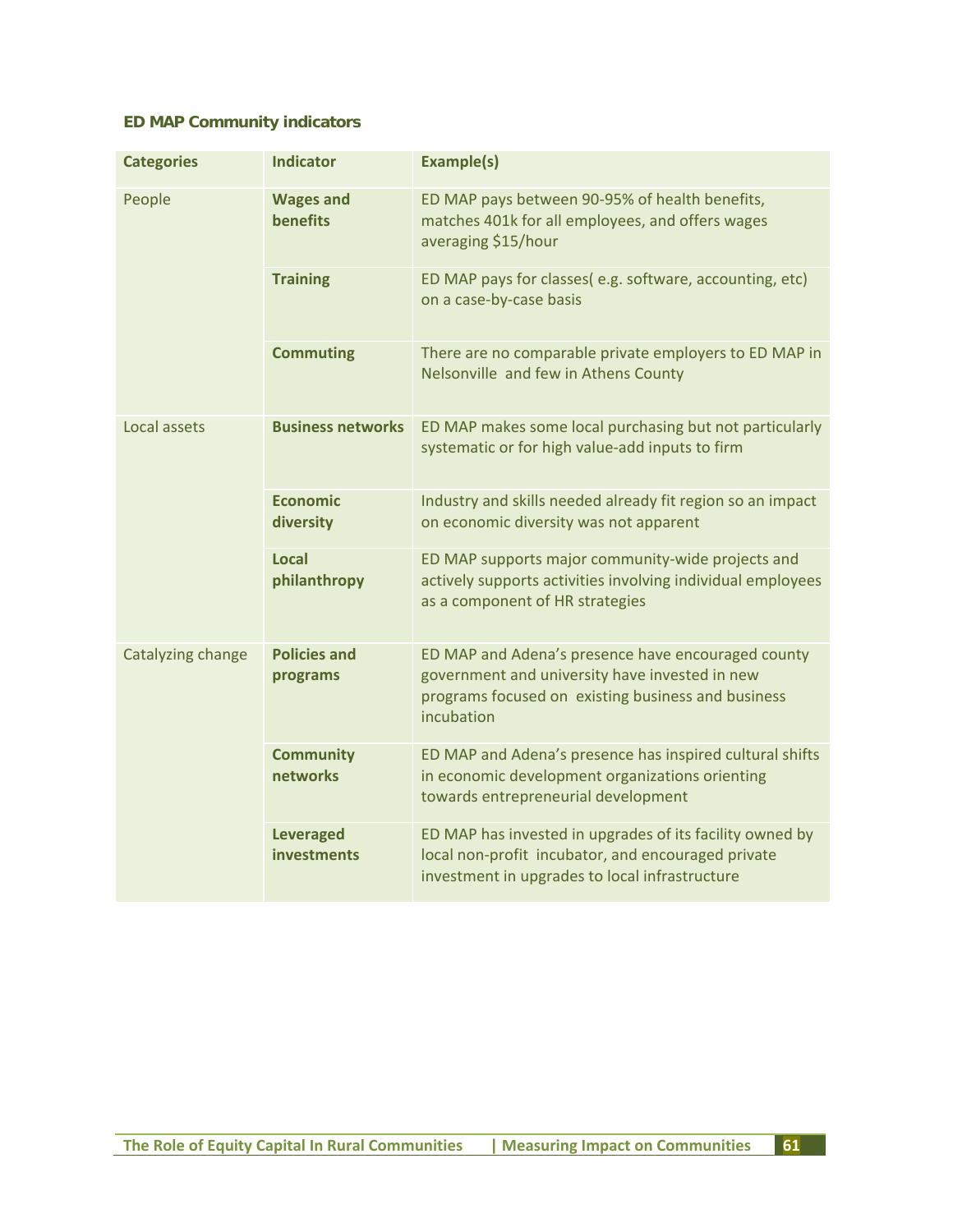#### **FLS Energy** plans, designs and installs solar hot water and solar electricity systems.

Their clients are primarily corporations located in North Carolina, South Carolina, Tennessee and Virginia.

**Location**: Asheville, NC

**Employment**: 40 people

**2008 Revenues**: \$1.4M

**Debt Investment**: \$100,000 by Natural Capital Investment Fund.

# **Overview18**

-

CEO Hardy LeGwin, along with two partners, founded FLS Energy in 2006. Initially, the company installed solar hot water systems in residences, but has served the commercial sector primarily ever since installing one of the nation's largest hot water systems for the Proximity hotel. The company's revenues have grown from \$187,000 in 2006 to \$1.4M in 2008. By late 2006, the company employed six people beyond the three founders. The company's employment reached 40 this year.

Mountain BizWorks referred FLS Energy to the Natural Capital Investment Fund (NCIF), which had granted Mountain BizWorks a \$50,000 working capital loan. NCIF loaned FLS Energy \$100,000, which primarily financed the enhancement of the company's internet capabilities. FLS Energy has developed agreements in which FLS owns the solar system that is installed at the client's facility, and sells the hot water the system produces to the client. This agreement reduces the costs of installing the system for their clients, creates a stream of capital for FLS for new projects, and also allows FLS Energy to collect and transfer tax credits for installing solar systems for public institutions.

As a result of its success, FLS Energy has become a more involved community employer. FLS energy accepts on-site training participants of the Asheville Green Opportunities Training Team (Asheville GO), a job training and placement program for at risk people in and around Asheville. FLS Energy has hired two such participants as full time employees. Additionally, FLS Energy recruits graduates of the Appalachian State University Appropriate Technology program.

| <b>Category</b> | <b>Indicator</b>             | Example(s)                                                                                                                                                                                                                                                                                          |
|-----------------|------------------------------|-----------------------------------------------------------------------------------------------------------------------------------------------------------------------------------------------------------------------------------------------------------------------------------------------------|
| People          | <b>Wages and</b><br>benefits | FLS Energy pays \$12-14/hr and matches 401k for all<br>employees                                                                                                                                                                                                                                    |
|                 | <b>Training</b>              | FLS Energy trains its employees to install and maintain<br>Photovoltaic and Solar Thermal systems. Additionally, the<br>company pays for its employs to be certified by the North<br>American Board of Certified Energy Practitioners and to<br>attend trainings offer by their solar manufacturer. |
|                 | <b>Commuting</b>             | There are comparably sized private employers to FLS<br><b>Energy in Ashville</b>                                                                                                                                                                                                                    |

#### **FLS Energy Community Indicators**

 $18$  Information from company related interviews and http://www.flsenergy.com/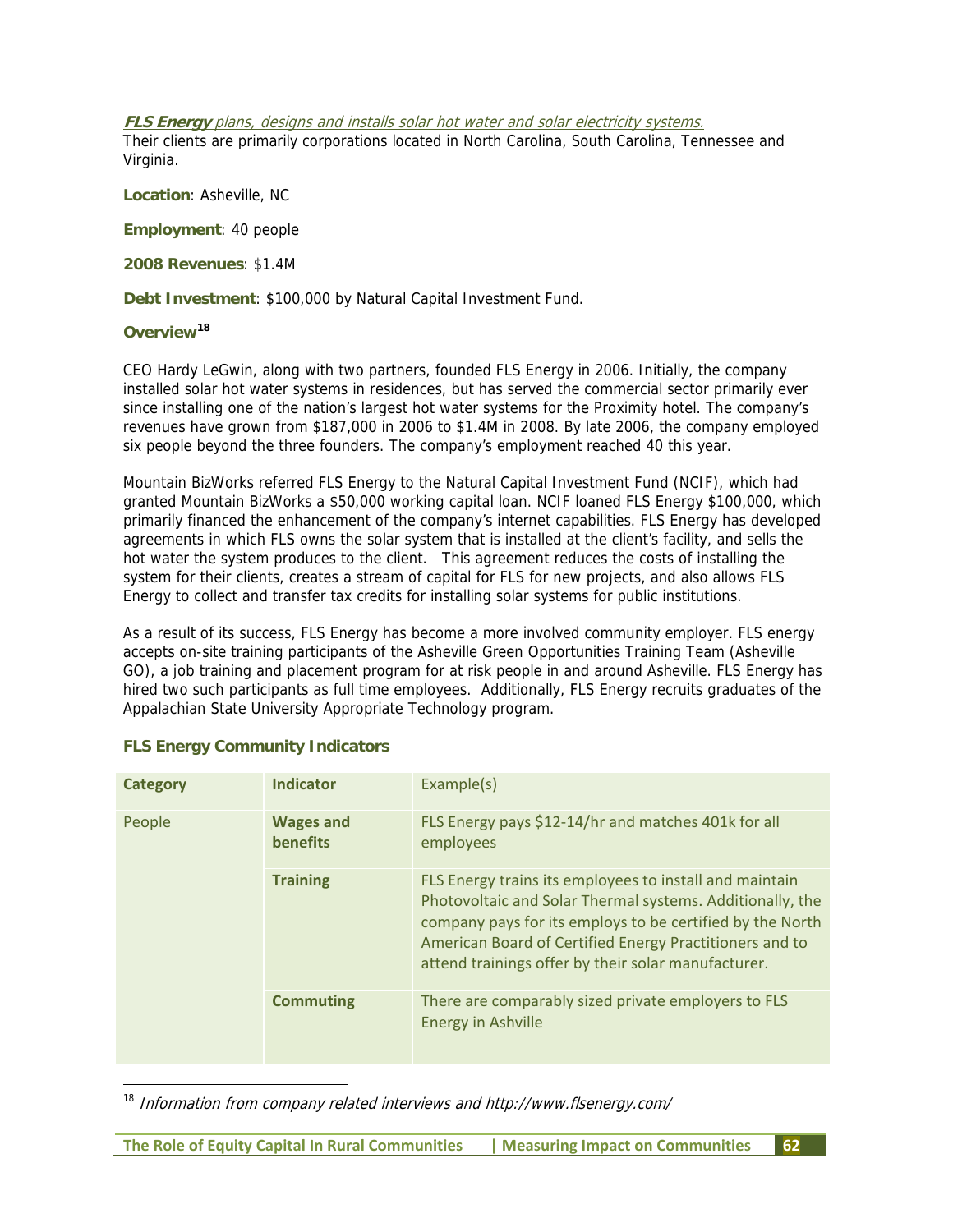| Local assets      | <b>Business networks</b>        | FLS Energy obtains all of its non-solar supplies locally.                                                                                                                                                                                    |
|-------------------|---------------------------------|----------------------------------------------------------------------------------------------------------------------------------------------------------------------------------------------------------------------------------------------|
|                   | <b>Economic</b><br>diversity    | Industry and skills needed already fit region so an impact<br>on economic diversity was not apparent                                                                                                                                         |
|                   | Local<br>philanthropy           | No examples                                                                                                                                                                                                                                  |
| Catalyzing change | <b>Policies and</b><br>programs | No examples                                                                                                                                                                                                                                  |
|                   | <b>Community</b><br>networks    | COM employs two people from the Ashville GO, a job<br>training and placement program for at risk people in and<br>around Asheville. COM actively recruits graduates of the<br>Appalachian State University Appropriate Technology<br>program |
|                   | <b>Leveraged</b><br>investments | No examples                                                                                                                                                                                                                                  |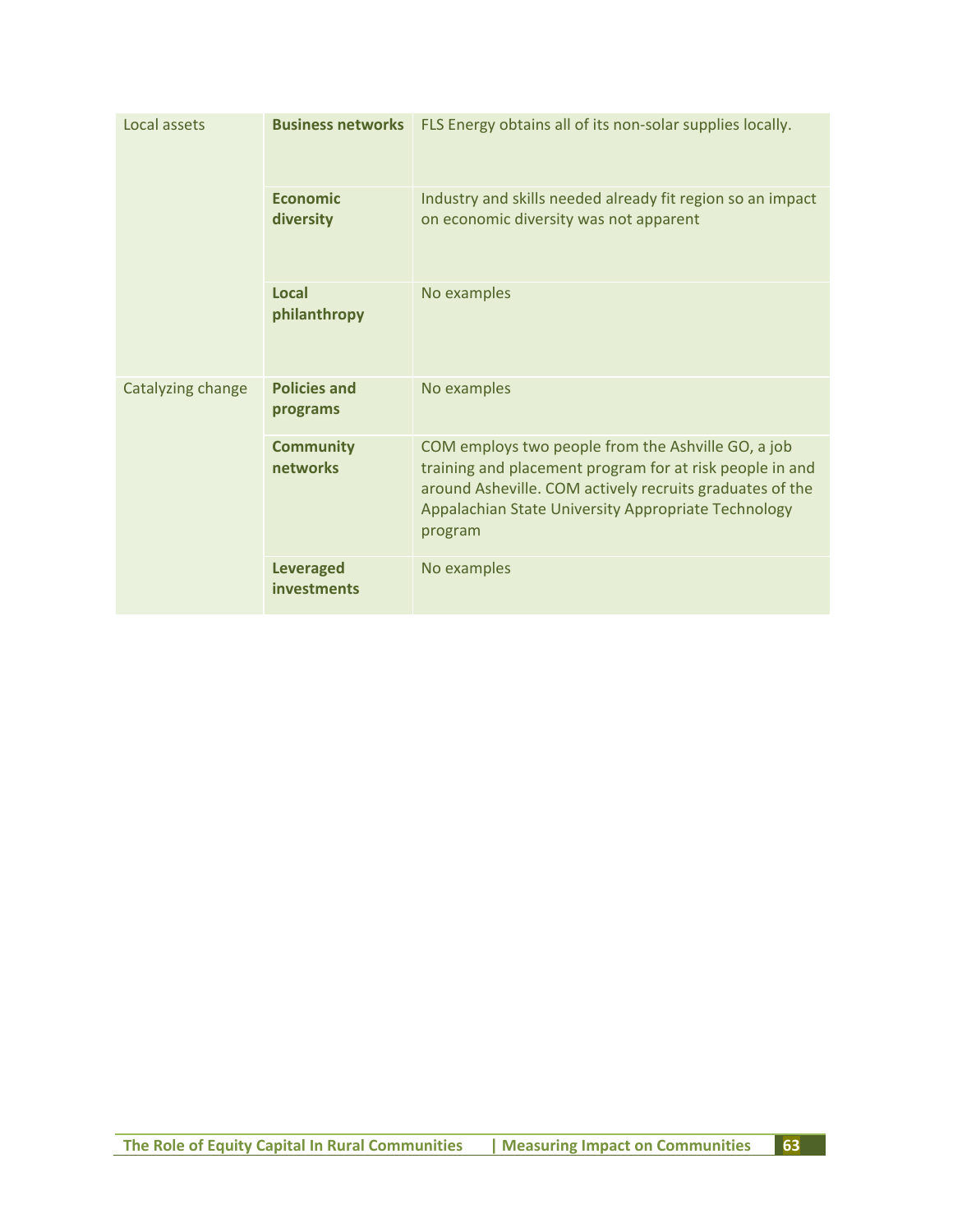#### **Protein Discovery** develops and commercializes sample preparation technologies

Protein Discovery's technology enables more efficient mass spectrometry analysis. The company has developed three products: an original consumable and two instruments. Currently, Protein Discovery handles final assembly and sale of these products.

**Location**: Knoxville, TN

**Employment**: 18 people

#### **2008 Revenues**:

**Venture Capital Investment**: \$1M by Memphis Biomed Ventures in 2003; \$600,000 with an \$184,000 extension by Southern Appalachian Fund (SAF) in 2006; \$10M led by Santé Ventures and joined by Memphis Biomed Ventures, SAF and Nashville Capital Network.

#### **Overview19**

-

Protein Discovery was founded by Chuck Witkowski in 2001 in order to commercialize technology licensed from Oak Ridge National Labs. Before its first equity investment, the company purchased space from a Knox County business incubator and rented labs at Oak Ridge. The company changed directions in 2004, after receiving a \$1M investment from Memphis Biomed Ventures. Protein Discovery sold the license of its original technology back to Oak Ridge, hired a talented technologist, and sought an investment to finance the research and development of a new product.

In 2005, SAF invested \$600,000 in Protein Discovery under the condition that the company moved its operations to an "Empowerment Zone" in a low income area of downtown Knoxville targeted for development by the city. Protein Discovery received an \$184,000 extension in 2006 and finished the development of its new product in 2008. Subsequently, Protein Discovery received an additional \$10M in equity funding lead by Santé Ventures and joined by previous investors: Memphis Biomed Ventures, SAF and the Nashville Capital Network. Presently, the company has now developed three products for use in mass spectrometry analysis: an original consumable and two sample preparation instruments. It has grown from employing 8 people in 2005 to 18 people today.

SAF has provided approximately \$200,000 in operational assistance to Protein Discovery since its original investment. That operational assistance included executive recruitment, web design, marketing, inventory analysis, training, engineering for the redesign of a product, and market research. Through the development of Protein Discovery, Mr. Witkowski has become a model entrepreneur in Knoxville, and his company is recognized as contributing significantly to the enhancement of Knoxville's distressed downtown area. Further, the company has been able to attract and retain talented life science technologists and researchers by providing substantial compensation and opportunities for professional development.

<sup>&</sup>lt;sup>19</sup> Information from company related interviews and http://www.proteindiscovery.com/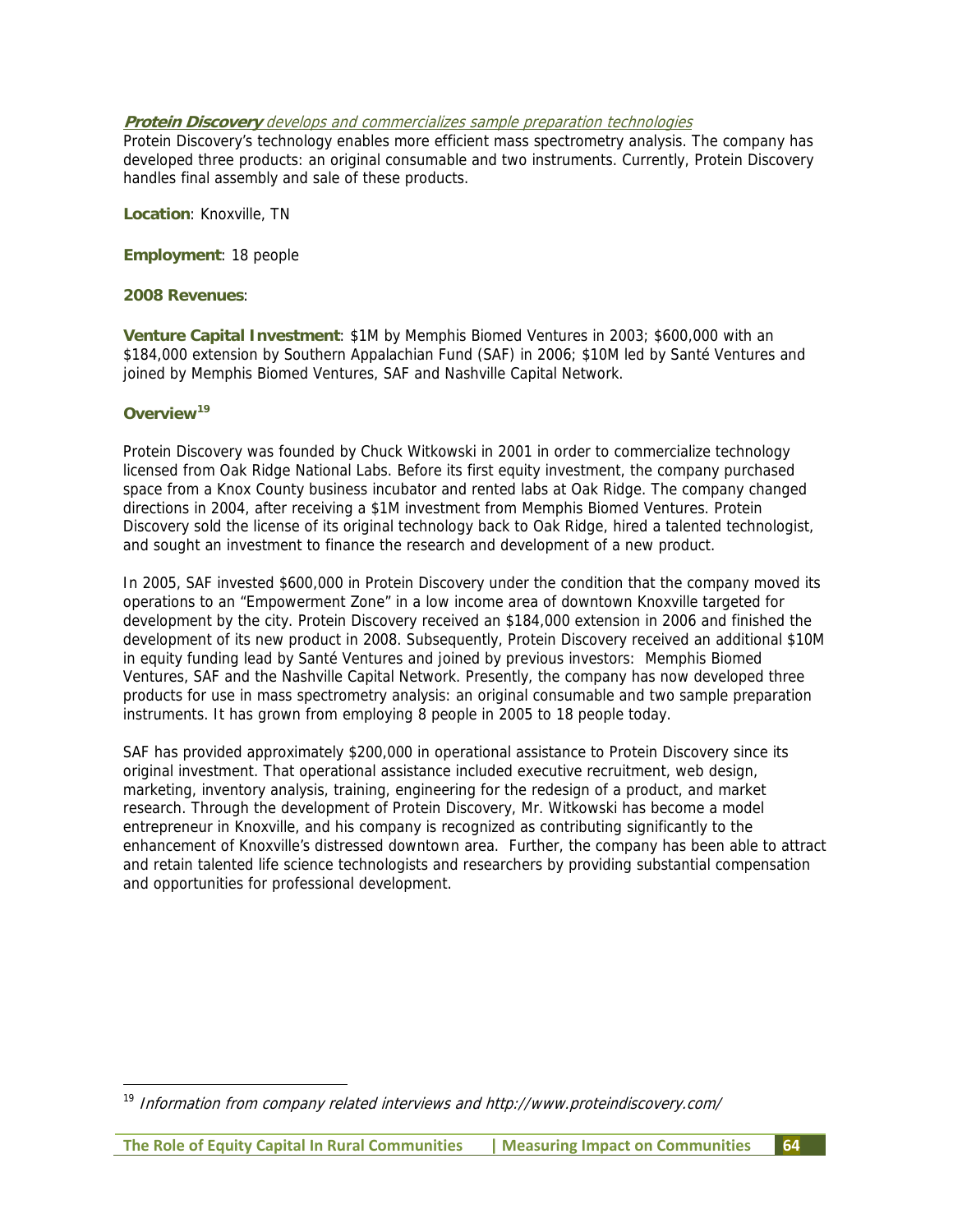# **Protein Discovery Community Indicators**

| <b>Categories</b> | <b>Indicator</b>                       | Example(s)                                                                                                                                                                                                                                     |
|-------------------|----------------------------------------|------------------------------------------------------------------------------------------------------------------------------------------------------------------------------------------------------------------------------------------------|
| People            | <b>Wages and</b><br><b>benefits</b>    | Protein Discovery pays 80% of health benefits, offers a<br>401k for all employees as well as stock option for all<br>employees                                                                                                                 |
|                   | <b>Training</b>                        | Protein Discovery provides access to Life Sciences<br>literature and sends its employees to the field's premier<br>conference                                                                                                                  |
|                   | <b>Commuting</b>                       | There are comparable private employers to Protein<br>Discovery in Knoxville                                                                                                                                                                    |
| Local assets      | <b>Business networks</b>               | Protein Discovery encourages the companies that<br>manufacture components of its products to adhere to<br>ISO 14001 standards. Additionally, Protein Discovery<br>purchases electronics supplies from a source in Northern<br><b>Tennessee</b> |
|                   | <b>Economic</b><br>diversity           | Protein Discovery has been used by Knoxville's local<br>government to exemplify the opportunities for<br>technology based economic development in downtown<br>Knoxville                                                                        |
|                   | <b>Local</b><br>philanthropy           | No examples                                                                                                                                                                                                                                    |
| Catalyzing change | <b>Policies and</b><br>programs        | Presence has prompted the Knoxville Chamber of<br>Commerce to promote entrepreneurship and location of<br>innovation disposed technology businesses in Knoxville.                                                                              |
|                   | <b>Community</b><br>networks           | Protein Discovery participates in Knoxville Chamber of<br>Commerce activities                                                                                                                                                                  |
|                   | <b>Leveraged</b><br><b>investments</b> | Protein Discovery leveraged \$200,000 from public<br>sources to build office and lab space in downtown<br>Knoxville                                                                                                                            |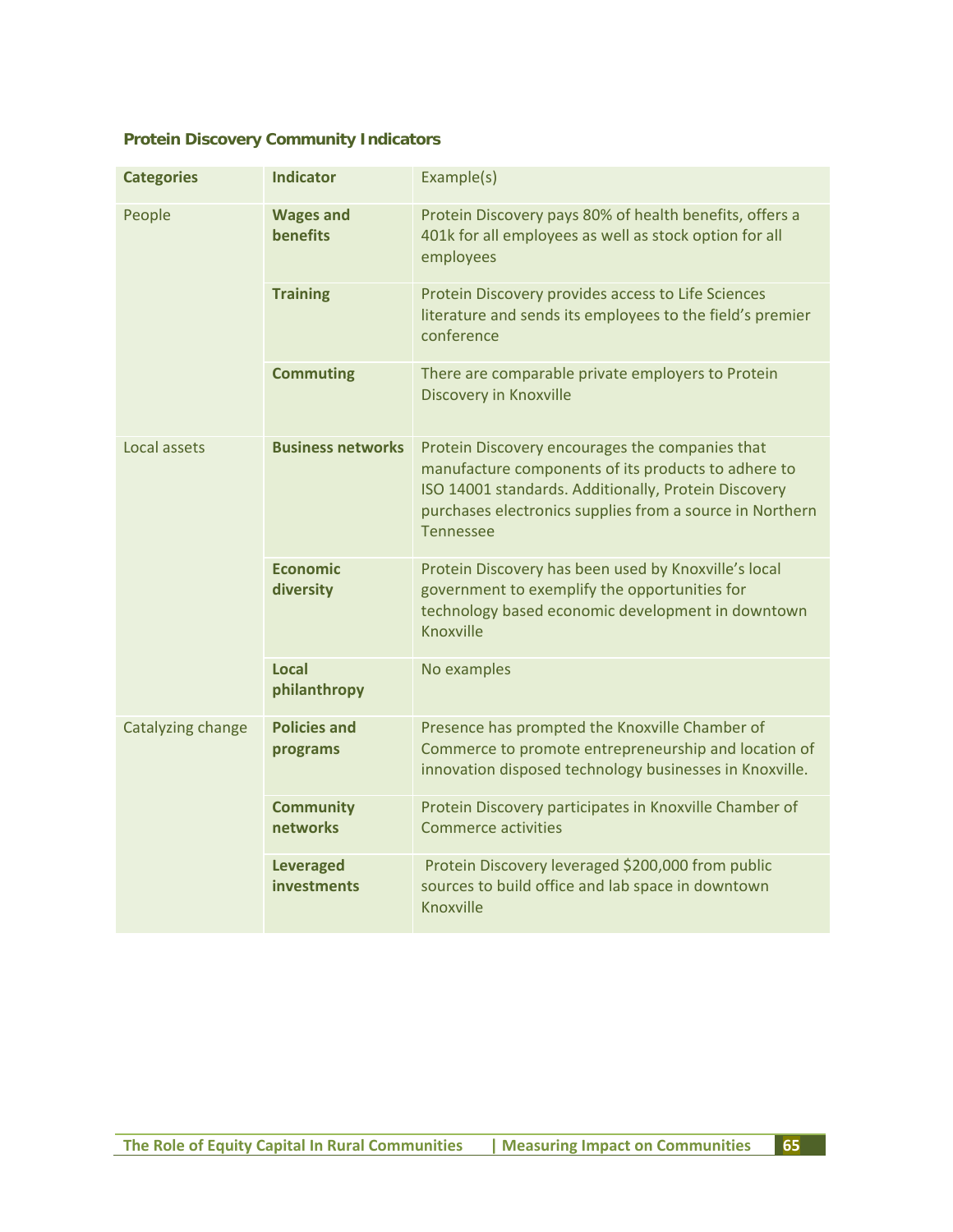#### **Washington Homeopathic Products** produces over 1,700 homeopathic remedies

Washington Homeopathic distributes their products to individuals, physicians and veterinarians. The company maintains a store front in addition to their production facility. Washington Homeopathic carries products of other homeopathic remedy manufacturers (both domestic and international), sells to over 50 distributers, and does private labeling for more than 35 companies.

**Location**: Berkley Springs, WV

**Employment**: 38 people

**2008 Revenues**: \$2,345,350

**Debt Investment**: Approximately \$400,000 contributed by WVEDA, Natural Capital Investment Fund subordinated, contributing \$310,000

#### **Overview**

Washington Homeopathic Pharmacy is a "full line" homeopathic pharmacy established in 1873. Joe Lillard and Linda Sprankle-Lillard bought the pharmacy with three employees in 1991 and renamed it Washington Homeopathic Products (WHP). In 1993 the company was beginning to outgrow its original facilities, prompting Mr. Lillard to invest approximately \$1M in a building in downtown Berkley Springs. To maintain its steady growth, WHP applied for the \$710,000 from NCIF and WVEDA in 2005. That loan, along with some personal financing, funded a new facility and \$65-70,000 of new equipment. WHP has grown to employ 38.

Beyond financing, NCIF has provided a small amount of technical assistance in the way of assistance with financial, operations, inventory and sales management. Further, NCIF advised WHP on its employee benefit structure. Employees receive full benefits, 70 percent paid by WHP after working with the company for three months, and have the opportunity to participate in an IRA plan in which the company will match three percent after employees work with the company for three years. Finally, NCIF has introduced WHP to the new market of veterinary medicine.

The presence of WHP and its efforts to maintain a homeopathy museum and store front enhance the spa town reputation of Berkley Springs. WHP contributes to the local fire department, individual schools in the area, and the Morgan Arts Council Berkeley Springs. Finally, the company buys small amounts of organic plant products from local farmers.

| Category | <b>Indicator</b>                    | Example(s)                                                                                                                                                                                         |
|----------|-------------------------------------|----------------------------------------------------------------------------------------------------------------------------------------------------------------------------------------------------|
| People   | <b>Wages and</b><br><b>benefits</b> | WHP pays 70% of health benefits, offers an retirement<br>plan for employees of three or more years in which the<br>company will match 3%, pays full time employees from<br>\$7.50/hr to \$27.00/hr |
|          | <b>Training</b>                     | WHP trains its employees to manufacture homeopathic<br>remedies                                                                                                                                    |
|          | <b>Commuting</b>                    | There are no comparable private employers to WHP in<br>Berkley Springs and few in Morgan County                                                                                                    |

#### **Washington Homoeopathic Products Community Indicators**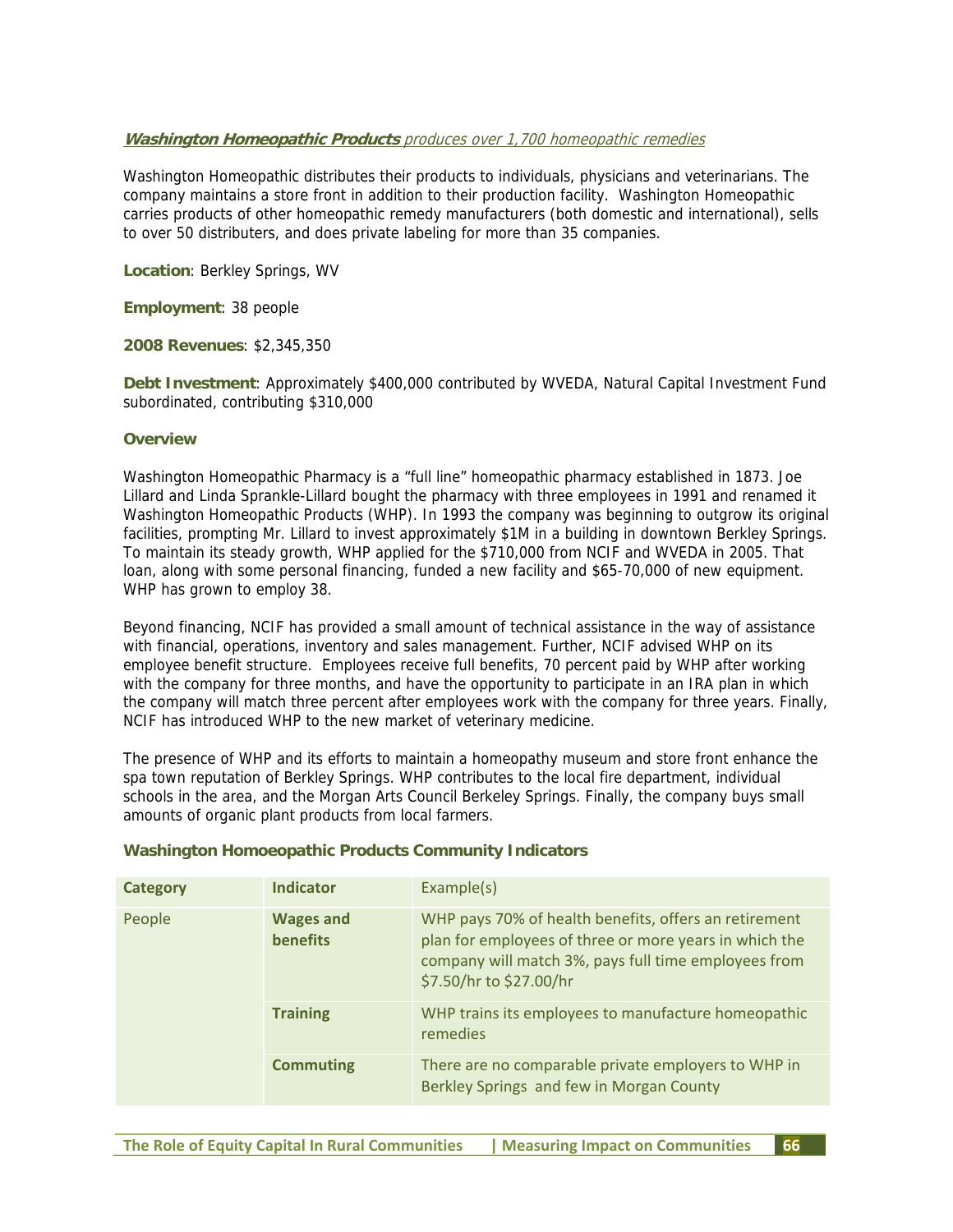| Local assets      | <b>Business networks</b>               | WHP purchases a small amount of plant materials from<br>local farmers                                                                   |
|-------------------|----------------------------------------|-----------------------------------------------------------------------------------------------------------------------------------------|
|                   | <b>Fconomic</b><br>diversity           | Industry and skills needed already fit region so an impact<br>on economic diversity was not apparent                                    |
|                   | Local<br>philanthropy                  | WHP gives donations to individual schools, the arts<br>council and the volunteer fire department                                        |
| Catalyzing change | <b>Policies and</b><br>programs        | WHP's presence supports efforts by local economic<br>developers to market the community to companies in<br>green/alternative industries |
|                   | <b>Community</b><br><b>networks</b>    | WHP's store front, museum and concept enhance the<br>existing spa-lifestyle narrative in Berkley Springs.                               |
|                   | <b>Leveraged</b><br><b>investments</b> | WHP has built a new facility in the counties' US 522<br>business park                                                                   |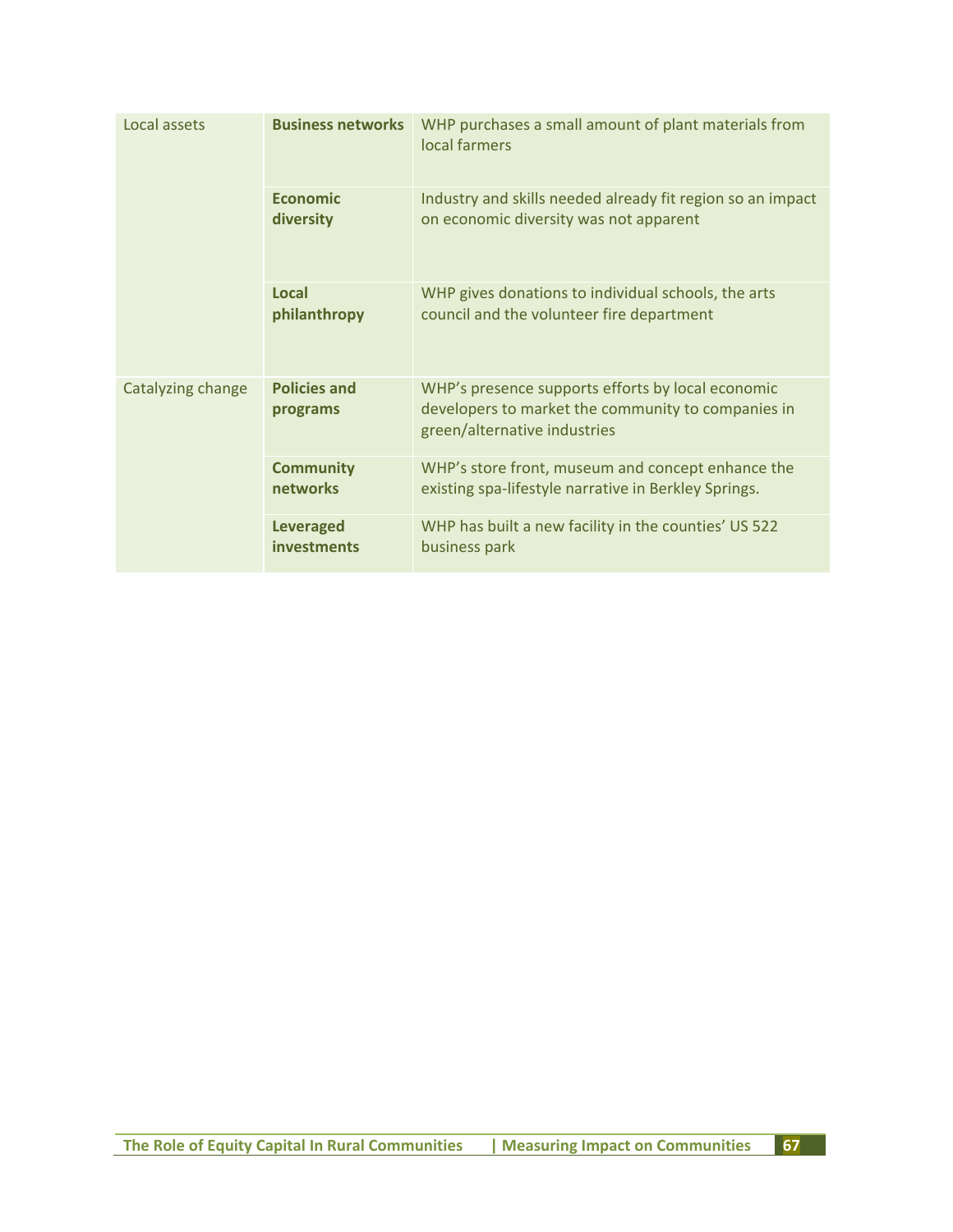# **Project Conclusions**

The project began as an exploration of equity capital in rural communities: what was the impact of such capital and how did this capital help to promote wealth creation within a triple bottom line framework. In this initial stage of the project we interviewed several funds to understand how they applied equity capital in rural regions. We then used this information to explore three more in-depth issues: the degree to which investments in rural or underserved areas perform differently from regions with more VC capital; the extent to which advisory services and triple bottom line practices provide knowledge and networks to enhance business performance; and the extent to which this combination of financing and services has a broader impact on communities.

At the end of the day, what did we learn from this project? What are the take-away messages about the role of equity capital in rural communities?

#### Performance Take-aways

- Equity and near equity funds have a niche role in providing capital to businesses with high growth potential; these businesses can and do exist in rural regions.
- Investments in rural and underserved areas have equivalent performance outcomes as their metro counterparts.
- There is a need for small scale, entrepreneurial capital to augment larger scale VC.
- Equity-back companies are significant job creators, and appear to create jobs with the same efficiency as other economic development tools.

#### Advisory Services Take-aways

- Advisory services play a key role in turning capital into smart money, helping businesses to be more efficient with their capital and to optimize their operations.
- Advisory services are effectively applied to investments and alongside, but independent of, financing activities.
- The standard process for delivering these practices remains high-touch with a high unit cost that needs to be streamlined.
- Some funds have developed expertise and scalable operational models, yet the industry lacks intermediaries and infrastructure to share these best practices.

#### TBL Investment Practice Take-aways

- There is growing interest by funds, businesses and investors in providing capital that can 'do well and do good,' yet market and institutional forces inhibit widespread adaptation.
- There are two basic methods by which equity funds approach TBL practices: most add social and environment onto a financial model; and some funds seek an approach integrating all three factors.
- There are a handful of funds with successful TBL investment models, yet there is a lack of intermediaries and infrastructure that can transfer and accelerate the deployment of these efforts.
- While there are a few excellent examples, most measurement tools for TBL are static snapshots rather than dynamic assessment tools.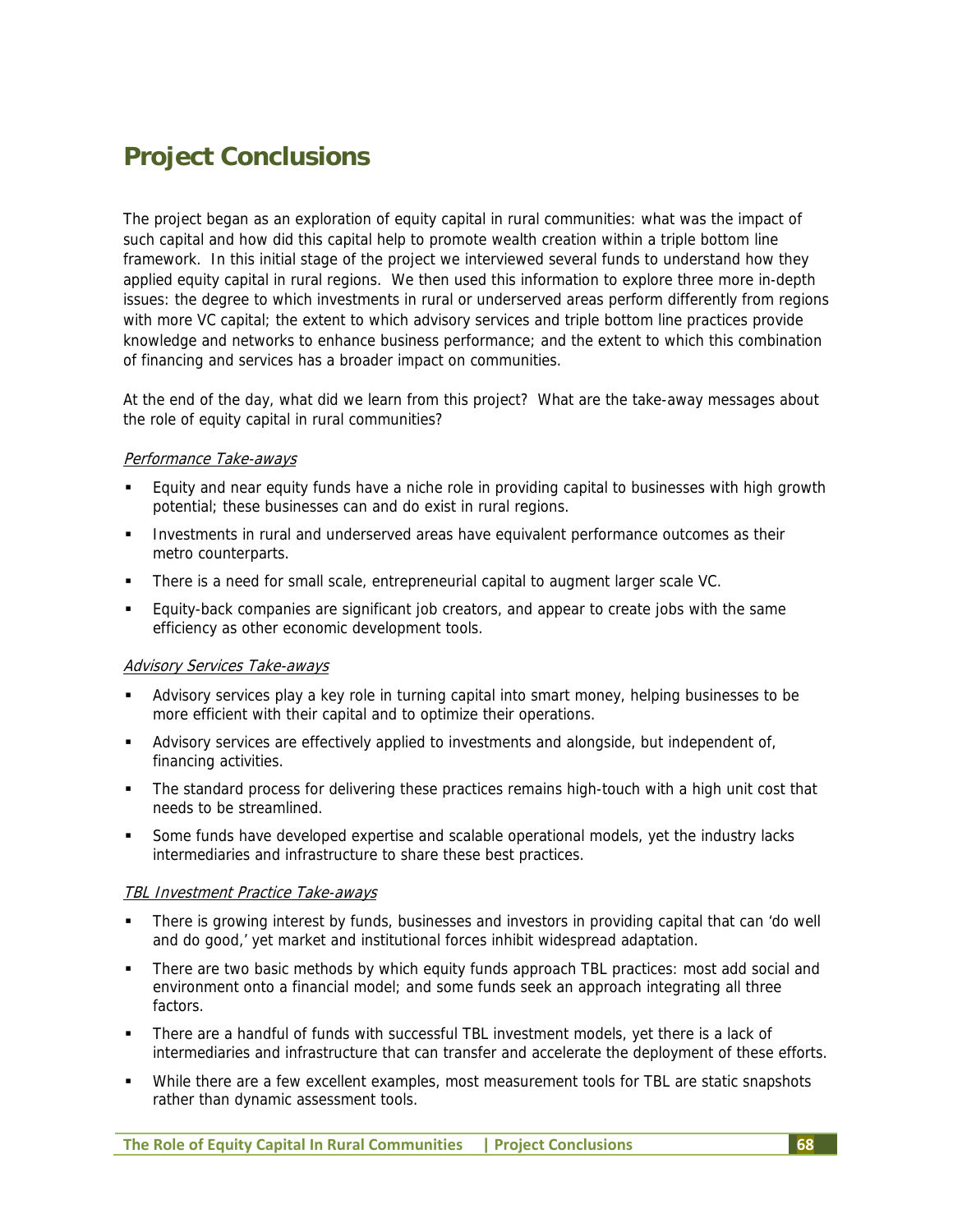#### Impact Take-aways

- Equity capital can have a broad impact on rural communities, especially for investments where capital is combined with services.
- The ripple effect of equity capital includes investments in local supply chains, workers' benefits and training, and community assets and infrastructure.
- The potential impact of equity capital is under-realized in most cases, due to a lack of working models, underdeveloped networks and underfunded advisory services.

#### **Addressing Identified Challenges**

Equity capital is a long-term strategy, for investors, funds and communities. While each fund is an independent operation, over time organizations with multiple funds build staff expertise, external contacts and operating efficiencies. Being able to share this expertise and base of practice (whether for enhanced financial returns or deploying TBL practices) will be important in building wealth in rural communities.

This project discovered that many funds in rural and underserved areas are not just a financial organization, they are also a professional services organization. These funds, especially those promoting TBL practices do three things: 1) provide capital, 2) enhance operations and the competitiveness of businesses, and 3) build community capacity for economic development. The extent to which all three elements play a role in any given fund appears to be related to the attitude of fund managers toward TBL and the extent to which advisory services have a consistent model for funding and deployment.

Equity capital can have a broad impact on rural communities, especially for investments where capital is combined with services. Our research also illustrated that the impact or ripple effect of equity capital, as well as the adoption of TBL practices, were maximized when funds or businesses were aware of the triple bottom line practices at the start of an investment. This may indicate more focus on pre-investment services and education, and increased support for sharing TBL investment models that use an integrated assessment and investment system.

Given the findings that venture capital in rural and underserved areas perform favorably with all venture investments and can have significant impact on creating community wealth, then the following conclusions can be drawn:

- More should be done to actively promote patient capital in rural and underserved areas and focus on capital efficiency as well as capital allocation.
- Advisory services should be developed into working models that can be efficiently deployed and scaled in rural and underserved communities.
- Structural issues inhibiting the development and adoption of TBL practices need to be addressed.

This project has identified three broad opportunities that could enhance the impact of equity capital on rural communities and accelerate the promotion of TBL practices.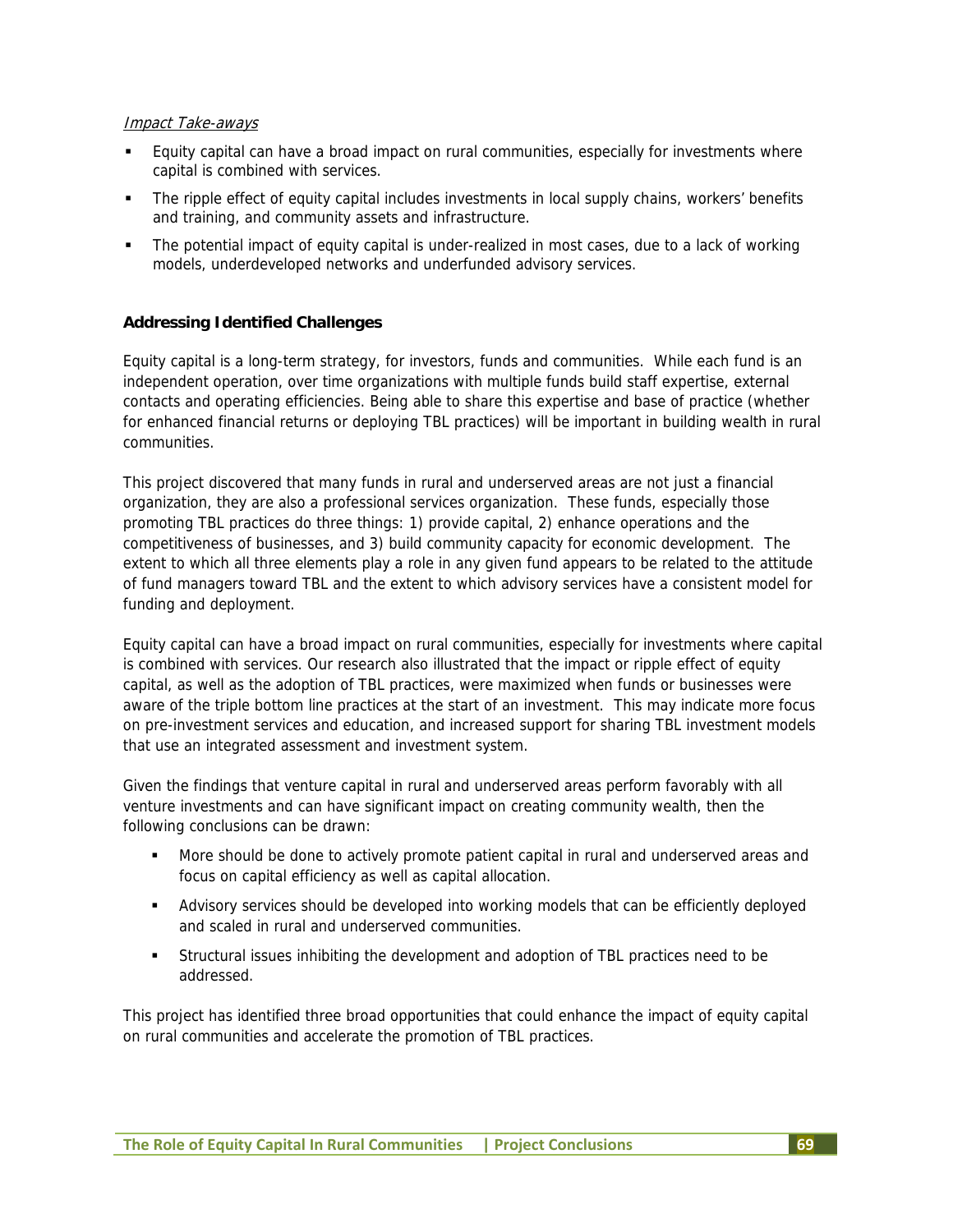| <b>Opportunity</b>                                                                                               | <b>Possible Interventions</b>                                                                                                                                                                                                                                                               |
|------------------------------------------------------------------------------------------------------------------|---------------------------------------------------------------------------------------------------------------------------------------------------------------------------------------------------------------------------------------------------------------------------------------------|
| Increase the availability of patient<br>capital at various levels of<br>investment.                              | Capital Allocation: Help institutional VC raise<br>competitive size funds that have enough dry powder<br>to realize returns; develop industry information that<br>illustrates performance and impact of equity capital<br>in underserved areas.<br>Capital Efficiency: Pilot the concept of |
|                                                                                                                  | entrepreneurial capital (a pull system) that provides<br>small scale patient capital to start-ups and high<br>impact businesses with limited equity capital<br>requirements.                                                                                                                |
| Make advisory services an integral<br>and sustained aspect of patient<br>capital funds.                          | Develop a Knowledge Exchange: Inventory and<br>identify industry and partner expertise and centers<br>of excellence that can be linked in a 'knowledge<br>exchange' of services and information expanding<br>reach and reducing the unit cost of delivery.                                  |
|                                                                                                                  | Expand 'upstream' advisory services models that<br>help build business capacity and build awareness of<br>TBL practices prior to investments.                                                                                                                                               |
|                                                                                                                  | Refine funding models for advisory services such as<br>matching management fees that provide funds with<br>adequate resources to provide expanded services in<br>rural areas.                                                                                                               |
| Significantly enhance the ability to<br>develop, deploy and evaluate triple<br>bottom line investment practices. | Focus on the development or adaptation of TBL<br>investing models and assessment tools that move<br>the practice from an "add-on" to an integrated<br>framework.                                                                                                                            |
|                                                                                                                  | Increase investment in existing working models that<br>can be scaled throughout rural regions and enhance<br>the learning infrastructure to share and replicate<br>these best practices.                                                                                                    |
|                                                                                                                  | Standardize metrics and establish an exchange of<br>model and legal documents (e.g. model stock option<br>plans) to facilitate the consistent provision of<br>advisory services.                                                                                                            |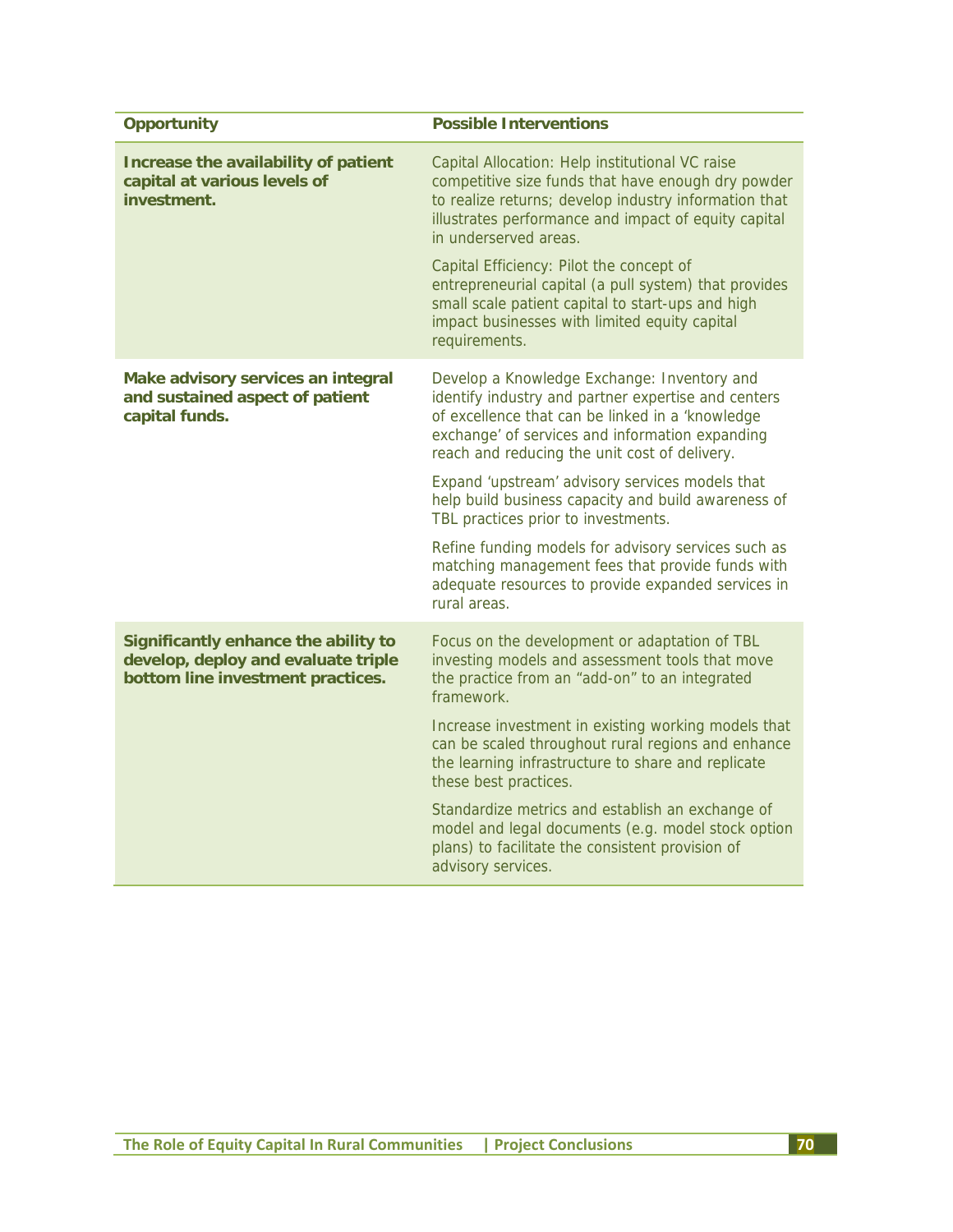## **References**

Applewhite, Jarratt, Rural Entrepreneurs Need More than Good Advice, Community Development investment Review, Federal Reserve Bank of San Francisco, 2006

Becker-Bease, John and Jeffrey Sohl, Do Women-owned Businesses Have Equal Access to Angel Capital? Journal of Business Venturing, 2006

Broughton, Anne Claire, Adding Value to Portfolio Companies, presentation made March 27, 2008

Broughton, Anne Claire, et. al, Beyond Paycheck-to-Paycheck: Wealth Building Strategies for Venture Capital Funds, 2004

Bowers, Brent, In Pitching to Angel Investors, Preparation Tops Zeal, New York Times June 11, 2009

CDVCA, Measuring Impact Tool Kit

CDVCA, New Markets Venture Capital Program for Community Development Venture Capital Funds, April 2001

Center for Venture Research, Angel Investments Down, Deals Hold Steady, New Hampshire Business Review, March 31, 2009

Community Development Financial Institutions, Providing Capital, Building Communities, Creating Impact, CDFI Data Project, 2006, 2007, and 2008 reports

Douglas, Penelope, Beth Sirull and Pete November, Development Investment Capital: Three Steps to Establishing an Asset Class for Investing in Underserved Markets, May 2006

Johnson, William and Jeffrey Sohl, Initial Public Offerings and Pre-IPO Shareholders: Angel Versus Venture Capitalists

Kauffman Foundation, *Entrepreneurship and Economic Recovery: America's Best Way to Stimulate* Growth, March 2009

Klein, Karen, Where Entrepreneurs Can Still Find Private Capital, BusinessWeek, April 28, 2009

Kropp, Robert, Investors Want More Disclosures of Climate Change Risk Data from Corporations, March 10, 2009

Moncreif, L Ray and Grady Vanderhoofen, A Vision for the Future of Rural Development Venture Capital, Federal Reserve Bank of San Francisco

Monitor Institute, *Investing for Social & Environmental Impact*, January 2009

Rubin, Julia Sass, Community Development Venture Capital: A Report to the Industry, CDVCA document(no date)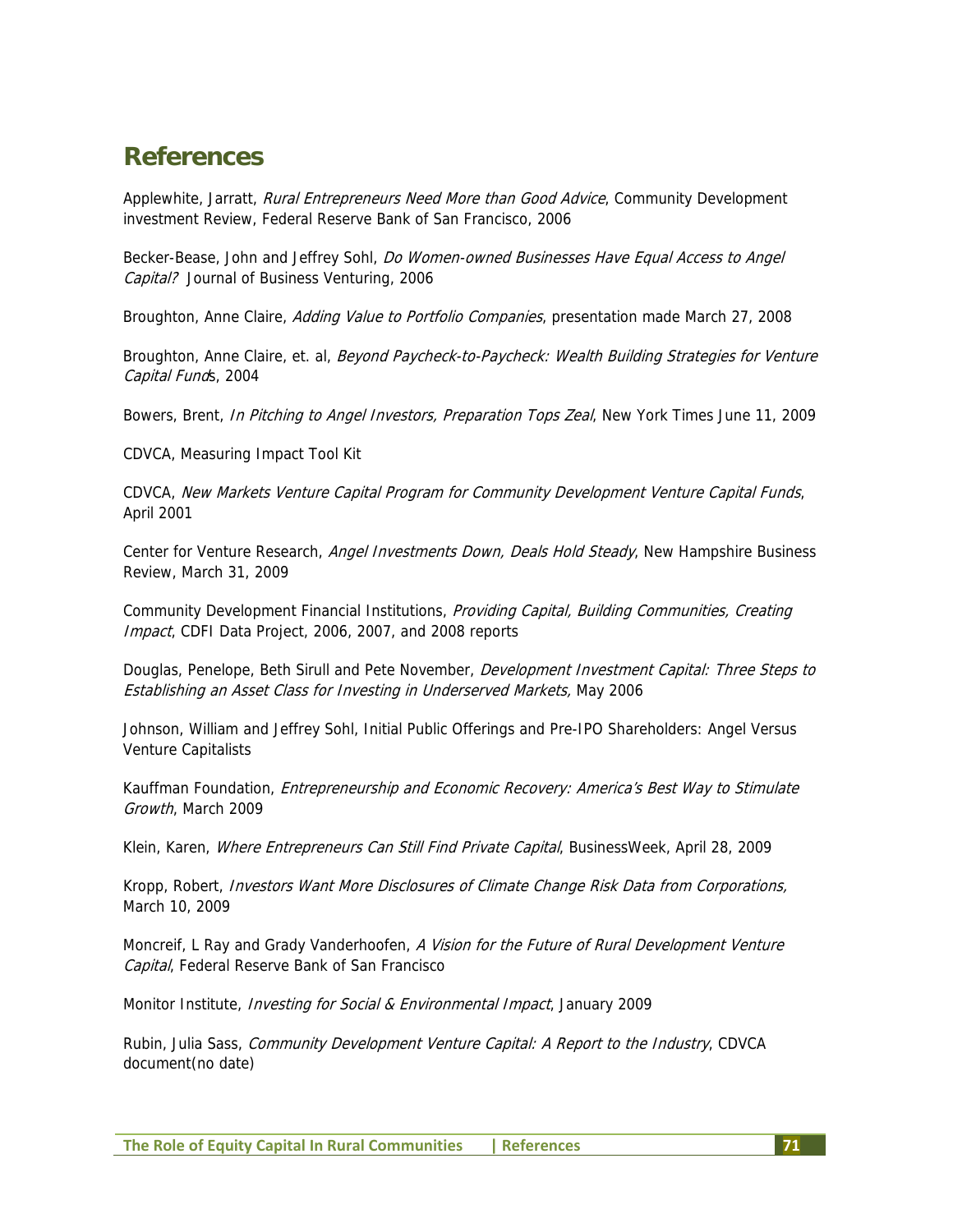Rubin, Julia Sass, Financing Rural Innovation with Community Development Venture Capital: Models, Options and Obstacles, Federal Reserve Bank of San Francisco

Schmitt, Brian T., Financial Returns and Double-Bottom Line Capital: What Do We Know? CDVCA, November 2004

Sohl, Jeffery, Angel Investing: Changing Strategies During Volatile Times, The Journal of Entrepreneurial Finance and Business Ventures, Syracuse University

Sohl, Jeffrey, Current Trends in the Private Equity Financing of High Tech Ventures, May 2001

Sohl, Jeffrey, The US Angel and Venture Capital Market, Journal of Private Equity, Spring 2003

Sohl, Jeffrey, The Organization of the Informal Venture Capital Market, Center for Venture Research

Spors, Kelly, Federal Aid Sought For Equity-Back Companies, The Wall Street Journal, April 21, 2009

Strommer, Susan, George Lipper and Daniel Sandler, Seed and Venture Capital: State Experiences and Options, May 2006

Impact & Sustainability Reports from

CEI Ventures

SJF Ventures

Pacific Community Ventures

ShoreBank Pacific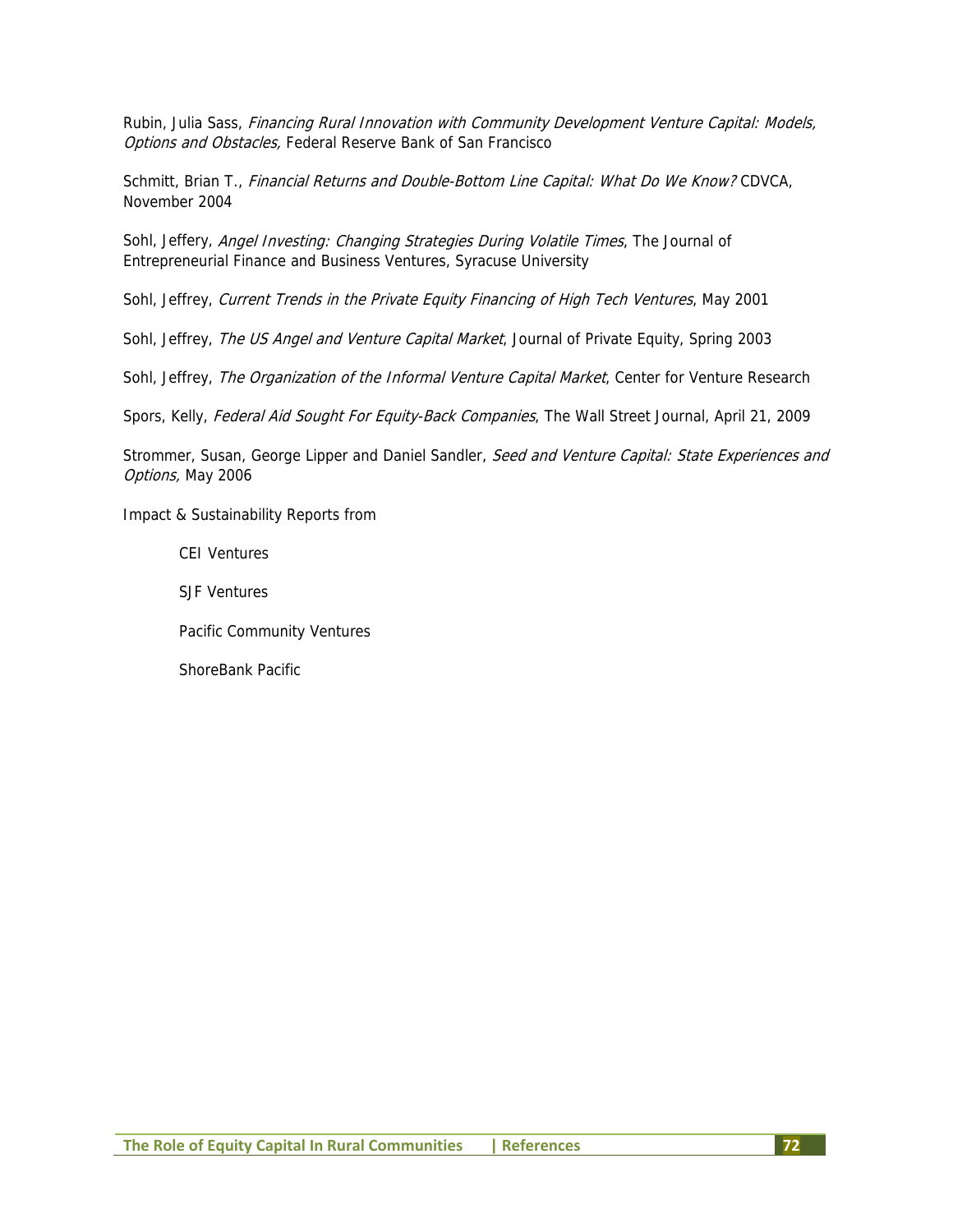## **Interviews conducted for impact study**

- Benedict, Paul. Senior Associate, Adena Ventures. Interview by Patricia Scruggs, Ted Settle and John Provo. Unstructured interview. Athens, OH. 14 July 2009.
- Browning, Joey. Loan Officer, WV Economic Development Administration. Interview by John Provo. Unstructured, phone interview. Blacksburg, VA., 15 June 2009.
- Burns, John. Fund Manager, Small Enterprise Growth Fund. Interview by John Provo. Blacksburg, VA., 3 September 2009.
- Clark, William. Executive Director, WV Economic Development Administration. Interview by John Provo, Ted Settle and Mel Jones. Unstructured, phone interview. Blacksburg, VA., 01 July 2009.
- Clossey, Harold. Executive Director, Sunrise County Economic Development. Interview by John Provo and Mel Jones. Blacksburg, VA., 27 August 2009.
- Dotson, Kevin. Vice President of Nelsonville Chamber of Commerce and Retail Manager of Rocky Brands, Inc. Interview by Pat Scruggs, Ted Settle, John Provo and Mel Jones. Nelsonville, OH. 15 July 2009.
- Employees, ED MAP, Inc. Interview by Patricia Scruggs and John Provo. Nelsonville, OH. 14 July 2009.
- Hawk Maiden, Angie. Chief Executive Officer, ACEnet, Inc. Interview by Patricia Scruggs, John Provo, Ted Settle and Mel Jones. Unstructured interview. Athens, OH., 14 July 2009.
- Henshaw, Nat. Managing Director, CEI Ventures, Inc. Interview by John Provo. Blacksburg, VA., 30 July 2009.
- Jenkins, Marten. Executive Director, Natural Capital Investment Fund. Interview by John Provo and Patricia Scruggs. Unstructured, phone interview. Blacksburg, VA., 15 June 2009.
- Larson, Rick. Director of Sustainable Ventures, The Conservation Fund. Interview by John Provo. Blacksburg, VA. 7 August 2009.
- LeGwin, Hardy. Chief Executive Officer, FLS Energy, Inc. Interview by John Provo and Mel Jones. Blacksburg, VA., 15 September 2009.
- Lillard, Joe. Owner, Washington Homeopathic Products. Interview by John Provo, Patricia Scruggs, Ted Settle, Raymond Smoot and Mel Jones. Unstructured, phone interview. Blacksburg, VA., 12 June 2009.
- Lillard, Joe and Linda Sprankle-Lillard. Owners, Washington Homeopathic Products. Interview by John Provo. Unstructured, phone interview. Blacksburg, VA., 31 July 2009.
- Mark, Michael. Chief Executive Officer, ED MAP, Inc. Interview by John Provo and Patricia Scruggs. Unstructured, phone interview. Blacksburg, VA., 18 June 2009.
- Mark, Michael; Micah Zimmerman; Kerry Stoessel Pigman. Interview by Patricia Scruggs, John Provo, Ted Settle and Mel Jones. Unstructured interview. Senior Management, ED MAP, Inc. Nelsonville, OH., 14 July 2009.
- Mason, Thom. Director, Oak Ridge National Labs. Interview by John Provo and Mel Jones. Blacksburg, VA., 30 July 2009.
- McGowan, Joseph F.; Nancy Stotts and Rocky Brunty. Director and Employment Counselors, Work Station. Interview by Patricia Scruggs, Ted Settle and Mel Jones. The Plains, OH. 15 July 2009.
- Quijano, Carlos. Chief Executive Officer, Coast of Maine Organic Products. Interview by John Provo. Blacksburg, VA., 21 July 2009.
- Quijano, Carlos. Chief Executive Officer, Coast of Maine Organic Products. Interview by John Provo. Blacksburg, VA., 03 August 2009.